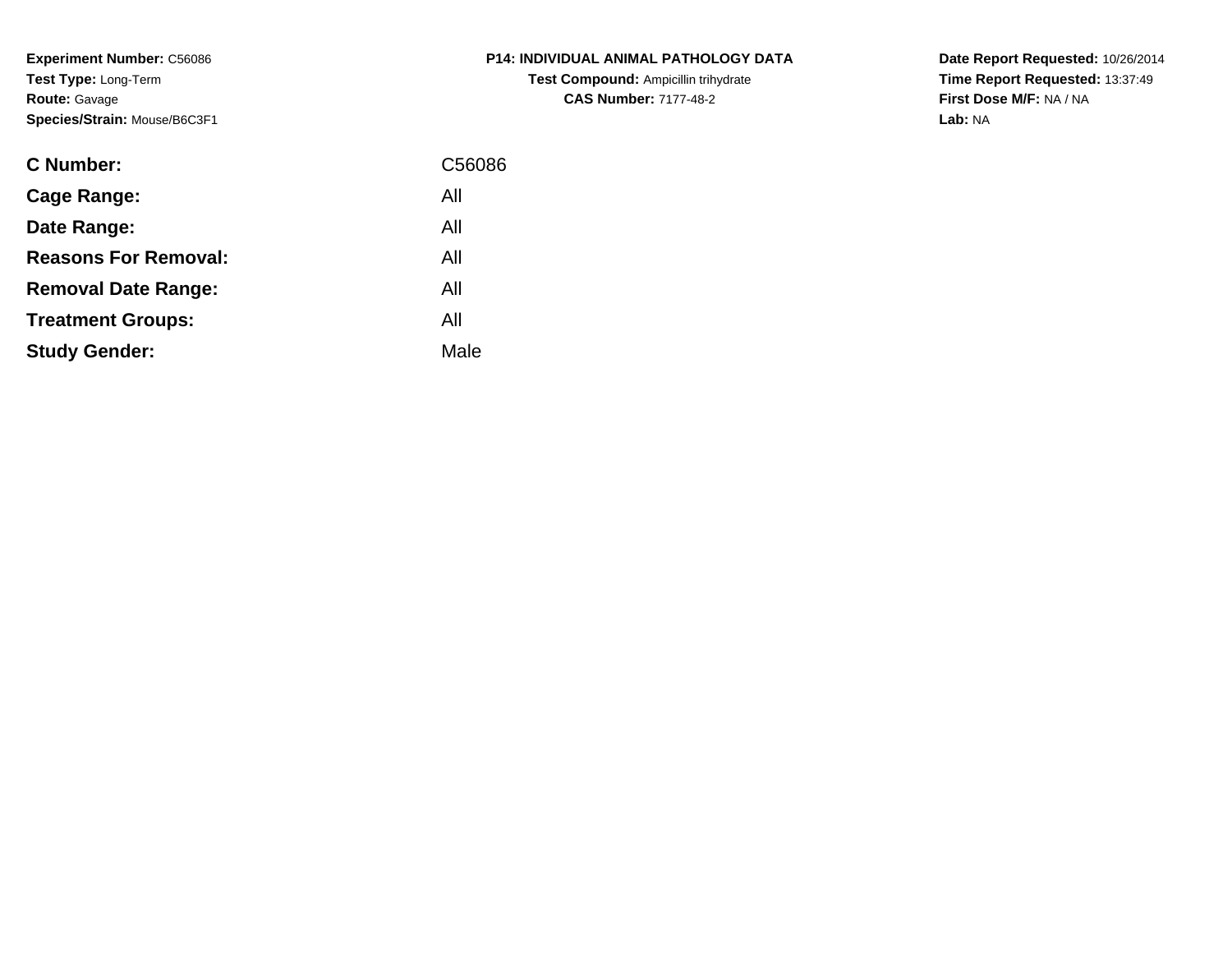| <b>Experiment Number: C56086</b><br>Test Type: Long-Term<br><b>Route: Gavage</b><br>Species/Strain: Mouse/B6C3F1 |                         | <b>P14: INDIVIDUAL ANIMAL PATHOLOGY DATA</b><br>Test Compound: Ampicillin trihydrate<br><b>CAS Number: 7177-48-2</b> | Date Report Requested: 10/26/2014<br>Time Report Requested: 13:37:49<br>First Dose M/F: NA / NA<br>Lab: NA |
|------------------------------------------------------------------------------------------------------------------|-------------------------|----------------------------------------------------------------------------------------------------------------------|------------------------------------------------------------------------------------------------------------|
| <b>ANIMAL ID: 1 001</b>                                                                                          | <b>TRT#: 1</b>          | <b>SEX: Male</b>                                                                                                     | DAY ON TEST:                                                                                               |
|                                                                                                                  | <b>DOSE: 003.0 G/KG</b> | <b>DISP:</b> Accidently Killed                                                                                       | HISTO:                                                                                                     |
| <b>OBSERVATIONS</b>                                                                                              |                         |                                                                                                                      |                                                                                                            |
| Bone marrow                                                                                                      |                         | Hyperplasia, Granulocytic                                                                                            |                                                                                                            |
| Prostate                                                                                                         |                         | Inflammation, Suppurative                                                                                            |                                                                                                            |
| Skeletal muscle                                                                                                  |                         | Inflammation, Suppurative                                                                                            |                                                                                                            |
| Spleen                                                                                                           |                         | Depletion, Lymphoid                                                                                                  |                                                                                                            |
|                                                                                                                  | Red Pulp                | Hematopoiesis                                                                                                        |                                                                                                            |
| Thymus                                                                                                           |                         | Necrosis, Diffuse                                                                                                    |                                                                                                            |
| Urinary bladder                                                                                                  |                         | Lymphocytic Inflammatory Infiltrate                                                                                  |                                                                                                            |
| PRIMARY CAUSE OF DEATH                                                                                           |                         |                                                                                                                      |                                                                                                            |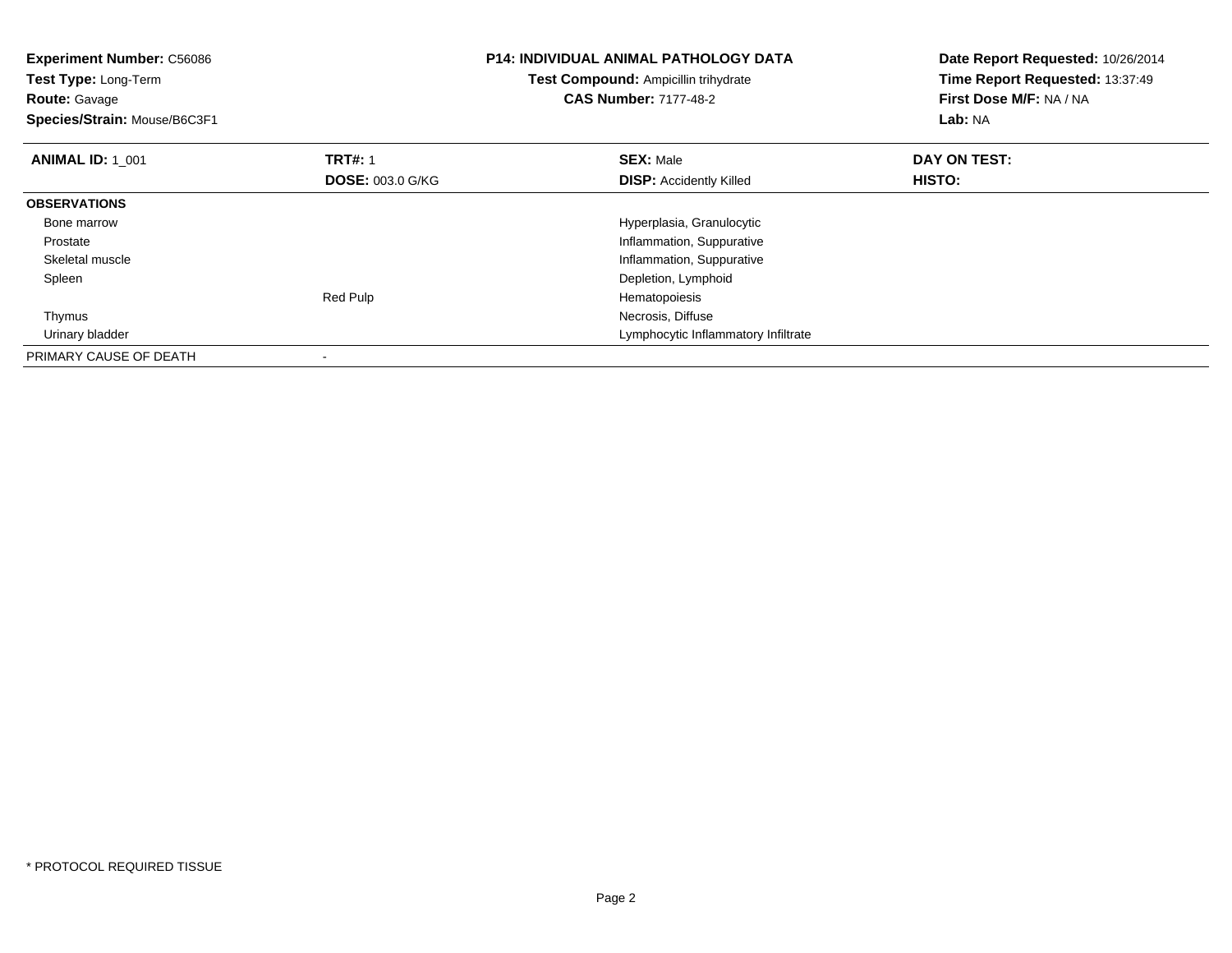| <b>Experiment Number: C56086</b><br>Test Type: Long-Term |                         | <b>P14: INDIVIDUAL ANIMAL PATHOLOGY DATA</b> | Date Report Requested: 10/26/2014<br>Time Report Requested: 13:37:49 |
|----------------------------------------------------------|-------------------------|----------------------------------------------|----------------------------------------------------------------------|
|                                                          |                         | <b>Test Compound: Ampicillin trihydrate</b>  |                                                                      |
| <b>Route: Gavage</b>                                     |                         | <b>CAS Number: 7177-48-2</b>                 | First Dose M/F: NA / NA                                              |
| Species/Strain: Mouse/B6C3F1                             |                         |                                              | Lab: NA                                                              |
| <b>ANIMAL ID: 1 002</b>                                  | <b>TRT#: 1</b>          | <b>SEX: Male</b>                             | DAY ON TEST:                                                         |
|                                                          | <b>DOSE: 003.0 G/KG</b> | <b>DISP:</b> Terminal Sacrifice              | HISTO:                                                               |
| <b>OBSERVATIONS</b>                                      |                         |                                              |                                                                      |
| Adrenal gland                                            | Capsule                 | Hyperplasia, Focal                           |                                                                      |
| Liver                                                    |                         | Cytoplasmic Vacuolization                    |                                                                      |
|                                                          |                         | Hepatocellular Adenoma                       |                                                                      |
| Spleen                                                   |                         | Hyperplasia, Lymphoid                        |                                                                      |
| Stomach                                                  | Forestomach             | Acanthosis                                   |                                                                      |
|                                                          | Forestomach             | Hyperkeratosis                               |                                                                      |
|                                                          | Forestomach             | Infection, Fungal                            |                                                                      |
|                                                          | Forestomach             | Inflammation, Suppurative                    |                                                                      |
| Unspecified                                              | Multiple Organs Nos     | Lymphocytic Inflammatory Infiltrate          |                                                                      |
| PRIMARY CAUSE OF DEATH                                   |                         |                                              |                                                                      |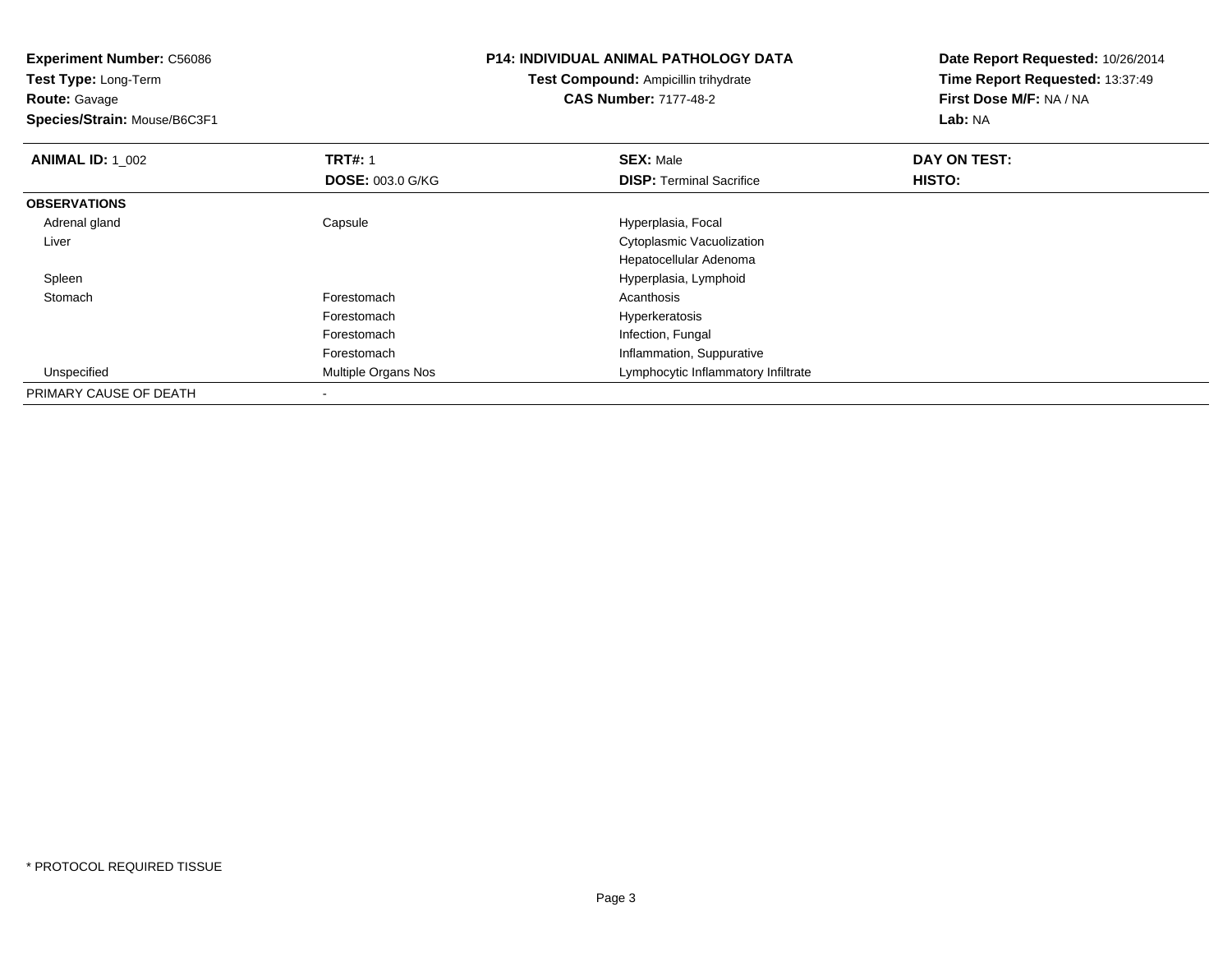| Experiment Number: C56086<br><b>Test Type: Long-Term</b><br><b>Route: Gavage</b><br>Species/Strain: Mouse/B6C3F1 |                         | <b>P14: INDIVIDUAL ANIMAL PATHOLOGY DATA</b><br>Test Compound: Ampicillin trihydrate<br><b>CAS Number: 7177-48-2</b> | Date Report Requested: 10/26/2014<br>Time Report Requested: 13:37:49<br>First Dose M/F: NA / NA<br>Lab: NA |
|------------------------------------------------------------------------------------------------------------------|-------------------------|----------------------------------------------------------------------------------------------------------------------|------------------------------------------------------------------------------------------------------------|
| <b>ANIMAL ID: 1 003</b>                                                                                          | <b>TRT#: 1</b>          | <b>SEX: Male</b>                                                                                                     | DAY ON TEST:                                                                                               |
|                                                                                                                  | <b>DOSE: 003.0 G/KG</b> | <b>DISP:</b> Natural Death                                                                                           | HISTO:                                                                                                     |
| <b>OBSERVATIONS</b>                                                                                              |                         |                                                                                                                      |                                                                                                            |
| Bone marrow                                                                                                      |                         | Hyperplasia, Granulocytic                                                                                            |                                                                                                            |
| Kidney                                                                                                           | Tubule                  | Dilatation, Nos                                                                                                      |                                                                                                            |
| Lung                                                                                                             |                         | Congestion, Acute                                                                                                    |                                                                                                            |
| Skin                                                                                                             |                         | Acanthosis                                                                                                           |                                                                                                            |
| Thymus                                                                                                           |                         | Depletion, Lymphoid                                                                                                  |                                                                                                            |
| Urinary bladder                                                                                                  |                         | Distention                                                                                                           |                                                                                                            |
| PRIMARY CAUSE OF DEATH                                                                                           |                         |                                                                                                                      |                                                                                                            |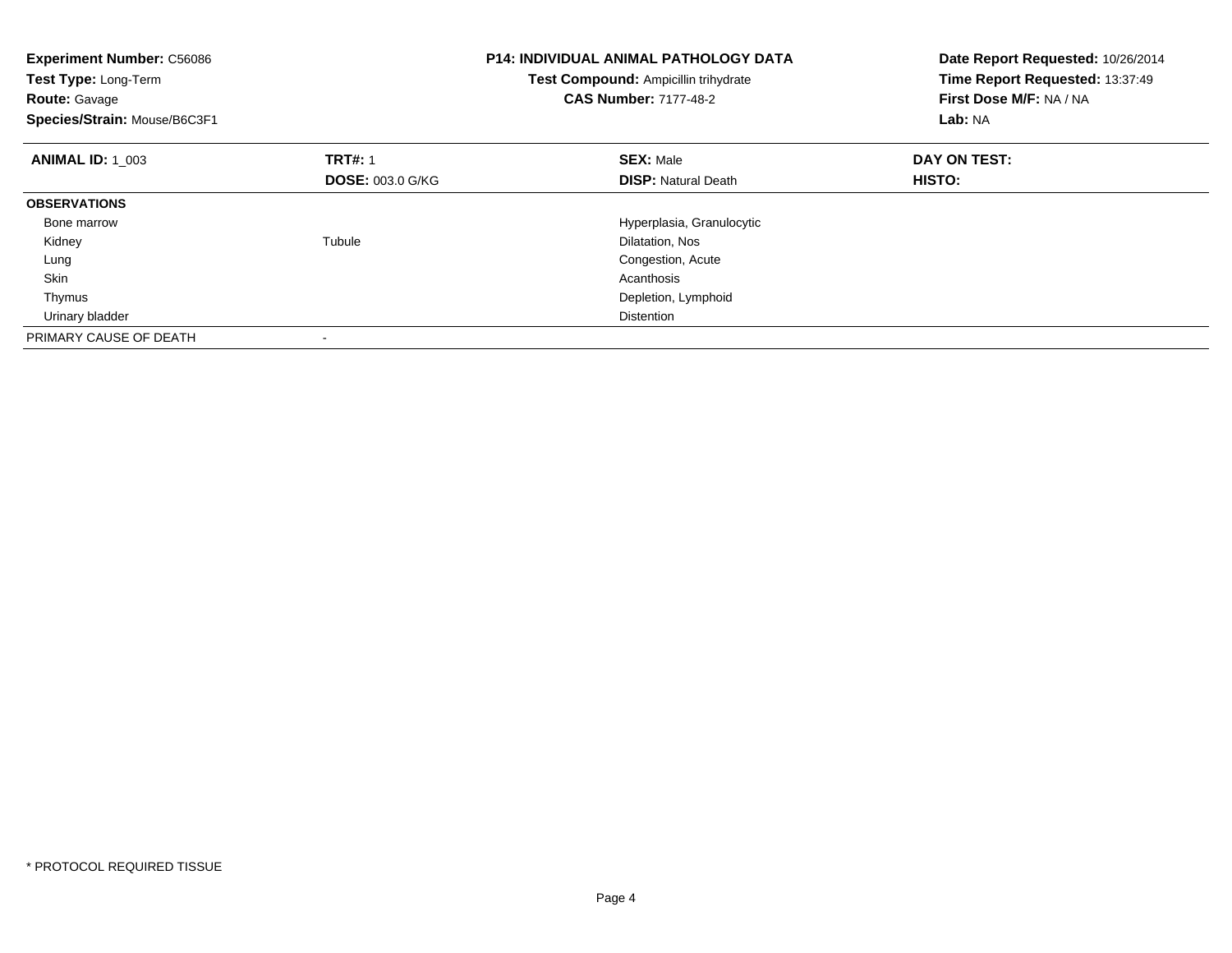| <b>Experiment Number: C56086</b><br>Test Type: Long-Term<br><b>Route: Gavage</b><br>Species/Strain: Mouse/B6C3F1 |                         | <b>P14: INDIVIDUAL ANIMAL PATHOLOGY DATA</b><br>Test Compound: Ampicillin trihydrate<br><b>CAS Number: 7177-48-2</b> | Date Report Requested: 10/26/2014<br>Time Report Requested: 13:37:49<br>First Dose M/F: NA / NA<br>Lab: NA |
|------------------------------------------------------------------------------------------------------------------|-------------------------|----------------------------------------------------------------------------------------------------------------------|------------------------------------------------------------------------------------------------------------|
| <b>ANIMAL ID: 1 004</b>                                                                                          | <b>TRT#: 1</b>          | <b>SEX: Male</b>                                                                                                     | DAY ON TEST:                                                                                               |
|                                                                                                                  | <b>DOSE: 003.0 G/KG</b> | <b>DISP: Natural Death</b>                                                                                           | HISTO:                                                                                                     |
| <b>OBSERVATIONS</b>                                                                                              |                         |                                                                                                                      |                                                                                                            |
| Kidney                                                                                                           | Tubule                  | Cytoplasmic Vacuolization                                                                                            |                                                                                                            |
| Skin                                                                                                             |                         | Ulcer, Nos                                                                                                           |                                                                                                            |
| Spleen                                                                                                           | <b>Red Pulp</b>         | Atrophy, Diffuse                                                                                                     |                                                                                                            |
|                                                                                                                  |                         | Depletion, Lymphoid                                                                                                  |                                                                                                            |
| Stomach                                                                                                          | Forestomach             | Hyperkeratosis                                                                                                       |                                                                                                            |
|                                                                                                                  | Forestomach             | Inflammation, Suppurative                                                                                            |                                                                                                            |
| PRIMARY CAUSE OF DEATH                                                                                           |                         |                                                                                                                      |                                                                                                            |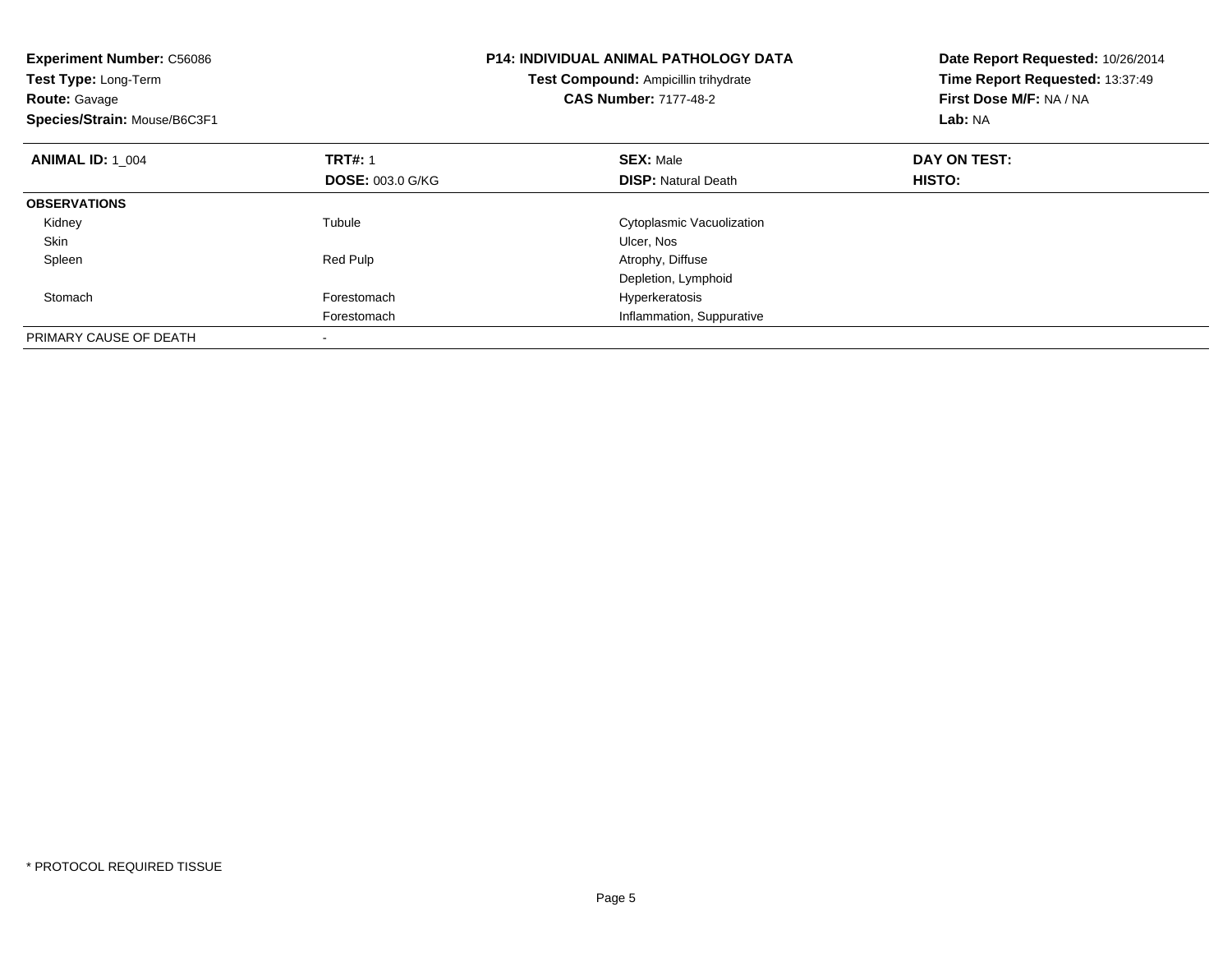| <b>Experiment Number: C56086</b><br>Test Type: Long-Term<br><b>Route: Gavage</b><br>Species/Strain: Mouse/B6C3F1 |                           | <b>P14: INDIVIDUAL ANIMAL PATHOLOGY DATA</b><br>Test Compound: Ampicillin trihydrate<br><b>CAS Number: 7177-48-2</b> | Date Report Requested: 10/26/2014<br>Time Report Requested: 13:37:49<br>First Dose M/F: NA / NA<br>Lab: NA |
|------------------------------------------------------------------------------------------------------------------|---------------------------|----------------------------------------------------------------------------------------------------------------------|------------------------------------------------------------------------------------------------------------|
| <b>ANIMAL ID: 1 005</b>                                                                                          | <b>TRT#: 1</b>            | <b>SEX: Male</b>                                                                                                     | DAY ON TEST:                                                                                               |
|                                                                                                                  | <b>DOSE: 003.0 G/KG</b>   | <b>DISP:</b> Accidently Killed                                                                                       | HISTO:                                                                                                     |
| <b>OBSERVATIONS</b>                                                                                              |                           |                                                                                                                      |                                                                                                            |
| Bone marrow                                                                                                      |                           | Hyperplasia, Granulocytic                                                                                            |                                                                                                            |
| Kidney                                                                                                           | Tubule                    | Dilatation, Nos                                                                                                      |                                                                                                            |
| Penis                                                                                                            | Prepuce Nos               | Inflammation, Suppurative                                                                                            |                                                                                                            |
| Pituitary gland                                                                                                  | <b>Anterior Pituitary</b> | Congestion, Nos                                                                                                      |                                                                                                            |
| Stomach                                                                                                          | Forestomach               | Hyperkeratosis                                                                                                       |                                                                                                            |
| Unspecified                                                                                                      |                           | Inflammation, Acute Diffuse                                                                                          |                                                                                                            |
| PRIMARY CAUSE OF DEATH                                                                                           |                           |                                                                                                                      |                                                                                                            |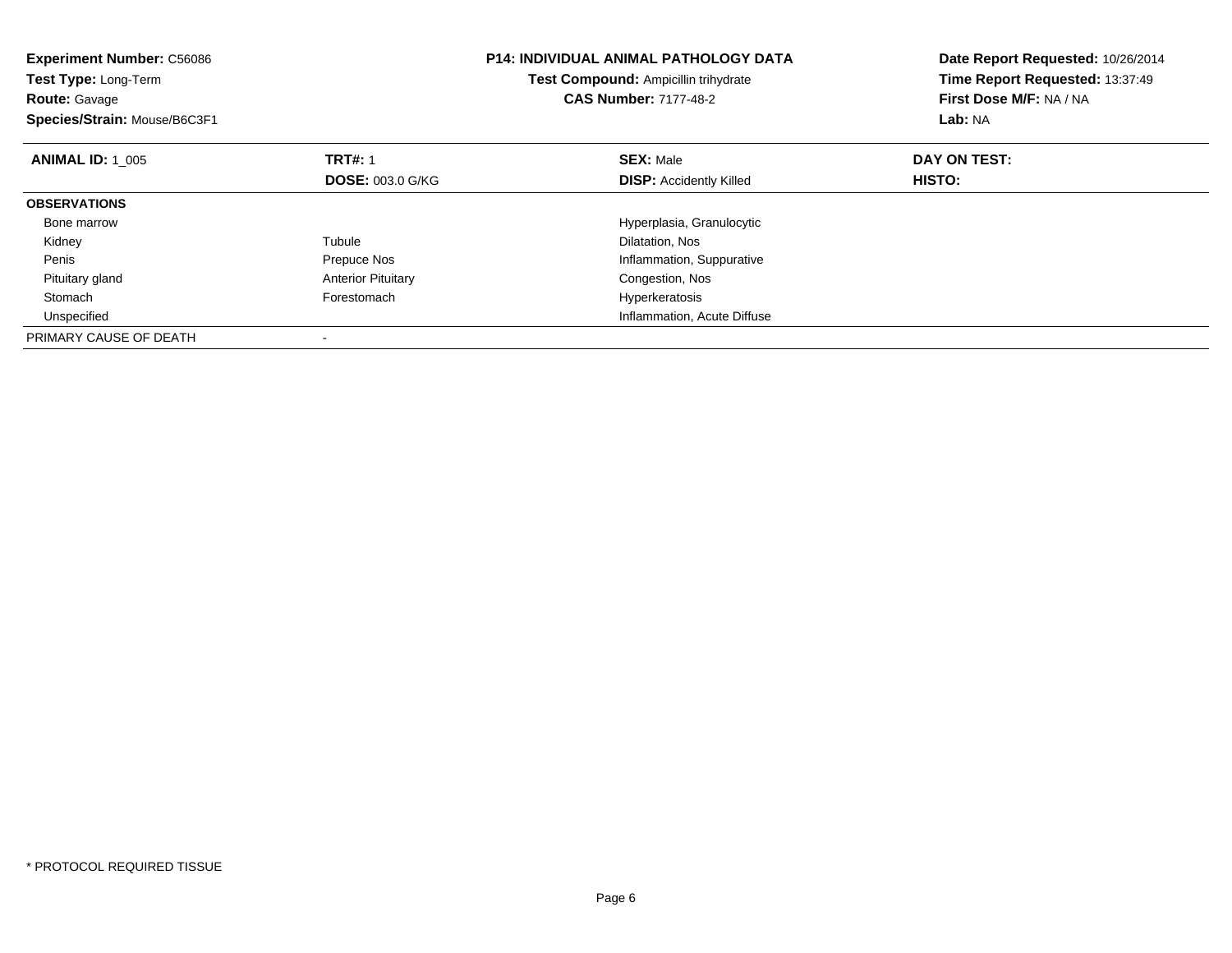| <b>Experiment Number: C56086</b><br>Test Type: Long-Term<br><b>Route: Gavage</b><br>Species/Strain: Mouse/B6C3F1 | <b>P14: INDIVIDUAL ANIMAL PATHOLOGY DATA</b><br>Test Compound: Ampicillin trihydrate<br><b>CAS Number: 7177-48-2</b> |                                   | Date Report Requested: 10/26/2014<br>Time Report Requested: 13:37:49<br>First Dose M/F: NA / NA<br>Lab: NA |
|------------------------------------------------------------------------------------------------------------------|----------------------------------------------------------------------------------------------------------------------|-----------------------------------|------------------------------------------------------------------------------------------------------------|
| <b>ANIMAL ID: 1 006</b>                                                                                          | <b>TRT#: 1</b>                                                                                                       | <b>SEX: Male</b>                  | DAY ON TEST:                                                                                               |
|                                                                                                                  | <b>DOSE: 003.0 G/KG</b>                                                                                              | <b>DISP:</b> Natural Death        | HISTO:                                                                                                     |
| <b>OBSERVATIONS</b>                                                                                              |                                                                                                                      |                                   |                                                                                                            |
| Kidney                                                                                                           | Tubule                                                                                                               | Mineralization                    |                                                                                                            |
| Spleen                                                                                                           |                                                                                                                      | Depletion, Lymphoid               |                                                                                                            |
| Urethra                                                                                                          |                                                                                                                      | Inflammation, Chronic Suppurative |                                                                                                            |
|                                                                                                                  |                                                                                                                      | Obstruction, Nos                  |                                                                                                            |
| Urinary bladder                                                                                                  |                                                                                                                      | <b>Distention</b>                 |                                                                                                            |
| PRIMARY CAUSE OF DEATH                                                                                           |                                                                                                                      |                                   |                                                                                                            |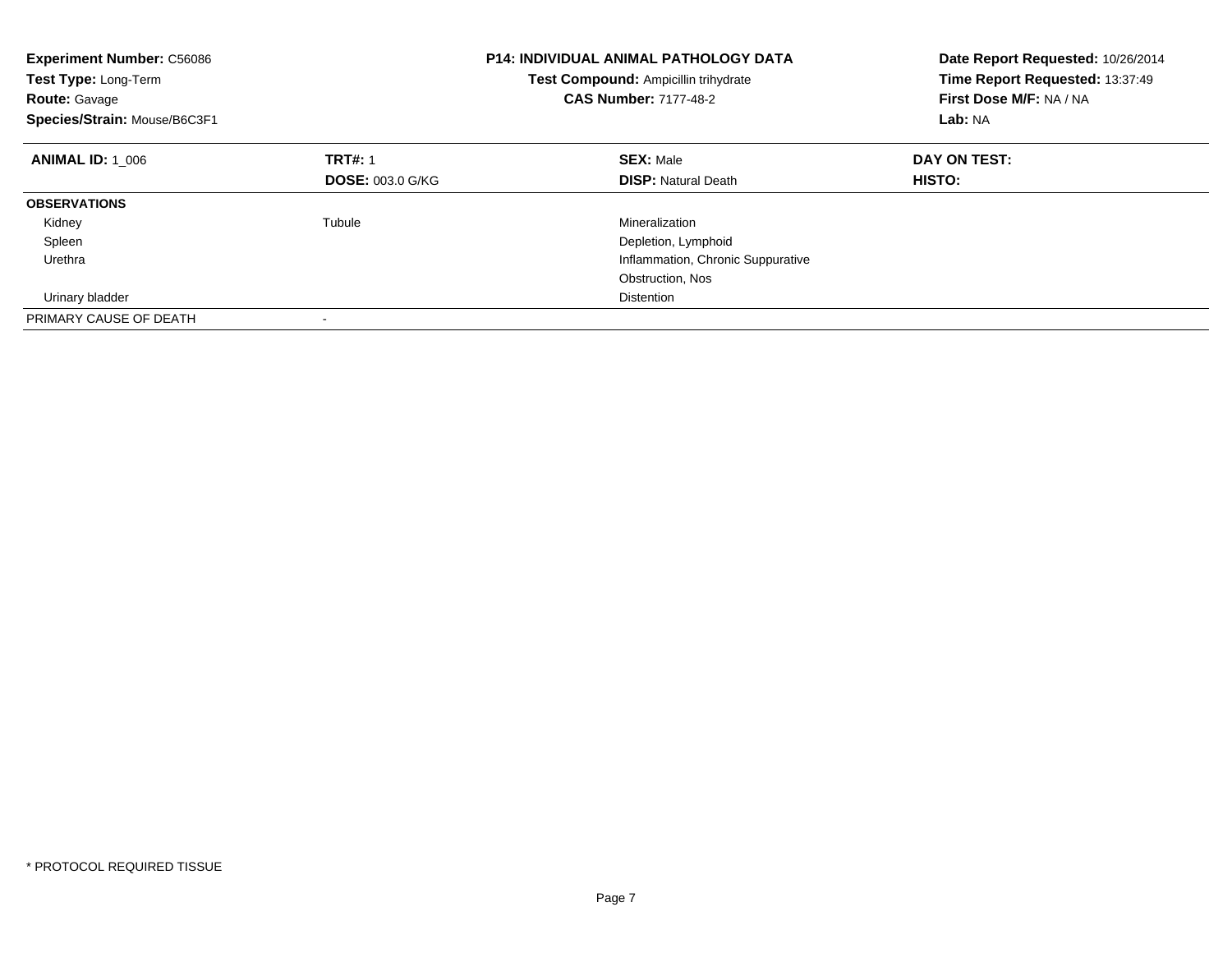**Test Type:** Long-Term**Route:** Gavage

**Species/Strain:** Mouse/B6C3F1

## **P14: INDIVIDUAL ANIMAL PATHOLOGY DATA**

**Test Compound:** Ampicillin trihydrate**CAS Number:** 7177-48-2

| <b>ANIMAL ID: 1 007</b> | <b>TRT#: 1</b>           | <b>SEX: Male</b>                    | DAY ON TEST: |
|-------------------------|--------------------------|-------------------------------------|--------------|
|                         | <b>DOSE: 003.0 G/KG</b>  | <b>DISP:</b> Terminal Sacrifice     | HISTO:       |
| <b>OBSERVATIONS</b>     |                          |                                     |              |
| Adrenal gland           | Capsule                  | Hyperplasia, Focal                  |              |
| Liver                   |                          | Hepatocellular Carcinoma            |              |
| Lung                    |                          | Lymphocytic Inflammatory Infiltrate |              |
| Preputial gland         |                          | Inflammation, Suppurative           |              |
| Salivary gland          |                          | Lymphocytic Inflammatory Infiltrate |              |
|                         |                          | Necrosis, Focal                     |              |
| Skin                    |                          | Acanthosis                          |              |
|                         |                          | Inflammation, Suppurative           |              |
| Spleen                  |                          | Hyperplasia, Lymphoid               |              |
| Urinary bladder         |                          | Distention                          |              |
|                         |                          | Lymphocytic Inflammatory Infiltrate |              |
| PRIMARY CAUSE OF DEATH  | $\overline{\phantom{a}}$ |                                     |              |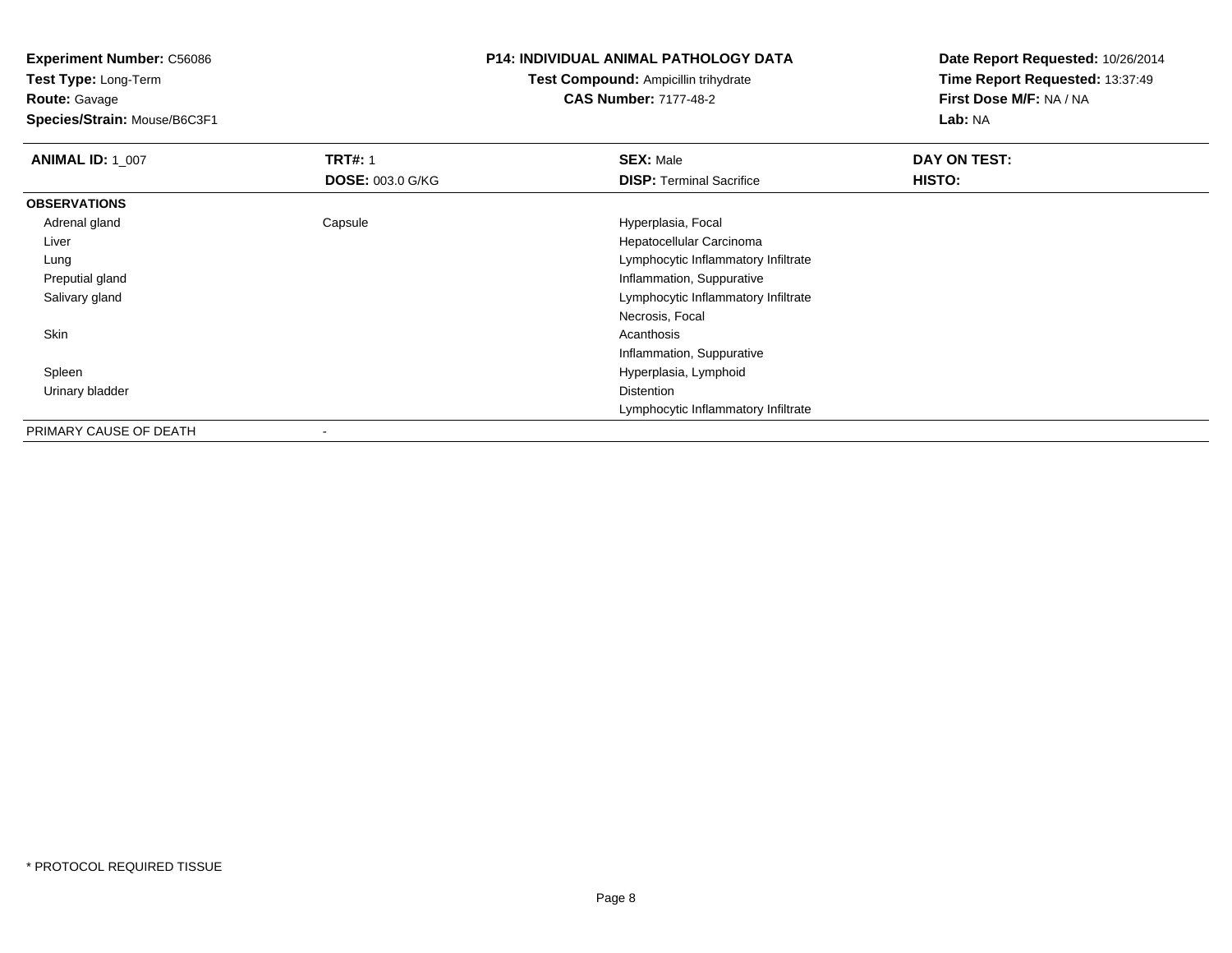| <b>Experiment Number: C56086</b><br>Test Type: Long-Term<br><b>Route: Gavage</b><br>Species/Strain: Mouse/B6C3F1 |                         | P14: INDIVIDUAL ANIMAL PATHOLOGY DATA<br>Test Compound: Ampicillin trihydrate<br><b>CAS Number: 7177-48-2</b> | Date Report Requested: 10/26/2014<br>Time Report Requested: 13:37:49<br>First Dose M/F: NA / NA<br>Lab: NA |
|------------------------------------------------------------------------------------------------------------------|-------------------------|---------------------------------------------------------------------------------------------------------------|------------------------------------------------------------------------------------------------------------|
| <b>ANIMAL ID: 1 008</b>                                                                                          | <b>TRT#: 1</b>          | <b>SEX: Male</b>                                                                                              | DAY ON TEST:                                                                                               |
|                                                                                                                  | <b>DOSE: 003.0 G/KG</b> | <b>DISP:</b> Terminal Sacrifice                                                                               | HISTO:                                                                                                     |
| <b>OBSERVATIONS</b>                                                                                              |                         |                                                                                                               |                                                                                                            |
| Adrenal gland                                                                                                    | Capsule                 | Hyperplasia, Focal                                                                                            |                                                                                                            |
| Brain                                                                                                            |                         | Mineralization                                                                                                |                                                                                                            |
| Kidney                                                                                                           |                         | Lymphocytic Inflammatory Infiltrate                                                                           |                                                                                                            |
| Lung                                                                                                             |                         | Lymphocytic Inflammatory Infiltrate                                                                           |                                                                                                            |
| Salivary gland                                                                                                   |                         | Lymphocytic Inflammatory Infiltrate                                                                           |                                                                                                            |
| Spleen                                                                                                           |                         | Hyperplasia, Lymphoid                                                                                         |                                                                                                            |
| PRIMARY CAUSE OF DEATH                                                                                           |                         |                                                                                                               |                                                                                                            |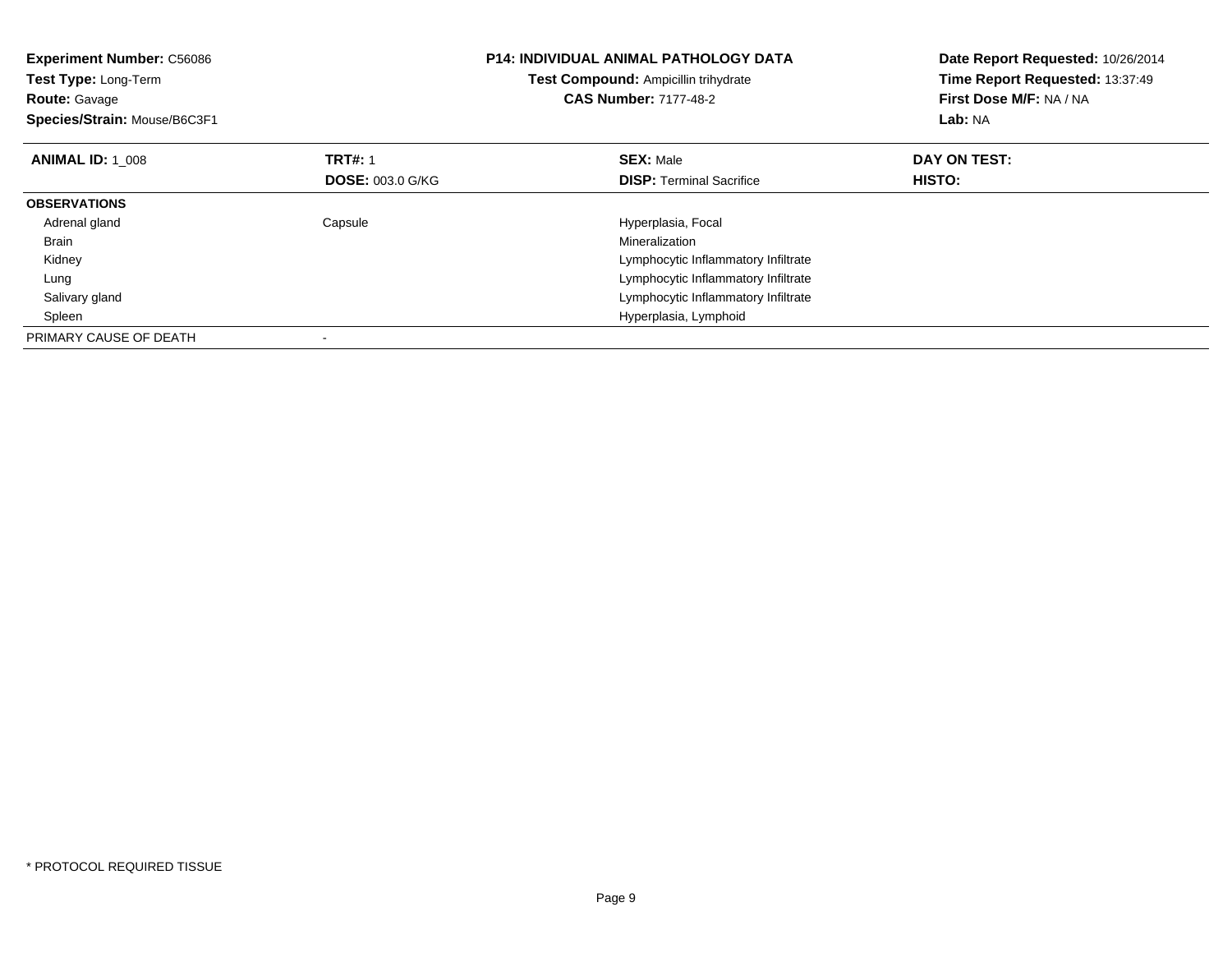**Test Type:** Long-Term**Route:** Gavage

**Species/Strain:** Mouse/B6C3F1

## **P14: INDIVIDUAL ANIMAL PATHOLOGY DATA**

**Test Compound:** Ampicillin trihydrate**CAS Number:** 7177-48-2

| <b>ANIMAL ID: 1_009</b> | <b>TRT#: 1</b>          | <b>SEX: Male</b>                    | DAY ON TEST: |  |
|-------------------------|-------------------------|-------------------------------------|--------------|--|
|                         | <b>DOSE: 003.0 G/KG</b> | <b>DISP: Terminal Sacrifice</b>     | HISTO:       |  |
| <b>OBSERVATIONS</b>     |                         |                                     |              |  |
| Bone marrow             |                         | Hyperplasia, Granulocytic           |              |  |
| Brain                   |                         | Mineralization                      |              |  |
| Kidney                  | Tubule                  | Atrophy, Focal                      |              |  |
|                         |                         | Lymphocytic Inflammatory Infiltrate |              |  |
| Salivary gland          |                         | Lymphocytic Inflammatory Infiltrate |              |  |
| Skin                    |                         | Ulcer, Chronic                      |              |  |
| Spleen                  | Red Pulp                | Hematopoiesis                       |              |  |
| Stomach                 | Forestomach             | Acanthosis                          |              |  |
|                         | Forestomach             | Hyperkeratosis                      |              |  |
|                         | Forestomach             | Inflammation, Suppurative           |              |  |
| Urinary bladder         |                         | Distention                          |              |  |
| PRIMARY CAUSE OF DEATH  |                         |                                     |              |  |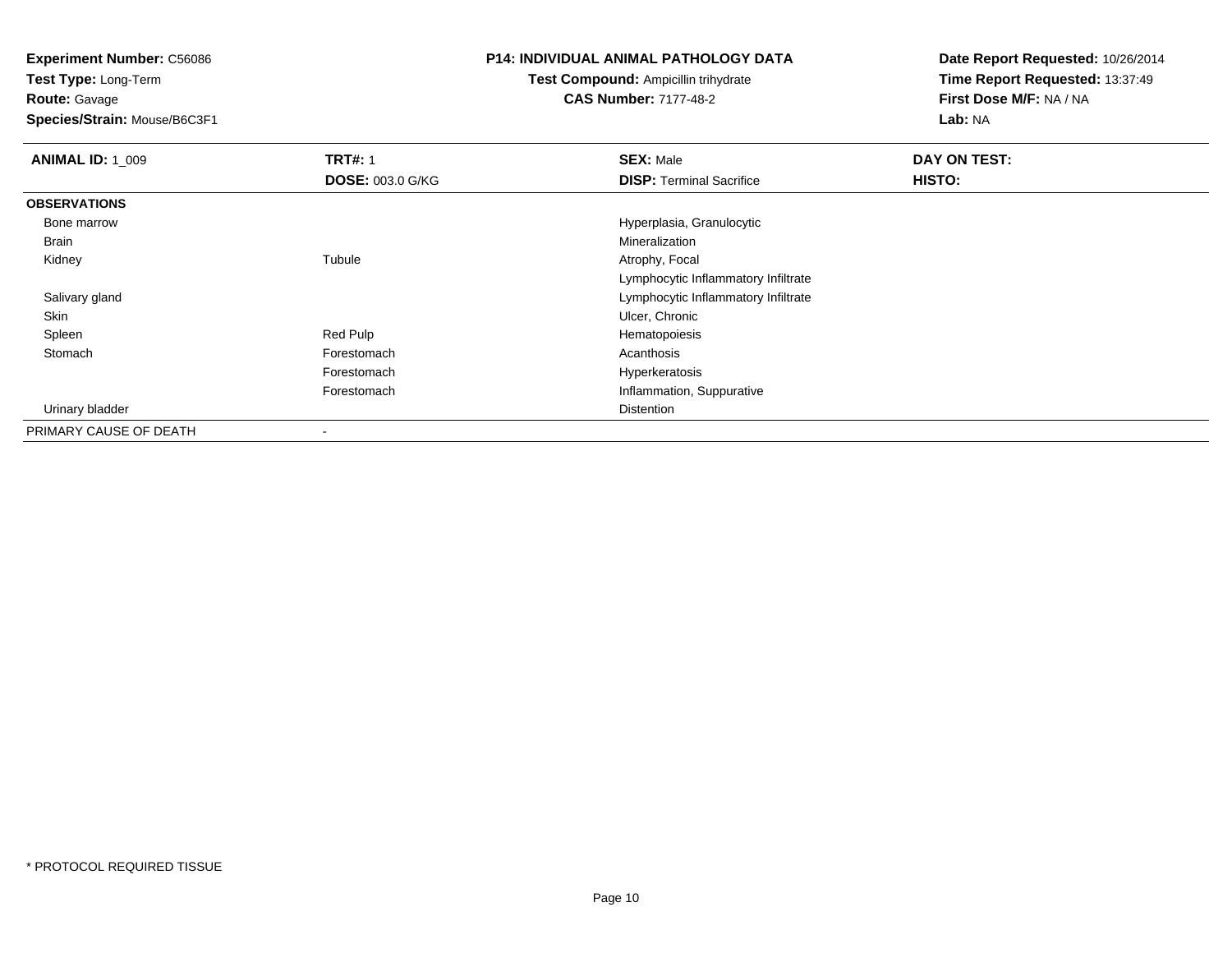| <b>Experiment Number: C56086</b><br>Test Type: Long-Term |                         | <b>P14: INDIVIDUAL ANIMAL PATHOLOGY DATA</b> | Date Report Requested: 10/26/2014 |
|----------------------------------------------------------|-------------------------|----------------------------------------------|-----------------------------------|
|                                                          |                         | <b>Test Compound: Ampicillin trihydrate</b>  | Time Report Requested: 13:37:49   |
| <b>Route: Gavage</b>                                     |                         | <b>CAS Number: 7177-48-2</b>                 | First Dose M/F: NA / NA           |
| Species/Strain: Mouse/B6C3F1                             |                         |                                              | <b>Lab: NA</b>                    |
| <b>ANIMAL ID: 1 010</b>                                  | <b>TRT#: 1</b>          | <b>SEX: Male</b>                             | DAY ON TEST:                      |
|                                                          | <b>DOSE: 003.0 G/KG</b> | <b>DISP:</b> Terminal Sacrifice              | <b>HISTO:</b>                     |
| <b>OBSERVATIONS</b>                                      |                         |                                              |                                   |
| Adrenal gland                                            | Capsule                 | Hyperplasia, Focal                           |                                   |
| Brain                                                    |                         | Mineralization                               |                                   |
| Kidney                                                   |                         | Lymphocytic Inflammatory Infiltrate          |                                   |
| Lung                                                     |                         | Lymphocytic Inflammatory Infiltrate          |                                   |
| Prostate                                                 |                         | Lymphocytic Inflammatory Infiltrate          |                                   |
| Spleen                                                   |                         | Hyperplasia, Lymphoid                        |                                   |
| Urinary bladder                                          |                         | <b>Distention</b>                            |                                   |
| PRIMARY CAUSE OF DEATH                                   |                         |                                              |                                   |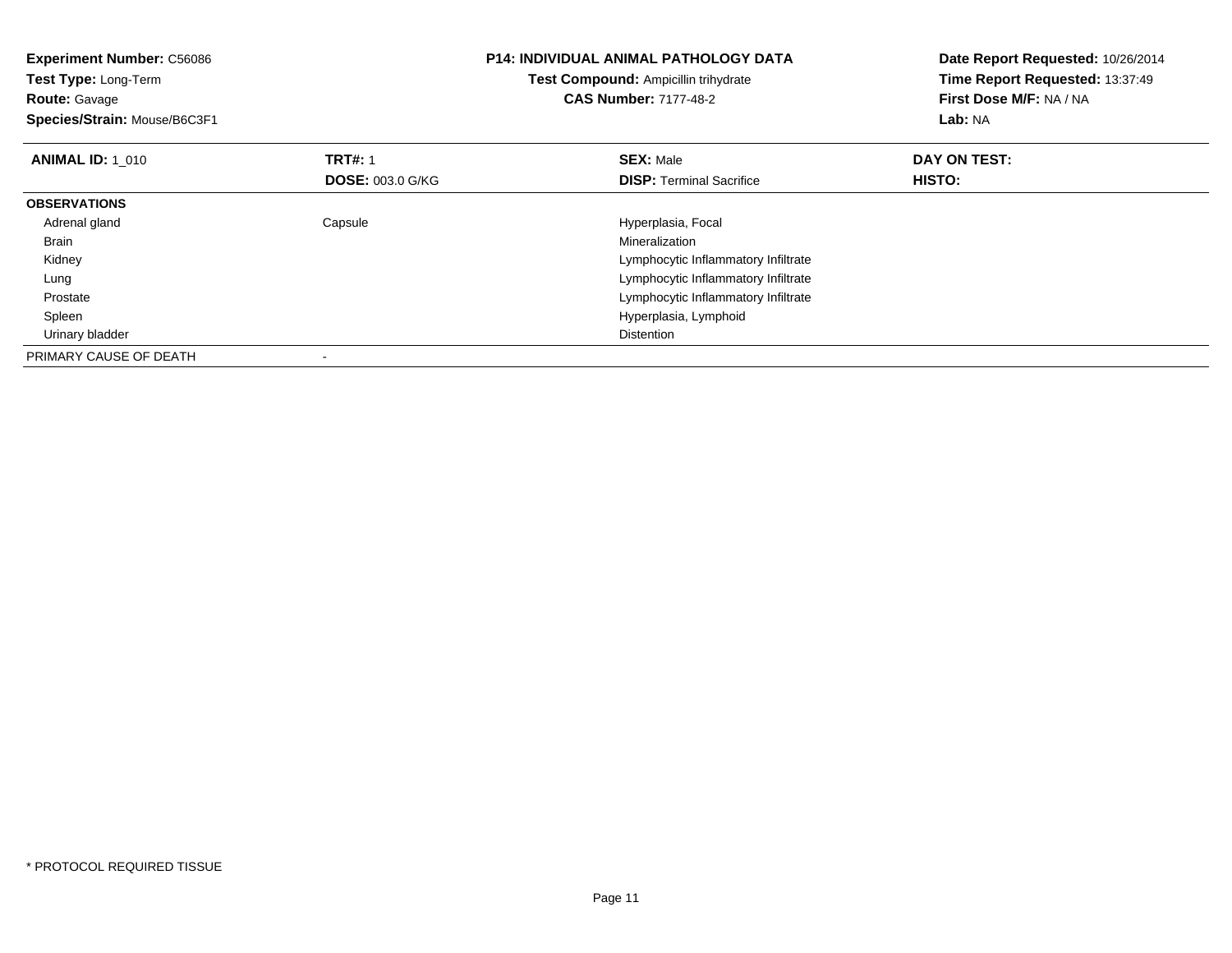| <b>Experiment Number: C56086</b><br>Test Type: Long-Term<br><b>Route: Gavage</b><br>Species/Strain: Mouse/B6C3F1 |                                           | <b>P14: INDIVIDUAL ANIMAL PATHOLOGY DATA</b><br>Test Compound: Ampicillin trihydrate<br><b>CAS Number: 7177-48-2</b> | Date Report Requested: 10/26/2014<br>Time Report Requested: 13:37:49<br>First Dose M/F: NA / NA<br>Lab: NA |
|------------------------------------------------------------------------------------------------------------------|-------------------------------------------|----------------------------------------------------------------------------------------------------------------------|------------------------------------------------------------------------------------------------------------|
| <b>ANIMAL ID: 1 011</b>                                                                                          | <b>TRT#: 1</b><br><b>DOSE: 003.0 G/KG</b> | <b>SEX: Male</b><br><b>DISP:</b> Natural Death                                                                       | DAY ON TEST:<br><b>HISTO:</b>                                                                              |
| <b>OBSERVATIONS</b>                                                                                              |                                           |                                                                                                                      |                                                                                                            |
| Unspecified                                                                                                      | Multiple Organs Nos                       | Lymphoma, Nos-Malignant                                                                                              |                                                                                                            |
| PRIMARY CAUSE OF DEATH                                                                                           |                                           |                                                                                                                      |                                                                                                            |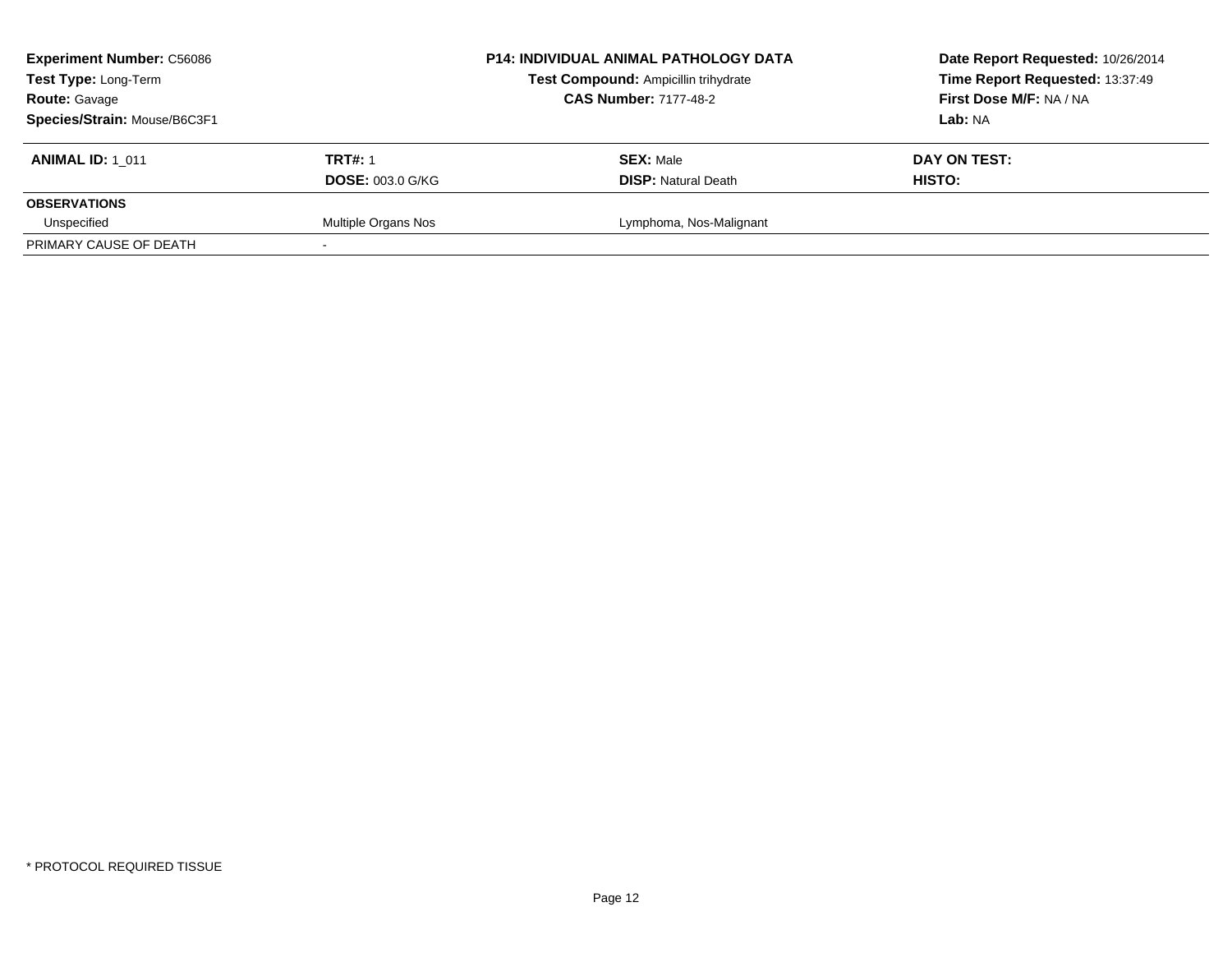| <b>Experiment Number: C56086</b><br>Test Type: Long-Term<br><b>Route: Gavage</b><br>Species/Strain: Mouse/B6C3F1 |                                           | <b>P14: INDIVIDUAL ANIMAL PATHOLOGY DATA</b><br>Test Compound: Ampicillin trihydrate<br><b>CAS Number: 7177-48-2</b> | Date Report Requested: 10/26/2014<br>Time Report Requested: 13:37:49<br>First Dose M/F: NA / NA<br>Lab: NA |
|------------------------------------------------------------------------------------------------------------------|-------------------------------------------|----------------------------------------------------------------------------------------------------------------------|------------------------------------------------------------------------------------------------------------|
| <b>ANIMAL ID:</b> 1 012                                                                                          | <b>TRT#: 1</b><br><b>DOSE: 003.0 G/KG</b> | <b>SEX: Male</b><br><b>DISP:</b> Natural Death                                                                       | DAY ON TEST:<br><b>HISTO:</b>                                                                              |
| <b>OBSERVATIONS</b>                                                                                              |                                           |                                                                                                                      |                                                                                                            |
| Adrenal gland                                                                                                    | Capsule                                   | Hyperplasia, Focal                                                                                                   |                                                                                                            |
| Kidney                                                                                                           | Tubule                                    | Atrophy, Focal                                                                                                       |                                                                                                            |
|                                                                                                                  |                                           | Lymphocytic Inflammatory Infiltrate                                                                                  |                                                                                                            |
| PRIMARY CAUSE OF DEATH                                                                                           |                                           |                                                                                                                      |                                                                                                            |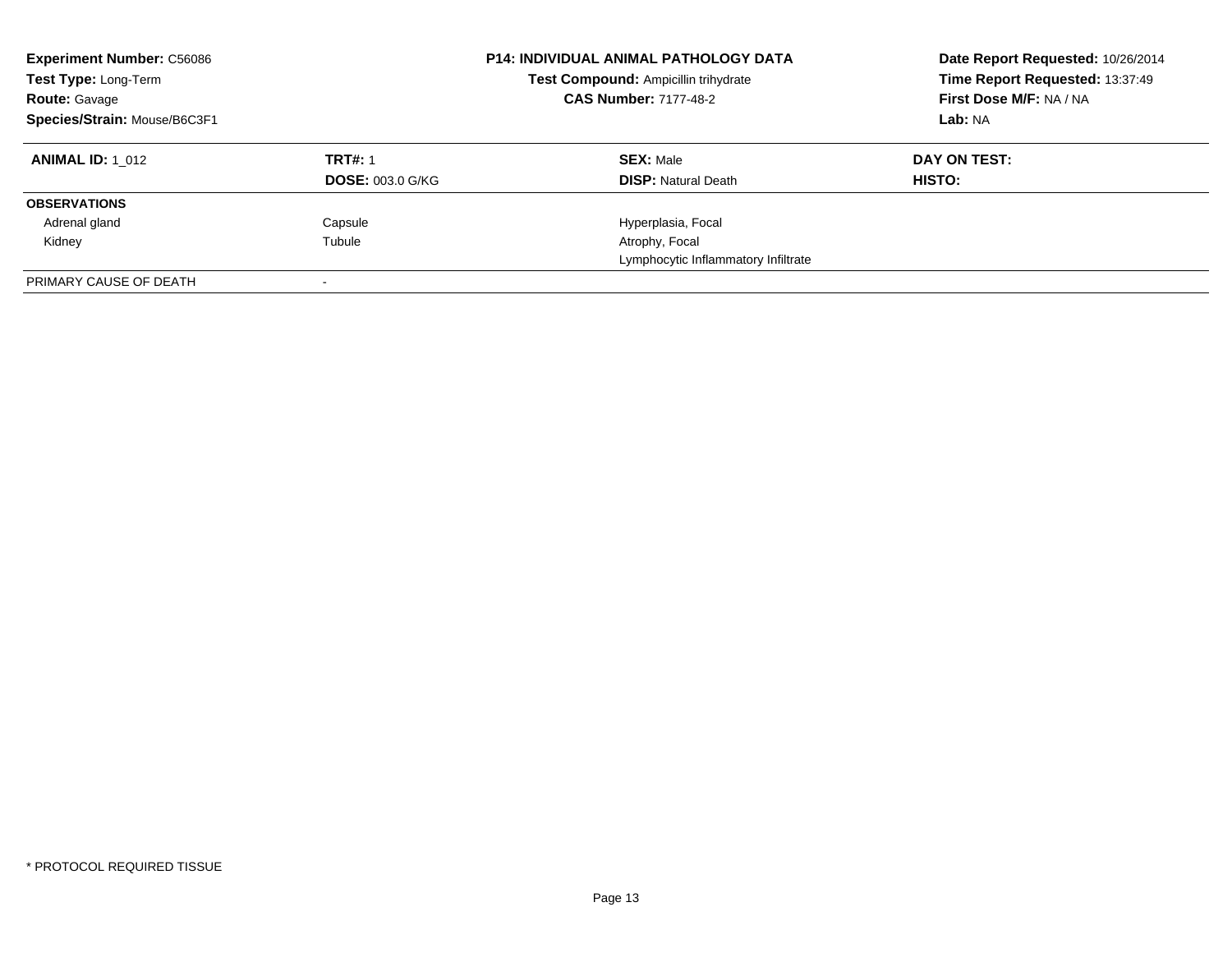| <b>Experiment Number: C56086</b><br>Test Type: Long-Term<br><b>Route: Gavage</b><br>Species/Strain: Mouse/B6C3F1 |                            | P14: INDIVIDUAL ANIMAL PATHOLOGY DATA<br><b>Test Compound: Ampicillin trihydrate</b><br><b>CAS Number: 7177-48-2</b> | Date Report Requested: 10/26/2014<br>Time Report Requested: 13:37:49<br>First Dose M/F: NA / NA<br>Lab: NA |
|------------------------------------------------------------------------------------------------------------------|----------------------------|----------------------------------------------------------------------------------------------------------------------|------------------------------------------------------------------------------------------------------------|
|                                                                                                                  |                            |                                                                                                                      |                                                                                                            |
| <b>ANIMAL ID: 1 013</b>                                                                                          | <b>TRT#: 1</b>             | <b>SEX: Male</b>                                                                                                     | DAY ON TEST:                                                                                               |
|                                                                                                                  | <b>DOSE: 003.0 G/KG</b>    | <b>DISP: Natural Death</b>                                                                                           | HISTO:                                                                                                     |
| <b>OBSERVATIONS</b>                                                                                              |                            |                                                                                                                      |                                                                                                            |
| Adrenal gland                                                                                                    | Capsule                    | Hyperplasia, Focal                                                                                                   |                                                                                                            |
| Bone marrow                                                                                                      |                            | Hyperplasia, Granulocytic                                                                                            |                                                                                                            |
| Brain                                                                                                            |                            | Mineralization                                                                                                       |                                                                                                            |
| Penis                                                                                                            | Prepuce Nos                | Hyperkeratosis                                                                                                       |                                                                                                            |
| Salivary gland                                                                                                   |                            | Lymphocytic Inflammatory Infiltrate                                                                                  |                                                                                                            |
| Seminal vesicle                                                                                                  |                            | <b>Distention</b>                                                                                                    |                                                                                                            |
| Unspecified                                                                                                      | <b>Multiple Organs Nos</b> | Inflammation, Suppurative                                                                                            |                                                                                                            |
| PRIMARY CAUSE OF DEATH                                                                                           |                            |                                                                                                                      |                                                                                                            |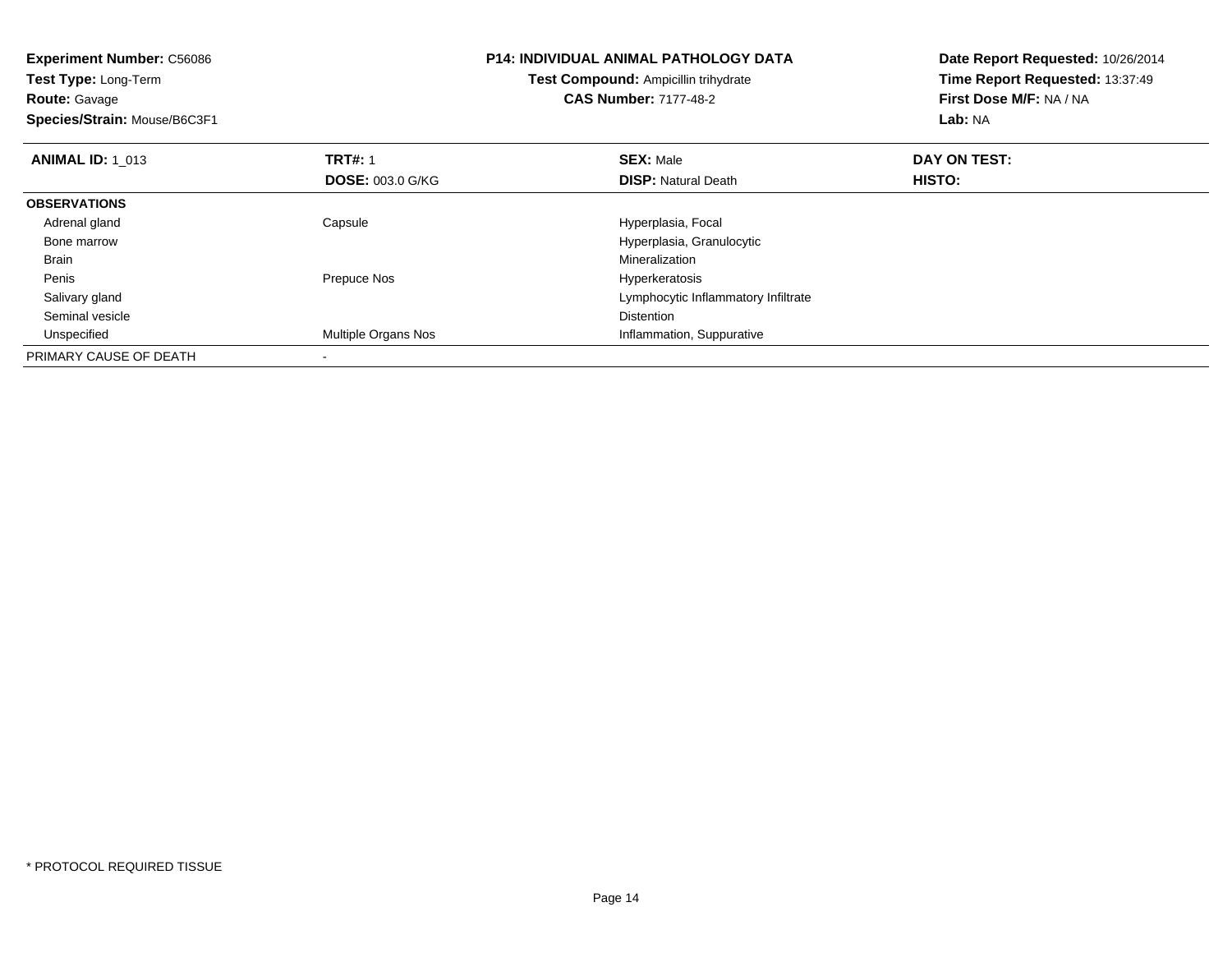**Experiment Number:** C56086**Test Type:** Long-Term**Route:** Gavage **Species/Strain:** Mouse/B6C3F1**P14: INDIVIDUAL ANIMAL PATHOLOGY DATATest Compound:** Ampicillin trihydrate**CAS Number:** 7177-48-2**Date Report Requested:** 10/26/2014**Time Report Requested:** 13:37:49**First Dose M/F:** NA / NA**Lab:** NA**ANIMAL ID: 1\_014 1 TRT#:** 1 **SEX:** Male **DAY ON TEST: DOSE:** 003.0 G/KG**DISP:** Terminal Sacrifice **HISTO: OBSERVATIONS** Adrenal glandCapsule **Capsule Hyperplasia**, Focal Intestine Small Mesentery Nos Necrosis, Fat Kidney Lymphocytic Inflammatory Infiltrate Preputial gland Retention Of Content Salivary gland Lymphocytic Inflammatory Infiltrate Stomachh anns an t-India anns an t-India anns an t-India anns an t-India anns an t-India anns an t-India anns an t-In Forestomach Infection, Fungal Forestomach Inflammation, Suppurative PRIMARY CAUSE OF DEATH-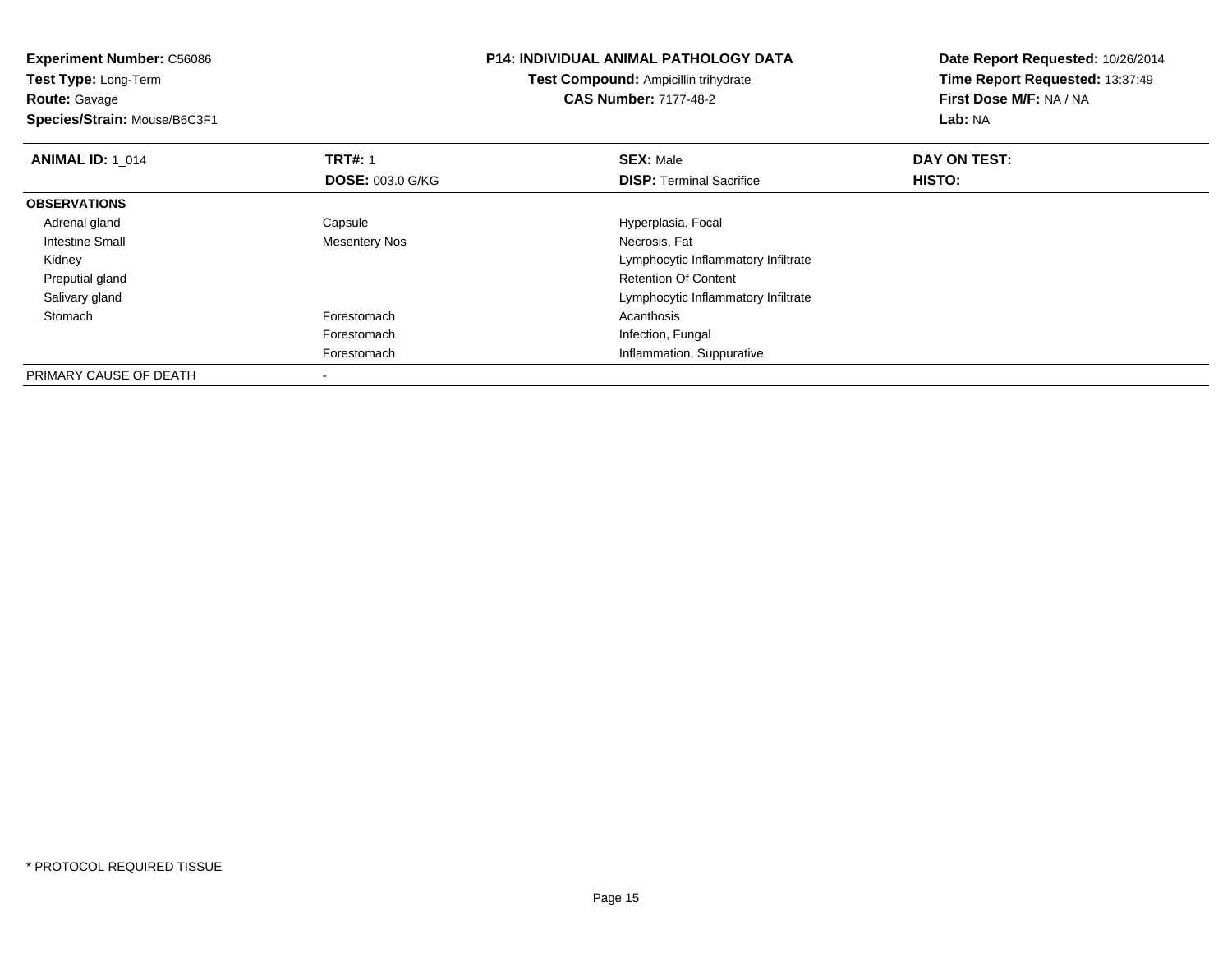**Experiment Number:** C56086**Test Type:** Long-Term

**Route:** Gavage

**Species/Strain:** Mouse/B6C3F1

### **P14: INDIVIDUAL ANIMAL PATHOLOGY DATA**

**Test Compound:** Ampicillin trihydrate**CAS Number:** 7177-48-2

| <b>ANIMAL ID: 1 015</b> | <b>TRT#: 1</b>           | <b>SEX: Male</b>                | DAY ON TEST: |  |
|-------------------------|--------------------------|---------------------------------|--------------|--|
|                         | <b>DOSE: 003.0 G/KG</b>  | <b>DISP: Terminal Sacrifice</b> | HISTO:       |  |
| <b>OBSERVATIONS</b>     |                          |                                 |              |  |
| Adrenal gland           | Capsule                  | Hyperplasia, Diffuse            |              |  |
| Bone marrow             |                          | Hyperplasia, Granulocytic       |              |  |
| Brain                   |                          | Mineralization                  |              |  |
| Lymph node              | Mandibular Lymph Node    | Hyperplasia, Lymphoid           |              |  |
| Preputial gland         |                          | Inflammation, Suppurative       |              |  |
| Seminal vesicle         |                          | <b>Distention</b>               |              |  |
| Stomach                 | Forestomach              | Acanthosis                      |              |  |
|                         | Forestomach              | Hyperkeratosis                  |              |  |
|                         | Forestomach              | Inflammation, Suppurative       |              |  |
| Urinary bladder         |                          | <b>Distention</b>               |              |  |
| PRIMARY CAUSE OF DEATH  | $\overline{\phantom{a}}$ |                                 |              |  |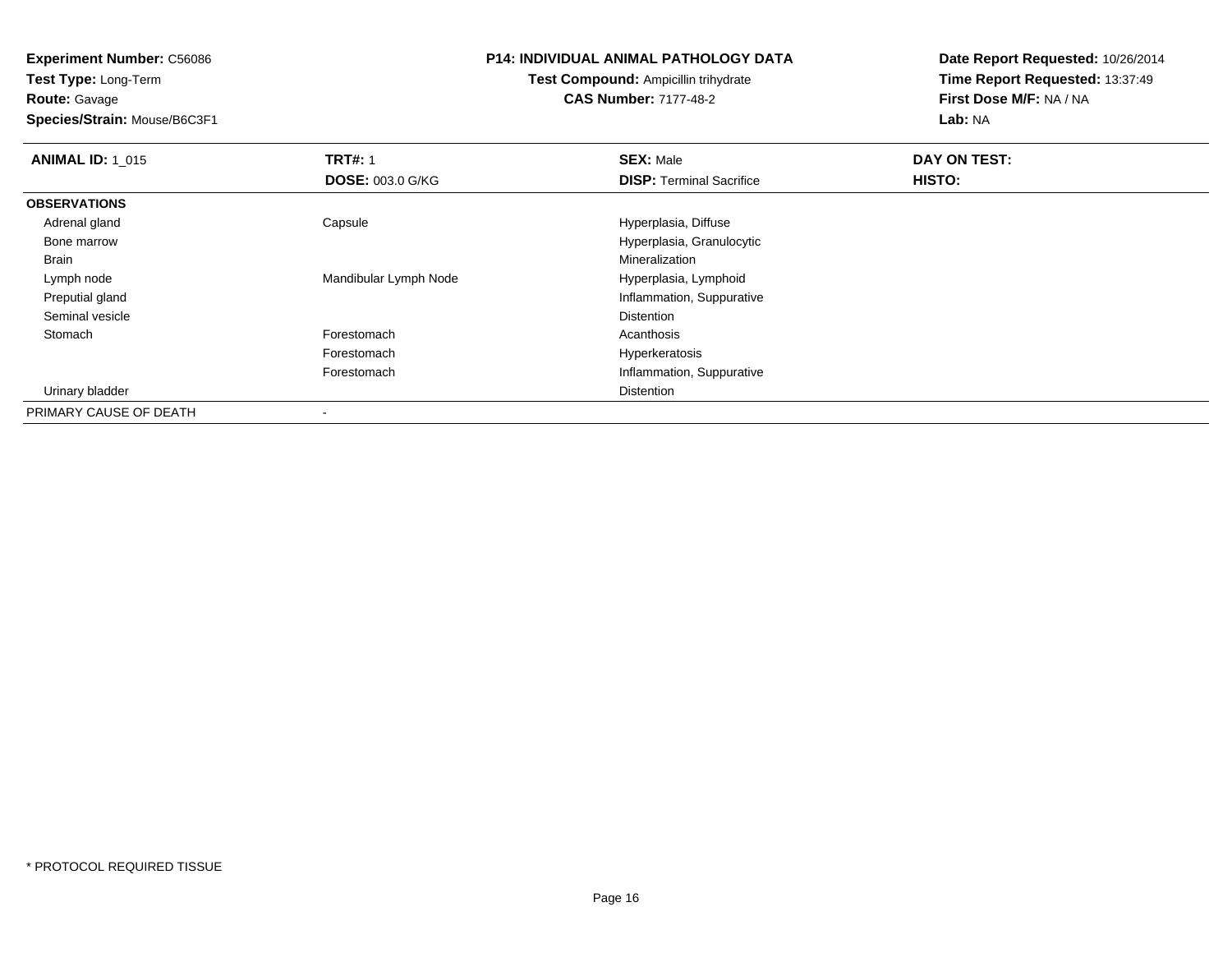| <b>Experiment Number: C56086</b><br>Test Type: Long-Term |                            | <b>P14: INDIVIDUAL ANIMAL PATHOLOGY DATA</b><br><b>Test Compound: Ampicillin trihydrate</b> | Date Report Requested: 10/26/2014<br>Time Report Requested: 13:37:49 |
|----------------------------------------------------------|----------------------------|---------------------------------------------------------------------------------------------|----------------------------------------------------------------------|
| <b>Route:</b> Gavage<br>Species/Strain: Mouse/B6C3F1     |                            | <b>CAS Number: 7177-48-2</b>                                                                | First Dose M/F: NA / NA<br>Lab: NA                                   |
|                                                          |                            |                                                                                             |                                                                      |
| <b>ANIMAL ID: 1 016</b>                                  | <b>TRT#: 1</b>             | <b>SEX: Male</b>                                                                            | DAY ON TEST:                                                         |
|                                                          | <b>DOSE: 003.0 G/KG</b>    | <b>DISP: Natural Death</b>                                                                  | HISTO:                                                               |
| <b>OBSERVATIONS</b>                                      |                            |                                                                                             |                                                                      |
| Adrenal gland                                            | Capsule                    | Hyperplasia, Focal                                                                          |                                                                      |
| Liver                                                    |                            | Hepatocellular Carcinoma                                                                    |                                                                      |
| Stomach                                                  | Forestomach                | Acanthosis                                                                                  |                                                                      |
|                                                          | Forestomach                | Hyperkeratosis                                                                              |                                                                      |
|                                                          | Forestomach                | Infection, Fungal                                                                           |                                                                      |
|                                                          | Forestomach                | Inflammation, Suppurative                                                                   |                                                                      |
| Unspecified                                              | <b>Multiple Organs Nos</b> | Lymphoma, Lymphocytic-Malignant Type                                                        |                                                                      |
| Urinary bladder                                          |                            | Distention                                                                                  |                                                                      |
| PRIMARY CAUSE OF DEATH                                   |                            |                                                                                             |                                                                      |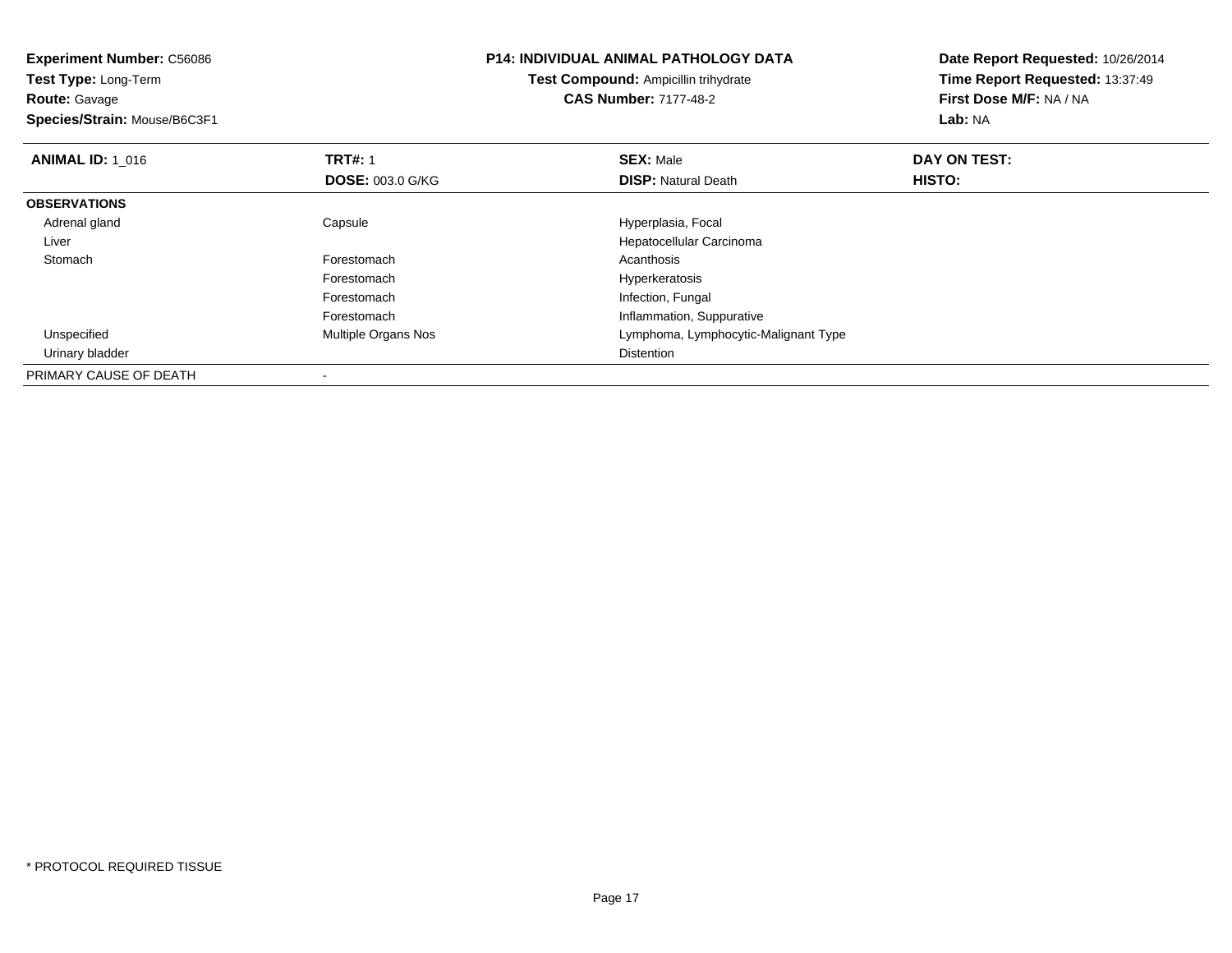| <b>Experiment Number: C56086</b><br>Test Type: Long-Term<br><b>Route: Gavage</b><br>Species/Strain: Mouse/B6C3F1 |                         | <b>P14: INDIVIDUAL ANIMAL PATHOLOGY DATA</b><br>Test Compound: Ampicillin trihydrate<br><b>CAS Number: 7177-48-2</b> | Date Report Requested: 10/26/2014<br>Time Report Requested: 13:37:49<br>First Dose M/F: NA / NA<br>Lab: NA |
|------------------------------------------------------------------------------------------------------------------|-------------------------|----------------------------------------------------------------------------------------------------------------------|------------------------------------------------------------------------------------------------------------|
| <b>ANIMAL ID: 1 017</b>                                                                                          | <b>TRT#: 1</b>          | <b>SEX: Male</b>                                                                                                     | DAY ON TEST:                                                                                               |
|                                                                                                                  | <b>DOSE: 003.0 G/KG</b> | <b>DISP:</b> Terminal Sacrifice                                                                                      | HISTO:                                                                                                     |
| <b>OBSERVATIONS</b>                                                                                              |                         |                                                                                                                      |                                                                                                            |
| Bone                                                                                                             | <b>Tarsal Joint</b>     | Ankylosis                                                                                                            |                                                                                                            |
| Bone marrow                                                                                                      |                         | Hyperplasia, Granulocytic                                                                                            |                                                                                                            |
| <b>Brain</b>                                                                                                     |                         | Hydrocephalus, Internal                                                                                              |                                                                                                            |
|                                                                                                                  |                         | Mineralization                                                                                                       |                                                                                                            |
| Kidney                                                                                                           |                         | Lymphocytic Inflammatory Infiltrate                                                                                  |                                                                                                            |
| Salivary gland                                                                                                   |                         | Lymphocytic Inflammatory Infiltrate                                                                                  |                                                                                                            |
| Skin                                                                                                             |                         | Ulcer, Chronic                                                                                                       |                                                                                                            |
| PRIMARY CAUSE OF DEATH                                                                                           |                         |                                                                                                                      |                                                                                                            |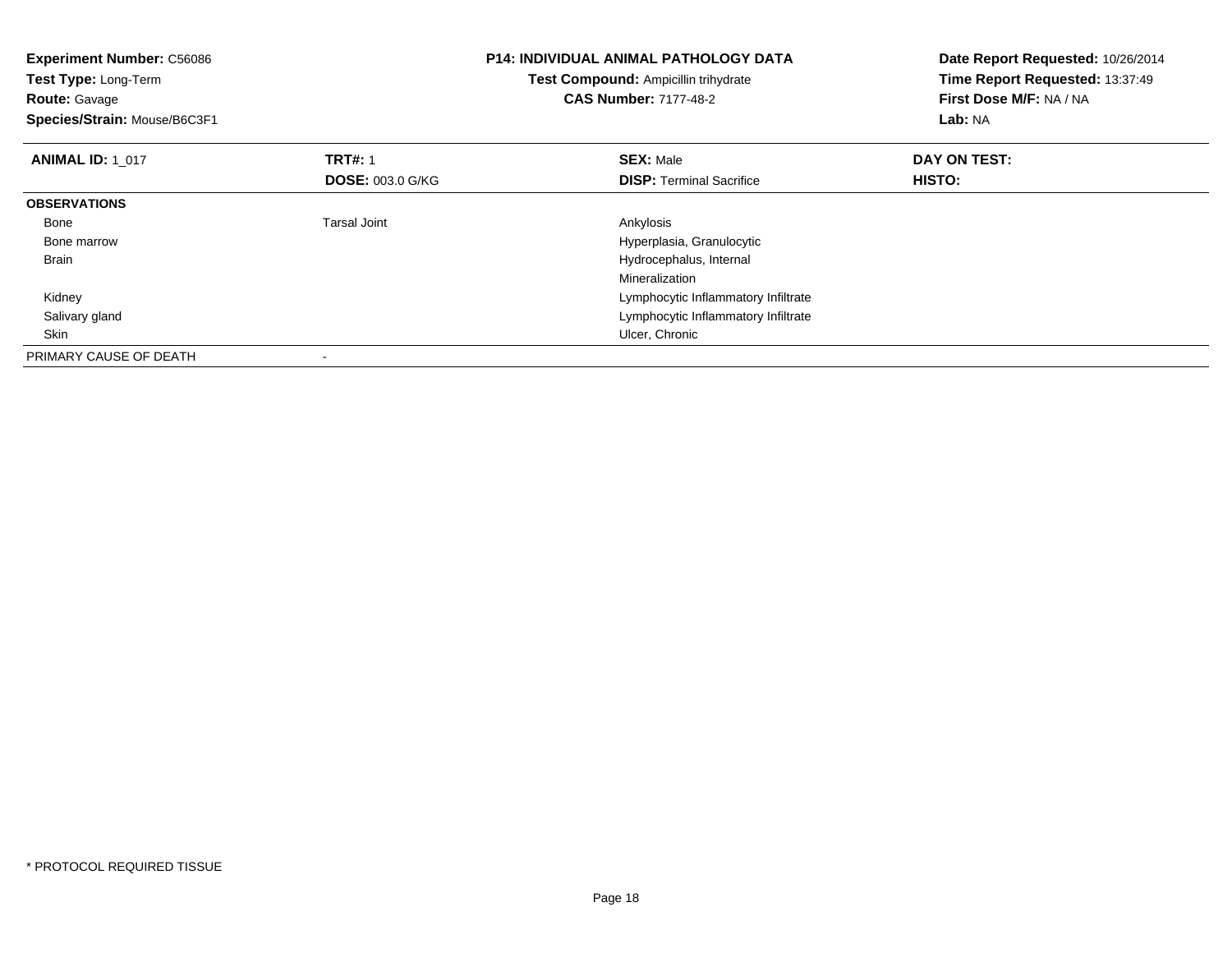| <b>Experiment Number: C56086</b><br>Test Type: Long-Term<br><b>Route: Gavage</b><br>Species/Strain: Mouse/B6C3F1 |                                           | <b>P14: INDIVIDUAL ANIMAL PATHOLOGY DATA</b><br>Test Compound: Ampicillin trihydrate<br><b>CAS Number: 7177-48-2</b> | Date Report Requested: 10/26/2014<br>Time Report Requested: 13:37:49<br>First Dose M/F: NA / NA<br>Lab: NA |
|------------------------------------------------------------------------------------------------------------------|-------------------------------------------|----------------------------------------------------------------------------------------------------------------------|------------------------------------------------------------------------------------------------------------|
| <b>ANIMAL ID: 1 018</b>                                                                                          | <b>TRT#: 1</b><br><b>DOSE: 003.0 G/KG</b> | <b>SEX: Male</b><br><b>DISP:</b> Terminal Sacrifice                                                                  | DAY ON TEST:<br>HISTO:                                                                                     |
| <b>OBSERVATIONS</b>                                                                                              |                                           |                                                                                                                      |                                                                                                            |
| Adrenal gland                                                                                                    | Capsule                                   | Hyperplasia, Focal                                                                                                   |                                                                                                            |
| Lymph node                                                                                                       |                                           | Cyst, Nos                                                                                                            |                                                                                                            |
| Unspecified                                                                                                      | Multiple Organs Nos                       | Lymphocytic Inflammatory Infiltrate                                                                                  |                                                                                                            |
| Urinary bladder                                                                                                  |                                           | Distention                                                                                                           |                                                                                                            |
| PRIMARY CAUSE OF DEATH                                                                                           |                                           |                                                                                                                      |                                                                                                            |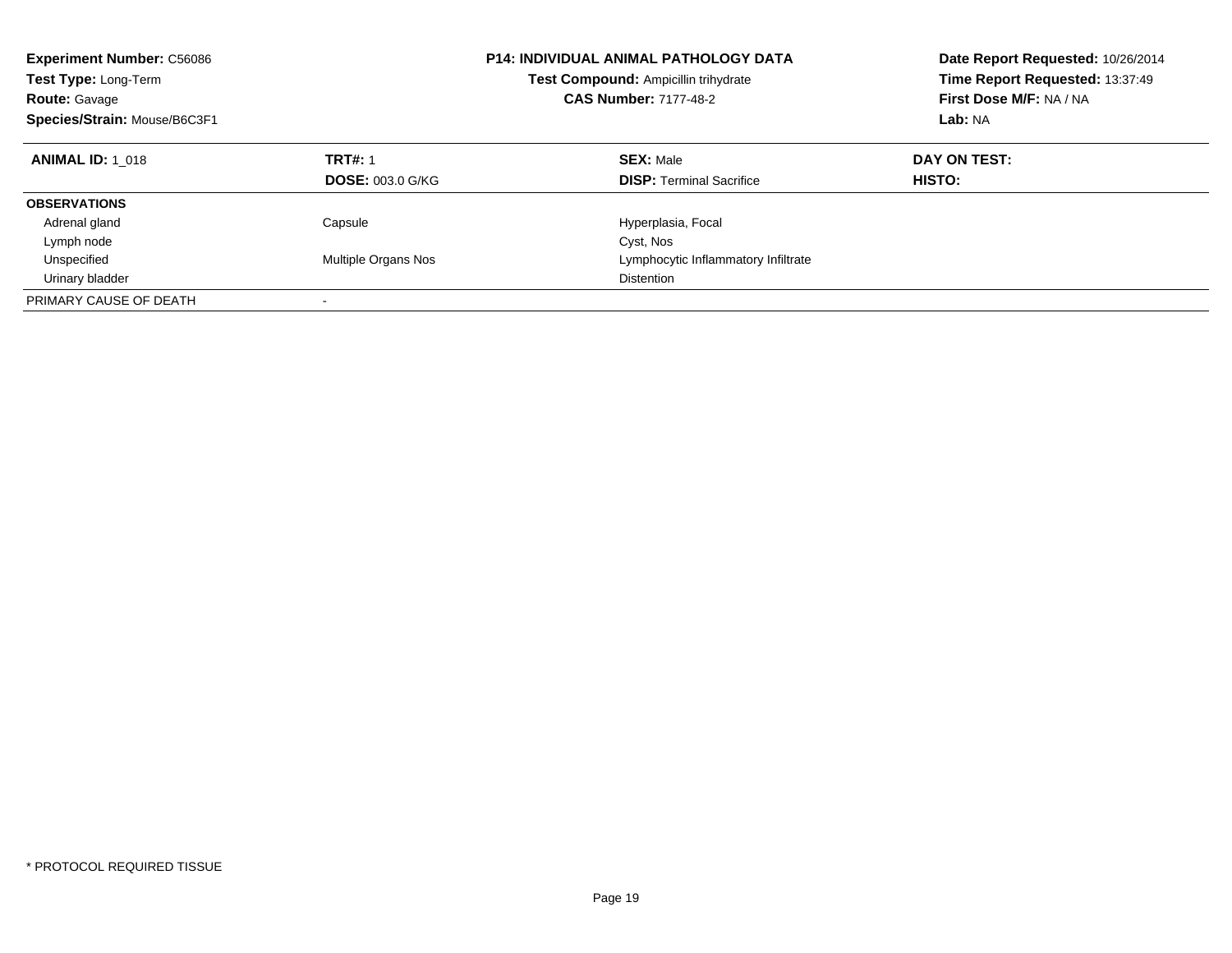| <b>Experiment Number: C56086</b><br>Test Type: Long-Term<br><b>Route: Gavage</b><br>Species/Strain: Mouse/B6C3F1 |                         | <b>P14: INDIVIDUAL ANIMAL PATHOLOGY DATA</b><br>Test Compound: Ampicillin trihydrate<br><b>CAS Number: 7177-48-2</b> | Date Report Requested: 10/26/2014<br>Time Report Requested: 13:37:49<br>First Dose M/F: NA / NA<br>Lab: NA |
|------------------------------------------------------------------------------------------------------------------|-------------------------|----------------------------------------------------------------------------------------------------------------------|------------------------------------------------------------------------------------------------------------|
| <b>ANIMAL ID: 1 019</b>                                                                                          | <b>TRT#: 1</b>          | <b>SEX: Male</b>                                                                                                     | DAY ON TEST:                                                                                               |
|                                                                                                                  | <b>DOSE: 003.0 G/KG</b> | <b>DISP:</b> Natural Death                                                                                           | HISTO:                                                                                                     |
| <b>OBSERVATIONS</b>                                                                                              |                         |                                                                                                                      |                                                                                                            |
| Adrenal gland                                                                                                    | Capsule                 | Hyperplasia, Focal                                                                                                   |                                                                                                            |
| Bone marrow                                                                                                      |                         | Hyperplasia, Granulocytic                                                                                            |                                                                                                            |
| Kidney                                                                                                           | Tubule                  | Dilatation, Nos                                                                                                      |                                                                                                            |
| Stomach                                                                                                          | Forestomach             | Acanthosis                                                                                                           |                                                                                                            |
|                                                                                                                  | Forestomach             | Hyperkeratosis                                                                                                       |                                                                                                            |
|                                                                                                                  | Forestomach             | Inflammation, Suppurative                                                                                            |                                                                                                            |
| Urinary bladder                                                                                                  |                         | Distention                                                                                                           |                                                                                                            |
| PRIMARY CAUSE OF DEATH                                                                                           |                         |                                                                                                                      |                                                                                                            |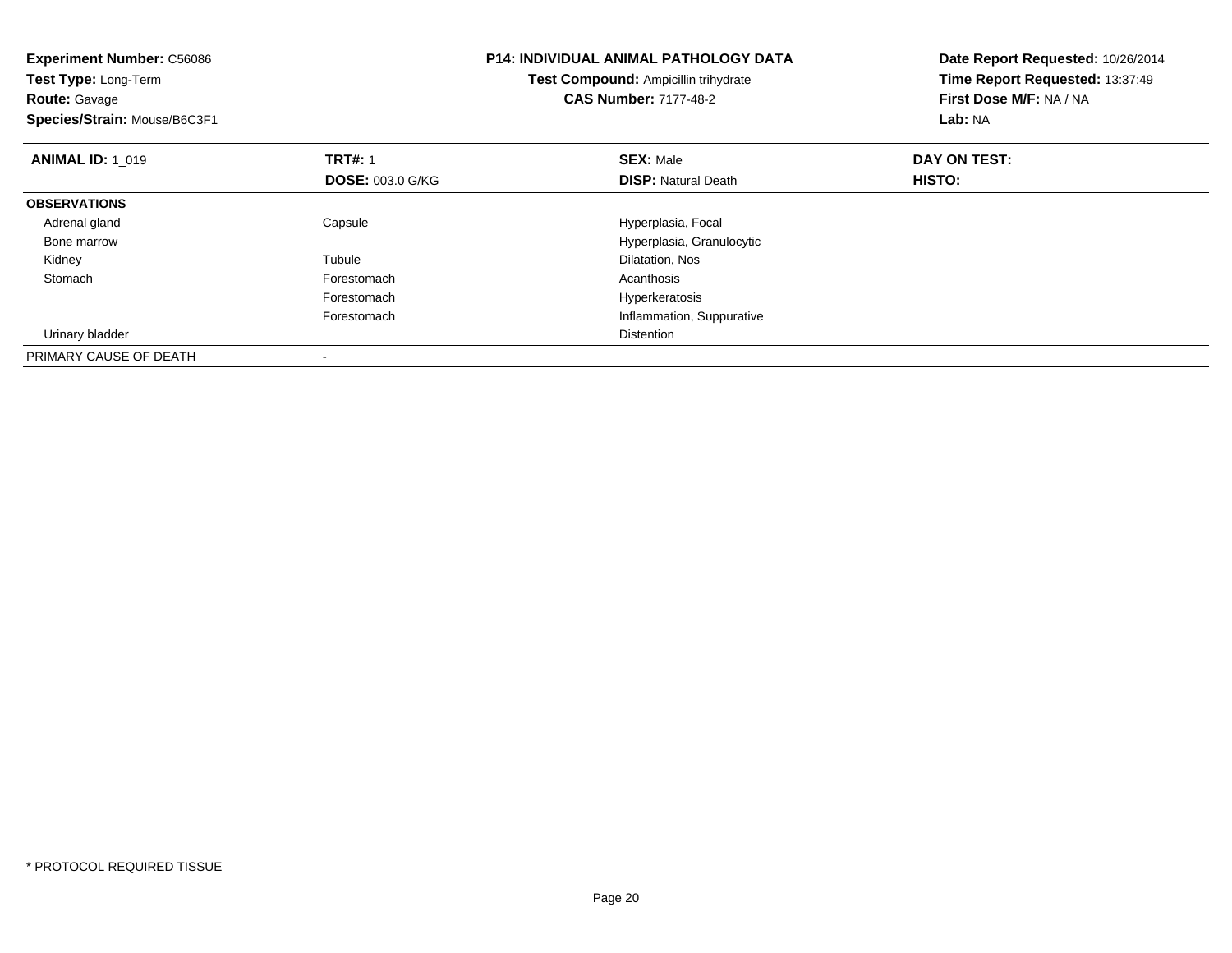| <b>Experiment Number: C56086</b><br>Test Type: Long-Term |                         | <b>P14: INDIVIDUAL ANIMAL PATHOLOGY DATA</b> | Date Report Requested: 10/26/2014 |
|----------------------------------------------------------|-------------------------|----------------------------------------------|-----------------------------------|
|                                                          |                         | Test Compound: Ampicillin trihydrate         | Time Report Requested: 13:37:49   |
| <b>Route: Gavage</b>                                     |                         | <b>CAS Number: 7177-48-2</b>                 | First Dose M/F: NA / NA           |
| Species/Strain: Mouse/B6C3F1                             |                         |                                              | Lab: NA                           |
| <b>ANIMAL ID: 1 021</b>                                  | <b>TRT#: 1</b>          | <b>SEX: Male</b>                             | DAY ON TEST:                      |
|                                                          | <b>DOSE: 003.0 G/KG</b> | <b>DISP:</b> Natural Death                   | <b>HISTO:</b>                     |
| <b>OBSERVATIONS</b>                                      |                         |                                              |                                   |
| Adrenal gland                                            | Capsule                 | Hyperplasia, Focal                           |                                   |
| Liver                                                    | Centrilobular           | Cytoplasmic Vacuolization                    |                                   |
| Lung                                                     |                         | Congestion, Acute                            |                                   |
| Stomach                                                  | Forestomach             | Acanthosis                                   |                                   |
|                                                          | Forestomach             | Hyperkeratosis                               |                                   |
|                                                          | Forestomach             | Infection, Fungal                            |                                   |
|                                                          | Forestomach             | Inflammation, Suppurative                    |                                   |
|                                                          | Forestomach             | Ulcer, Nos                                   |                                   |
| PRIMARY CAUSE OF DEATH                                   |                         |                                              |                                   |

-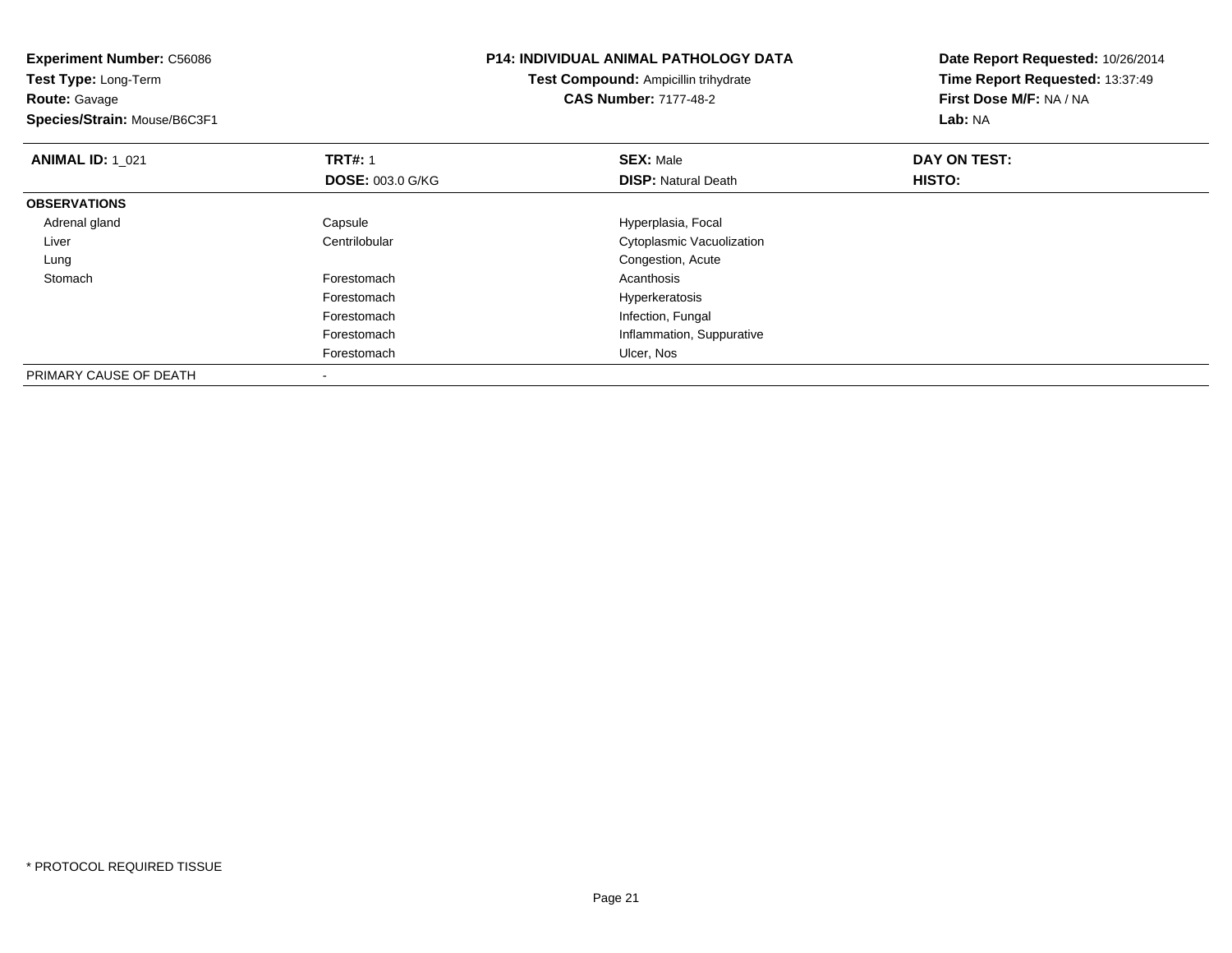**Experiment Number:** C56086**Test Type:** Long-Term**Route:** Gavage **Species/Strain:** Mouse/B6C3F1**P14: INDIVIDUAL ANIMAL PATHOLOGY DATATest Compound:** Ampicillin trihydrate**CAS Number:** 7177-48-2**Date Report Requested:** 10/26/2014**Time Report Requested:** 13:37:49**First Dose M/F:** NA / NA**Lab:** NA**ANIMAL ID: 1\_022 2 DAY ON TRT#:** 1 **SEX:** Male **SEX:** Male **DAY ON TEST: DOSE:** 003.0 G/KG**DISP:** Moribund Sacrifice **HISTO: OBSERVATIONS** Adrenal glandCapsule **Capsule Hyperplasia**, Focal Liver Hematopoiesise and the state of the state of the state of the state of the state of the state of the state of the state of the state of the state of the state of the state of the state of the state of the state of the state of the stat Prostate SkinInflammation, Suppurative<br>
Red Pulp<br>
Hematopoiesis Spleen Red Pulp Hematopoiesis Stomachh anns an t-India anns an t-India anns an t-India anns an t-India anns an t-India anns an t-India anns an t-In Forestomach Hyperkeratosis Forestomach Inflammation, Suppurative Unspecified Inflammation, Chronic Suppurative PRIMARY CAUSE OF DEATH-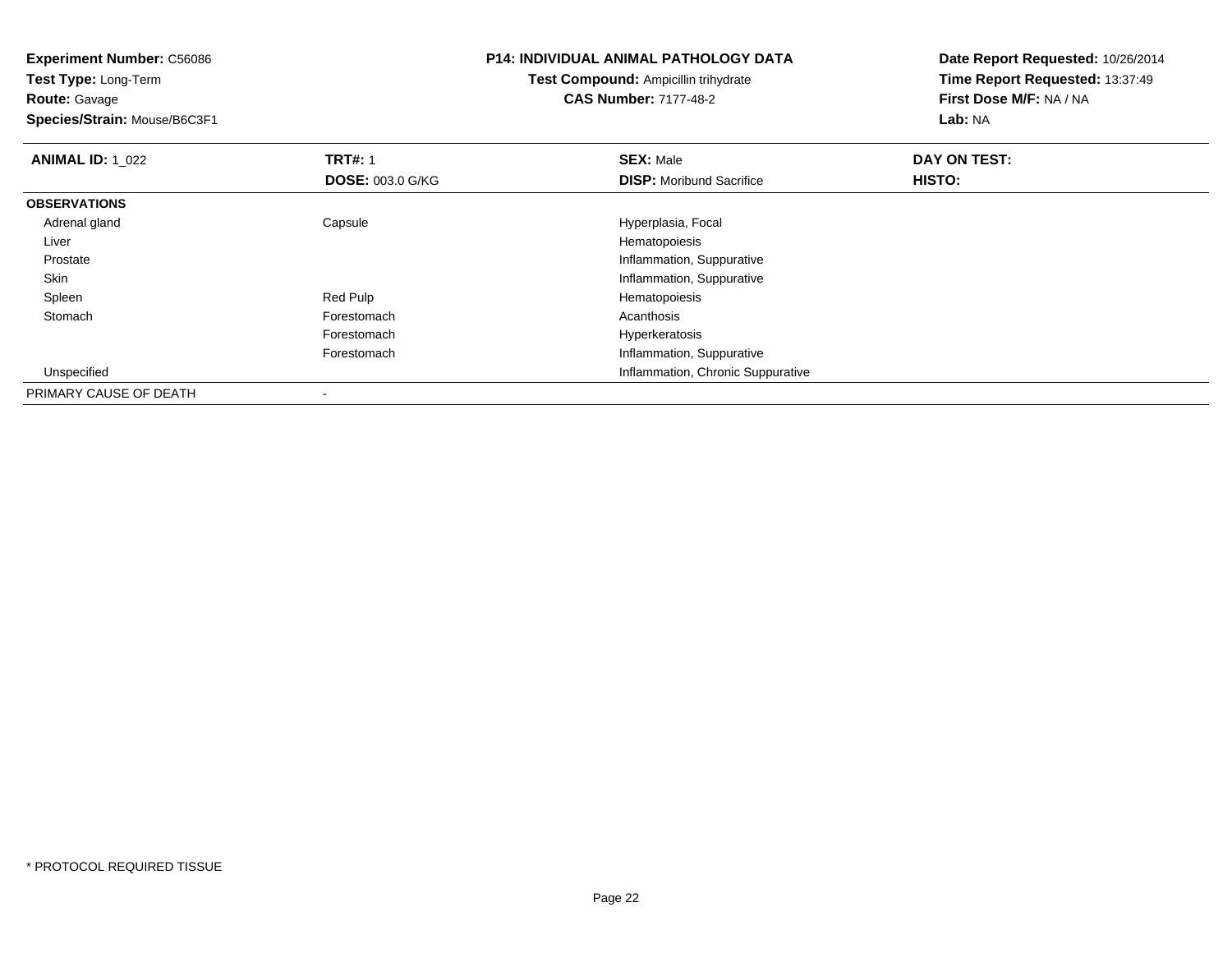| <b>Experiment Number: C56086</b><br>Test Type: Long-Term<br><b>Route: Gavage</b><br>Species/Strain: Mouse/B6C3F1 |                                           | <b>P14: INDIVIDUAL ANIMAL PATHOLOGY DATA</b><br>Test Compound: Ampicillin trihydrate<br><b>CAS Number: 7177-48-2</b> | Date Report Requested: 10/26/2014<br>Time Report Requested: 13:37:49<br>First Dose M/F: NA / NA<br>Lab: NA |
|------------------------------------------------------------------------------------------------------------------|-------------------------------------------|----------------------------------------------------------------------------------------------------------------------|------------------------------------------------------------------------------------------------------------|
| <b>ANIMAL ID: 1 023</b>                                                                                          | <b>TRT#: 1</b><br><b>DOSE: 003.0 G/KG</b> | <b>SEX: Male</b><br><b>DISP:</b> Natural Death                                                                       | DAY ON TEST:<br>HISTO:                                                                                     |
| <b>OBSERVATIONS</b>                                                                                              |                                           |                                                                                                                      |                                                                                                            |
| Unspecified                                                                                                      | Multiple Organs Nos                       | Lymphoma, Nos-Malignant                                                                                              |                                                                                                            |
| PRIMARY CAUSE OF DEATH                                                                                           |                                           |                                                                                                                      |                                                                                                            |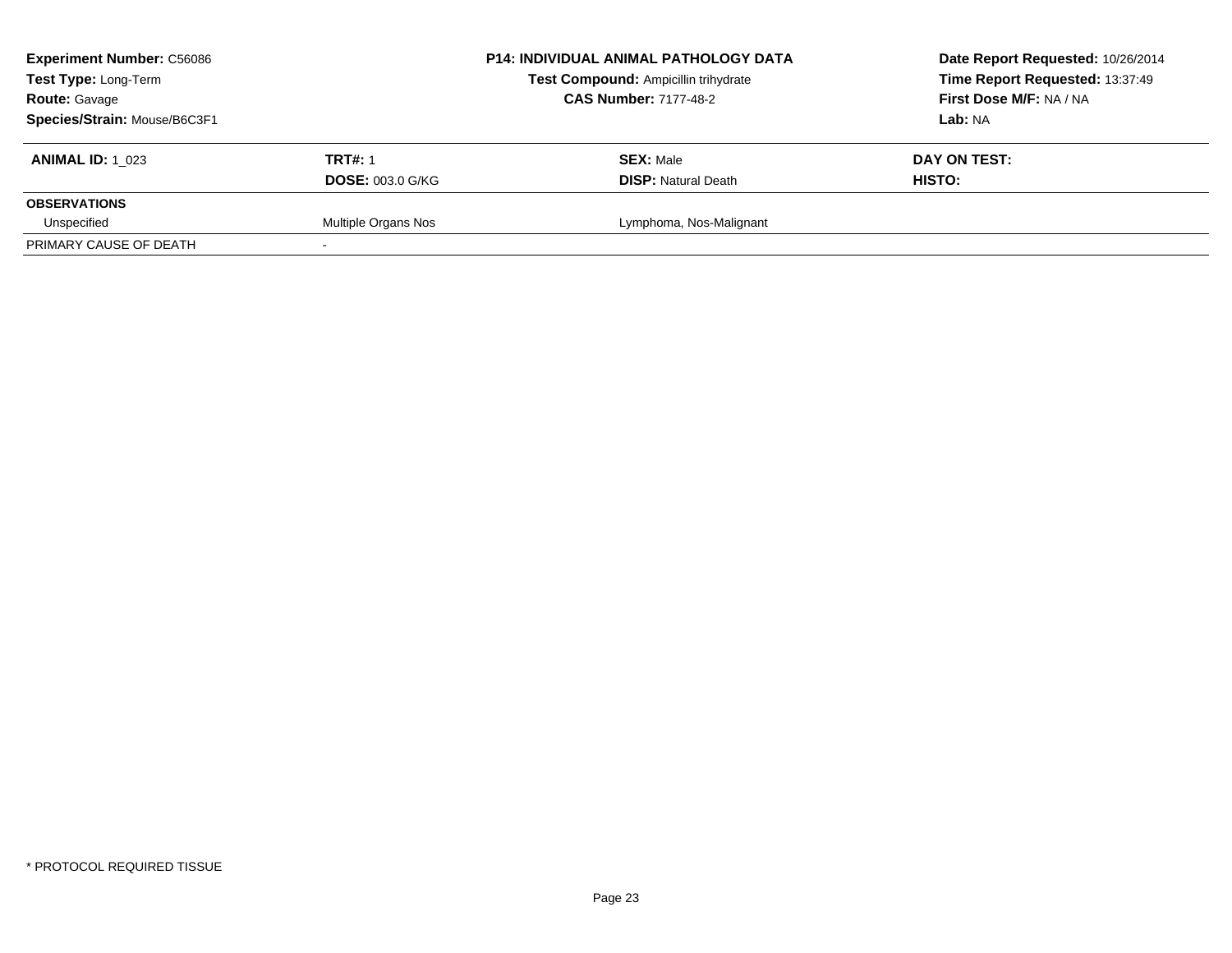| <b>Experiment Number: C56086</b><br>Test Type: Long-Term<br><b>Route: Gavage</b><br>Species/Strain: Mouse/B6C3F1 |                         | <b>P14: INDIVIDUAL ANIMAL PATHOLOGY DATA</b><br>Test Compound: Ampicillin trihydrate<br><b>CAS Number: 7177-48-2</b> | Date Report Requested: 10/26/2014<br>Time Report Requested: 13:37:49<br>First Dose M/F: NA / NA<br>Lab: NA |
|------------------------------------------------------------------------------------------------------------------|-------------------------|----------------------------------------------------------------------------------------------------------------------|------------------------------------------------------------------------------------------------------------|
| <b>ANIMAL ID: 1 024</b>                                                                                          | <b>TRT#: 1</b>          | <b>SEX: Male</b>                                                                                                     | DAY ON TEST:                                                                                               |
|                                                                                                                  | <b>DOSE: 003.0 G/KG</b> | <b>DISP:</b> Moribund Sacrifice                                                                                      | HISTO:                                                                                                     |
| <b>OBSERVATIONS</b>                                                                                              |                         |                                                                                                                      |                                                                                                            |
| Adrenal gland                                                                                                    | Capsule                 | Hyperplasia, Focal                                                                                                   |                                                                                                            |
| Liver                                                                                                            | Centrilobular           | Cytoplasmic Vacuolization                                                                                            |                                                                                                            |
| Spleen                                                                                                           | Red Pulp                | Atrophy, Diffuse                                                                                                     |                                                                                                            |
|                                                                                                                  | Red Pulp                | <b>Hemosiderosis</b>                                                                                                 |                                                                                                            |
| Stomach                                                                                                          | Forestomach             | Acanthosis                                                                                                           |                                                                                                            |
|                                                                                                                  | Forestomach             | Hyperkeratosis                                                                                                       |                                                                                                            |
|                                                                                                                  | Forestomach             | Inflammation, Suppurative                                                                                            |                                                                                                            |
| PRIMARY CAUSE OF DEATH                                                                                           |                         |                                                                                                                      |                                                                                                            |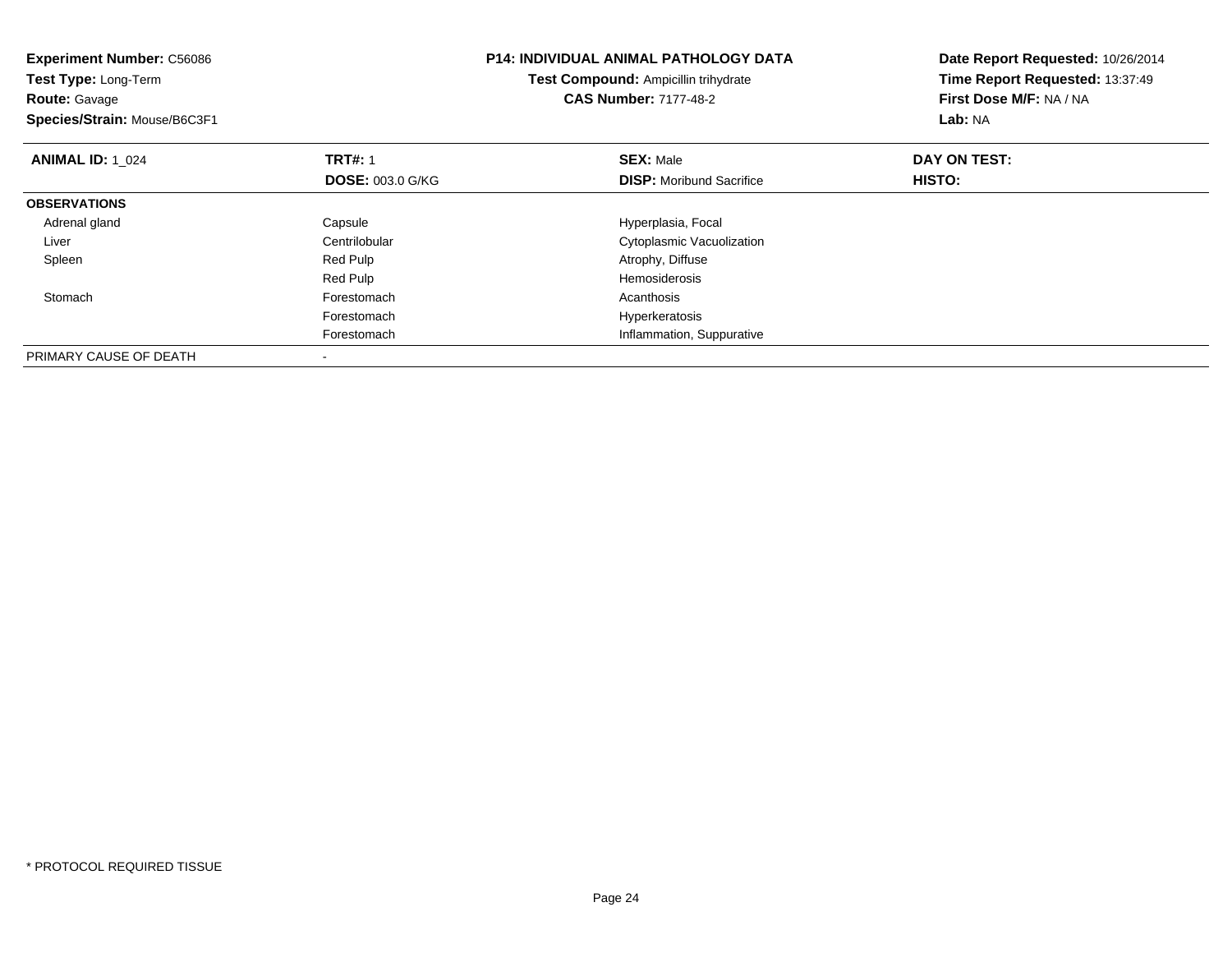**Test Type:** Long-Term**Route:** Gavage

**Species/Strain:** Mouse/B6C3F1

## **P14: INDIVIDUAL ANIMAL PATHOLOGY DATA**

**Test Compound:** Ampicillin trihydrate**CAS Number:** 7177-48-2

| <b>ANIMAL ID: 1_025</b> | <b>TRT#: 1</b>          | <b>SEX: Male</b>                    | DAY ON TEST: |  |
|-------------------------|-------------------------|-------------------------------------|--------------|--|
|                         | <b>DOSE: 003.0 G/KG</b> | <b>DISP: Terminal Sacrifice</b>     | HISTO:       |  |
| <b>OBSERVATIONS</b>     |                         |                                     |              |  |
| Adrenal gland           | Capsule                 | Hyperplasia, Focal                  |              |  |
| Brain                   |                         | Mineralization                      |              |  |
| Eye                     | Cornea                  | Ulcer, Chronic                      |              |  |
| Harderian gland         | Hardarian Gland         | Papillary Adenoma                   |              |  |
| Kidney                  | Tubule                  | Atrophy, Focal                      |              |  |
|                         |                         | Lymphocytic Inflammatory Infiltrate |              |  |
| Lung                    |                         | Lymphocytic Inflammatory Infiltrate |              |  |
| Preputial gland         |                         | Inflammation, Chronic               |              |  |
| Salivary gland          |                         | Lymphocytic Inflammatory Infiltrate |              |  |
| Spleen                  |                         | Lymphoma, Mixed-Malignant Type      |              |  |
| Stomach                 | Forestomach             | Acanthosis                          |              |  |
|                         | Forestomach             | Hyperkeratosis                      |              |  |
|                         | Forestomach             | Infection, Fungal                   |              |  |
|                         | Forestomach             | Inflammation, Suppurative           |              |  |
| Urinary bladder         |                         | Distention                          |              |  |
| PRIMARY CAUSE OF DEATH  |                         |                                     |              |  |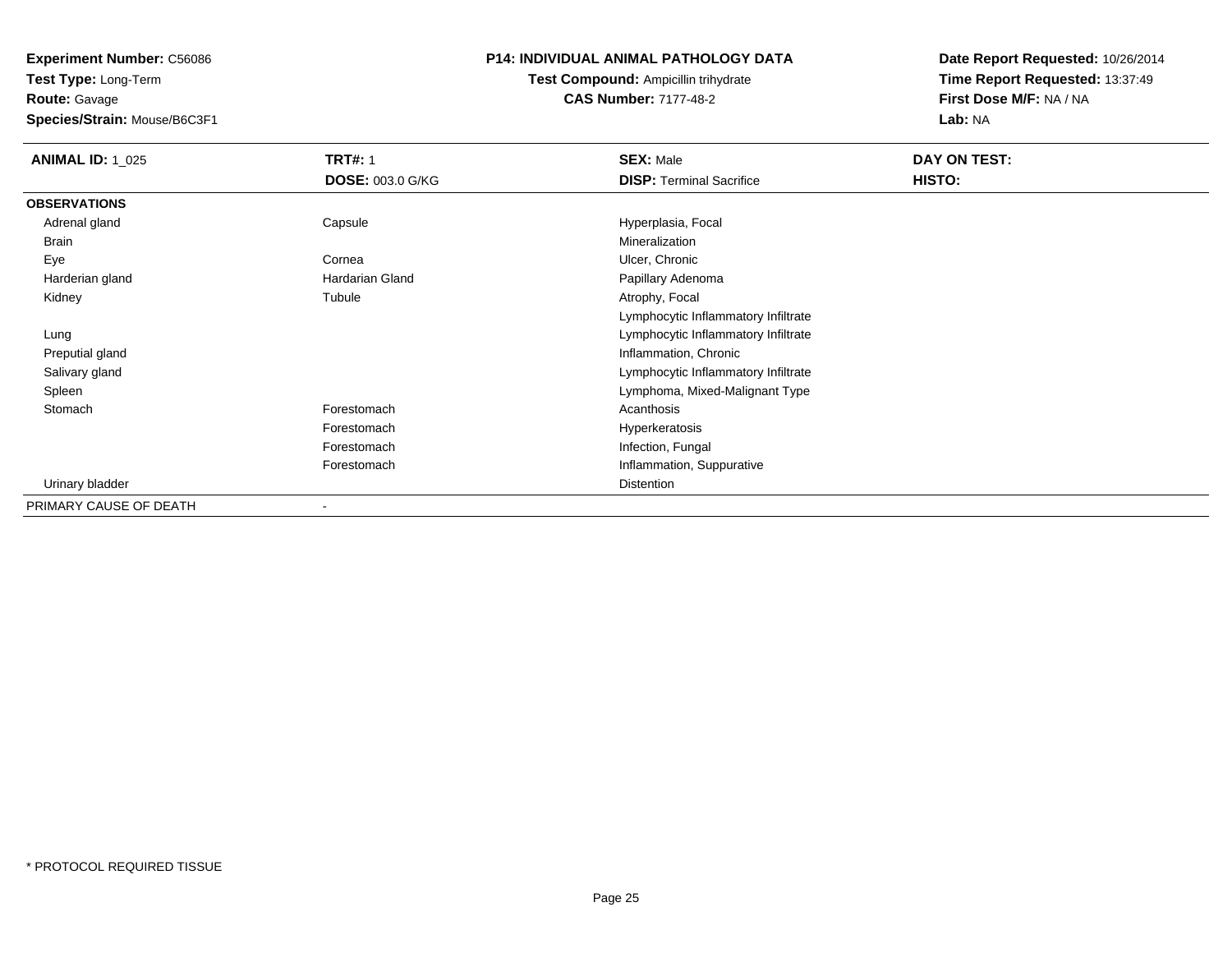**Experiment Number:** C56086**Test Type:** Long-Term**Route:** Gavage **Species/Strain:** Mouse/B6C3F1**P14: INDIVIDUAL ANIMAL PATHOLOGY DATATest Compound:** Ampicillin trihydrate**CAS Number:** 7177-48-2**Date Report Requested:** 10/26/2014**Time Report Requested:** 13:37:49**First Dose M/F:** NA / NA**Lab:** NA**ANIMAL ID: 1\_026 6 DAY ON TRT#:** 1 **SEX:** Male **SEX:** Male **DAY ON TEST: DOSE:** 003.0 G/KG**DISP:** Terminal Sacrifice **HISTO: OBSERVATIONS** Adrenal glandCapsule Capsule Hyperplasia, Focal Tarsal Joint Capsule Capsule Capsule Capsule Capsule Capsule Capsule Capsul<br>
Capsule Capsule Capsule Capsule Capsule Capsule Capsule Capsule Capsule Capsule Capsule Capsule Capsule Capsu<br> Bonee and the set of the set of the set of the set of the set of the set of the set of the set of the set of the s Liver Hepatocellular Carcinoma Seminal vesiclee distance de la proposition de la proposition de la proposition de la proposition de la proposition de la pro<br>Distance de la proposition de la proposition de la proposition de la proposition de la proposition de la propo **Stomach** h anns an t-India anns an t-India anns an t-India anns an t-India anns an t-India anns an t-India anns an t-In Forestomach Hyperkeratosis Forestomach Inflammation, Suppurative Thyroid Hyperplasia, Follicular Cell UnspecifiedMultiple Organs Nos **Multiple Organs** Nos **Lymphocytic Inflammatory Infiltrate** PRIMARY CAUSE OF DEATH-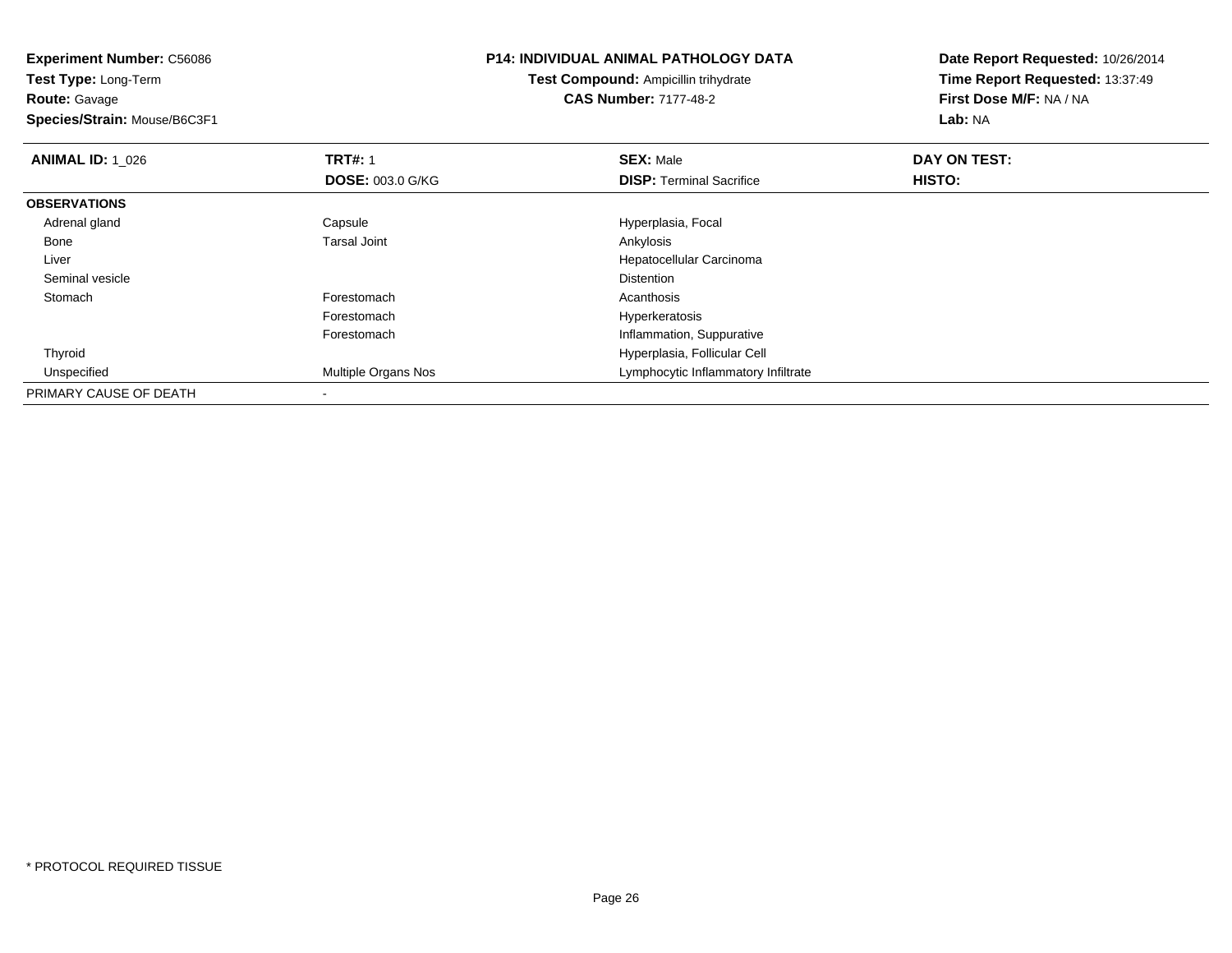| <b>Experiment Number: C56086</b><br>Test Type: Long-Term<br><b>Route: Gavage</b><br>Species/Strain: Mouse/B6C3F1 |                                           | <b>P14: INDIVIDUAL ANIMAL PATHOLOGY DATA</b><br>Test Compound: Ampicillin trihydrate<br><b>CAS Number: 7177-48-2</b> | Date Report Requested: 10/26/2014<br>Time Report Requested: 13:37:49<br>First Dose M/F: NA / NA<br>Lab: NA |
|------------------------------------------------------------------------------------------------------------------|-------------------------------------------|----------------------------------------------------------------------------------------------------------------------|------------------------------------------------------------------------------------------------------------|
| <b>ANIMAL ID: 1 027</b>                                                                                          | <b>TRT#: 1</b><br><b>DOSE: 003.0 G/KG</b> | <b>SEX: Male</b><br><b>DISP:</b> Moribund Sacrifice                                                                  | DAY ON TEST:<br>HISTO:                                                                                     |
| <b>OBSERVATIONS</b>                                                                                              |                                           |                                                                                                                      |                                                                                                            |
| Bone marrow                                                                                                      |                                           | Hyperplasia, Erythroid                                                                                               |                                                                                                            |
|                                                                                                                  |                                           | Hyperplasia, Granulocytic                                                                                            |                                                                                                            |
| Liver                                                                                                            | Centrilobular                             | Cytoplasmic Change, Nos                                                                                              |                                                                                                            |
| Spleen                                                                                                           | Red Pulp                                  | Hematopoiesis                                                                                                        |                                                                                                            |
| Thymus                                                                                                           |                                           | Depletion, Lymphoid                                                                                                  |                                                                                                            |
| Unspecified                                                                                                      |                                           | Fibrosarcoma                                                                                                         |                                                                                                            |
| Urinary bladder                                                                                                  |                                           | Lymphocytic Inflammatory Infiltrate                                                                                  |                                                                                                            |
| PRIMARY CAUSE OF DEATH                                                                                           |                                           |                                                                                                                      |                                                                                                            |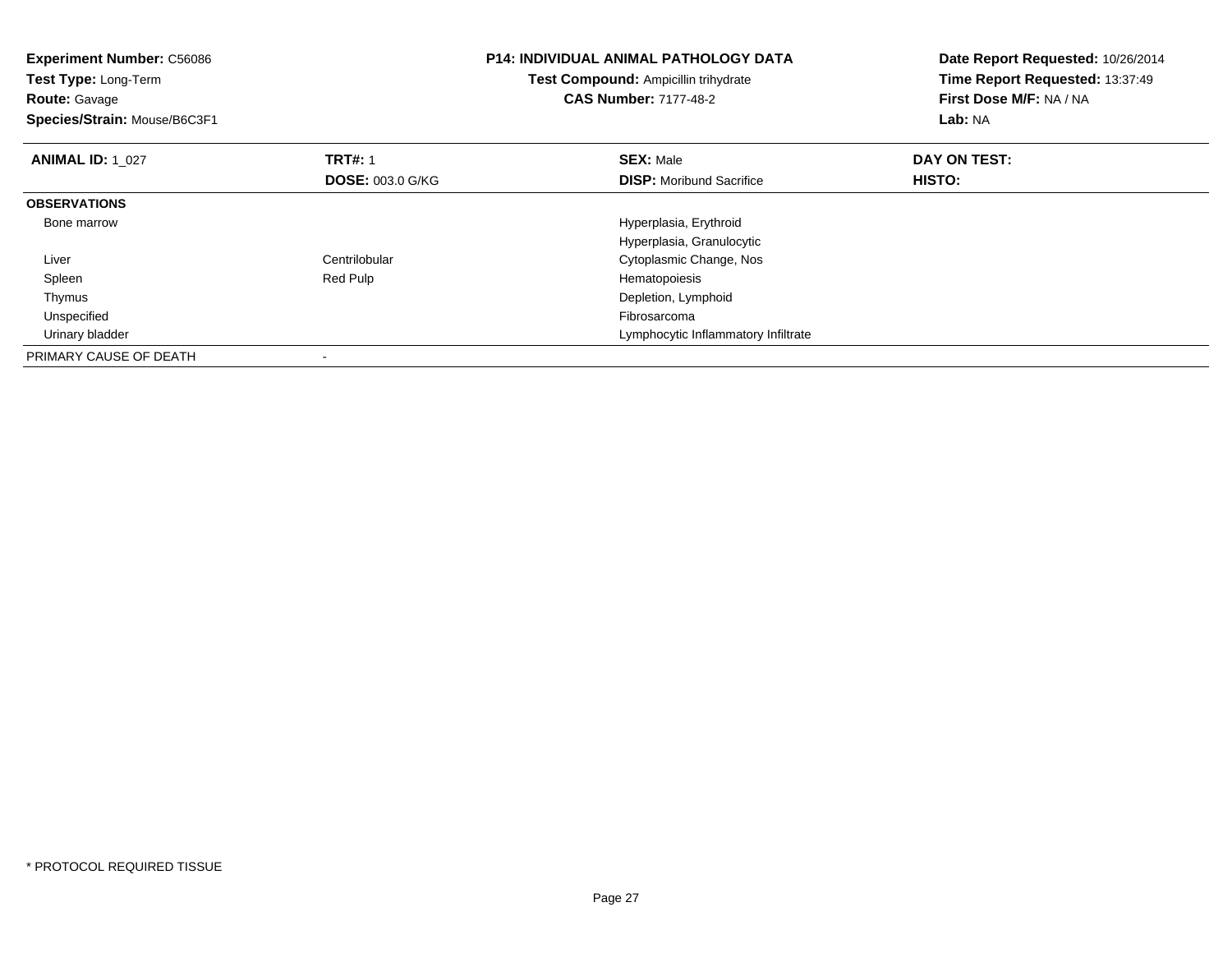**Test Type:** Long-Term**Route:** Gavage

**Species/Strain:** Mouse/B6C3F1

## **P14: INDIVIDUAL ANIMAL PATHOLOGY DATA**

**Test Compound:** Ampicillin trihydrate**CAS Number:** 7177-48-2

| <b>ANIMAL ID: 1 028</b> | <b>TRT#: 1</b>          | <b>SEX: Male</b>                    | DAY ON TEST: |  |
|-------------------------|-------------------------|-------------------------------------|--------------|--|
|                         | <b>DOSE: 003.0 G/KG</b> | <b>DISP: Terminal Sacrifice</b>     | HISTO:       |  |
| <b>OBSERVATIONS</b>     |                         |                                     |              |  |
| Adrenal gland           | Capsule                 | Hyperplasia, Focal                  |              |  |
|                         | <b>Cortex Nos</b>       | Hyperplasia, Focal                  |              |  |
| Kidney                  |                         | Lymphocytic Inflammatory Infiltrate |              |  |
| Lung                    |                         | Alveolar/Bronchiolar Carcinoma      |              |  |
|                         |                         | Lymphocytic Inflammatory Infiltrate |              |  |
| Salivary gland          |                         | Lymphocytic Inflammatory Infiltrate |              |  |
| Stomach                 | Forestomach             | Acanthosis                          |              |  |
|                         | Forestomach             | Inflammation, Suppurative           |              |  |
| Testis                  | Tubule                  | Mineralization                      |              |  |
| Unspecified             |                         | Fibrosarcoma                        |              |  |
| PRIMARY CAUSE OF DEATH  |                         |                                     |              |  |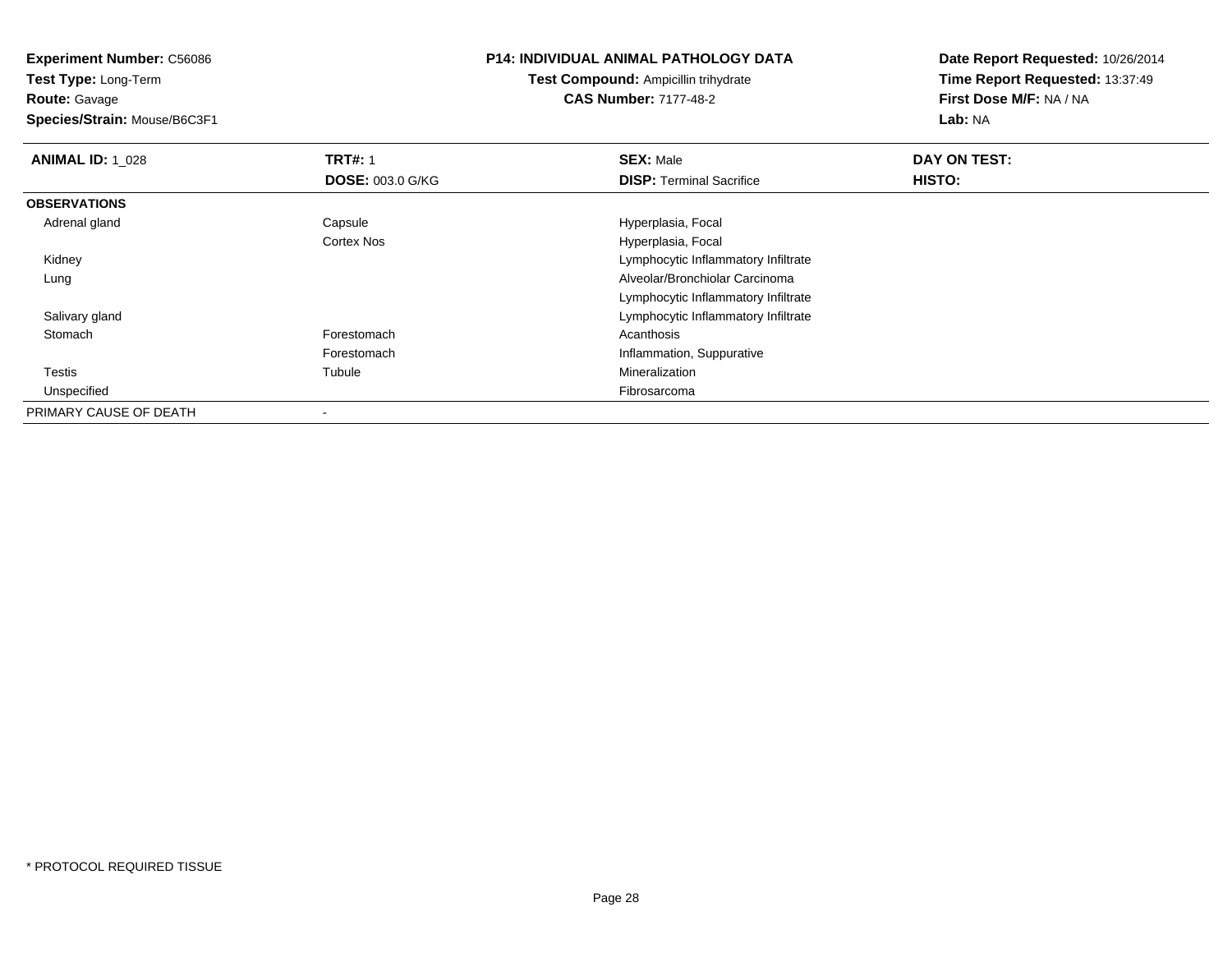**Test Type:** Long-Term**Route:** Gavage

**Species/Strain:** Mouse/B6C3F1

## **P14: INDIVIDUAL ANIMAL PATHOLOGY DATA**

# **Test Compound:** Ampicillin trihydrate**CAS Number:** 7177-48-2

| <b>ANIMAL ID: 1_029</b> | <b>TRT#: 1</b>          | <b>SEX: Male</b>                     | DAY ON TEST: |  |
|-------------------------|-------------------------|--------------------------------------|--------------|--|
|                         | <b>DOSE: 003.0 G/KG</b> | <b>DISP: Natural Death</b>           | HISTO:       |  |
| <b>OBSERVATIONS</b>     |                         |                                      |              |  |
| Adrenal gland           | Capsule                 | Hyperplasia, Focal                   |              |  |
| Bone                    | Knee Joint Nos          | Osteoarthritis                       |              |  |
| Bone marrow             |                         | Hyperplasia, Erythroid               |              |  |
|                         |                         | Hyperplasia, Granulocytic            |              |  |
|                         |                         | Infarct, Focal                       |              |  |
| Kidney                  |                         | Congestion, Acute                    |              |  |
| Liver                   |                         | Hepatocellular Carcinoma             |              |  |
| Lung                    |                         | Congestion, Acute                    |              |  |
|                         |                         | Hepatocellular Carcinoma, Metastatic |              |  |
| Salivary gland          |                         | Lymphocytic Inflammatory Infiltrate  |              |  |
| Spleen                  |                         | Depletion, Lymphoid                  |              |  |
| Stomach                 | Forestomach             | Acanthosis                           |              |  |
|                         | Forestomach             | Hyperkeratosis                       |              |  |
|                         | Forestomach             | Inflammation, Suppurative            |              |  |
|                         | Forestomach             | Ulcer, Nos                           |              |  |
| PRIMARY CAUSE OF DEATH  | ۰                       |                                      |              |  |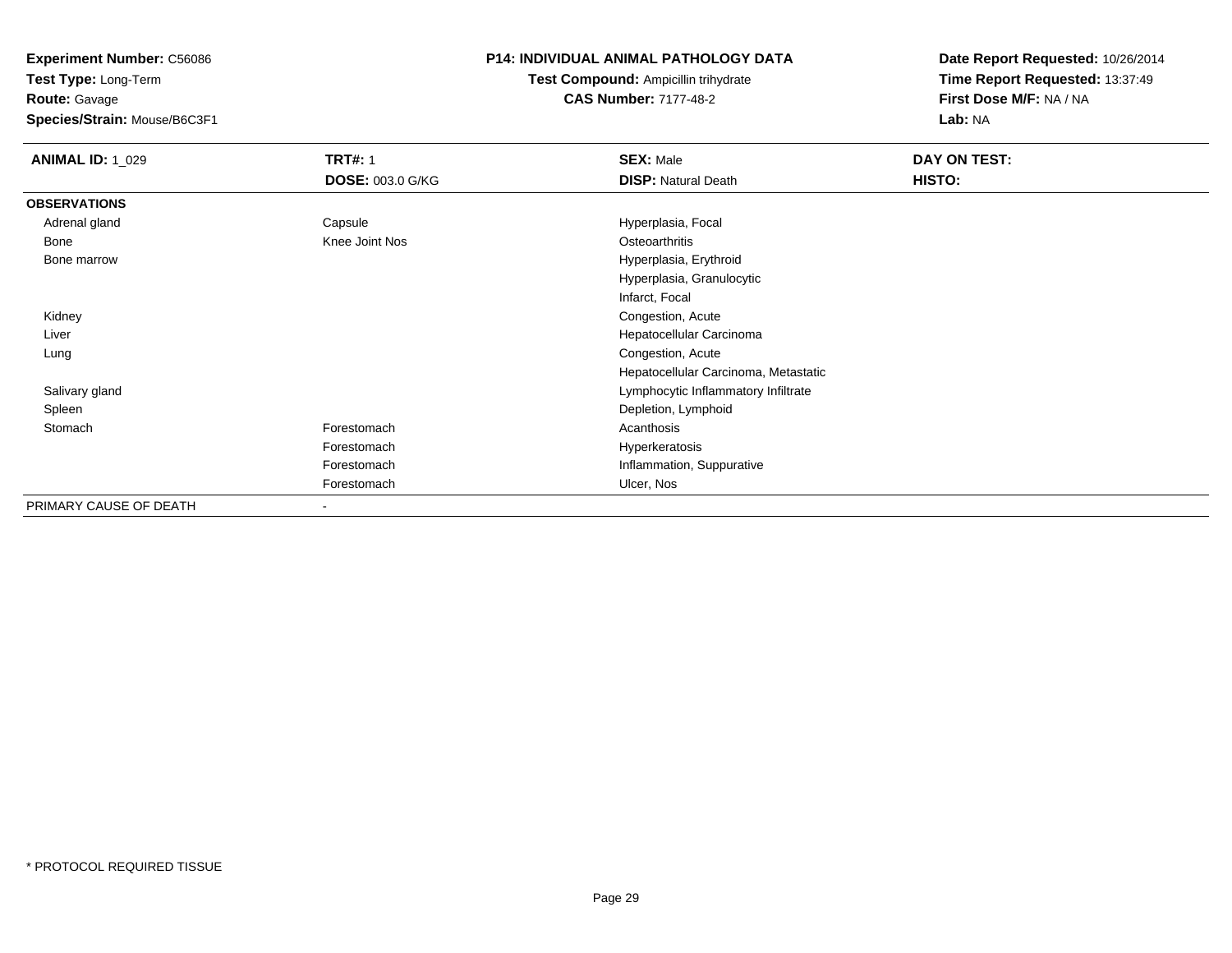**Test Type:** Long-Term**Route:** Gavage

**Species/Strain:** Mouse/B6C3F1

#### **P14: INDIVIDUAL ANIMAL PATHOLOGY DATA**

# **Test Compound:** Ampicillin trihydrate**CAS Number:** 7177-48-2

| <b>ANIMAL ID: 1_030</b> | <b>TRT#: 1</b>          | <b>SEX: Male</b>                    | DAY ON TEST: |
|-------------------------|-------------------------|-------------------------------------|--------------|
|                         | <b>DOSE: 003.0 G/KG</b> | <b>DISP: Terminal Sacrifice</b>     | HISTO:       |
| <b>OBSERVATIONS</b>     |                         |                                     |              |
| Adrenal gland           | Capsule                 | Hyperplasia, Focal                  |              |
| Liver                   |                         | Hepatocellular Adenoma              |              |
| Lung                    |                         | Alveolar/Bronchiolar Carcinoma      |              |
|                         |                         | Fibrosis, Focal                     |              |
|                         |                         | Histiocytosis                       |              |
|                         |                         | Lymphocytic Inflammatory Infiltrate |              |
| Preputial gland         |                         | Inflammation, Chronic               |              |
| Salivary gland          |                         | Lymphocytic Inflammatory Infiltrate |              |
| Stomach                 | Forestomach             | Acanthosis                          |              |
|                         | Forestomach             | Hyperkeratosis                      |              |
|                         | Forestomach             | Inflammation, Suppurative           |              |
| PRIMARY CAUSE OF DEATH  | $\blacksquare$          |                                     |              |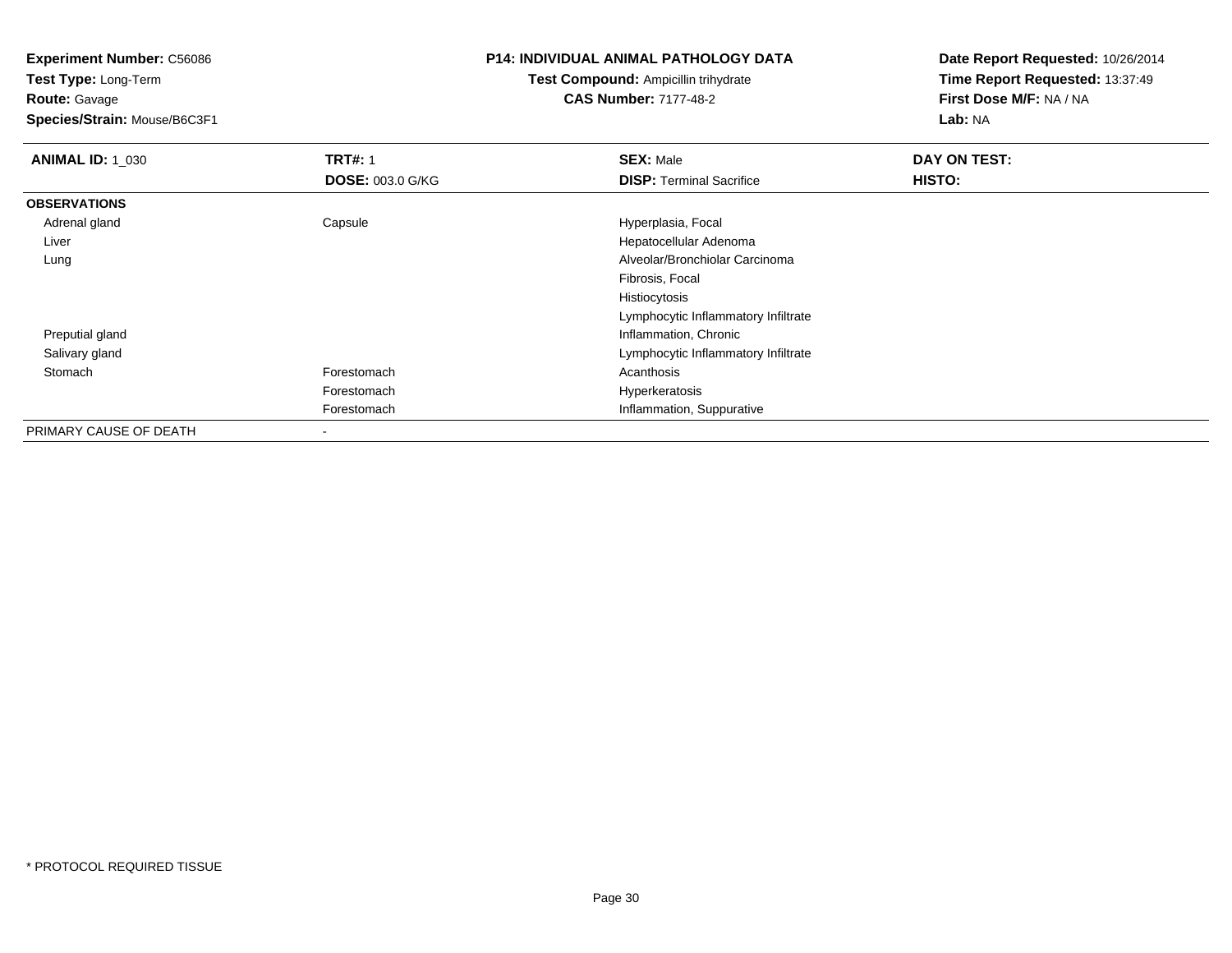| <b>Experiment Number: C56086</b><br>Test Type: Long-Term<br><b>Route: Gavage</b> |                         | <b>P14: INDIVIDUAL ANIMAL PATHOLOGY DATA</b><br>Test Compound: Ampicillin trihydrate<br><b>CAS Number: 7177-48-2</b> | Date Report Requested: 10/26/2014<br>Time Report Requested: 13:37:49<br>First Dose M/F: NA / NA |
|----------------------------------------------------------------------------------|-------------------------|----------------------------------------------------------------------------------------------------------------------|-------------------------------------------------------------------------------------------------|
| Species/Strain: Mouse/B6C3F1                                                     |                         |                                                                                                                      | Lab: NA                                                                                         |
| <b>ANIMAL ID: 1 031</b>                                                          | <b>TRT#: 1</b>          | <b>SEX: Male</b>                                                                                                     | DAY ON TEST:                                                                                    |
|                                                                                  | <b>DOSE: 003.0 G/KG</b> | <b>DISP: Accidently Killed</b>                                                                                       | <b>HISTO:</b>                                                                                   |
| <b>OBSERVATIONS</b>                                                              |                         |                                                                                                                      |                                                                                                 |
| Lung                                                                             |                         | Congestion, Acute                                                                                                    |                                                                                                 |
| PRIMARY CAUSE OF DEATH                                                           |                         |                                                                                                                      |                                                                                                 |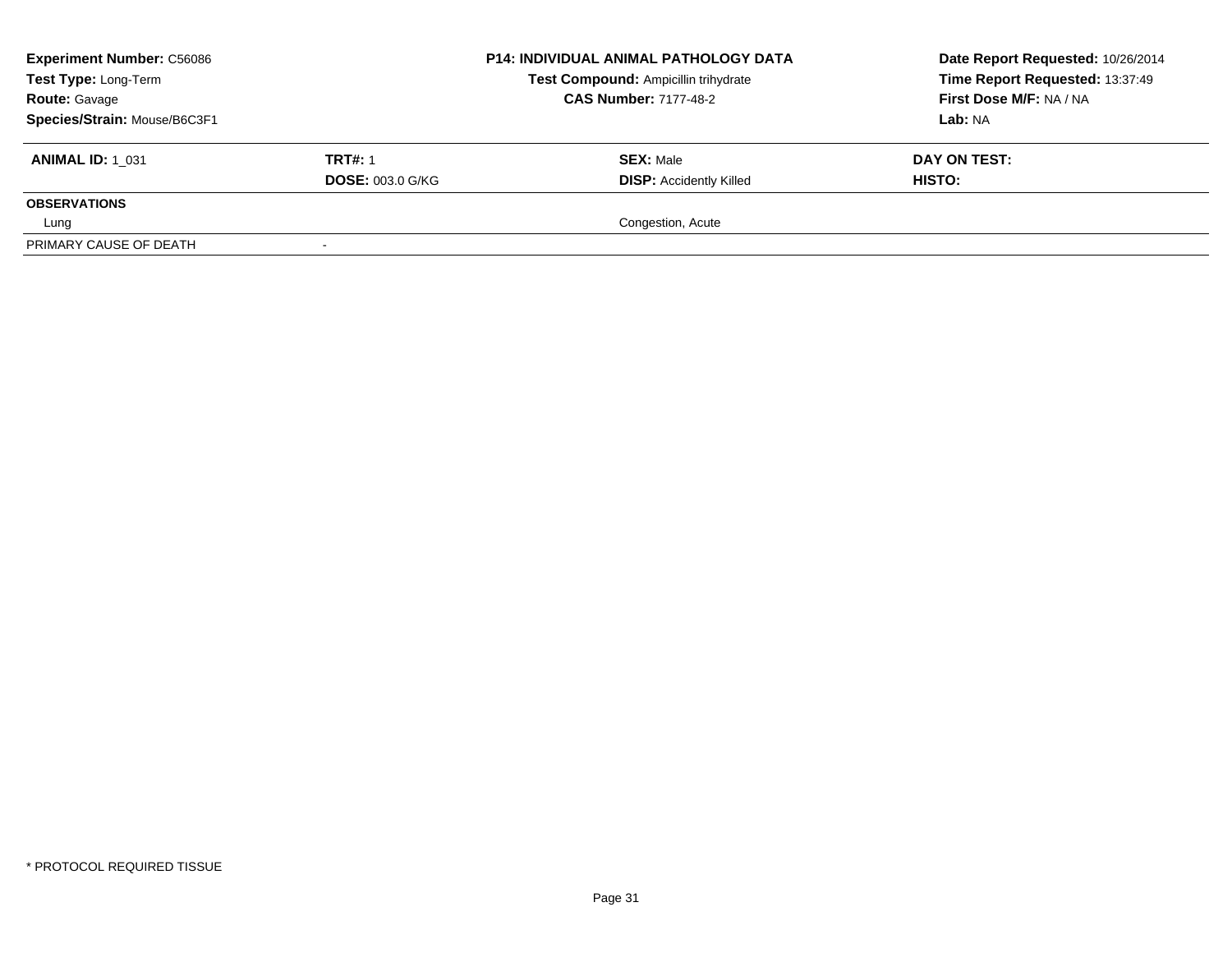| <b>Experiment Number: C56086</b><br>Test Type: Long-Term<br><b>Route: Gavage</b><br>Species/Strain: Mouse/B6C3F1 |                                           | <b>P14: INDIVIDUAL ANIMAL PATHOLOGY DATA</b><br>Test Compound: Ampicillin trihydrate<br><b>CAS Number: 7177-48-2</b> | Date Report Requested: 10/26/2014<br>Time Report Requested: 13:37:49<br>First Dose M/F: NA / NA<br>Lab: NA |  |
|------------------------------------------------------------------------------------------------------------------|-------------------------------------------|----------------------------------------------------------------------------------------------------------------------|------------------------------------------------------------------------------------------------------------|--|
| <b>ANIMAL ID: 1 032</b>                                                                                          | <b>TRT#: 1</b><br><b>DOSE: 003.0 G/KG</b> | <b>SEX: Male</b><br><b>DISP: Natural Death</b>                                                                       | DAY ON TEST:<br>HISTO:                                                                                     |  |
| <b>OBSERVATIONS</b>                                                                                              |                                           |                                                                                                                      |                                                                                                            |  |
| Adrenal gland                                                                                                    | Capsule                                   | Hyperplasia, Focal                                                                                                   |                                                                                                            |  |
| Spleen                                                                                                           |                                           | Depletion, Lymphoid                                                                                                  |                                                                                                            |  |
| Stomach                                                                                                          | Forestomach                               | Hyperkeratosis                                                                                                       |                                                                                                            |  |
| Thymus                                                                                                           |                                           | Depletion, Lymphoid                                                                                                  |                                                                                                            |  |
| PRIMARY CAUSE OF DEATH                                                                                           |                                           |                                                                                                                      |                                                                                                            |  |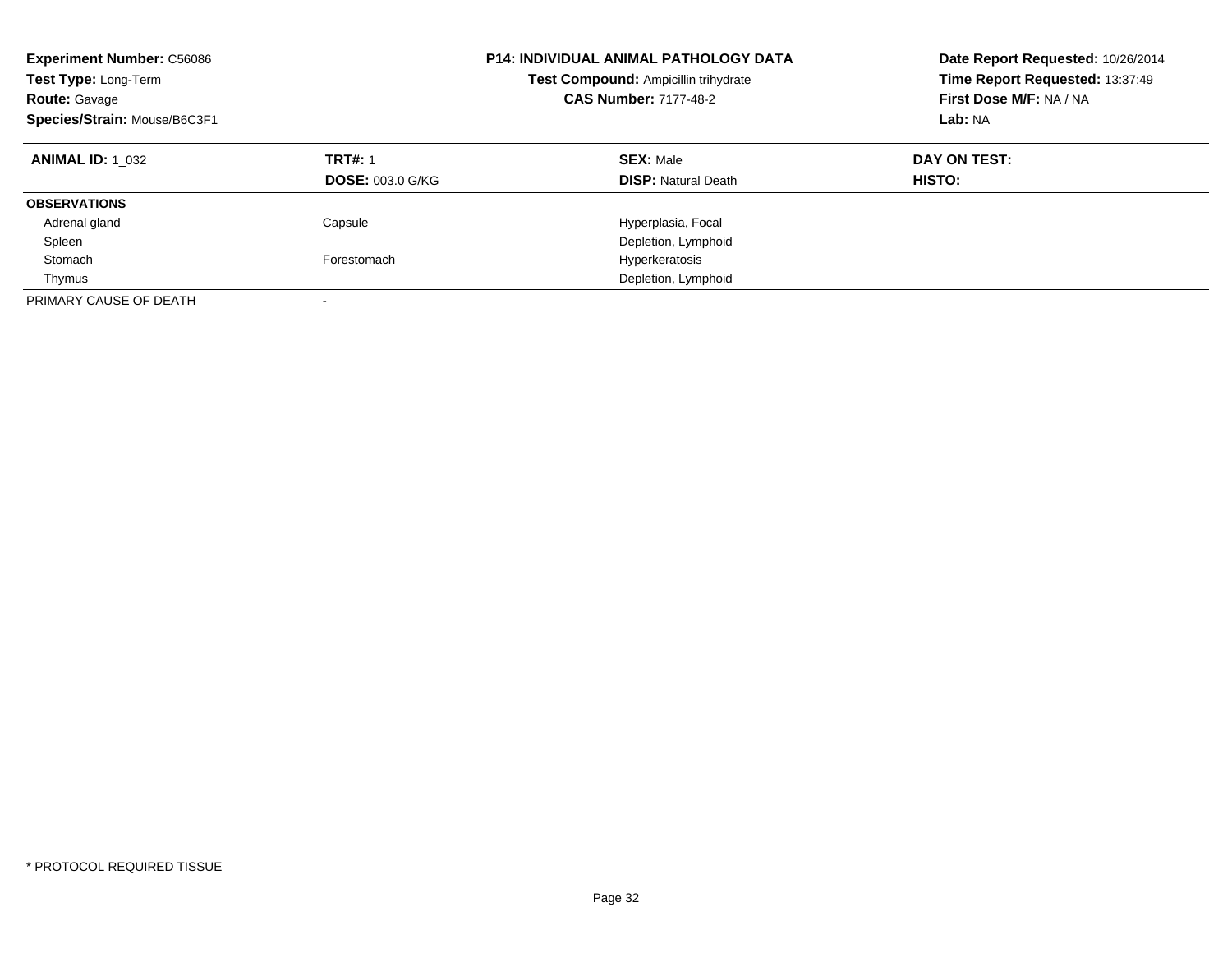| <b>Experiment Number: C56086</b><br>Test Type: Long-Term<br><b>Route: Gavage</b><br>Species/Strain: Mouse/B6C3F1 |                         | <b>P14: INDIVIDUAL ANIMAL PATHOLOGY DATA</b><br>Test Compound: Ampicillin trihydrate<br><b>CAS Number: 7177-48-2</b> | Date Report Requested: 10/26/2014<br>Time Report Requested: 13:37:49<br>First Dose M/F: NA / NA<br>Lab: NA |
|------------------------------------------------------------------------------------------------------------------|-------------------------|----------------------------------------------------------------------------------------------------------------------|------------------------------------------------------------------------------------------------------------|
| <b>ANIMAL ID: 1 033</b>                                                                                          | <b>TRT#: 1</b>          | <b>SEX: Male</b>                                                                                                     | DAY ON TEST:                                                                                               |
|                                                                                                                  | <b>DOSE: 003.0 G/KG</b> | <b>DISP:</b> Moribund Sacrifice                                                                                      | <b>HISTO:</b>                                                                                              |
| <b>OBSERVATIONS</b>                                                                                              |                         |                                                                                                                      |                                                                                                            |
| <b>Brain</b>                                                                                                     |                         | Mineralization                                                                                                       |                                                                                                            |
| Spleen                                                                                                           |                         | Depletion, Lymphoid                                                                                                  |                                                                                                            |
| Thymus                                                                                                           |                         | Depletion, Lymphoid                                                                                                  |                                                                                                            |
| PRIMARY CAUSE OF DEATH                                                                                           |                         |                                                                                                                      |                                                                                                            |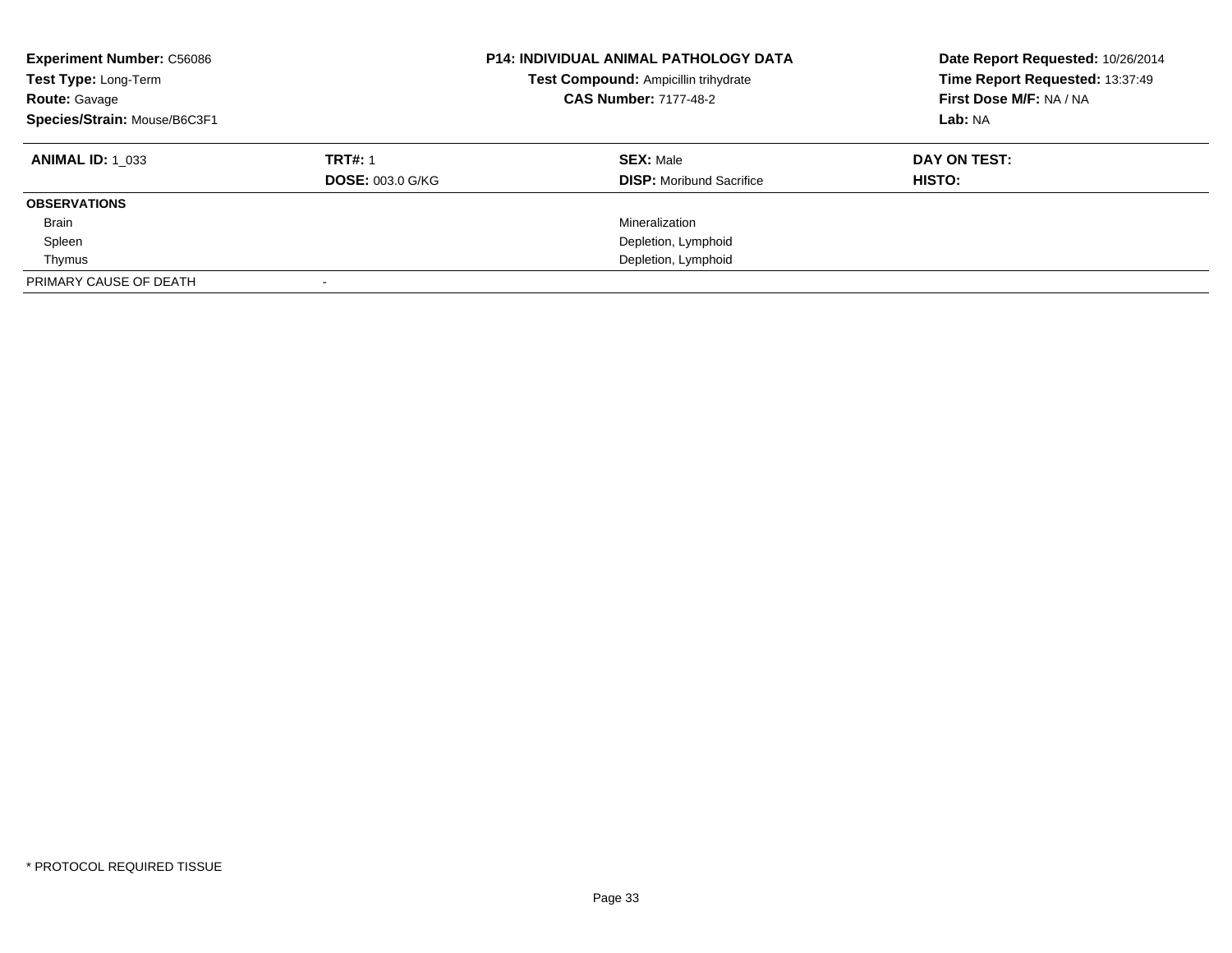| <b>Experiment Number: C56086</b><br><b>Test Type: Long-Term</b><br><b>Route: Gavage</b><br>Species/Strain: Mouse/B6C3F1 |                         | <b>P14: INDIVIDUAL ANIMAL PATHOLOGY DATA</b><br>Test Compound: Ampicillin trihydrate<br><b>CAS Number: 7177-48-2</b> | Date Report Requested: 10/26/2014<br>Time Report Requested: 13:37:49<br>First Dose M/F: NA / NA<br>Lab: NA |
|-------------------------------------------------------------------------------------------------------------------------|-------------------------|----------------------------------------------------------------------------------------------------------------------|------------------------------------------------------------------------------------------------------------|
| <b>ANIMAL ID: 1 034</b>                                                                                                 | <b>TRT#: 1</b>          | <b>SEX: Male</b>                                                                                                     | DAY ON TEST:                                                                                               |
|                                                                                                                         | <b>DOSE: 003.0 G/KG</b> | <b>DISP:</b> Natural Death                                                                                           | <b>HISTO:</b>                                                                                              |
| <b>OBSERVATIONS</b>                                                                                                     |                         |                                                                                                                      |                                                                                                            |
| Bone marrow                                                                                                             |                         | Hyperplasia, Granulocytic                                                                                            |                                                                                                            |
| Liver                                                                                                                   | Centrilobular           | Congestion, Acute                                                                                                    |                                                                                                            |
| Lung                                                                                                                    |                         | Congestion, Acute                                                                                                    |                                                                                                            |
| Penis                                                                                                                   | Prepuce Nos             | Inflammation, Chronic                                                                                                |                                                                                                            |
| Salivary gland                                                                                                          |                         | Lymphocytic Inflammatory Infiltrate                                                                                  |                                                                                                            |
| Urinary bladder                                                                                                         |                         | <b>Distention</b>                                                                                                    |                                                                                                            |
| PRIMARY CAUSE OF DEATH                                                                                                  |                         |                                                                                                                      |                                                                                                            |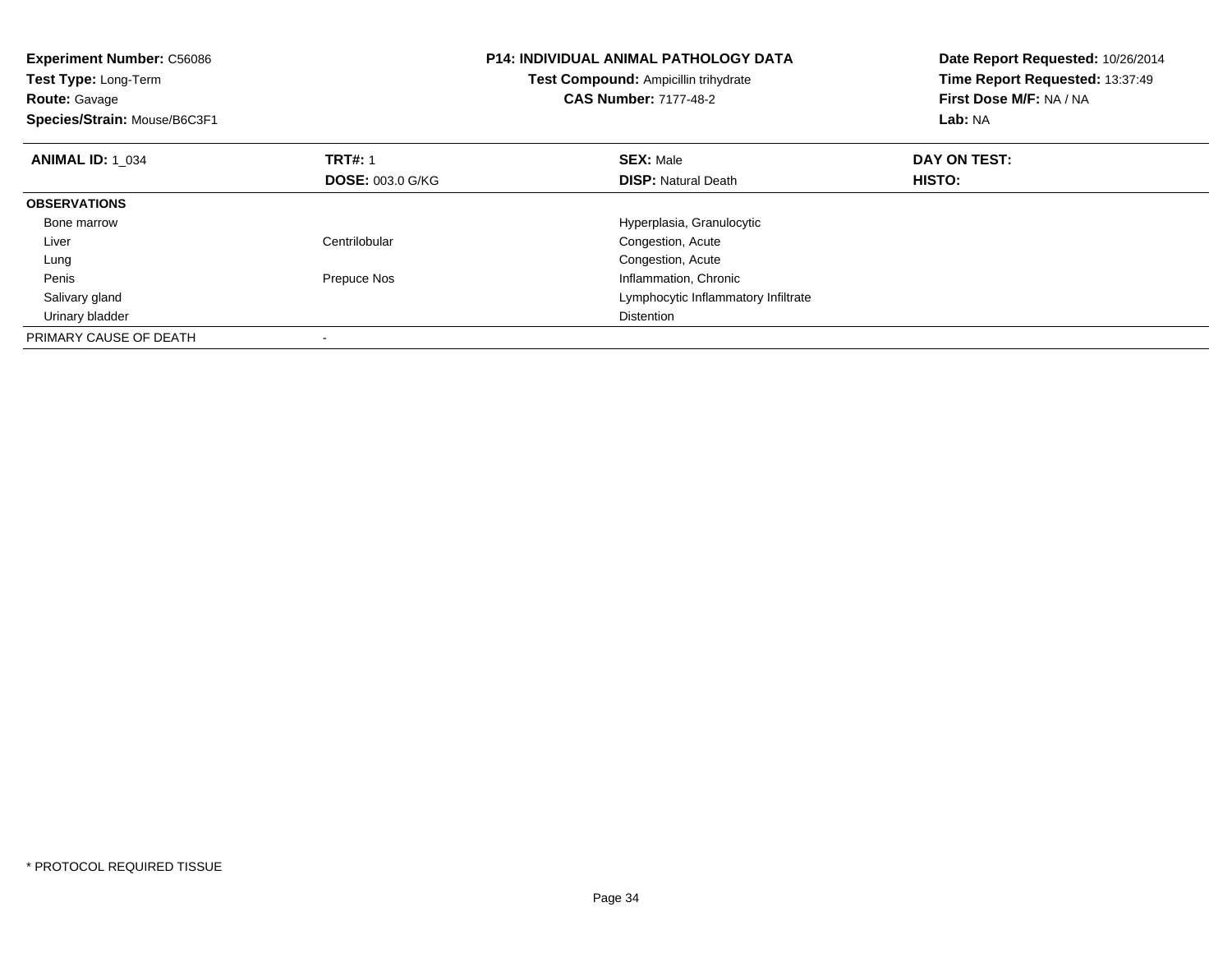**Test Type:** Long-Term**Route:** Gavage

**Species/Strain:** Mouse/B6C3F1

### **P14: INDIVIDUAL ANIMAL PATHOLOGY DATA**

**Test Compound:** Ampicillin trihydrate**CAS Number:** 7177-48-2

| <b>ANIMAL ID: 1 035</b> | <b>TRT#: 1</b>             | <b>SEX: Male</b>                    | DAY ON TEST: |  |
|-------------------------|----------------------------|-------------------------------------|--------------|--|
|                         | <b>DOSE: 003.0 G/KG</b>    | <b>DISP:</b> Terminal Sacrifice     | HISTO:       |  |
| <b>OBSERVATIONS</b>     |                            |                                     |              |  |
| Adrenal gland           | Capsule                    | Hyperplasia, Focal                  |              |  |
| Liver                   |                            | Hyperplasia, Focal                  |              |  |
| Preputial gland         |                            | Inflammation, Suppurative           |              |  |
| Spleen                  |                            | Hyperplasia, Lymphoid               |              |  |
| Stomach                 | Forestomach                | Acanthosis                          |              |  |
|                         | Forestomach                | Inflammation, Suppurative           |              |  |
| Thyroid                 |                            | Follicular-Cell Adenoma             |              |  |
| Unspecified             | <b>Multiple Organs Nos</b> | Lymphocytic Inflammatory Infiltrate |              |  |
| Urinary bladder         |                            | Distention                          |              |  |
| PRIMARY CAUSE OF DEATH  |                            |                                     |              |  |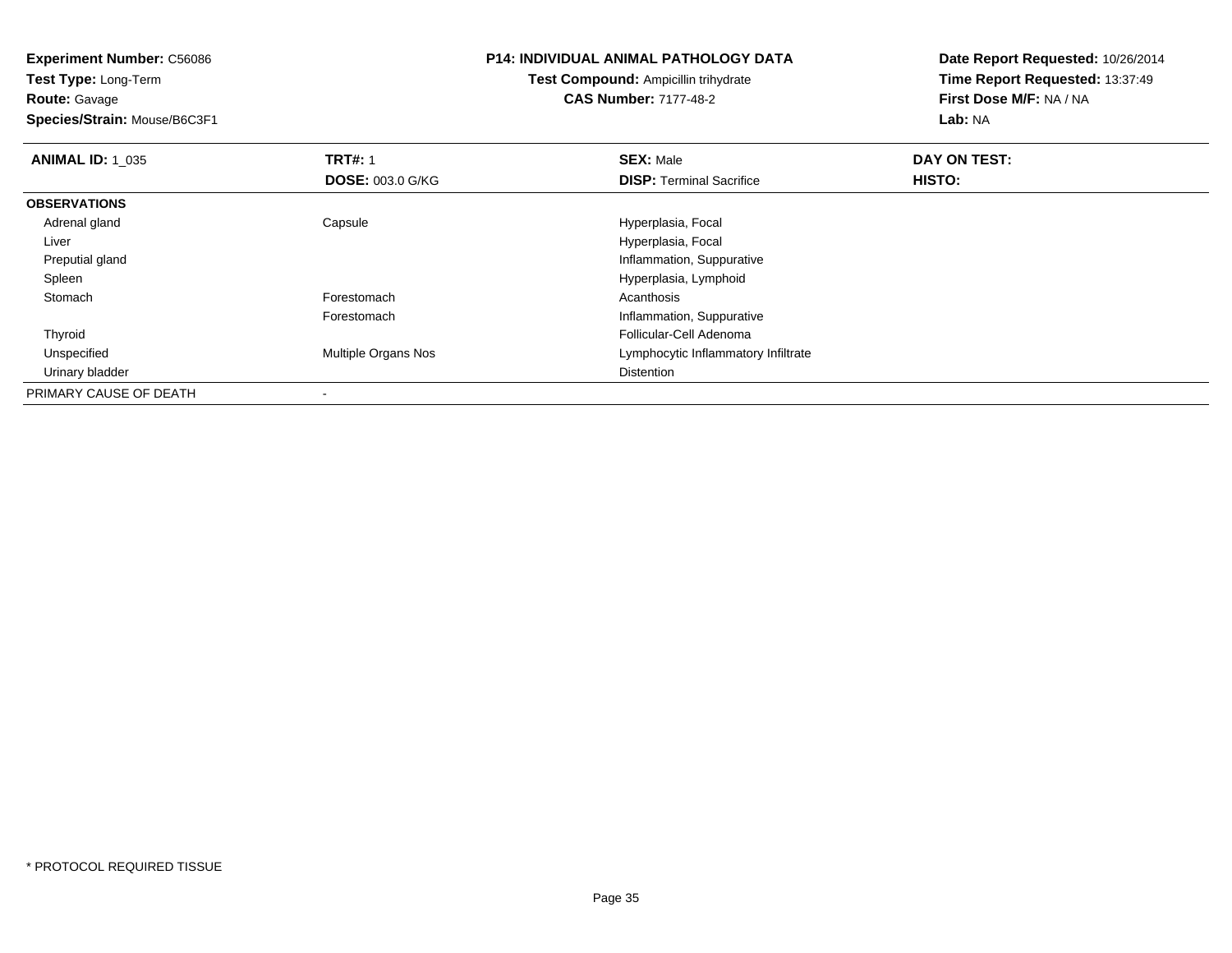**Test Type:** Long-Term**Route:** Gavage

**Species/Strain:** Mouse/B6C3F1

# **P14: INDIVIDUAL ANIMAL PATHOLOGY DATA**

**Test Compound:** Ampicillin trihydrate**CAS Number:** 7177-48-2

| <b>ANIMAL ID: 1 036</b> | <b>TRT#: 1</b>          | <b>SEX: Male</b>                    | DAY ON TEST: |  |
|-------------------------|-------------------------|-------------------------------------|--------------|--|
|                         | <b>DOSE: 003.0 G/KG</b> | <b>DISP: Terminal Sacrifice</b>     | HISTO:       |  |
| <b>OBSERVATIONS</b>     |                         |                                     |              |  |
| Adrenal gland           | Capsule                 | Adenoma, Nos                        |              |  |
|                         | Capsule                 | Hyperplasia, Focal                  |              |  |
| Bone                    | <b>Tarsal Joint</b>     | Ankylosis                           |              |  |
|                         |                         | Osteosclerosis                      |              |  |
| Brain                   |                         | Mineralization                      |              |  |
| Intestine Small         | <b>Mesentery Nos</b>    | Necrosis, Fat                       |              |  |
| Kidney                  |                         | Lymphocytic Inflammatory Infiltrate |              |  |
| Liver                   |                         | Cytoplasmic Vacuolization           |              |  |
|                         |                         | Hepatocellular Adenoma              |              |  |
| Prostate                |                         | Lymphocytic Inflammatory Infiltrate |              |  |
| Salivary gland          |                         | Lymphocytic Inflammatory Infiltrate |              |  |
| Spleen                  |                         | Hyperplasia, Lymphoid               |              |  |
| PRIMARY CAUSE OF DEATH  |                         |                                     |              |  |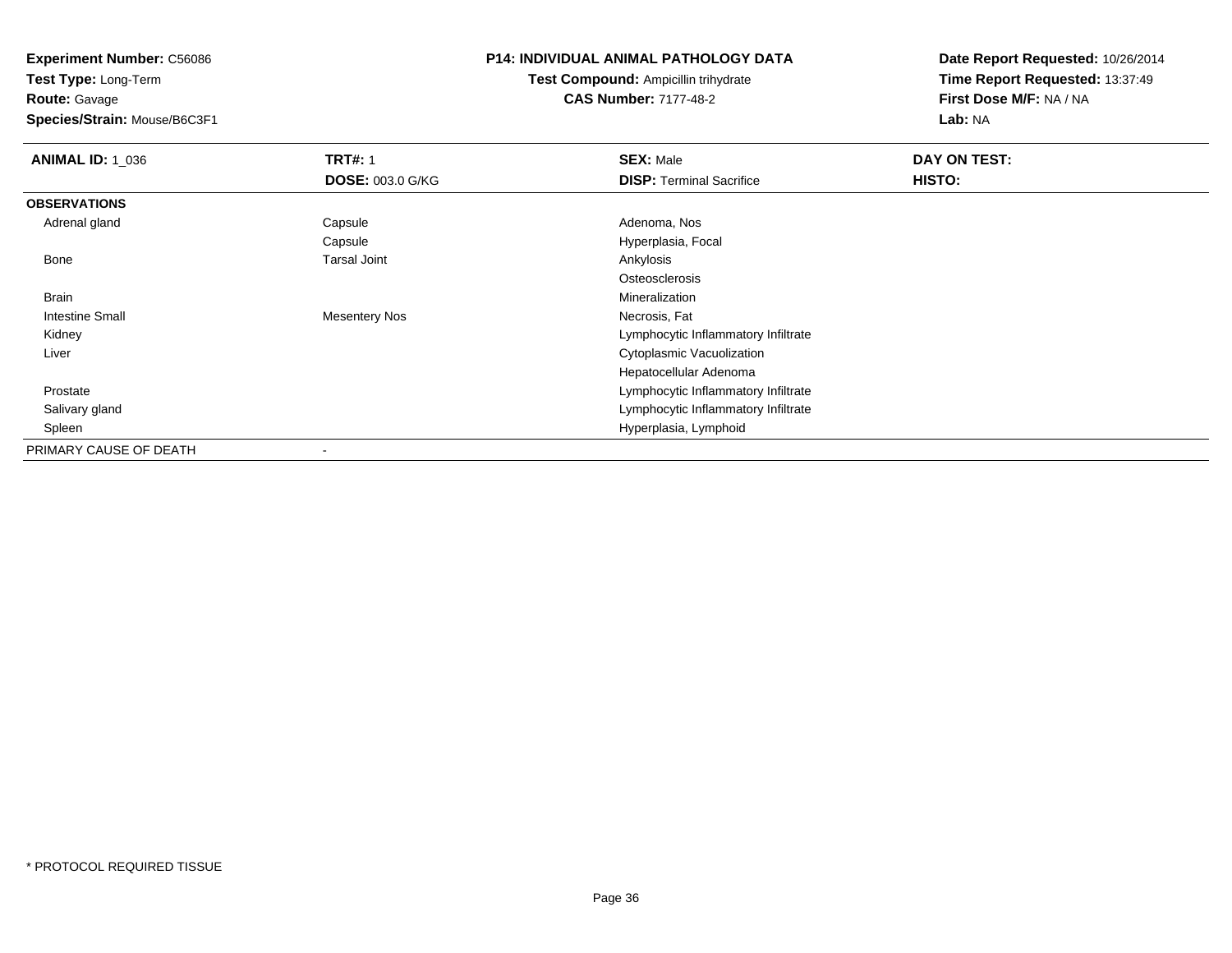| <b>Experiment Number: C56086</b><br>Test Type: Long-Term<br><b>Route: Gavage</b><br>Species/Strain: Mouse/B6C3F1 |                            | <b>P14: INDIVIDUAL ANIMAL PATHOLOGY DATA</b><br>Test Compound: Ampicillin trihydrate<br><b>CAS Number: 7177-48-2</b> | Date Report Requested: 10/26/2014<br>Time Report Requested: 13:37:49<br>First Dose M/F: NA / NA<br>Lab: NA |  |
|------------------------------------------------------------------------------------------------------------------|----------------------------|----------------------------------------------------------------------------------------------------------------------|------------------------------------------------------------------------------------------------------------|--|
| <b>ANIMAL ID: 1_037</b>                                                                                          | <b>TRT#: 1</b>             | <b>SEX: Male</b>                                                                                                     | DAY ON TEST:                                                                                               |  |
|                                                                                                                  | <b>DOSE: 003.0 G/KG</b>    | <b>DISP:</b> Terminal Sacrifice                                                                                      | HISTO:                                                                                                     |  |
| <b>OBSERVATIONS</b>                                                                                              |                            |                                                                                                                      |                                                                                                            |  |
| Adrenal gland                                                                                                    | Capsule                    | Hyperplasia, Focal                                                                                                   |                                                                                                            |  |
|                                                                                                                  | Cortex Nos                 | Hyperplasia, Focal                                                                                                   |                                                                                                            |  |
| Liver                                                                                                            |                            | Cytoplasmic Change, Basophilic                                                                                       |                                                                                                            |  |
| Lung                                                                                                             |                            | Alveolar/Bronchiolar Adenoma                                                                                         |                                                                                                            |  |
| Unspecified                                                                                                      | <b>Multiple Organs Nos</b> | Lymphocytic Inflammatory Infiltrate                                                                                  |                                                                                                            |  |
| Urinary bladder                                                                                                  |                            | <b>Distention</b>                                                                                                    |                                                                                                            |  |
| PRIMARY CAUSE OF DEATH                                                                                           |                            |                                                                                                                      |                                                                                                            |  |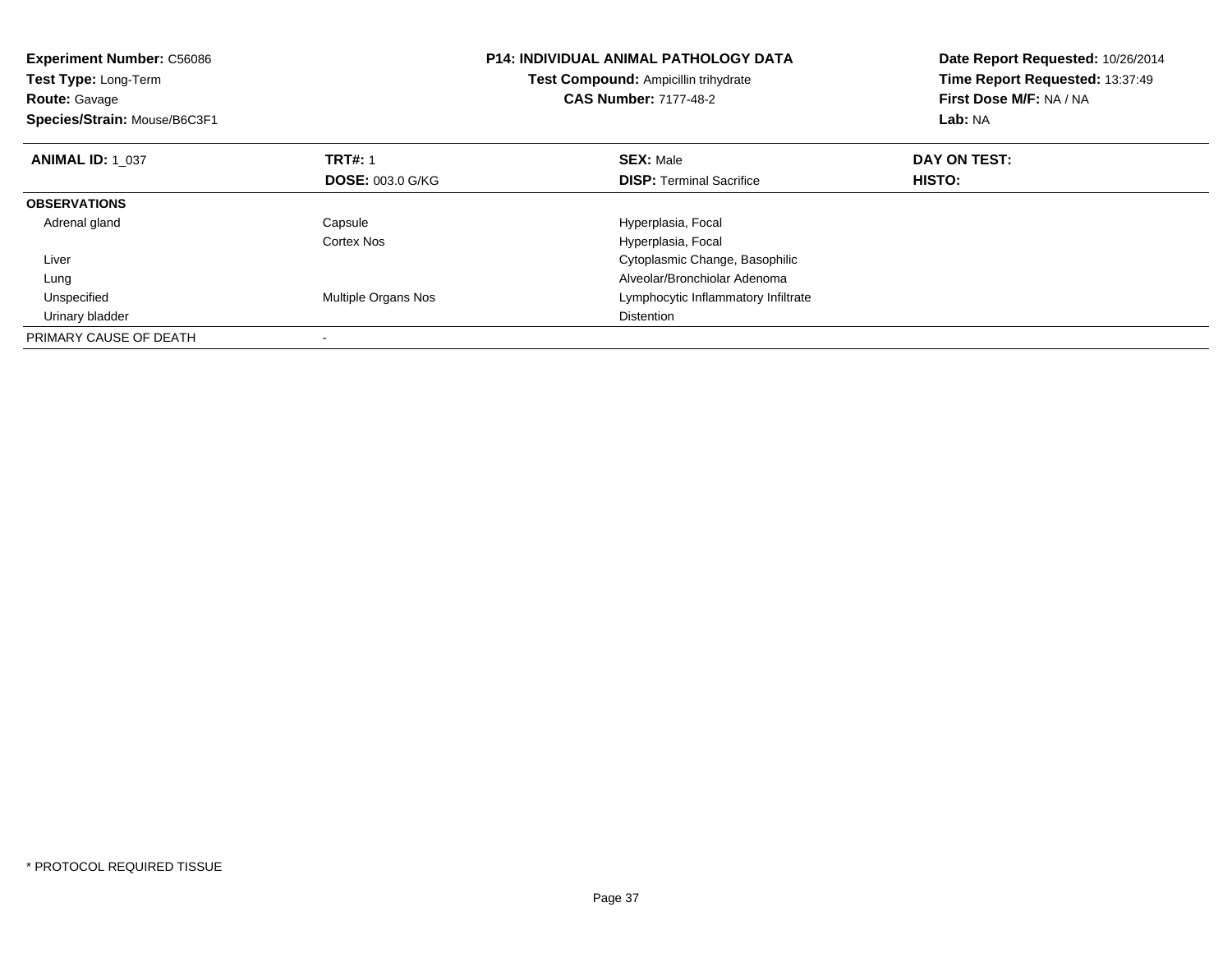| <b>Experiment Number: C56086</b><br>Test Type: Long-Term<br><b>Route: Gavage</b> |                         | <b>P14: INDIVIDUAL ANIMAL PATHOLOGY DATA</b><br>Test Compound: Ampicillin trihydrate<br><b>CAS Number: 7177-48-2</b> | Date Report Requested: 10/26/2014<br>Time Report Requested: 13:37:49<br>First Dose M/F: NA / NA |  |
|----------------------------------------------------------------------------------|-------------------------|----------------------------------------------------------------------------------------------------------------------|-------------------------------------------------------------------------------------------------|--|
| Species/Strain: Mouse/B6C3F1                                                     |                         |                                                                                                                      | Lab: NA                                                                                         |  |
| <b>ANIMAL ID: 1 038</b>                                                          | <b>TRT#: 1</b>          | <b>SEX: Male</b>                                                                                                     | DAY ON TEST:                                                                                    |  |
|                                                                                  | <b>DOSE: 003.0 G/KG</b> | <b>DISP:</b> Moribund Sacrifice                                                                                      | HISTO:                                                                                          |  |
| <b>OBSERVATIONS</b>                                                              |                         |                                                                                                                      |                                                                                                 |  |
| Adrenal gland                                                                    | Capsule                 | Hyperplasia, Focal                                                                                                   |                                                                                                 |  |
| <b>Brain</b>                                                                     |                         | Mineralization                                                                                                       |                                                                                                 |  |
| Heart                                                                            | Myocardium Nos          | Mineralization                                                                                                       |                                                                                                 |  |
| Kidney                                                                           | Tubule                  | Dilatation, Nos                                                                                                      |                                                                                                 |  |
| Skeletal muscle                                                                  |                         | <b>Mineralization</b>                                                                                                |                                                                                                 |  |
| Skin                                                                             |                         | Hyperkeratosis                                                                                                       |                                                                                                 |  |
| Spleen                                                                           | Red Pulp                | Atrophy, Diffuse                                                                                                     |                                                                                                 |  |
| Stomach                                                                          | Forestomach             | Acanthosis                                                                                                           |                                                                                                 |  |
| Urinary bladder                                                                  |                         | Lymphocytic Inflammatory Infiltrate                                                                                  |                                                                                                 |  |
| PRIMARY CAUSE OF DEATH                                                           |                         |                                                                                                                      |                                                                                                 |  |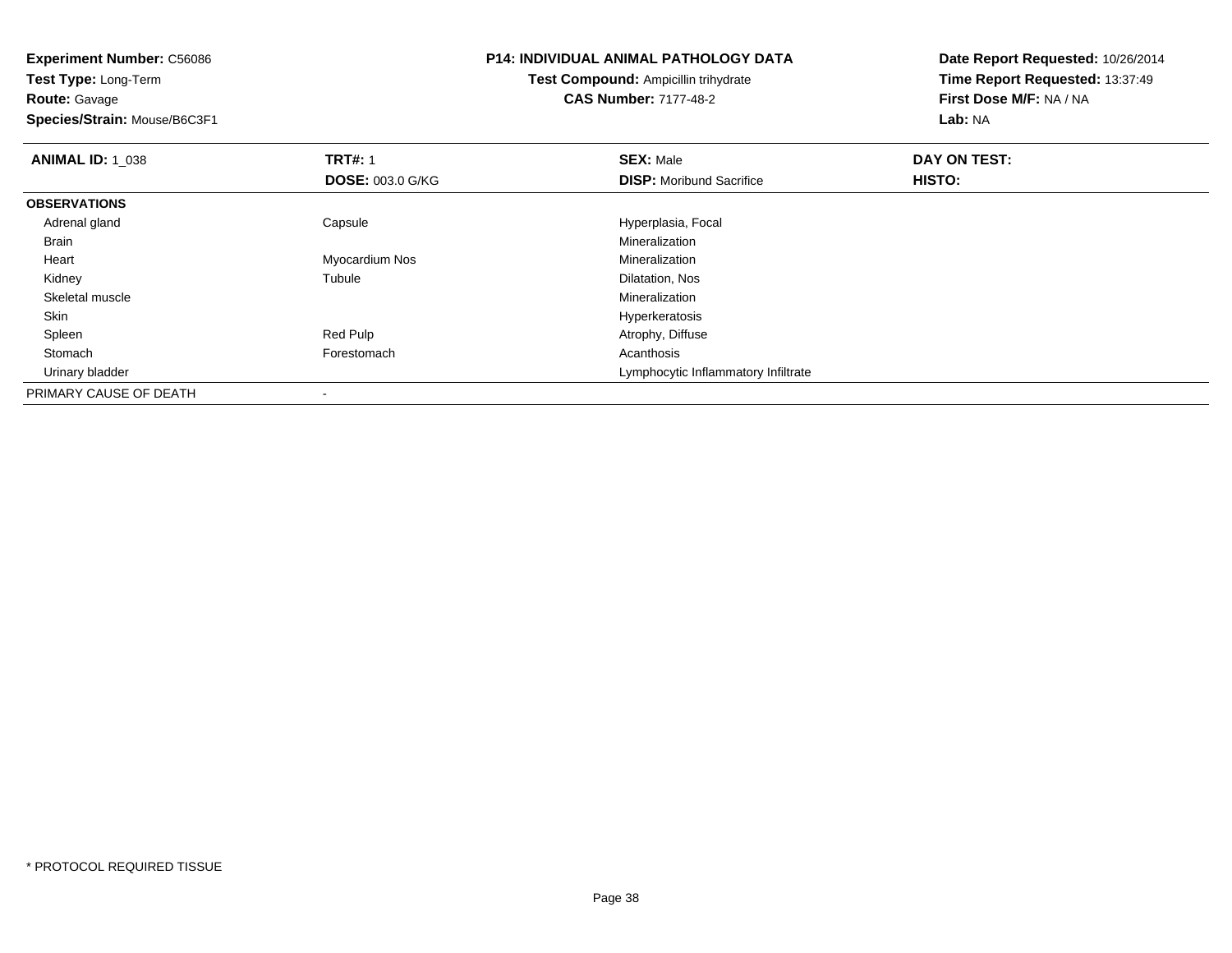| <b>Experiment Number: C56086</b><br>Test Type: Long-Term<br><b>Route: Gavage</b><br>Species/Strain: Mouse/B6C3F1 |                                           | <b>P14: INDIVIDUAL ANIMAL PATHOLOGY DATA</b><br>Test Compound: Ampicillin trihydrate<br><b>CAS Number: 7177-48-2</b> | Date Report Requested: 10/26/2014<br>Time Report Requested: 13:37:49<br>First Dose M/F: NA / NA<br>Lab: NA |  |
|------------------------------------------------------------------------------------------------------------------|-------------------------------------------|----------------------------------------------------------------------------------------------------------------------|------------------------------------------------------------------------------------------------------------|--|
| <b>ANIMAL ID: 1 039</b>                                                                                          | <b>TRT#: 1</b><br><b>DOSE: 003.0 G/KG</b> | <b>SEX: Male</b><br><b>DISP: Accidently Killed</b>                                                                   | DAY ON TEST:<br><b>HISTO:</b>                                                                              |  |
| <b>OBSERVATIONS</b>                                                                                              |                                           |                                                                                                                      |                                                                                                            |  |
| Lung                                                                                                             |                                           | Aspiration, Foreign Body                                                                                             |                                                                                                            |  |
| PRIMARY CAUSE OF DEATH                                                                                           |                                           |                                                                                                                      |                                                                                                            |  |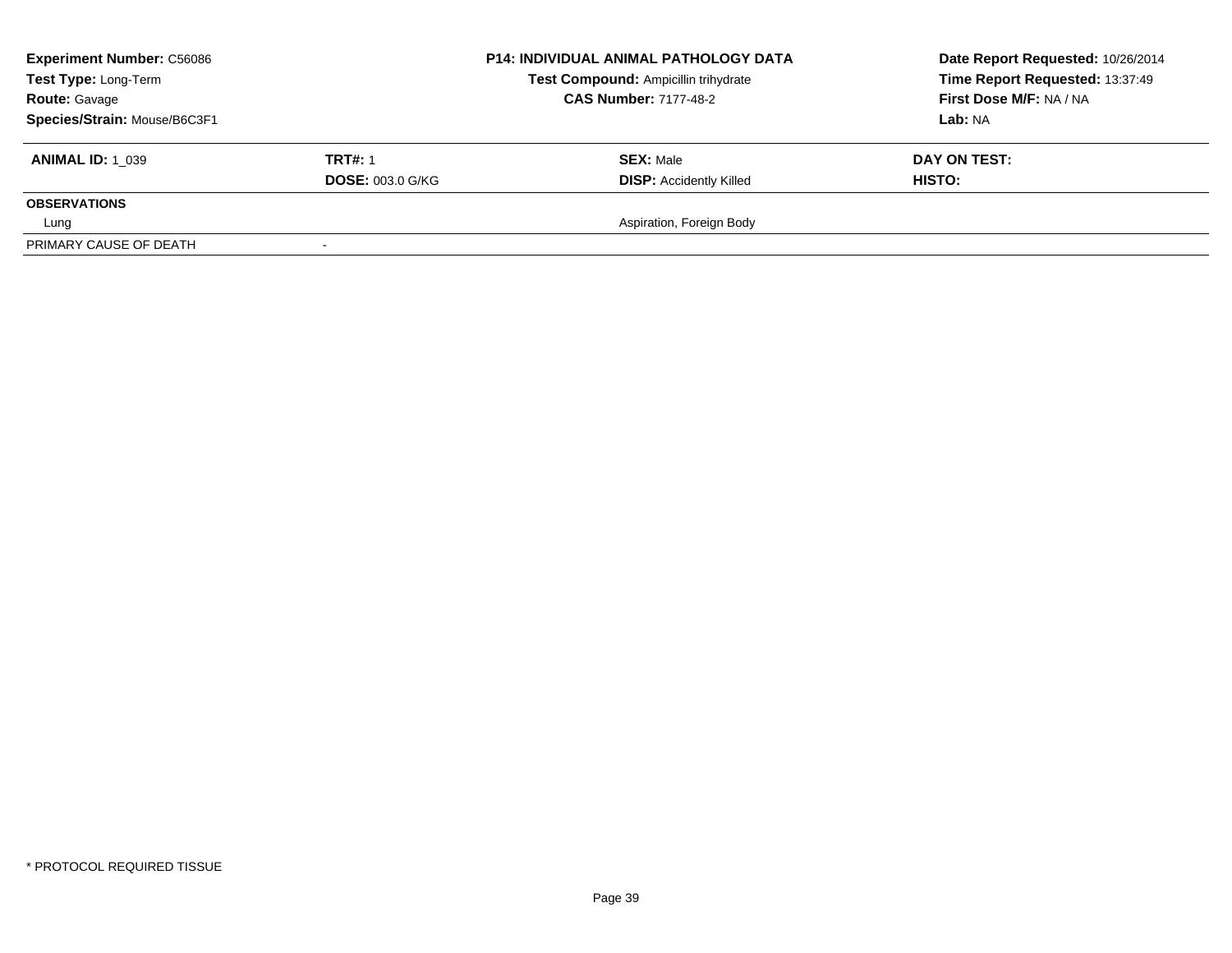**Experiment Number:** C56086**Test Type:** Long-Term**Route:** Gavage **Species/Strain:** Mouse/B6C3F1**P14: INDIVIDUAL ANIMAL PATHOLOGY DATATest Compound:** Ampicillin trihydrate**CAS Number:** 7177-48-2**Date Report Requested:** 10/26/2014**Time Report Requested:** 13:37:49**First Dose M/F:** NA / NA**Lab:** NA**ANIMAL ID: 1\_040 C TRT#:** 1 **SEX:** Male **DAY ON TEST: DOSE:** 003.0 G/KG**DISP:** Terminal Sacrifice **HISTO: OBSERVATIONS** Adrenal glandCapsule **Capsule Hyperplasia**, Focal Intestine Small Mesentery Nos Necrosis, Fat Kidney Lymphocytic Inflammatory Infiltrateg and the state of the state of the state of the state of the state of the Lymphocytic Inflammatory Infiltrate Lung Lymph nodeMandibular Lymph Node **Hyperplasia, Lymphoid**  Spleen Lymphoma, Lymphocytic-Malignant Type Urinary bladder Lymphocytic Inflammatory InfiltratePRIMARY CAUSE OF DEATH-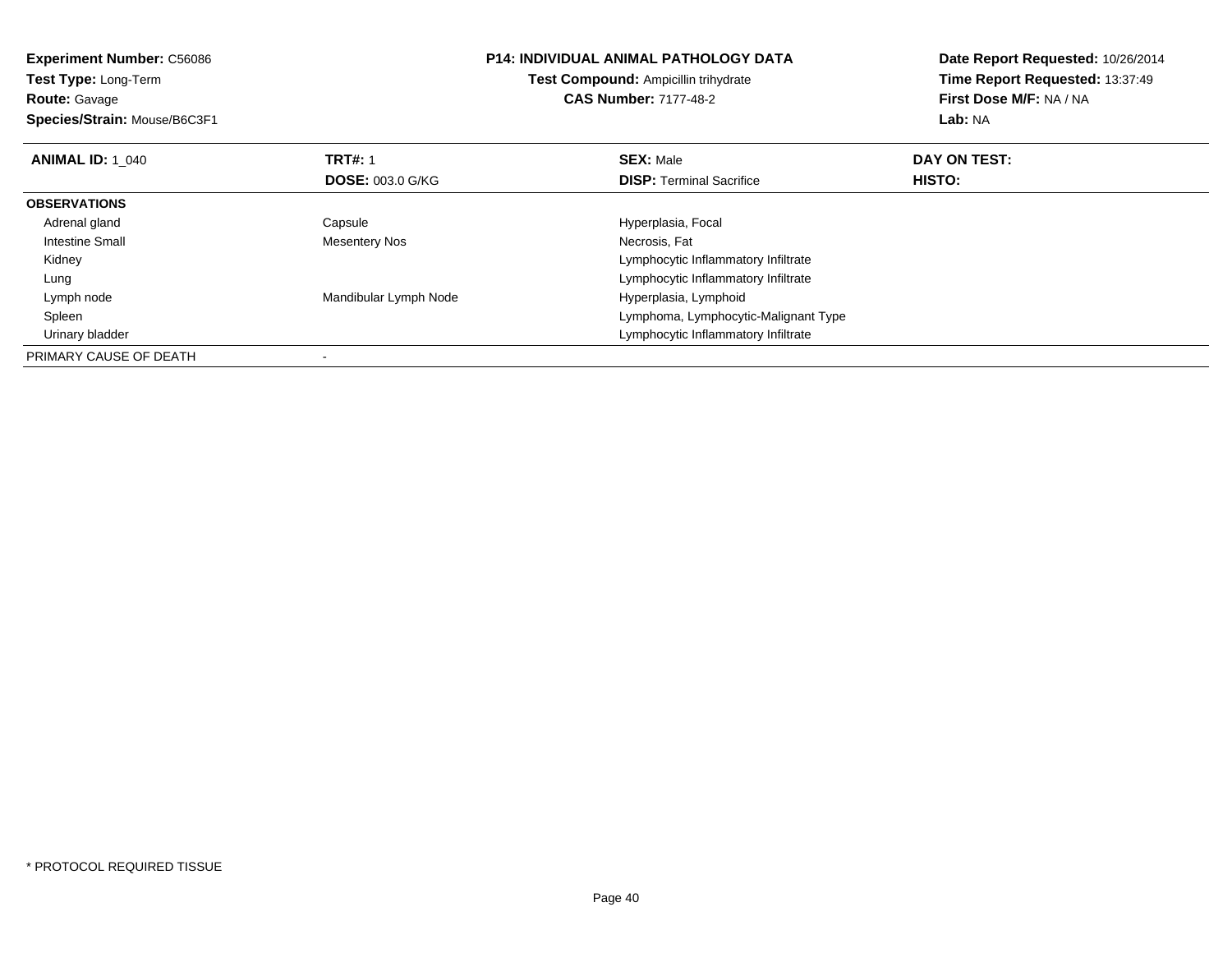| <b>Experiment Number: C56086</b><br>Test Type: Long-Term<br><b>Route: Gavage</b><br>Species/Strain: Mouse/B6C3F1 |                         | <b>P14: INDIVIDUAL ANIMAL PATHOLOGY DATA</b><br>Test Compound: Ampicillin trihydrate<br><b>CAS Number: 7177-48-2</b> | Date Report Requested: 10/26/2014<br>Time Report Requested: 13:37:49<br>First Dose M/F: NA / NA<br>Lab: NA |
|------------------------------------------------------------------------------------------------------------------|-------------------------|----------------------------------------------------------------------------------------------------------------------|------------------------------------------------------------------------------------------------------------|
| <b>ANIMAL ID: 1 041</b>                                                                                          | <b>TRT#: 1</b>          | <b>SEX: Male</b>                                                                                                     | DAY ON TEST:                                                                                               |
|                                                                                                                  | <b>DOSE: 003.0 G/KG</b> | <b>DISP:</b> Natural Death                                                                                           | HISTO:                                                                                                     |
| <b>OBSERVATIONS</b>                                                                                              |                         |                                                                                                                      |                                                                                                            |
| Lung                                                                                                             |                         | Congestion, Acute                                                                                                    |                                                                                                            |
| Spleen                                                                                                           |                         | Depletion, Lymphoid                                                                                                  |                                                                                                            |
| Stomach                                                                                                          | Forestomach             | Hyperkeratosis                                                                                                       |                                                                                                            |
| PRIMARY CAUSE OF DEATH                                                                                           |                         |                                                                                                                      |                                                                                                            |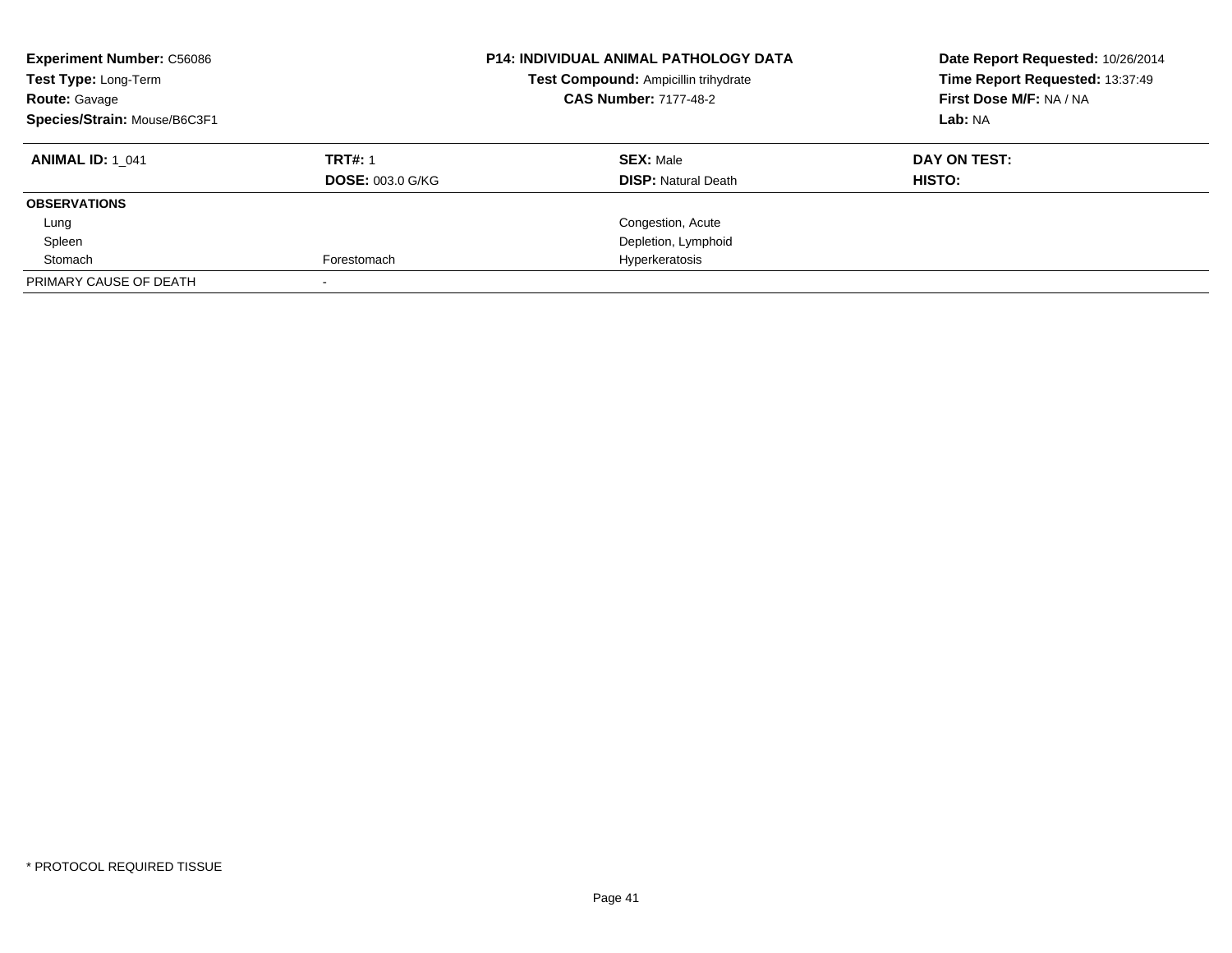| <b>Experiment Number: C56086</b><br>Test Type: Long-Term<br><b>Route: Gavage</b><br>Species/Strain: Mouse/B6C3F1 | <b>P14: INDIVIDUAL ANIMAL PATHOLOGY DATA</b><br>Test Compound: Ampicillin trihydrate<br><b>CAS Number: 7177-48-2</b> |                                | Date Report Requested: 10/26/2014<br>Time Report Requested: 13:37:49<br>First Dose M/F: NA / NA<br>Lab: NA |
|------------------------------------------------------------------------------------------------------------------|----------------------------------------------------------------------------------------------------------------------|--------------------------------|------------------------------------------------------------------------------------------------------------|
| <b>ANIMAL ID: 1 042</b>                                                                                          | <b>TRT#: 1</b>                                                                                                       | <b>SEX: Male</b>               | DAY ON TEST:                                                                                               |
|                                                                                                                  | <b>DOSE: 003.0 G/KG</b>                                                                                              | <b>DISP:</b> Accidently Killed | <b>HISTO:</b>                                                                                              |
| <b>OBSERVATIONS</b>                                                                                              |                                                                                                                      |                                |                                                                                                            |
| Liver                                                                                                            |                                                                                                                      | Necrosis, Coagulative          |                                                                                                            |
| Lymph node                                                                                                       | Mandibular Lymph Node                                                                                                | Histiocytosis                  |                                                                                                            |
| Skin                                                                                                             |                                                                                                                      | Acanthosis                     |                                                                                                            |
| Stomach                                                                                                          | Forestomach                                                                                                          | Acanthosis                     |                                                                                                            |
|                                                                                                                  | Forestomach                                                                                                          | Hyperkeratosis                 |                                                                                                            |
|                                                                                                                  | Forestomach                                                                                                          | Inflammation, Suppurative      |                                                                                                            |
| PRIMARY CAUSE OF DEATH                                                                                           |                                                                                                                      |                                |                                                                                                            |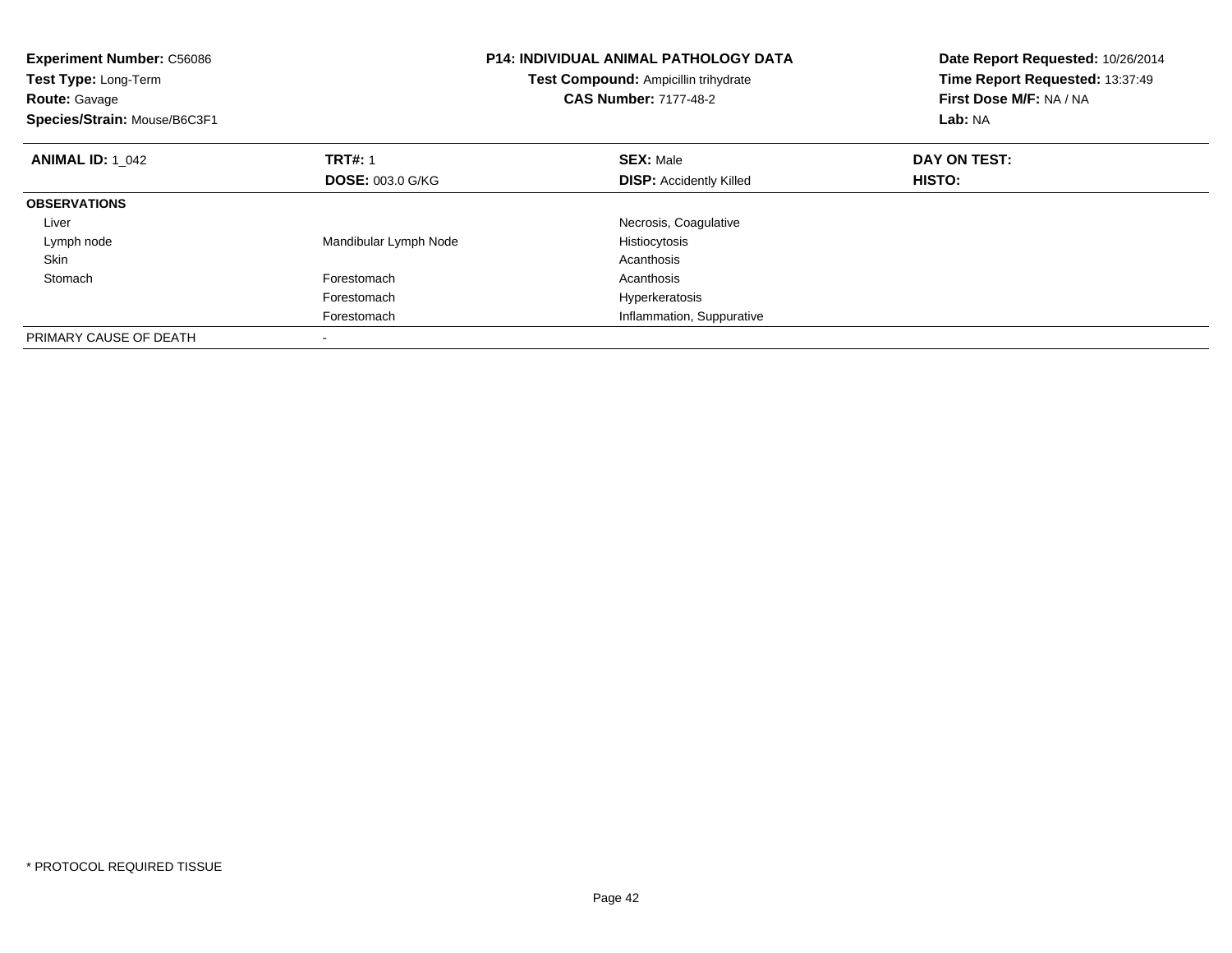| Experiment Number: C56086<br><b>Test Type: Long-Term</b><br><b>Route: Gavage</b><br>Species/Strain: Mouse/B6C3F1 | <b>P14: INDIVIDUAL ANIMAL PATHOLOGY DATA</b><br>Test Compound: Ampicillin trihydrate<br><b>CAS Number: 7177-48-2</b> |                                     | Date Report Requested: 10/26/2014<br>Time Report Requested: 13:37:49<br>First Dose M/F: NA / NA<br>Lab: NA |
|------------------------------------------------------------------------------------------------------------------|----------------------------------------------------------------------------------------------------------------------|-------------------------------------|------------------------------------------------------------------------------------------------------------|
| <b>ANIMAL ID: 1 043</b>                                                                                          | <b>TRT#: 1</b>                                                                                                       | <b>SEX: Male</b>                    | DAY ON TEST:                                                                                               |
|                                                                                                                  | <b>DOSE: 003.0 G/KG</b>                                                                                              | <b>DISP:</b> Terminal Sacrifice     | HISTO:                                                                                                     |
| <b>OBSERVATIONS</b>                                                                                              |                                                                                                                      |                                     |                                                                                                            |
| Adrenal gland                                                                                                    | Capsule                                                                                                              | Hyperplasia, Focal                  |                                                                                                            |
| Lung                                                                                                             |                                                                                                                      | Hyperplasia, Alveolar Epithelium    |                                                                                                            |
| Salivary gland                                                                                                   |                                                                                                                      | Lymphocytic Inflammatory Infiltrate |                                                                                                            |
| Spleen                                                                                                           | Red Pulp                                                                                                             | Hematopoiesis                       |                                                                                                            |
| Stomach                                                                                                          | Forestomach                                                                                                          | Acanthosis                          |                                                                                                            |
|                                                                                                                  | Forestomach                                                                                                          | Inflammation, Suppurative           |                                                                                                            |
| Unspecified                                                                                                      |                                                                                                                      | Fibrosarcoma                        |                                                                                                            |
| PRIMARY CAUSE OF DEATH                                                                                           |                                                                                                                      |                                     |                                                                                                            |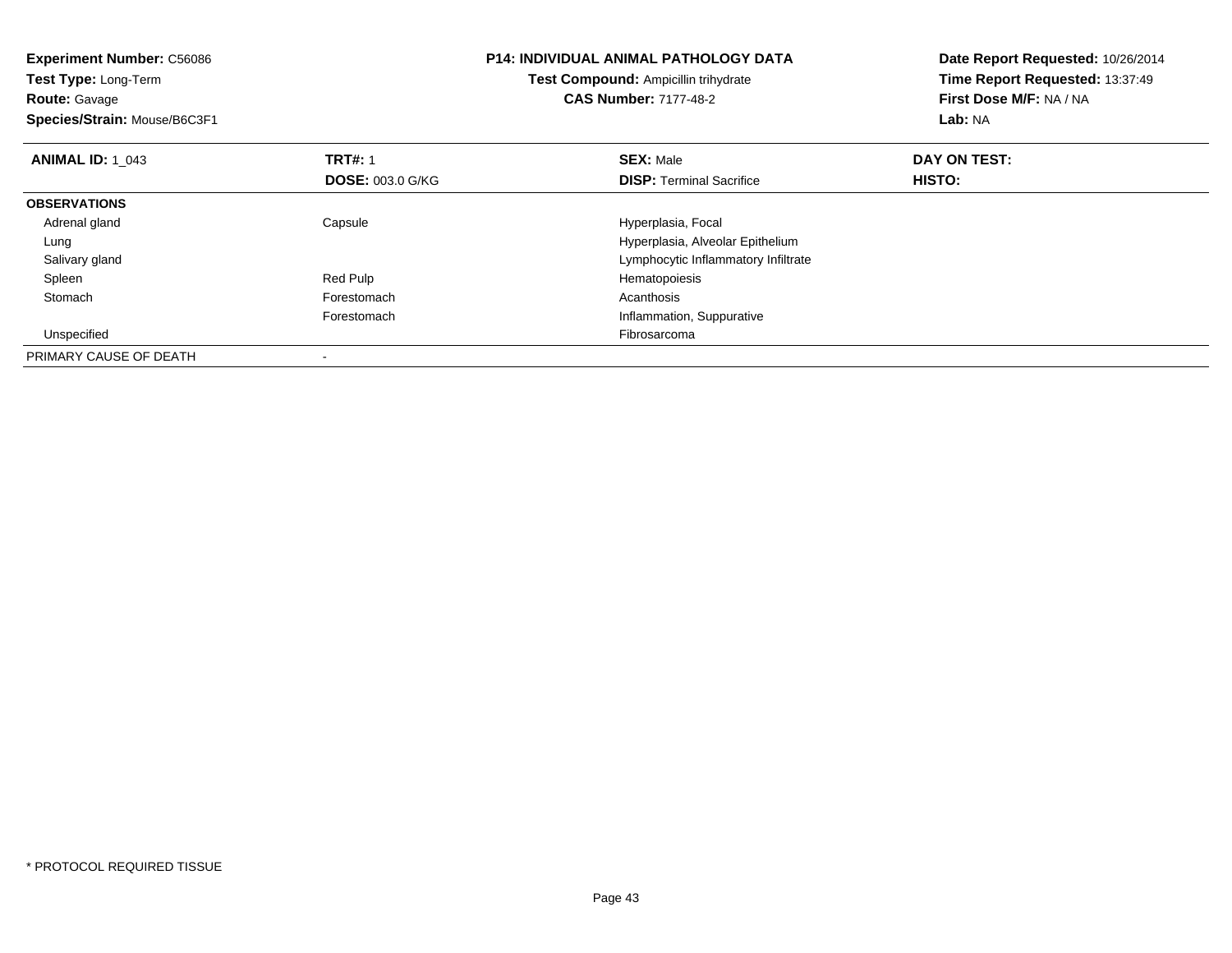| <b>Experiment Number: C56086</b><br>Test Type: Long-Term<br><b>Route: Gavage</b><br>Species/Strain: Mouse/B6C3F1 |                         | P14: INDIVIDUAL ANIMAL PATHOLOGY DATA<br>Test Compound: Ampicillin trihydrate<br><b>CAS Number: 7177-48-2</b> | Date Report Requested: 10/26/2014<br>Time Report Requested: 13:37:49<br>First Dose M/F: NA / NA<br>Lab: NA |  |
|------------------------------------------------------------------------------------------------------------------|-------------------------|---------------------------------------------------------------------------------------------------------------|------------------------------------------------------------------------------------------------------------|--|
| <b>ANIMAL ID: 1 044</b>                                                                                          | <b>TRT#: 1</b>          | <b>SEX: Male</b>                                                                                              | DAY ON TEST:                                                                                               |  |
|                                                                                                                  | <b>DOSE: 003.0 G/KG</b> | <b>DISP:</b> Terminal Sacrifice                                                                               | HISTO:                                                                                                     |  |
| <b>OBSERVATIONS</b>                                                                                              |                         |                                                                                                               |                                                                                                            |  |
| Adrenal gland                                                                                                    | Capsule                 | Hyperplasia, Focal                                                                                            |                                                                                                            |  |
| Brain                                                                                                            |                         | Mineralization                                                                                                |                                                                                                            |  |
| Kidney                                                                                                           |                         | Lymphocytic Inflammatory Infiltrate                                                                           |                                                                                                            |  |
| Liver                                                                                                            |                         | Cytoplasmic Change, Basophilic                                                                                |                                                                                                            |  |
| Lung                                                                                                             |                         | Lymphocytic Inflammatory Infiltrate                                                                           |                                                                                                            |  |
| Preputial gland                                                                                                  |                         | Inflammation, Chronic                                                                                         |                                                                                                            |  |
| PRIMARY CAUSE OF DEATH                                                                                           |                         |                                                                                                               |                                                                                                            |  |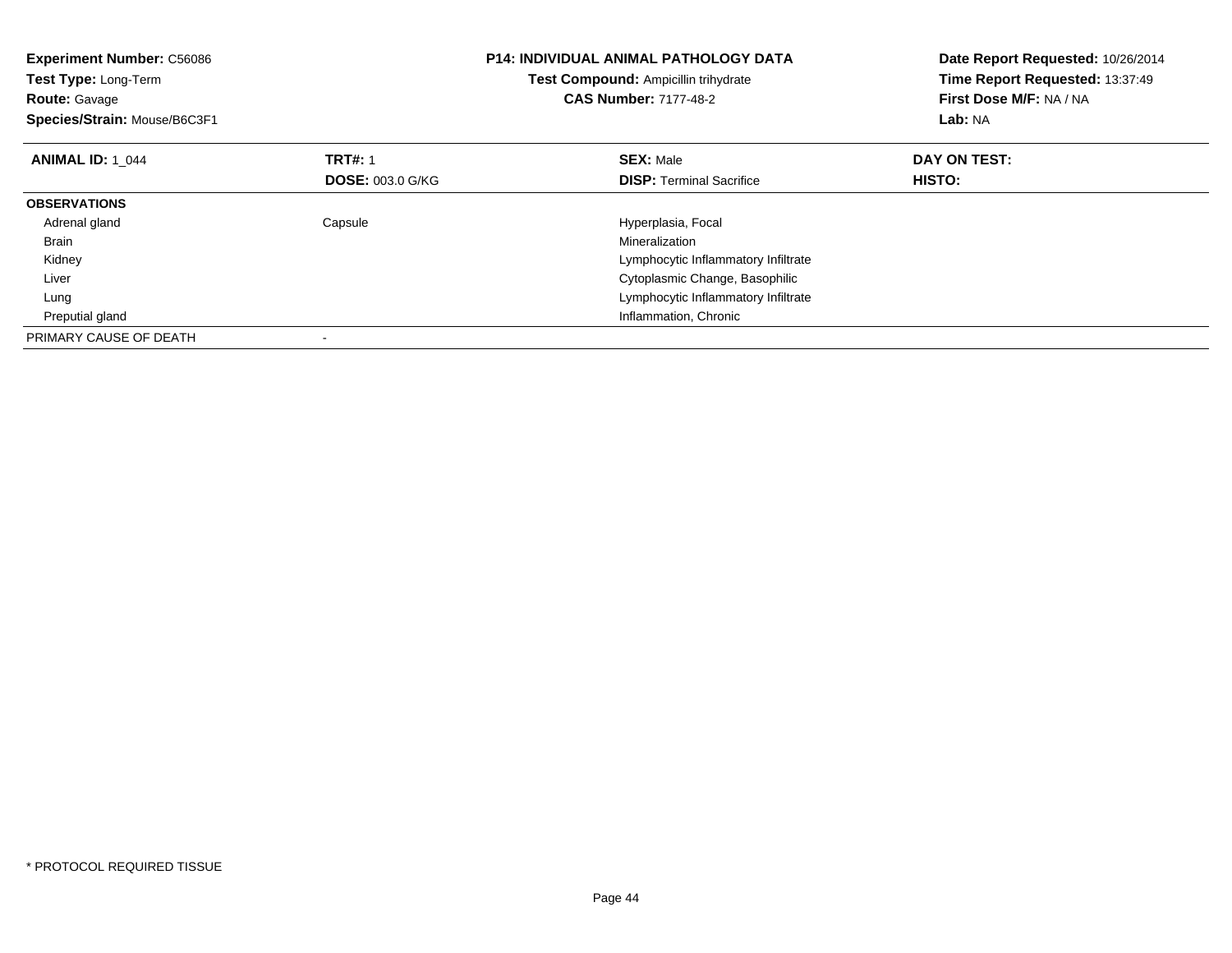| <b>Experiment Number: C56086</b><br><b>Test Type: Long-Term</b><br><b>Route: Gavage</b><br>Species/Strain: Mouse/B6C3F1 | <b>P14: INDIVIDUAL ANIMAL PATHOLOGY DATA</b><br>Test Compound: Ampicillin trihydrate<br><b>CAS Number: 7177-48-2</b> |                                | Date Report Requested: 10/26/2014<br>Time Report Requested: 13:37:49<br>First Dose M/F: NA / NA<br>Lab: NA |
|-------------------------------------------------------------------------------------------------------------------------|----------------------------------------------------------------------------------------------------------------------|--------------------------------|------------------------------------------------------------------------------------------------------------|
| <b>ANIMAL ID: 1 045</b>                                                                                                 | <b>TRT#: 1</b>                                                                                                       | <b>SEX: Male</b>               | DAY ON TEST:                                                                                               |
|                                                                                                                         | <b>DOSE: 003.0 G/KG</b>                                                                                              | <b>DISP:</b> Accidently Killed | <b>HISTO:</b>                                                                                              |
| <b>OBSERVATIONS</b>                                                                                                     |                                                                                                                      |                                |                                                                                                            |
| Adrenal gland                                                                                                           | Capsule                                                                                                              | Hyperplasia, Focal             |                                                                                                            |
| Bone marrow                                                                                                             |                                                                                                                      | Hyperplasia, Granulocytic      |                                                                                                            |
| Esophagus                                                                                                               |                                                                                                                      | Hyperkeratosis                 |                                                                                                            |
| Lung                                                                                                                    |                                                                                                                      | Congestion, Acute              |                                                                                                            |
| Stomach                                                                                                                 | Forestomach                                                                                                          | Hyperkeratosis                 |                                                                                                            |
| Urethra                                                                                                                 |                                                                                                                      | Obstruction, Nos               |                                                                                                            |
| PRIMARY CAUSE OF DEATH                                                                                                  |                                                                                                                      |                                |                                                                                                            |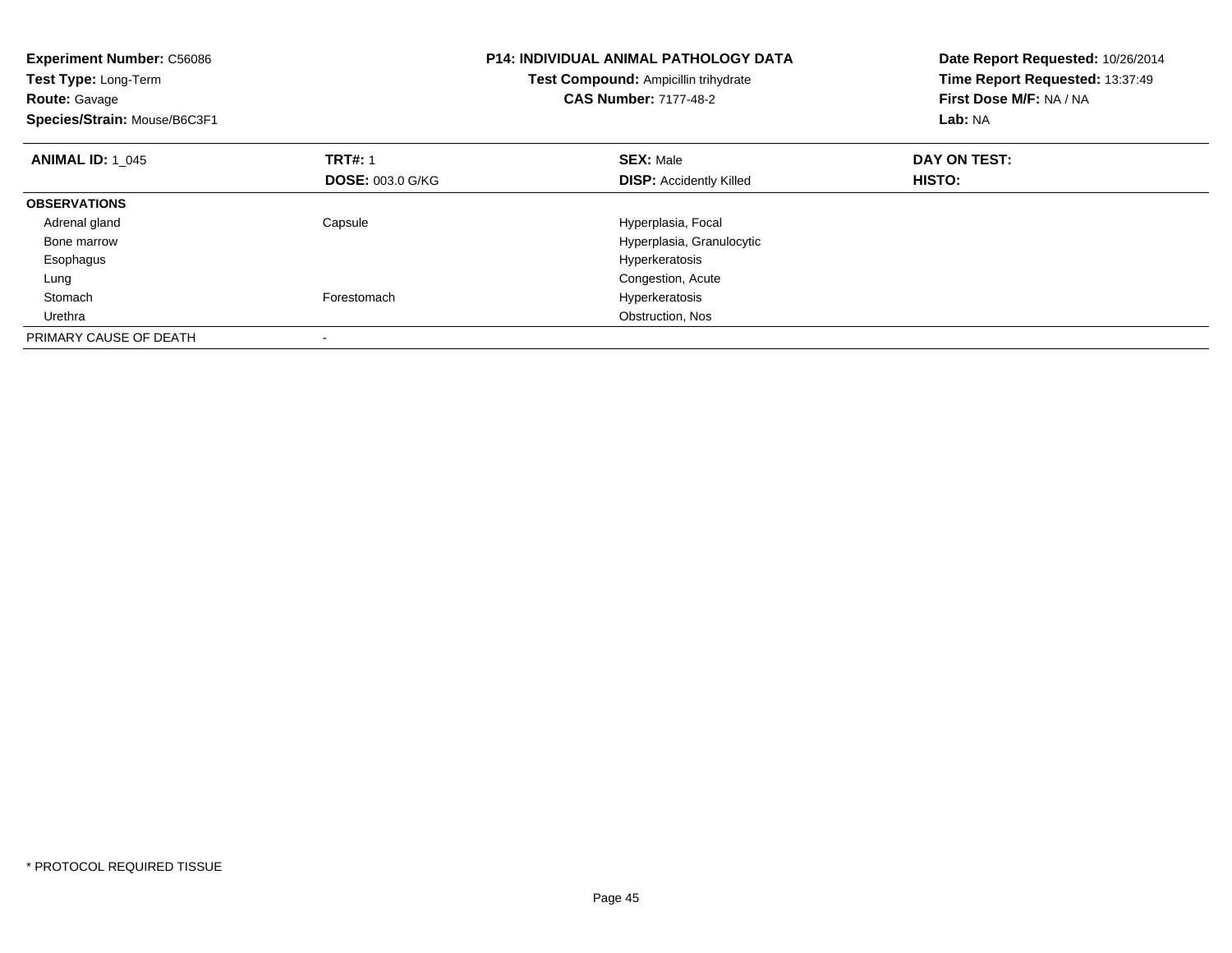**Experiment Number:** C56086**Test Type:** Long-Term**Route:** Gavage **Species/Strain:** Mouse/B6C3F1**P14: INDIVIDUAL ANIMAL PATHOLOGY DATATest Compound:** Ampicillin trihydrate**CAS Number:** 7177-48-2**Date Report Requested:** 10/26/2014**Time Report Requested:** 13:37:49**First Dose M/F:** NA / NA**Lab:** NA**ANIMAL ID: 1\_046 6 DAY ON TRT#:** 1 **SEX:** Male **SEX:** Male **DAY ON TEST: DOSE:** 003.0 G/KG**DISP:** Terminal Sacrifice **HISTO: OBSERVATIONS** Adrenal glandCapsule **Capsule Capsule Capsule Capsule Capsule Capsule Capsule Capsule Capsule Capsule Capsule Capsule Capsule Capsule Capsule Capsule Capsule Capsule Capsule Capsule Capsule Cap**  Kidney Tubule Cytoplasmic Change, Nos Lymphocytic Inflammatory Infiltrate Pancreas Hyperplasia, Focal **Stomach** h anns an t-India anns an t-India anns an t-India anns an t-India anns an t-India anns an t-India anns an t-In Forestomach Hyperkeratosis Forestomach Inflammation, Suppurative Urinary bladderr and the control of the control of the control of the control of the control of the control of the control of Lymphocytic Inflammatory InfiltratePRIMARY CAUSE OF DEATH-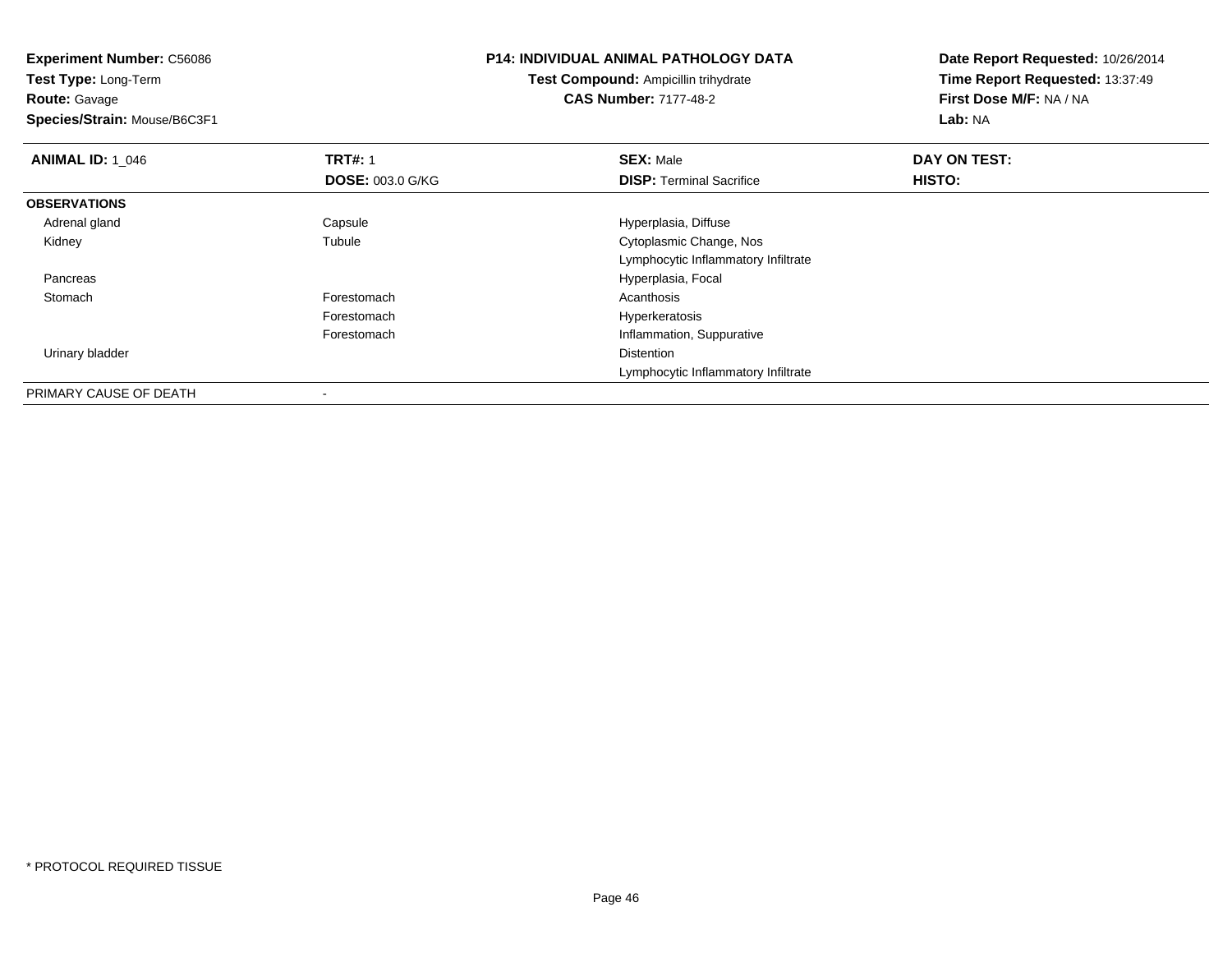**Test Type:** Long-Term**Route:** Gavage

**Species/Strain:** Mouse/B6C3F1

# **P14: INDIVIDUAL ANIMAL PATHOLOGY DATA**

**Test Compound:** Ampicillin trihydrate**CAS Number:** 7177-48-2

| <b>ANIMAL ID: 1 047</b> | <b>TRT#: 1</b>          | <b>SEX: Male</b>                    | DAY ON TEST: |  |
|-------------------------|-------------------------|-------------------------------------|--------------|--|
|                         | <b>DOSE: 003.0 G/KG</b> | <b>DISP:</b> Moribund Sacrifice     | HISTO:       |  |
| <b>OBSERVATIONS</b>     |                         |                                     |              |  |
| Adrenal gland           | Capsule                 | Hyperplasia, Focal                  |              |  |
| <b>Brain</b>            |                         | Mineralization                      |              |  |
| Salivary gland          |                         | Lymphocytic Inflammatory Infiltrate |              |  |
| Skin                    |                         | Hyperkeratosis                      |              |  |
| Spleen                  | Red Pulp                | Hematopoiesis                       |              |  |
| Stomach                 | Forestomach             | Acanthosis                          |              |  |
|                         | Forestomach             | Hyperkeratosis                      |              |  |
|                         | Forestomach             | Infection, Fungal                   |              |  |
|                         | Forestomach             | Inflammation, Focal                 |              |  |
| Unspecified             | <b>Back</b>             | Fibrosarcoma                        |              |  |
| PRIMARY CAUSE OF DEATH  |                         |                                     |              |  |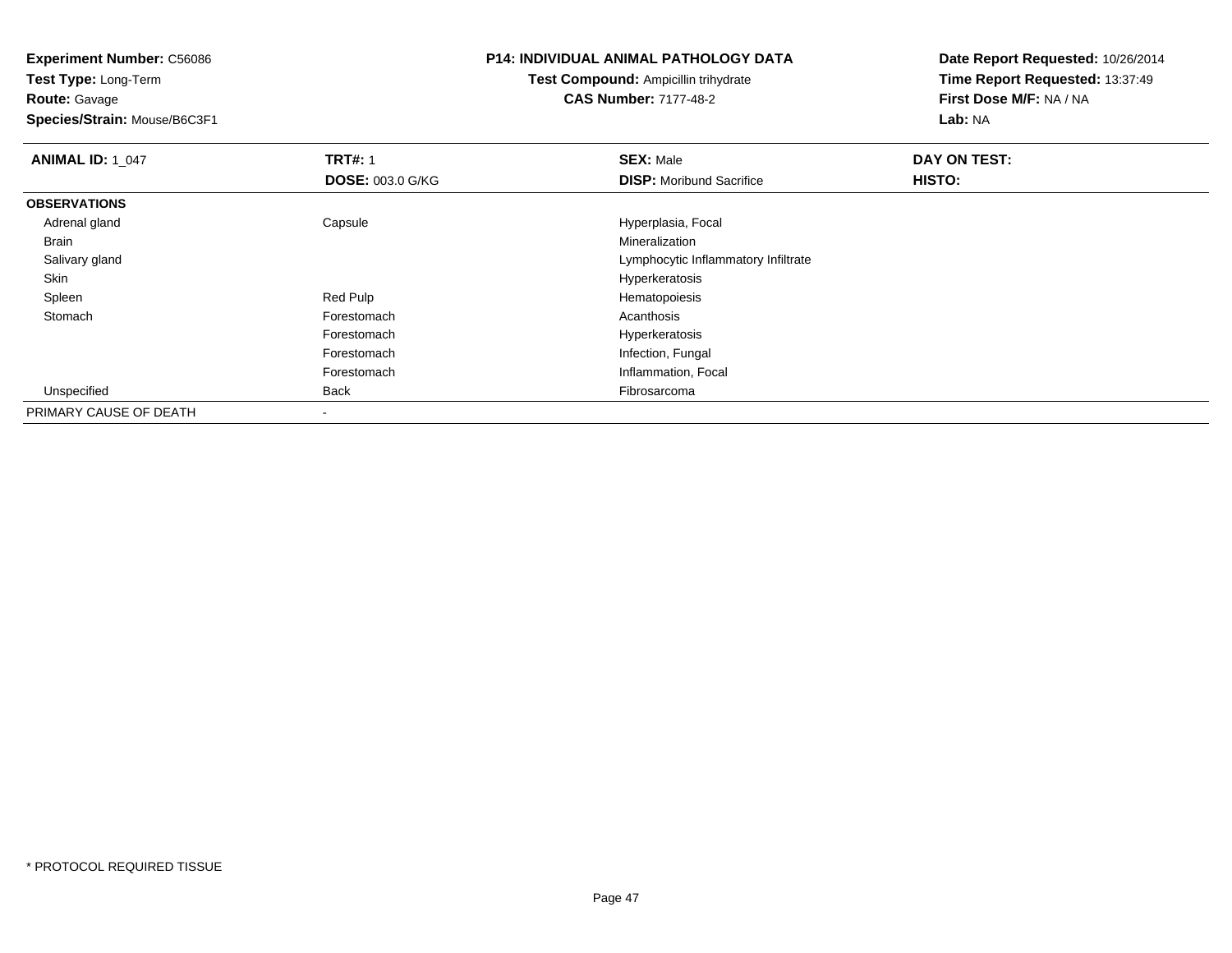| <b>Experiment Number: C56086</b><br><b>Test Type: Long-Term</b> |                         | <b>P14: INDIVIDUAL ANIMAL PATHOLOGY DATA</b><br>Test Compound: Ampicillin trihydrate | Date Report Requested: 10/26/2014<br>Time Report Requested: 13:37:49 |
|-----------------------------------------------------------------|-------------------------|--------------------------------------------------------------------------------------|----------------------------------------------------------------------|
| <b>Route: Gavage</b>                                            |                         | <b>CAS Number: 7177-48-2</b>                                                         | First Dose M/F: NA / NA                                              |
| Species/Strain: Mouse/B6C3F1                                    |                         |                                                                                      | Lab: NA                                                              |
| <b>ANIMAL ID: 1 048</b>                                         | <b>TRT#: 1</b>          | <b>SEX: Male</b>                                                                     | DAY ON TEST:                                                         |
|                                                                 | <b>DOSE: 003.0 G/KG</b> | <b>DISP:</b> Natural Death                                                           | HISTO:                                                               |
| <b>OBSERVATIONS</b>                                             |                         |                                                                                      |                                                                      |
| Kidney                                                          |                         | Lymphocytic Inflammatory Infiltrate                                                  |                                                                      |
| Skin                                                            |                         | Hyperkeratosis                                                                       |                                                                      |
| PRIMARY CAUSE OF DEATH                                          |                         |                                                                                      |                                                                      |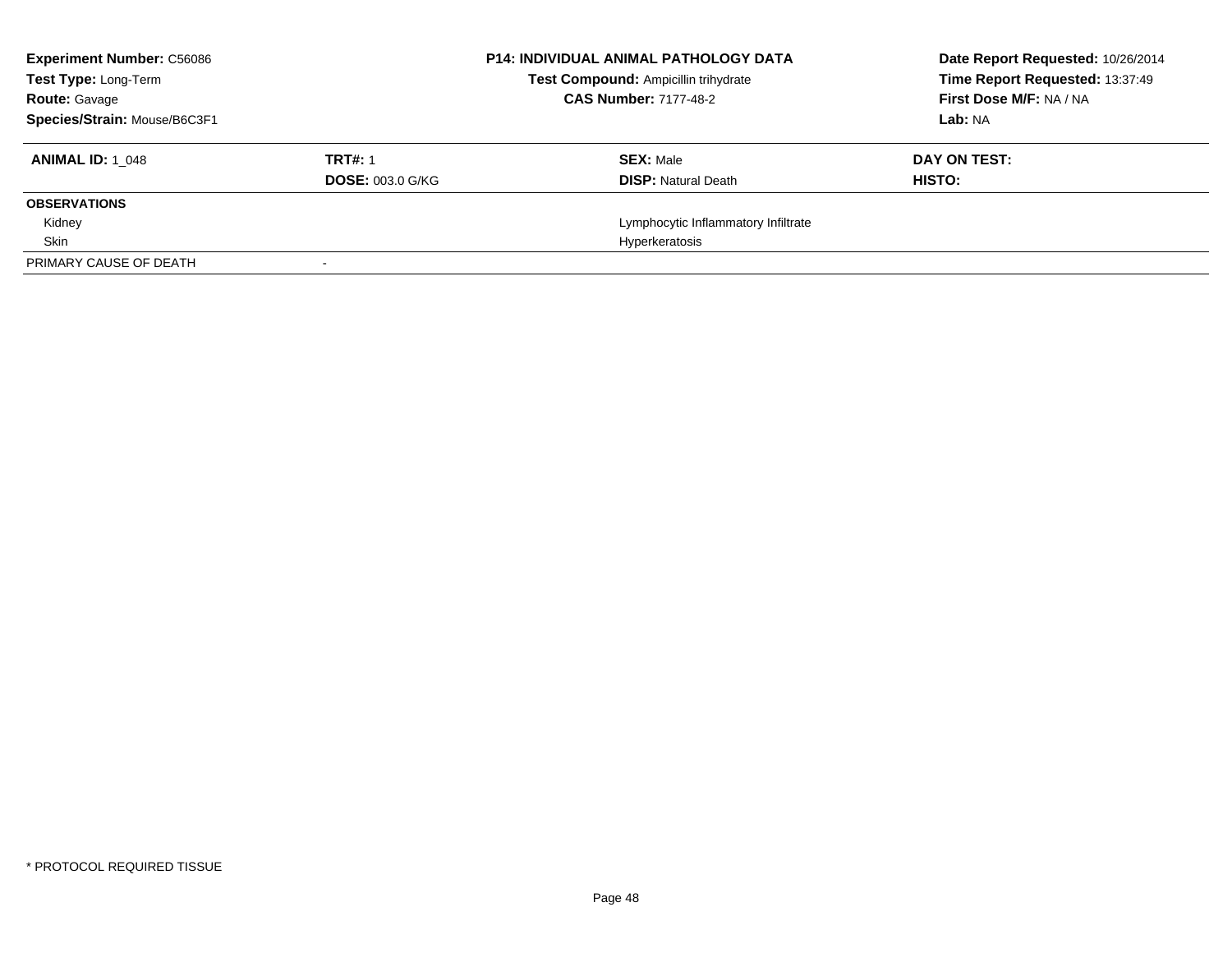| <b>Experiment Number: C56086</b><br>Test Type: Long-Term<br><b>Route: Gavage</b><br>Species/Strain: Mouse/B6C3F1 | <b>P14: INDIVIDUAL ANIMAL PATHOLOGY DATA</b><br>Test Compound: Ampicillin trihydrate<br><b>CAS Number: 7177-48-2</b> |                                                | Date Report Requested: 10/26/2014<br>Time Report Requested: 13:37:49<br>First Dose M/F: NA / NA<br>Lab: NA |
|------------------------------------------------------------------------------------------------------------------|----------------------------------------------------------------------------------------------------------------------|------------------------------------------------|------------------------------------------------------------------------------------------------------------|
| <b>ANIMAL ID: 1 049</b>                                                                                          | <b>TRT#: 1</b><br><b>DOSE: 003.0 G/KG</b>                                                                            | <b>SEX: Male</b><br><b>DISP: Natural Death</b> | DAY ON TEST:<br>HISTO:                                                                                     |
| <b>OBSERVATIONS</b>                                                                                              |                                                                                                                      |                                                |                                                                                                            |
| Adrenal gland                                                                                                    | Capsule                                                                                                              | Hyperplasia, Focal                             |                                                                                                            |
| Brain                                                                                                            |                                                                                                                      | Mineralization                                 |                                                                                                            |
| Spleen                                                                                                           | Red Pulp                                                                                                             | Atrophy, Diffuse                               |                                                                                                            |
|                                                                                                                  |                                                                                                                      | Depletion, Lymphoid                            |                                                                                                            |
| PRIMARY CAUSE OF DEATH                                                                                           |                                                                                                                      |                                                |                                                                                                            |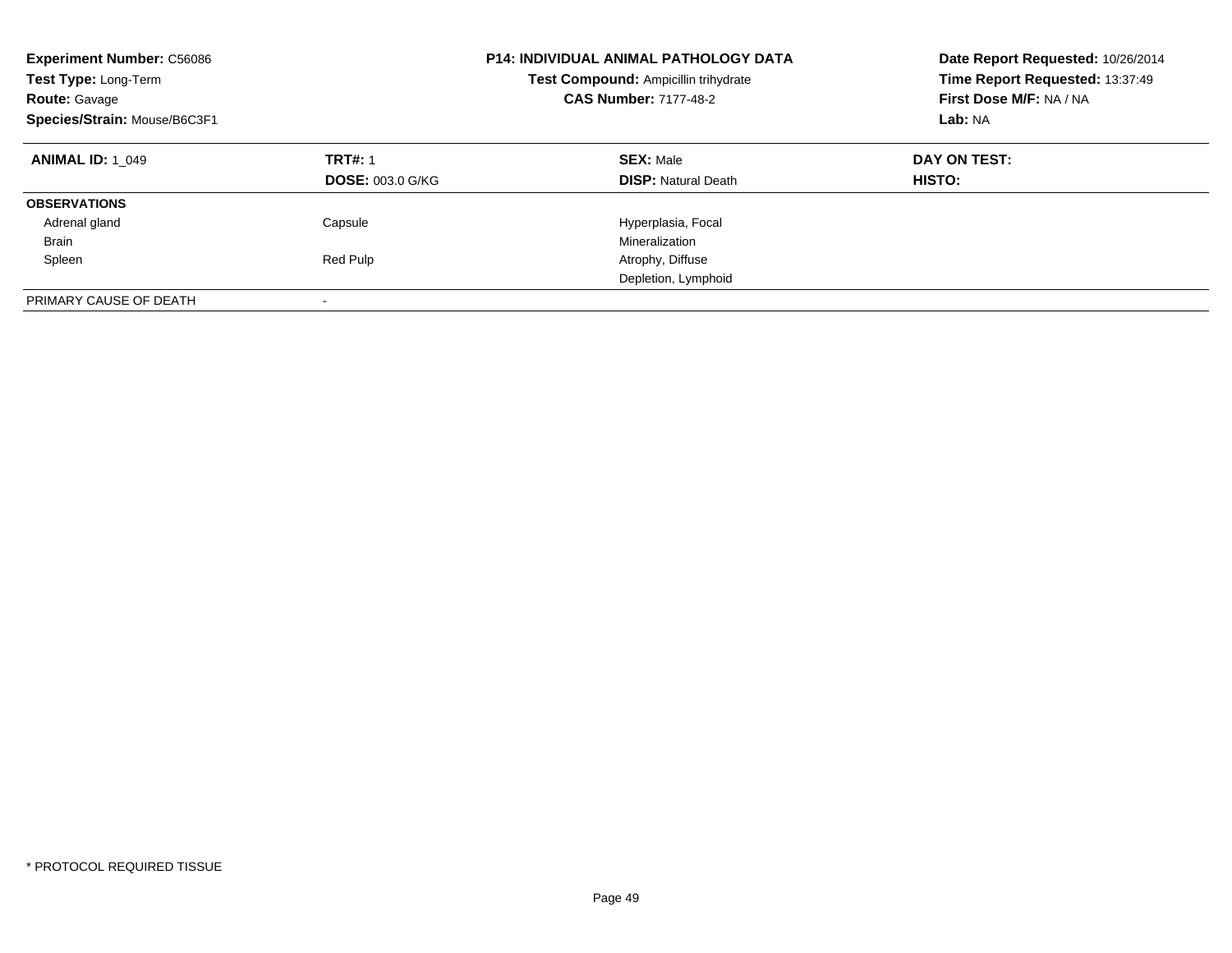**Test Type:** Long-Term**Route:** Gavage

**Species/Strain:** Mouse/B6C3F1

#### **P14: INDIVIDUAL ANIMAL PATHOLOGY DATA**

**Test Compound:** Ampicillin trihydrate**CAS Number:** 7177-48-2

| <b>ANIMAL ID: 1_050</b> | <b>TRT#: 1</b>          | <b>SEX: Male</b>            | DAY ON TEST: |  |
|-------------------------|-------------------------|-----------------------------|--------------|--|
|                         | <b>DOSE: 003.0 G/KG</b> | <b>DISP: Natural Death</b>  | HISTO:       |  |
| <b>OBSERVATIONS</b>     |                         |                             |              |  |
| Adrenal gland           | Capsule                 | Hyperplasia, Focal          |              |  |
| Bone marrow             |                         | Hyperplasia, Granulocytic   |              |  |
| Liver                   |                         | Necrosis, Coagulative       |              |  |
| Lymph node              | Mandibular Lymph Node   | Inflammation, Acute/Chronic |              |  |
| Spleen                  |                         | Depletion, Lymphoid         |              |  |
|                         | Red Pulp                | Hematopoiesis               |              |  |
| Unspecified             | Leg                     | Fibrosarcoma                |              |  |
|                         | Thigh                   | Fibrosarcoma                |              |  |
|                         | Multiple Organs Nos     | Leukemoid Reaction          |              |  |
| PRIMARY CAUSE OF DEATH  |                         |                             |              |  |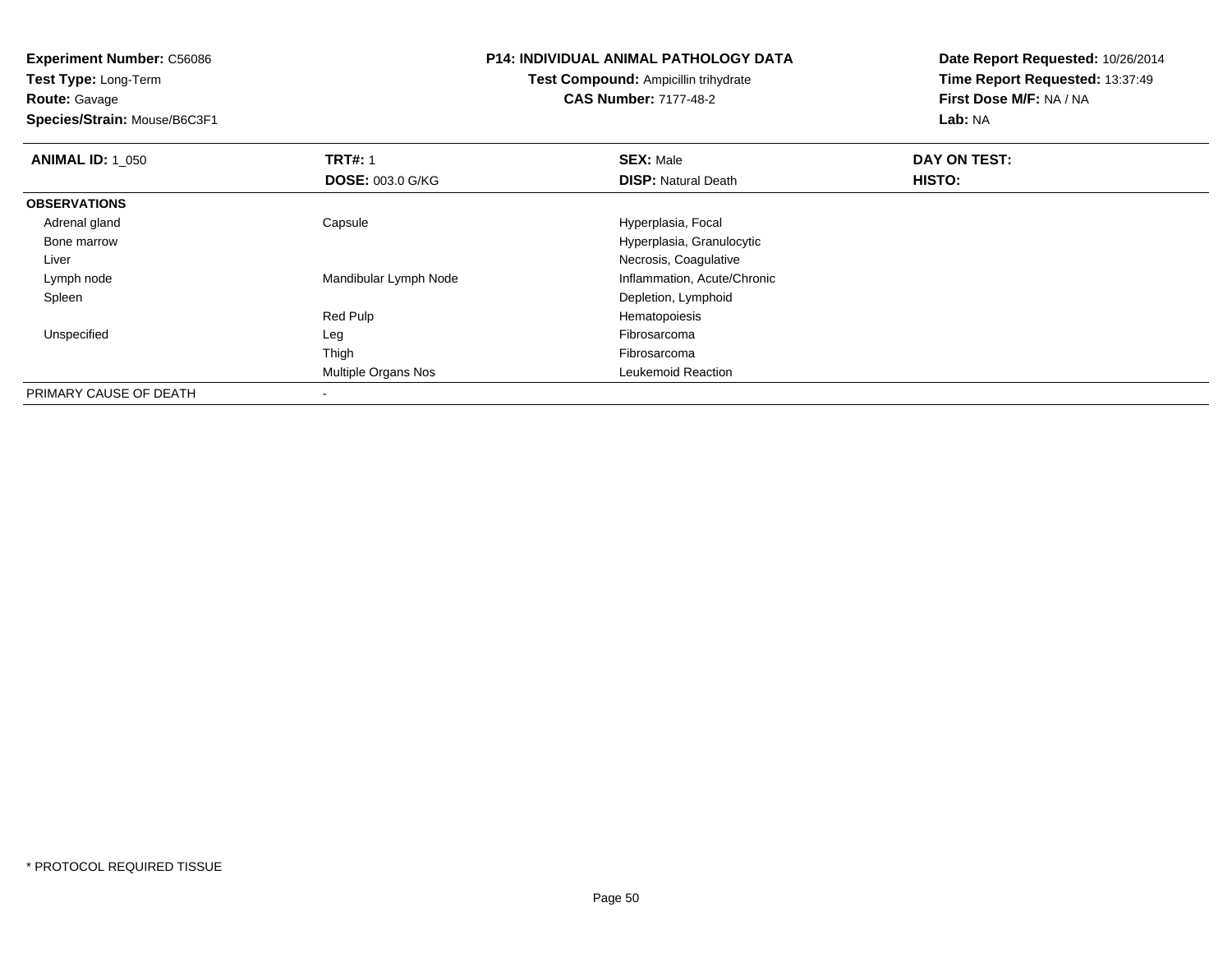| <b>Experiment Number: C56086</b><br>Test Type: Long-Term<br><b>Route: Gavage</b><br>Species/Strain: Mouse/B6C3F1 |                                    | <b>P14: INDIVIDUAL ANIMAL PATHOLOGY DATA</b><br>Date Report Requested: 10/26/2014<br>Time Report Requested: 13:37:49<br>Test Compound: Ampicillin trihydrate<br>First Dose M/F: NA / NA<br><b>CAS Number: 7177-48-2</b><br>Lab: NA |                        |
|------------------------------------------------------------------------------------------------------------------|------------------------------------|------------------------------------------------------------------------------------------------------------------------------------------------------------------------------------------------------------------------------------|------------------------|
| <b>ANIMAL ID: 2 001</b>                                                                                          | TRT#: 2<br><b>DOSE: 001.5 G/KG</b> | <b>SEX: Male</b><br><b>DISP:</b> Terminal Sacrifice                                                                                                                                                                                | DAY ON TEST:<br>HISTO: |
| <b>OBSERVATIONS</b>                                                                                              |                                    |                                                                                                                                                                                                                                    |                        |
| Kidney<br>Salivary gland                                                                                         | Tubule                             | Atrophy, Focal<br>Lymphocytic Inflammatory Infiltrate<br>Lymphocytic Inflammatory Infiltrate                                                                                                                                       |                        |
| PRIMARY CAUSE OF DEATH                                                                                           |                                    |                                                                                                                                                                                                                                    |                        |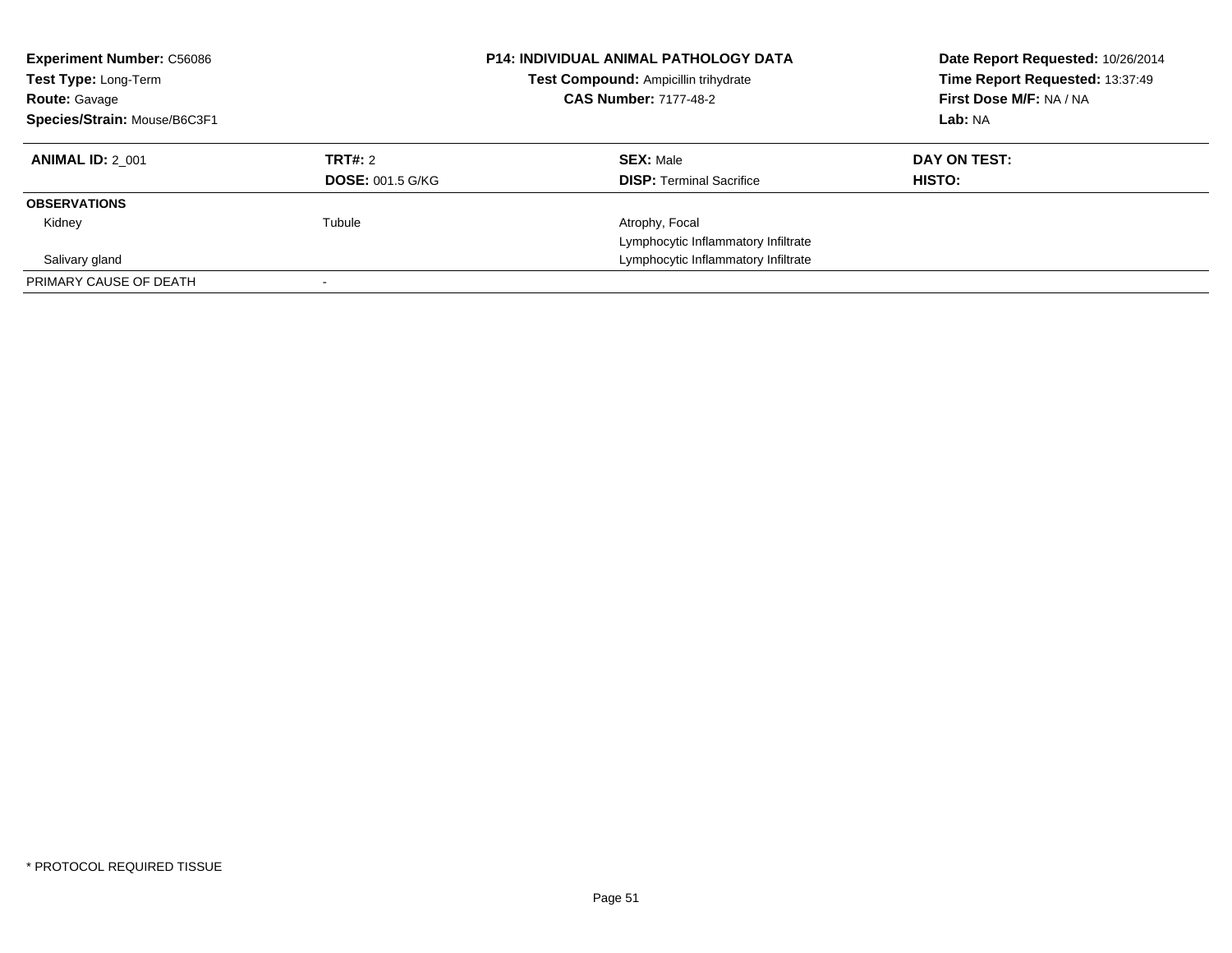**Test Type:** Long-Term**Route:** Gavage

**Species/Strain:** Mouse/B6C3F1

# **P14: INDIVIDUAL ANIMAL PATHOLOGY DATA**

**Test Compound:** Ampicillin trihydrate**CAS Number:** 7177-48-2

| <b>ANIMAL ID: 2_002</b> | TRT#: 2                  | <b>SEX: Male</b>                    | DAY ON TEST: |  |
|-------------------------|--------------------------|-------------------------------------|--------------|--|
|                         | <b>DOSE: 001.5 G/KG</b>  | <b>DISP: Terminal Sacrifice</b>     | HISTO:       |  |
| <b>OBSERVATIONS</b>     |                          |                                     |              |  |
| Adrenal gland           | Capsule                  | Hyperplasia, Focal                  |              |  |
| Kidney                  |                          | Lymphocytic Inflammatory Infiltrate |              |  |
| Lung                    |                          | Lymphocytic Inflammatory Infiltrate |              |  |
| Skeletal muscle         |                          | Mineralization                      |              |  |
| Skin                    |                          | Hyperkeratosis                      |              |  |
| Spleen                  | Red Pulp                 | Hematopoiesis                       |              |  |
| Thymus                  |                          | Cyst, Nos                           |              |  |
| Unspecified             |                          | Fibroma                             |              |  |
|                         |                          | Fibrosarcoma                        |              |  |
|                         | Multiple Organs Nos      | Leukemoid Reaction                  |              |  |
| PRIMARY CAUSE OF DEATH  | $\overline{\phantom{a}}$ |                                     |              |  |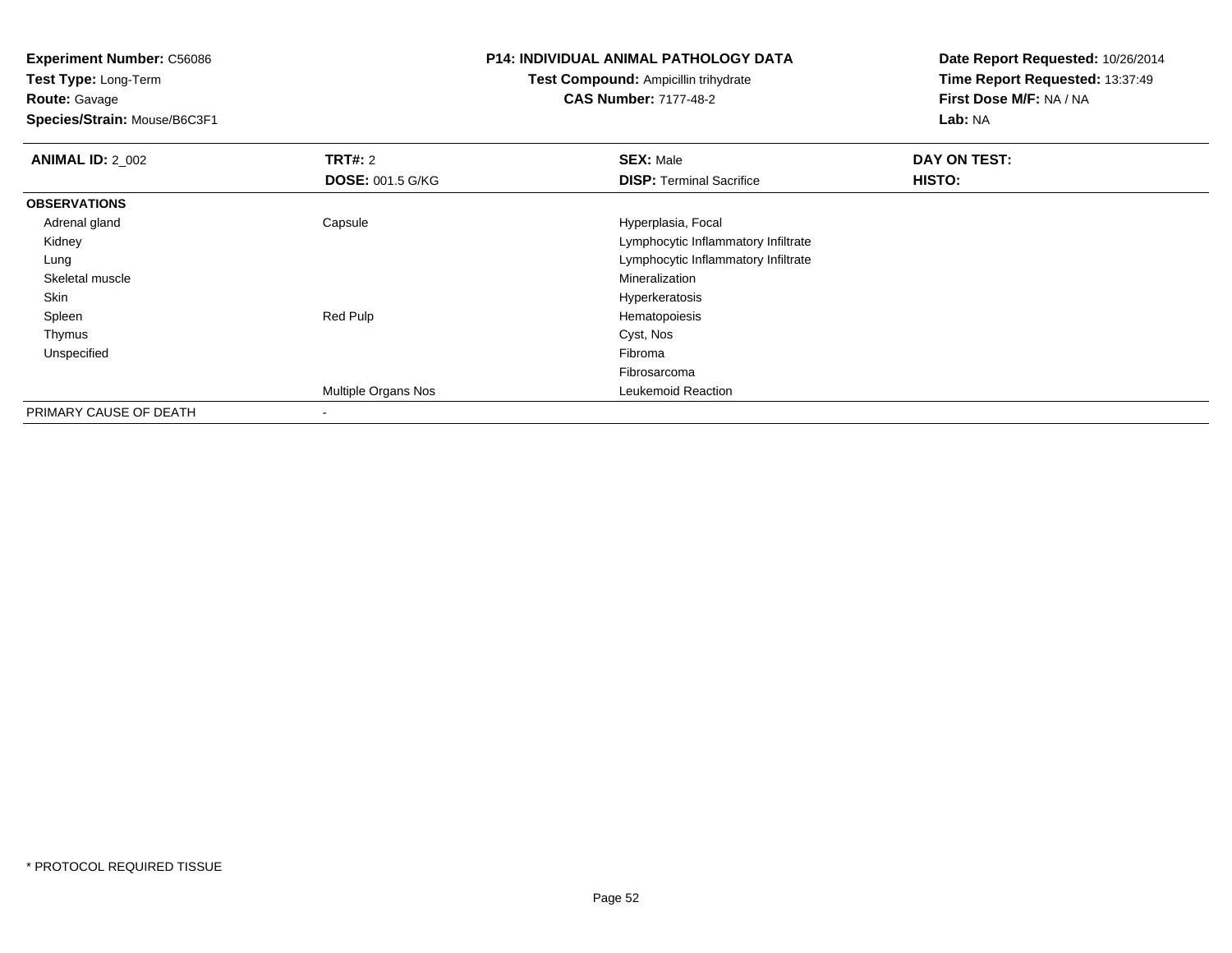**Test Type:** Long-Term**Route:** Gavage

**Species/Strain:** Mouse/B6C3F1

#### **P14: INDIVIDUAL ANIMAL PATHOLOGY DATA**

**Test Compound:** Ampicillin trihydrate**CAS Number:** 7177-48-2

| <b>ANIMAL ID: 2 003</b> | <b>TRT#: 2</b>             | <b>SEX: Male</b>                    | DAY ON TEST: |  |
|-------------------------|----------------------------|-------------------------------------|--------------|--|
|                         | <b>DOSE: 001.5 G/KG</b>    | <b>DISP: Natural Death</b>          | HISTO:       |  |
| <b>OBSERVATIONS</b>     |                            |                                     |              |  |
| Adrenal gland           | <b>Cortex Nos</b>          | Cytoplasmic Change, Eosinophilic    |              |  |
| Bone marrow             |                            | Hyperplasia, Granulocytic           |              |  |
| Kidney                  |                            | Lymphocytic Inflammatory Infiltrate |              |  |
| Liver                   |                            | Cytoplasmic Change, Eosinophilic    |              |  |
| Skeletal muscle         |                            | Mineralization                      |              |  |
| Skin                    | <b>Cutaneous Gland Nos</b> | Atrophy, Nos                        |              |  |
| Spleen                  |                            | Depletion, Lymphoid                 |              |  |
|                         | Red Pulp                   | Hematopoiesis                       |              |  |
| Unspecified             |                            | Sarcoma, Nos                        |              |  |
| PRIMARY CAUSE OF DEATH  |                            |                                     |              |  |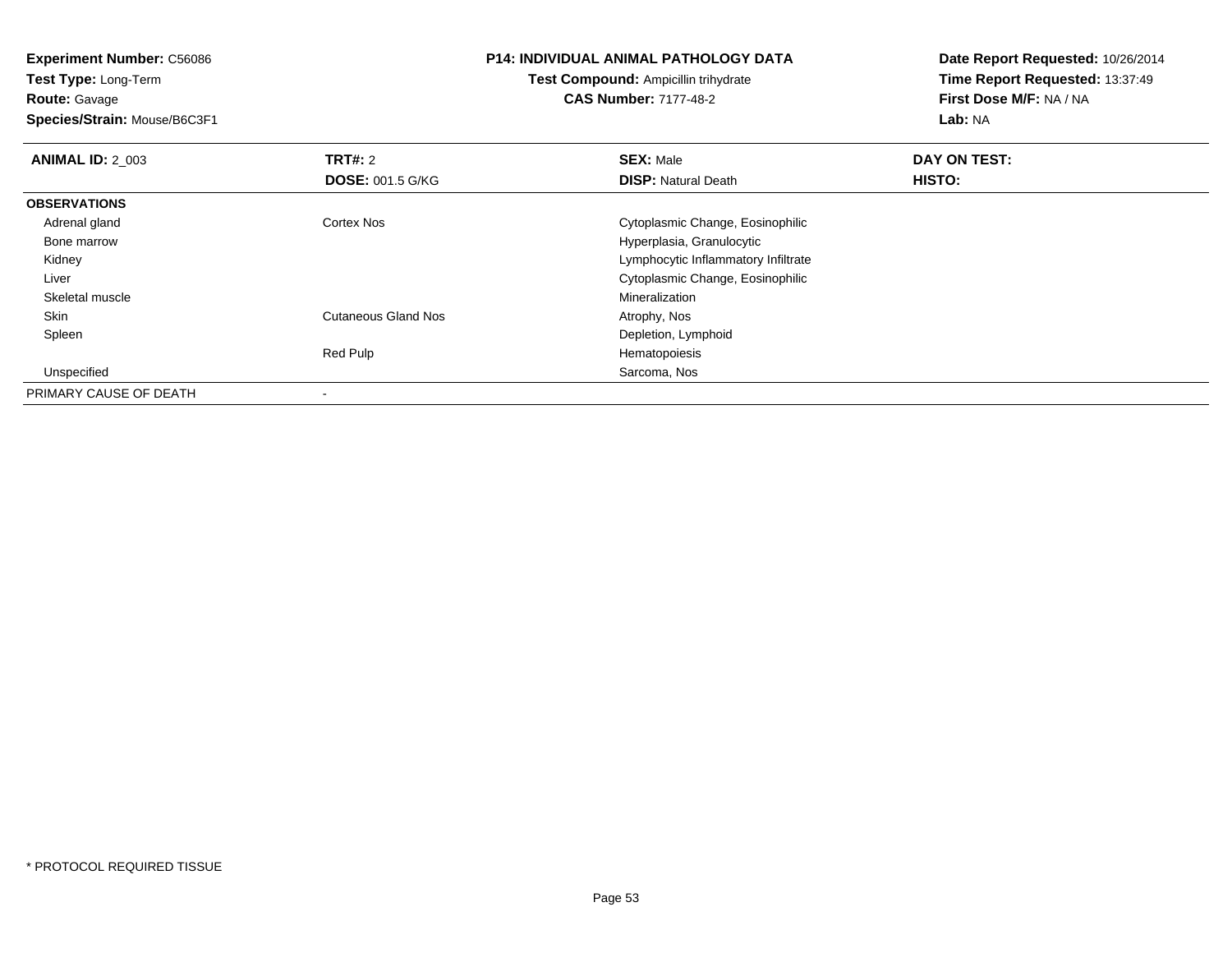| <b>Experiment Number: C56086</b><br>Test Type: Long-Term<br><b>Route: Gavage</b> |                         | <b>P14: INDIVIDUAL ANIMAL PATHOLOGY DATA</b><br>Test Compound: Ampicillin trihydrate<br><b>CAS Number: 7177-48-2</b> | Date Report Requested: 10/26/2014<br>Time Report Requested: 13:37:49<br>First Dose M/F: NA / NA |
|----------------------------------------------------------------------------------|-------------------------|----------------------------------------------------------------------------------------------------------------------|-------------------------------------------------------------------------------------------------|
| Species/Strain: Mouse/B6C3F1                                                     |                         |                                                                                                                      | Lab: NA                                                                                         |
| <b>ANIMAL ID: 2 004</b>                                                          | TRT#: 2                 | <b>SEX: Male</b>                                                                                                     | DAY ON TEST:                                                                                    |
|                                                                                  | <b>DOSE: 001.5 G/KG</b> | <b>DISP:</b> Natural Death                                                                                           | <b>HISTO:</b>                                                                                   |
| <b>OBSERVATIONS</b>                                                              |                         |                                                                                                                      |                                                                                                 |
| Brain                                                                            |                         | Mineralization                                                                                                       |                                                                                                 |
| Seminal vesicle                                                                  |                         | <b>Distention</b>                                                                                                    |                                                                                                 |
| PRIMARY CAUSE OF DEATH                                                           |                         |                                                                                                                      |                                                                                                 |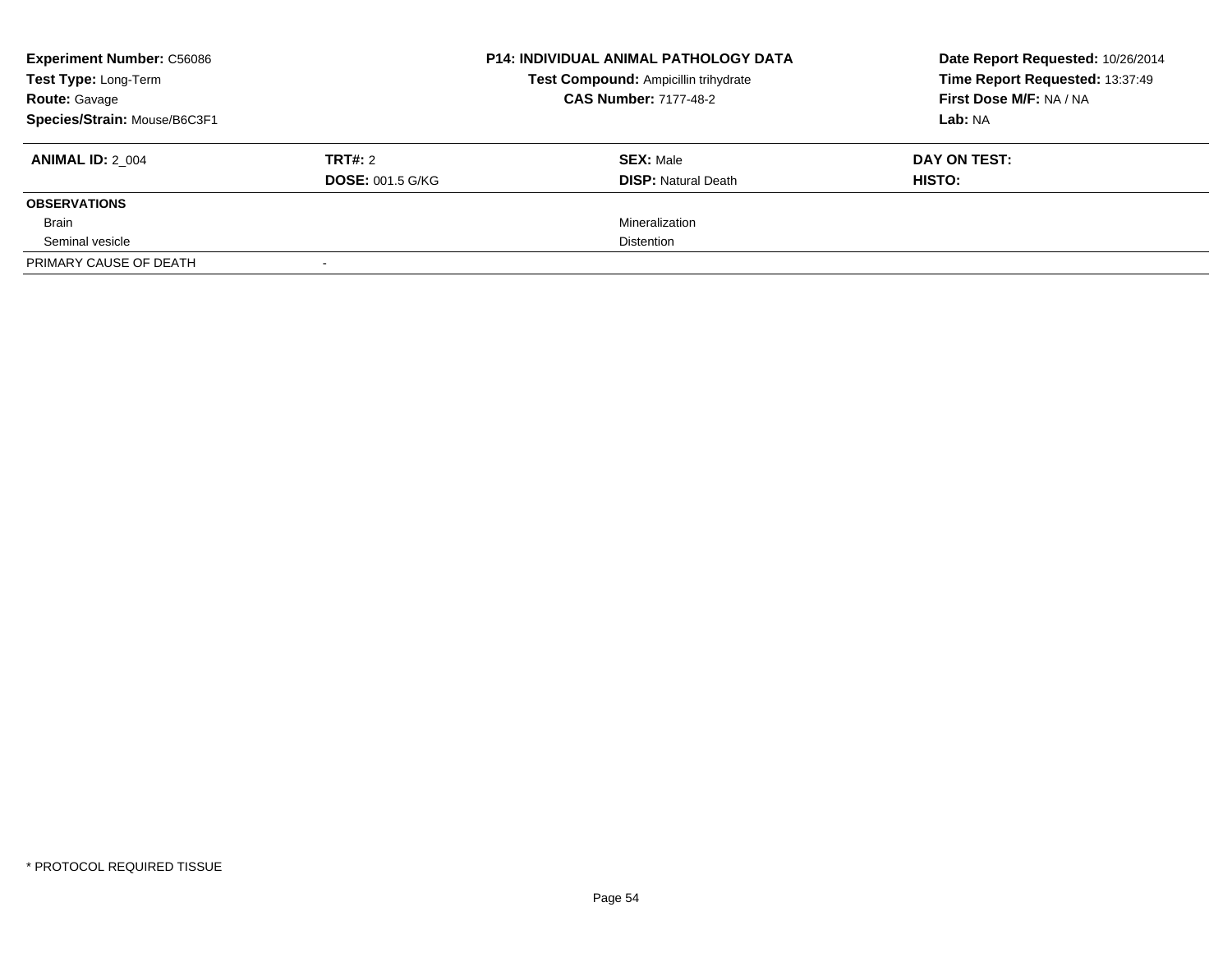**Test Type:** Long-Term**Route:** Gavage

**Species/Strain:** Mouse/B6C3F1

## **P14: INDIVIDUAL ANIMAL PATHOLOGY DATA**

# **Test Compound:** Ampicillin trihydrate**CAS Number:** 7177-48-2

| <b>ANIMAL ID: 2_005</b> | TRT#: 2                 | <b>SEX: Male</b>                    | DAY ON TEST: |
|-------------------------|-------------------------|-------------------------------------|--------------|
|                         | <b>DOSE: 001.5 G/KG</b> | <b>DISP:</b> Moribund Sacrifice     | HISTO:       |
| <b>OBSERVATIONS</b>     |                         |                                     |              |
| Adrenal gland           | Capsule                 | Hyperplasia, Focal                  |              |
| Bone marrow             |                         | Hyperplasia, Granulocytic           |              |
| <b>Brain</b>            |                         | Mineralization                      |              |
| Kidney                  | Tubule                  | Atrophy, Focal                      |              |
|                         |                         | Glomerulonephritis, Subacute        |              |
|                         |                         | Lymphocytic Inflammatory Infiltrate |              |
| Liver                   |                         | Fibrosarcoma, Metastatic            |              |
|                         |                         | Leukemoid Reaction                  |              |
| Lung                    |                         | Leukemoid Reaction                  |              |
| Seminal vesicle         |                         | <b>Distention</b>                   |              |
| <b>Skin</b>             |                         | Hyperkeratosis                      |              |
| Spleen                  |                         | Depletion, Lymphoid                 |              |
|                         | Red Pulp                | Hematopoiesis                       |              |
| Stomach                 | Forestomach             | Acanthosis                          |              |
|                         | <b>Fundal Gland</b>     | Dilatation, Nos                     |              |
|                         | Forestomach             | Hyperkeratosis                      |              |
|                         | Forestomach             | Infection, Fungal                   |              |
| Unspecified             |                         | Fibrosarcoma                        |              |
|                         | Multiple Organs Nos     | Inflammation, Suppurative           |              |
| PRIMARY CAUSE OF DEATH  |                         |                                     |              |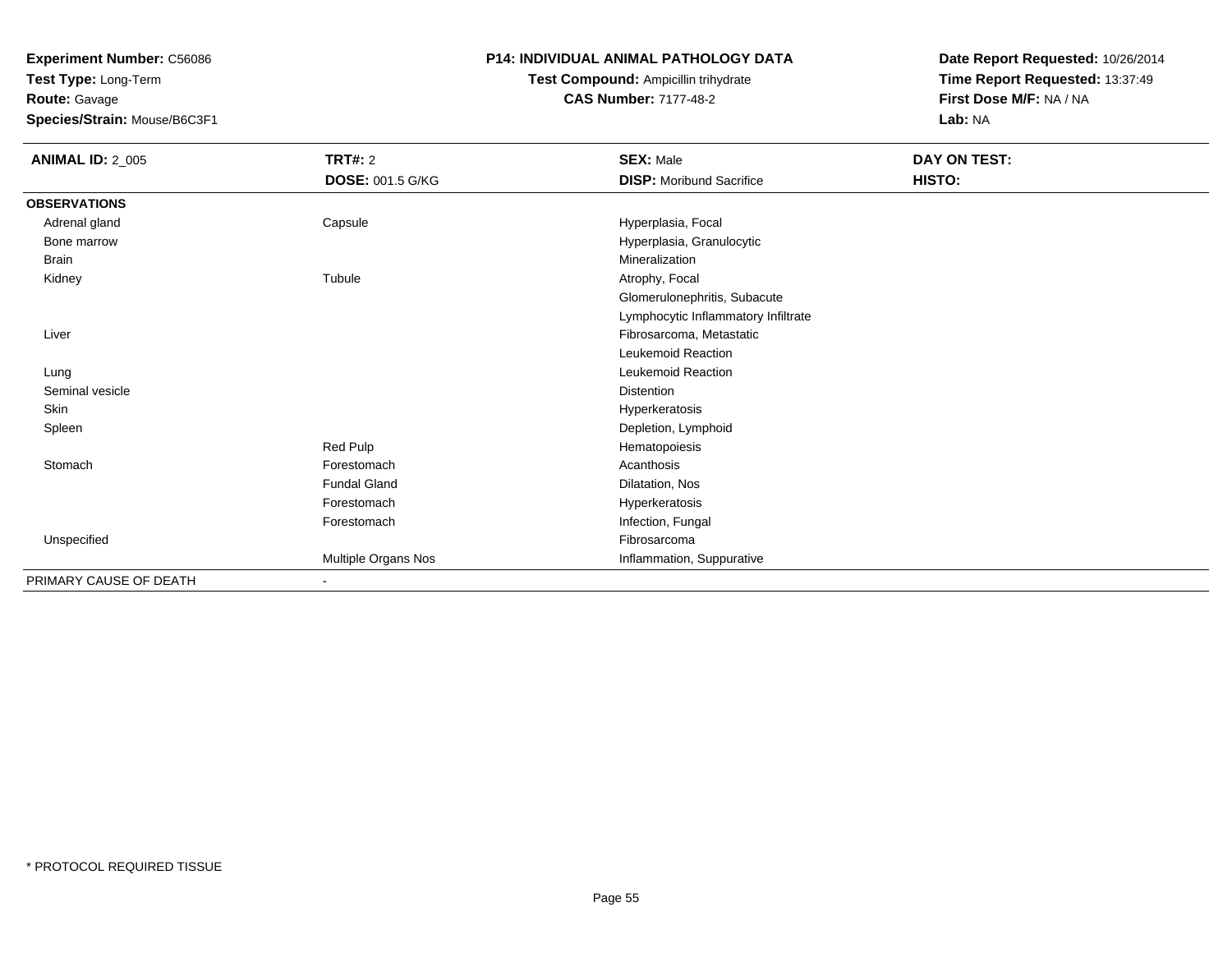**Experiment Number:** C56086**Test Type:** Long-Term**Route:** Gavage **Species/Strain:** Mouse/B6C3F1**P14: INDIVIDUAL ANIMAL PATHOLOGY DATATest Compound:** Ampicillin trihydrate**CAS Number:** 7177-48-2**Date Report Requested:** 10/26/2014**Time Report Requested:** 13:37:49**First Dose M/F:** NA / NA**Lab:** NA**ANIMAL ID: 2 006 6 DAY ON TEST: TRT#:** 2 **SEX:** Male **SEX:** Male **DOSE:** 001.5 G/KG**DISP:** Natural Death **HISTO: OBSERVATIONS** Adrenal glandCortex Nos **Accessory Structure** CapsuleCapsule Capsula Capsula Capsula Capsula Capsula Capsula Capsula Capsula Capsula Capsula Capsula Capsula Capsula<br>
Capsula Capsula Capsula Capsula Capsula Capsula Capsula Capsula Capsula Capsula Capsula Capsula Capsula Capsu Kidneyy the contract of the contract of the contract of the contract of the contract of the contract of the contract of the contract of the contract of the contract of the contract of the contract of the contract of the contract Dilatation, Nos Papilla Necrosis, Nos ProstateInflammation, Suppurative<br>
Forestomach entry and the Hyperkeratosis<br>
Hyperkeratosis Stomachh e component and the set of the Forestomach entity of the Hyperkeratosis entity of the Hyperkeratosis entity  $\mathsf{F}$ Forestomach Inflammation, Suppurative Forestomach Ulcer, Nos Urinary bladderr and the control of the control of the control of the control of the control of the control of the control of PRIMARY CAUSE OF DEATH

-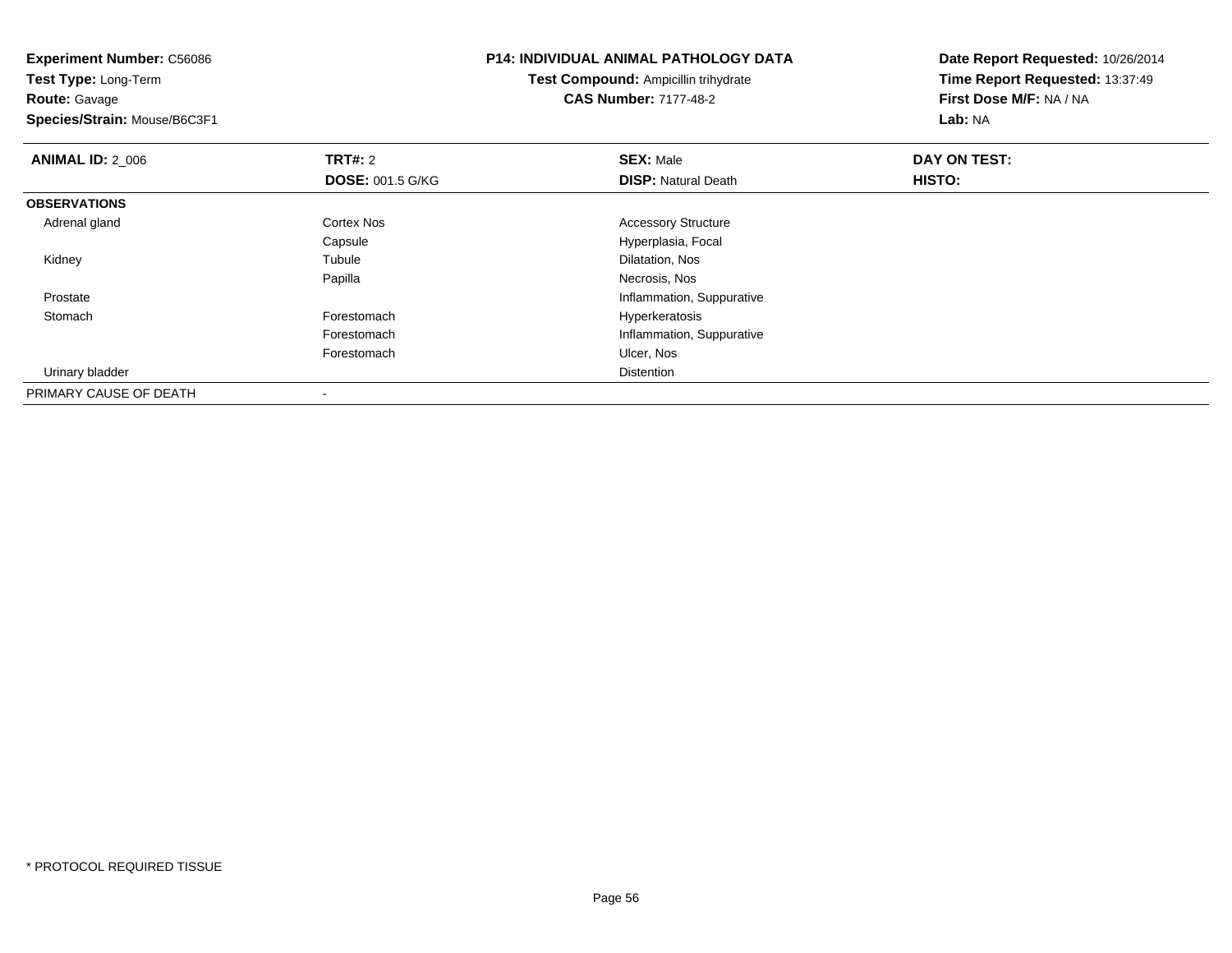| <b>Experiment Number: C56086</b><br><b>Test Type: Long-Term</b><br><b>Route: Gavage</b><br>Species/Strain: Mouse/B6C3F1 |                         | <b>P14: INDIVIDUAL ANIMAL PATHOLOGY DATA</b><br><b>Test Compound: Ampicillin trihydrate</b><br><b>CAS Number: 7177-48-2</b> | Date Report Requested: 10/26/2014<br>Time Report Requested: 13:37:49<br>First Dose M/F: NA / NA<br>Lab: NA |
|-------------------------------------------------------------------------------------------------------------------------|-------------------------|-----------------------------------------------------------------------------------------------------------------------------|------------------------------------------------------------------------------------------------------------|
| <b>ANIMAL ID: 2 008</b>                                                                                                 | TRT#: 2                 | <b>SEX: Male</b>                                                                                                            | DAY ON TEST:                                                                                               |
|                                                                                                                         | <b>DOSE: 001.5 G/KG</b> | <b>DISP:</b> Natural Death                                                                                                  | HISTO:                                                                                                     |
| <b>OBSERVATIONS</b>                                                                                                     |                         |                                                                                                                             |                                                                                                            |
| Adrenal gland                                                                                                           | Capsule                 | Hyperplasia, Focal                                                                                                          |                                                                                                            |
| Stomach                                                                                                                 | Forestomach             | Acanthosis                                                                                                                  |                                                                                                            |
|                                                                                                                         | Forestomach             | Hyperkeratosis                                                                                                              |                                                                                                            |
|                                                                                                                         | Forestomach             | Inflammation, Suppurative                                                                                                   |                                                                                                            |
|                                                                                                                         | Forestomach             | Ulcer, Nos                                                                                                                  |                                                                                                            |
| PRIMARY CAUSE OF DEATH                                                                                                  |                         |                                                                                                                             |                                                                                                            |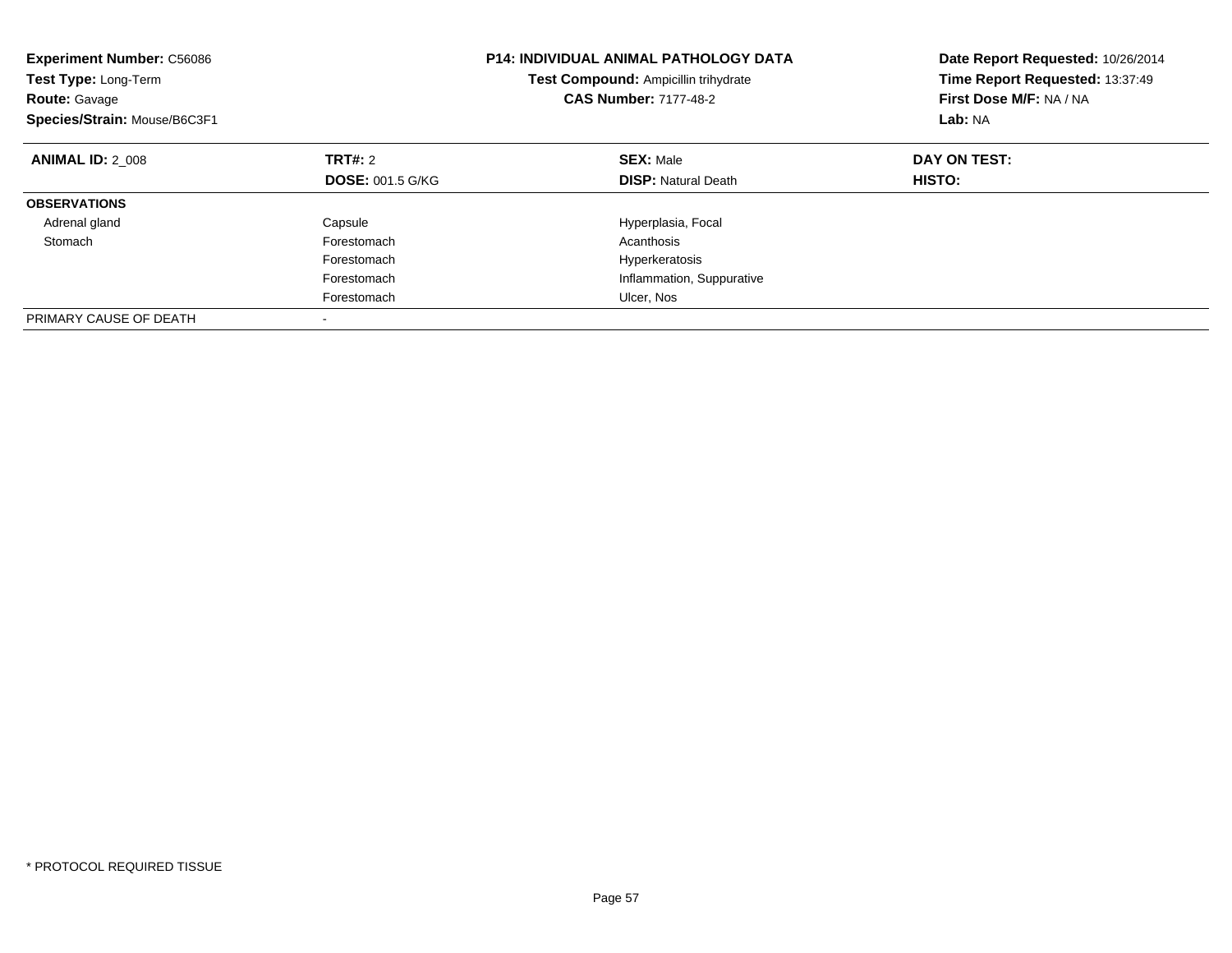**Test Type:** Long-Term**Route:** Gavage

**Species/Strain:** Mouse/B6C3F1

# **P14: INDIVIDUAL ANIMAL PATHOLOGY DATA**

**Test Compound:** Ampicillin trihydrate**CAS Number:** 7177-48-2

| <b>ANIMAL ID: 2 009</b> | TRT#: 2                 | <b>SEX: Male</b>                    | DAY ON TEST: |  |
|-------------------------|-------------------------|-------------------------------------|--------------|--|
|                         | <b>DOSE: 001.5 G/KG</b> | <b>DISP: Terminal Sacrifice</b>     | HISTO:       |  |
| <b>OBSERVATIONS</b>     |                         |                                     |              |  |
| Adrenal gland           | Capsule                 | Hyperplasia, Focal                  |              |  |
|                         | Medulla                 | Pheochromocytoma                    |              |  |
| Brain                   |                         | Mineralization                      |              |  |
| Kidney                  |                         | Lymphocytic Inflammatory Infiltrate |              |  |
| Lung                    |                         | Lymphocytic Inflammatory Infiltrate |              |  |
| Prostate                |                         | Lymphocytic Inflammatory Infiltrate |              |  |
| Stomach                 | Forestomach             | Acanthosis                          |              |  |
|                         | Forestomach             | Hyperkeratosis                      |              |  |
|                         | Forestomach             | Inflammation, Suppurative           |              |  |
| Testis                  |                         | Atrophy, Focal                      |              |  |
| PRIMARY CAUSE OF DEATH  |                         |                                     |              |  |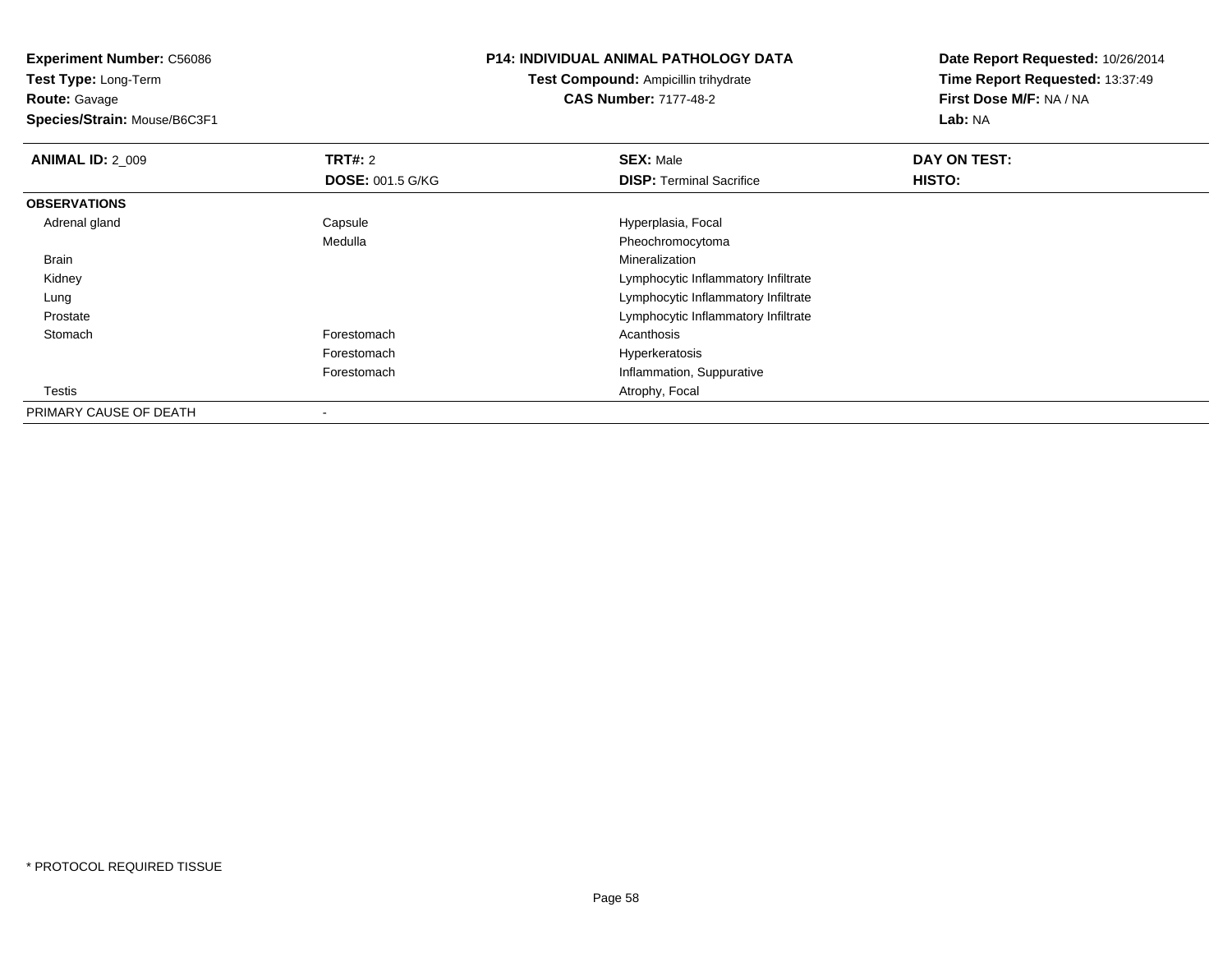| <b>Experiment Number: C56086</b><br><b>Test Type: Long-Term</b><br><b>Route: Gavage</b><br>Species/Strain: Mouse/B6C3F1 |                         | P14: INDIVIDUAL ANIMAL PATHOLOGY DATA<br><b>Test Compound: Ampicillin trihydrate</b><br><b>CAS Number: 7177-48-2</b> | Date Report Requested: 10/26/2014<br>Time Report Requested: 13:37:49<br>First Dose M/F: NA / NA<br>Lab: NA |
|-------------------------------------------------------------------------------------------------------------------------|-------------------------|----------------------------------------------------------------------------------------------------------------------|------------------------------------------------------------------------------------------------------------|
| <b>ANIMAL ID: 2 010</b>                                                                                                 | TRT#: 2                 | <b>SEX: Male</b>                                                                                                     | DAY ON TEST:                                                                                               |
|                                                                                                                         | <b>DOSE: 001.5 G/KG</b> | <b>DISP:</b> Terminal Sacrifice                                                                                      | HISTO:                                                                                                     |
| <b>OBSERVATIONS</b>                                                                                                     |                         |                                                                                                                      |                                                                                                            |
| Adrenal gland                                                                                                           | Capsule                 | Hyperplasia, Focal                                                                                                   |                                                                                                            |
| Bone                                                                                                                    | <b>Tarsal Joint</b>     | Ankylosis                                                                                                            |                                                                                                            |
| <b>Brain</b>                                                                                                            |                         | Mineralization                                                                                                       |                                                                                                            |
| Lung                                                                                                                    |                         | Lymphocytic Inflammatory Infiltrate                                                                                  |                                                                                                            |
| Salivary gland                                                                                                          |                         | Lymphocytic Inflammatory Infiltrate                                                                                  |                                                                                                            |
| Skin                                                                                                                    |                         | Acanthosis                                                                                                           |                                                                                                            |
| Urinary bladder                                                                                                         |                         | <b>Distention</b>                                                                                                    |                                                                                                            |
| PRIMARY CAUSE OF DEATH                                                                                                  |                         |                                                                                                                      |                                                                                                            |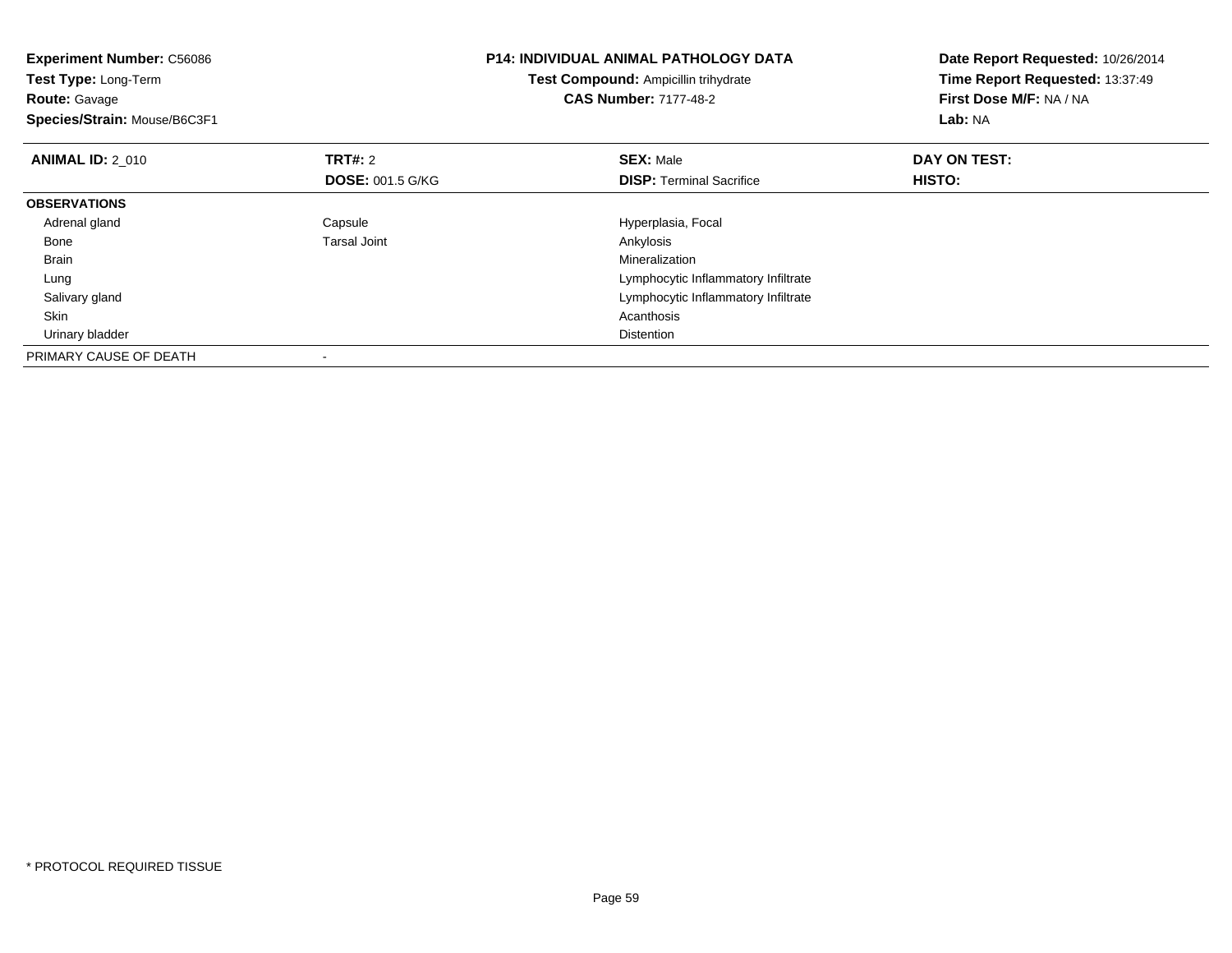**Test Type:** Long-Term**Route:** Gavage

**Species/Strain:** Mouse/B6C3F1

# **P14: INDIVIDUAL ANIMAL PATHOLOGY DATA**

**Test Compound:** Ampicillin trihydrate**CAS Number:** 7177-48-2

| <b>ANIMAL ID: 2_011</b> | TRT#: 2                  | <b>SEX: Male</b>                    | DAY ON TEST: |
|-------------------------|--------------------------|-------------------------------------|--------------|
|                         | <b>DOSE: 001.5 G/KG</b>  | <b>DISP: Terminal Sacrifice</b>     | HISTO:       |
| <b>OBSERVATIONS</b>     |                          |                                     |              |
| Adrenal gland           | Capsule                  | Hyperplasia, Focal                  |              |
| <b>Brain</b>            |                          | Mineralization                      |              |
| Kidney                  |                          | Lymphocytic Inflammatory Infiltrate |              |
| Liver                   |                          | Hepatocellular Adenoma              |              |
| Lung                    |                          | Lymphocytic Inflammatory Infiltrate |              |
| Stomach                 | Forestomach              | Acanthosis                          |              |
|                         | Forestomach              | Hyperkeratosis                      |              |
|                         | Forestomach              | Infection, Fungal                   |              |
|                         | Forestomach              | Inflammation, Suppurative           |              |
|                         | Forestomach              | Ulcer, Nos                          |              |
| Thyroid                 |                          | Lymphocytic Inflammatory Infiltrate |              |
| PRIMARY CAUSE OF DEATH  | $\overline{\phantom{a}}$ |                                     |              |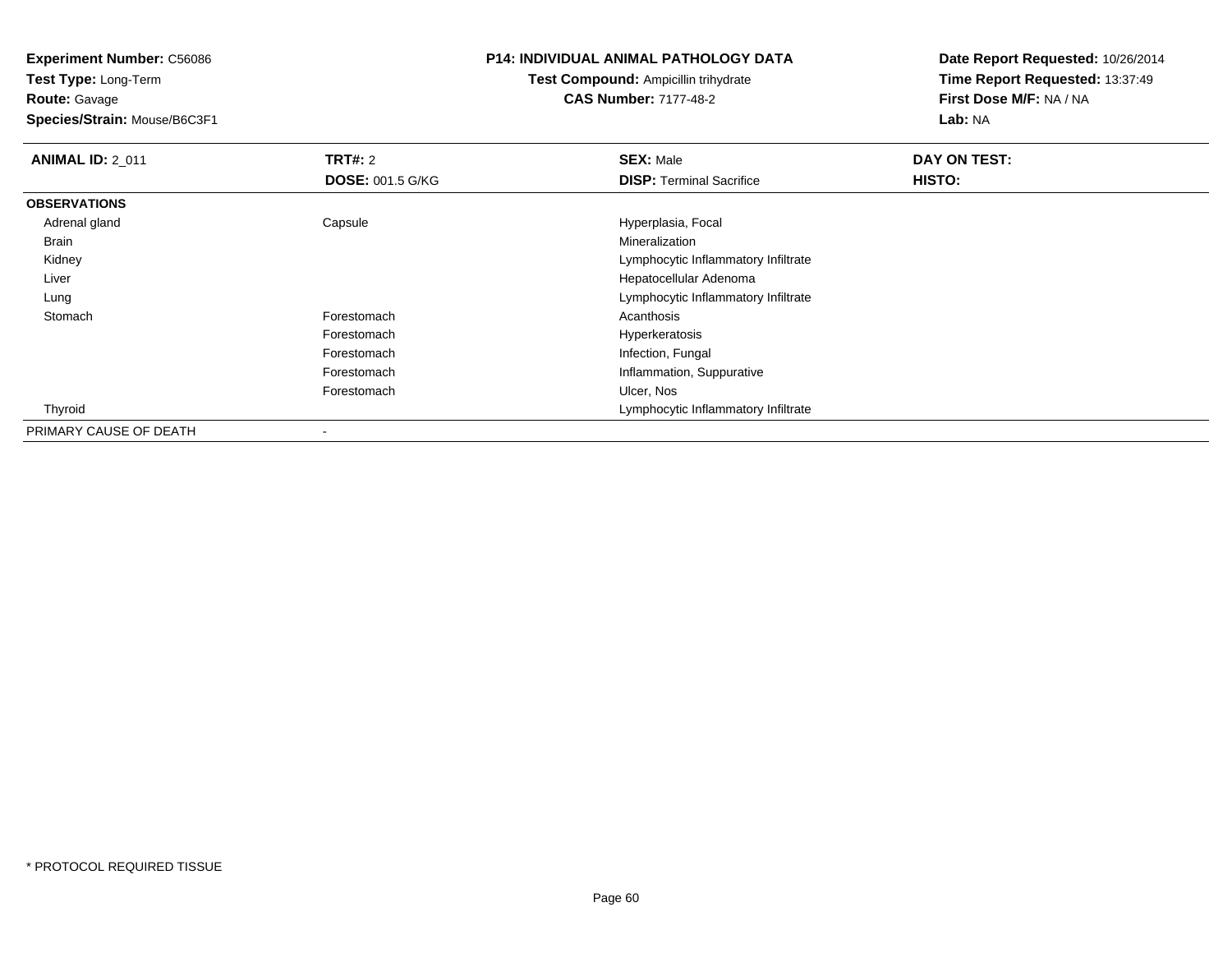| <b>Experiment Number: C56086</b><br>Test Type: Long-Term<br><b>Route: Gavage</b><br>Species/Strain: Mouse/B6C3F1 |                         | <b>P14: INDIVIDUAL ANIMAL PATHOLOGY DATA</b><br><b>Test Compound: Ampicillin trihydrate</b><br><b>CAS Number: 7177-48-2</b> | Date Report Requested: 10/26/2014<br>Time Report Requested: 13:37:49<br>First Dose M/F: NA / NA<br>Lab: NA |
|------------------------------------------------------------------------------------------------------------------|-------------------------|-----------------------------------------------------------------------------------------------------------------------------|------------------------------------------------------------------------------------------------------------|
| <b>ANIMAL ID: 2 012</b>                                                                                          | TRT#: 2                 | <b>SEX: Male</b>                                                                                                            | DAY ON TEST:                                                                                               |
|                                                                                                                  | <b>DOSE: 001.5 G/KG</b> | <b>DISP:</b> Natural Death                                                                                                  | <b>HISTO:</b>                                                                                              |
| <b>OBSERVATIONS</b>                                                                                              |                         |                                                                                                                             |                                                                                                            |
| Kidney                                                                                                           |                         | Lymphocytic Inflammatory Infiltrate                                                                                         |                                                                                                            |
| Lung                                                                                                             |                         | Congestion, Acute                                                                                                           |                                                                                                            |
| Skin                                                                                                             | <b>Back</b>             | Acanthosis                                                                                                                  |                                                                                                            |
| Stomach                                                                                                          | Forestomach             | Hyperkeratosis                                                                                                              |                                                                                                            |
|                                                                                                                  | Forestomach             | Inflammation, Suppurative                                                                                                   |                                                                                                            |
| PRIMARY CAUSE OF DEATH                                                                                           |                         |                                                                                                                             |                                                                                                            |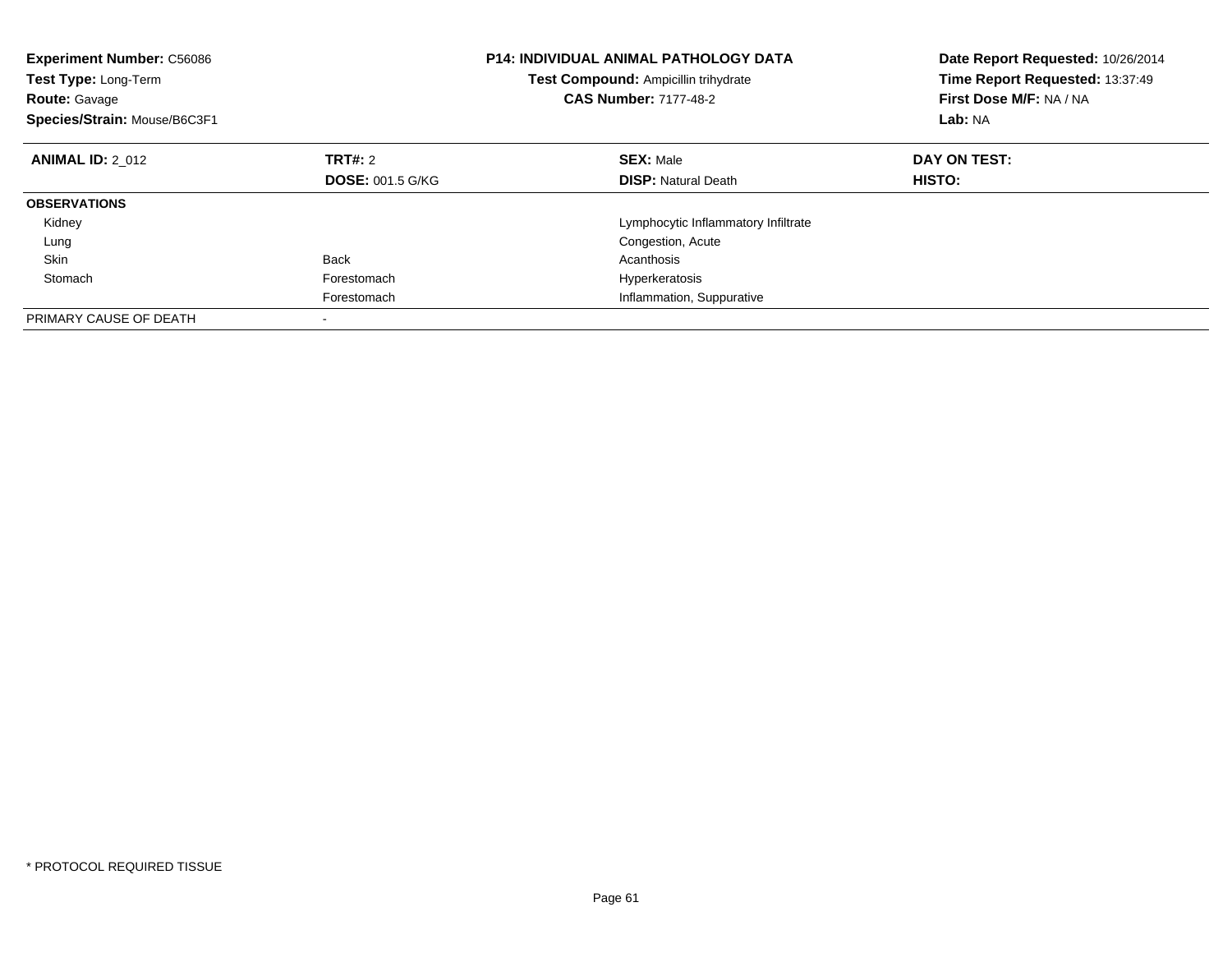**Experiment Number:** C56086**Test Type:** Long-Term

**Route:** Gavage

**Species/Strain:** Mouse/B6C3F1

## **P14: INDIVIDUAL ANIMAL PATHOLOGY DATA**

# **Test Compound:** Ampicillin trihydrate**CAS Number:** 7177-48-2

| <b>ANIMAL ID: 2_013</b> | <b>TRT#: 2</b>           | <b>SEX: Male</b>                              | DAY ON TEST: |  |
|-------------------------|--------------------------|-----------------------------------------------|--------------|--|
|                         | <b>DOSE: 001.5 G/KG</b>  | <b>DISP:</b> Moribund Sacrifice               | HISTO:       |  |
| <b>OBSERVATIONS</b>     |                          |                                               |              |  |
| Adrenal gland           | Capsule                  | Hyperplasia, Focal                            |              |  |
| Bone marrow             |                          | Hyperplasia, Granulocytic                     |              |  |
| <b>Intestine Small</b>  | <b>Mesentery Nos</b>     | Hematopoiesis                                 |              |  |
| Kidney                  |                          | Lymphocytic Inflammatory Infiltrate           |              |  |
| Liver                   |                          | Hematopoiesis                                 |              |  |
| Lymph node              | Mandibular Lymph Node    | Hematopoiesis                                 |              |  |
| Salivary gland          |                          | Lymphocytic Inflammatory Infiltrate           |              |  |
| Spleen                  |                          | Depletion, Lymphoid                           |              |  |
|                         | Red Pulp                 | Hematopoiesis                                 |              |  |
| Stomach                 | Forestomach              | Acanthosis                                    |              |  |
|                         | Forestomach              | Inflammation, Suppurative                     |              |  |
| Unspecified             | Thigh                    | Fibrosarcoma                                  |              |  |
|                         |                          | Fibrosarcoma, Uncertain Primary Or Metastatic |              |  |
|                         | Multiple Organs Nos      | Leukemoid Reaction                            |              |  |
| PRIMARY CAUSE OF DEATH  | $\overline{\phantom{a}}$ |                                               |              |  |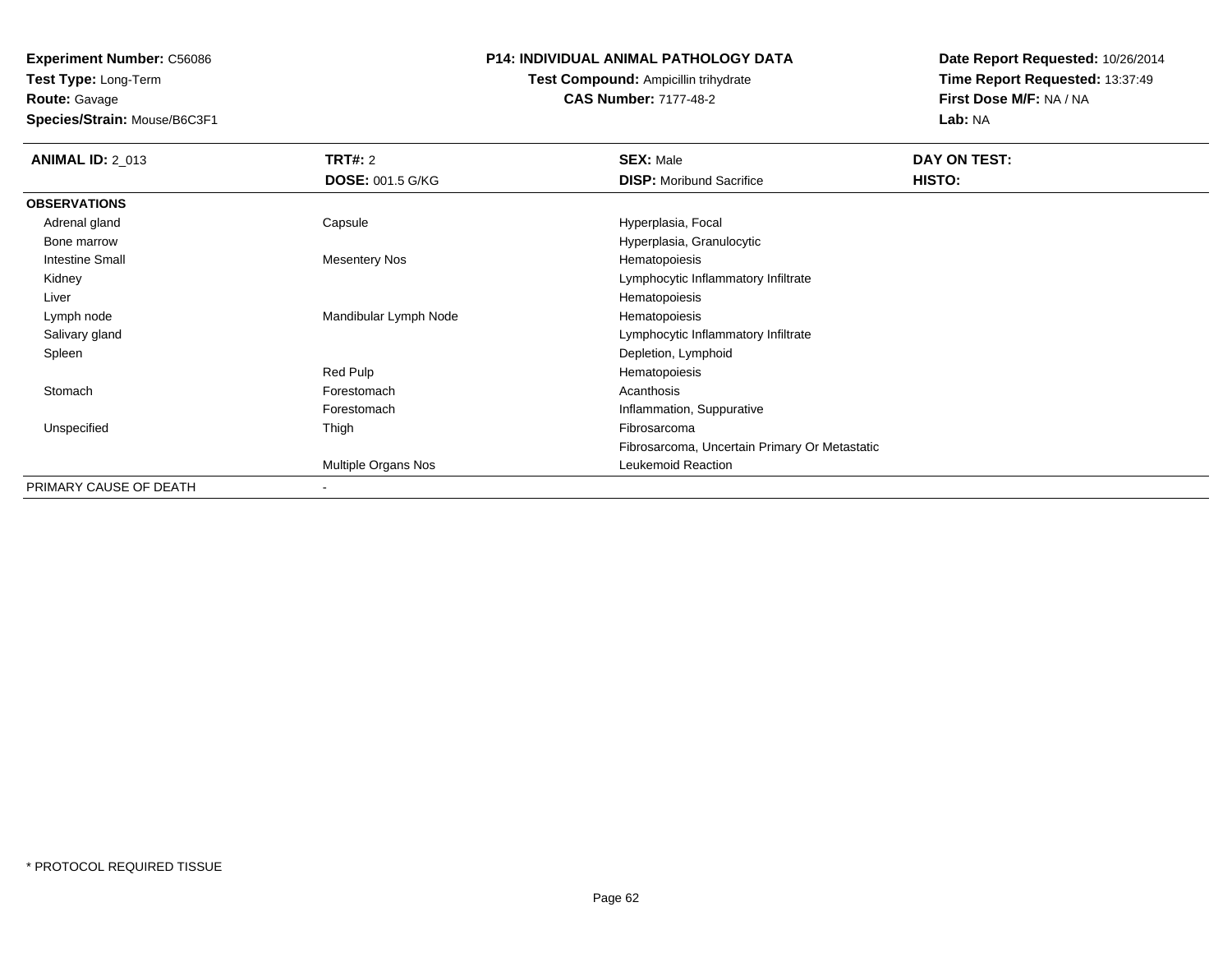**Test Type:** Long-Term**Route:** Gavage

**Species/Strain:** Mouse/B6C3F1

## **P14: INDIVIDUAL ANIMAL PATHOLOGY DATA**

**Test Compound:** Ampicillin trihydrate**CAS Number:** 7177-48-2

| <b>ANIMAL ID: 2_014</b> | <b>TRT#: 2</b>          | <b>SEX: Male</b>                    | DAY ON TEST: |  |
|-------------------------|-------------------------|-------------------------------------|--------------|--|
|                         | <b>DOSE: 001.5 G/KG</b> | <b>DISP: Terminal Sacrifice</b>     | HISTO:       |  |
| <b>OBSERVATIONS</b>     |                         |                                     |              |  |
| Adrenal gland           | <b>Cortex Nos</b>       | Hyperplasia, Focal                  |              |  |
| Kidney                  |                         | Lymphocytic Inflammatory Infiltrate |              |  |
| Skin                    |                         | Acanthosis                          |              |  |
|                         |                         | Inflammation, Chronic               |              |  |
|                         |                         | Parasitism                          |              |  |
| Stomach                 | Forestomach             | Acanthosis                          |              |  |
|                         | Forestomach             | Hyperkeratosis                      |              |  |
| Thymus                  |                         | Depletion, Lymphoid                 |              |  |
| Unspecified             |                         | Infection, Fungal                   |              |  |
|                         |                         | Inflammation, Granulomatous Focal   |              |  |
| Urinary bladder         |                         | Distention                          |              |  |
| PRIMARY CAUSE OF DEATH  |                         |                                     |              |  |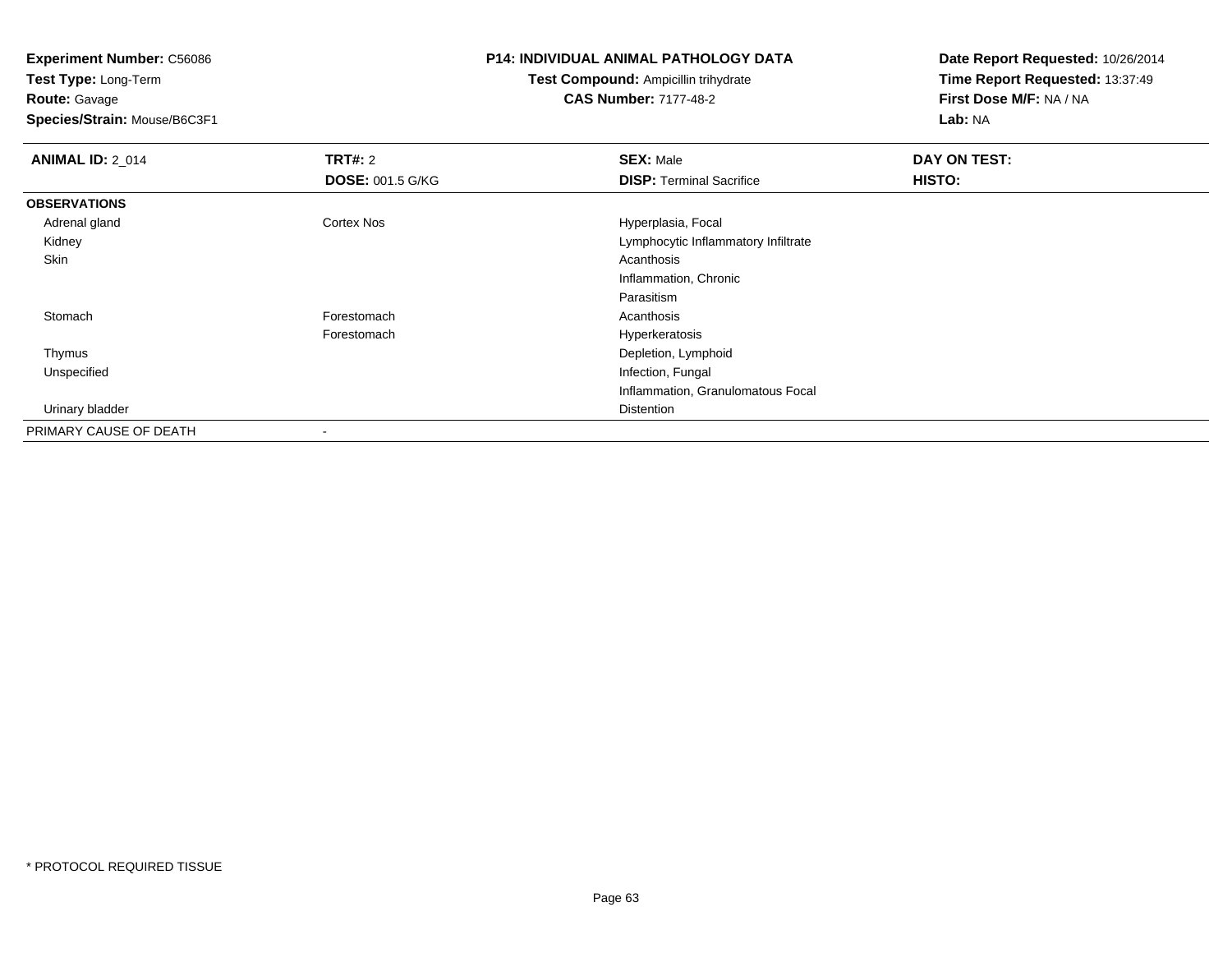**Test Type:** Long-Term**Route:** Gavage

**Species/Strain:** Mouse/B6C3F1

#### **P14: INDIVIDUAL ANIMAL PATHOLOGY DATA**

# **Test Compound:** Ampicillin trihydrate**CAS Number:** 7177-48-2

| <b>ANIMAL ID: 2 015</b> | <b>TRT#: 2</b>            | <b>SEX: Male</b>                    | DAY ON TEST: |  |
|-------------------------|---------------------------|-------------------------------------|--------------|--|
|                         | <b>DOSE: 001.5 G/KG</b>   | <b>DISP:</b> Natural Death          | HISTO:       |  |
| <b>OBSERVATIONS</b>     |                           |                                     |              |  |
| Adrenal gland           | Capsule                   | Hyperplasia, Focal                  |              |  |
| Bone marrow             |                           | Hyperplasia, Granulocytic           |              |  |
| Kidney                  |                           | Lymphocytic Inflammatory Infiltrate |              |  |
| Liver                   | Centrilobular             | Degeneration, Nos                   |              |  |
|                         |                           | Hyperplasia, Focal                  |              |  |
| Lung                    |                           | Lymphocytic Inflammatory Infiltrate |              |  |
| Pituitary gland         | <b>Anterior Pituitary</b> | Cyst, Nos                           |              |  |
| Salivary gland          |                           | Lymphocytic Inflammatory Infiltrate |              |  |
| Spleen                  | Red Pulp                  | Hematopoiesis                       |              |  |
| Stomach                 | <b>Fundal Gland</b>       | Dilatation, Nos                     |              |  |
| Unspecified             |                           | Fibrosarcoma                        |              |  |
| PRIMARY CAUSE OF DEATH  | $\blacksquare$            |                                     |              |  |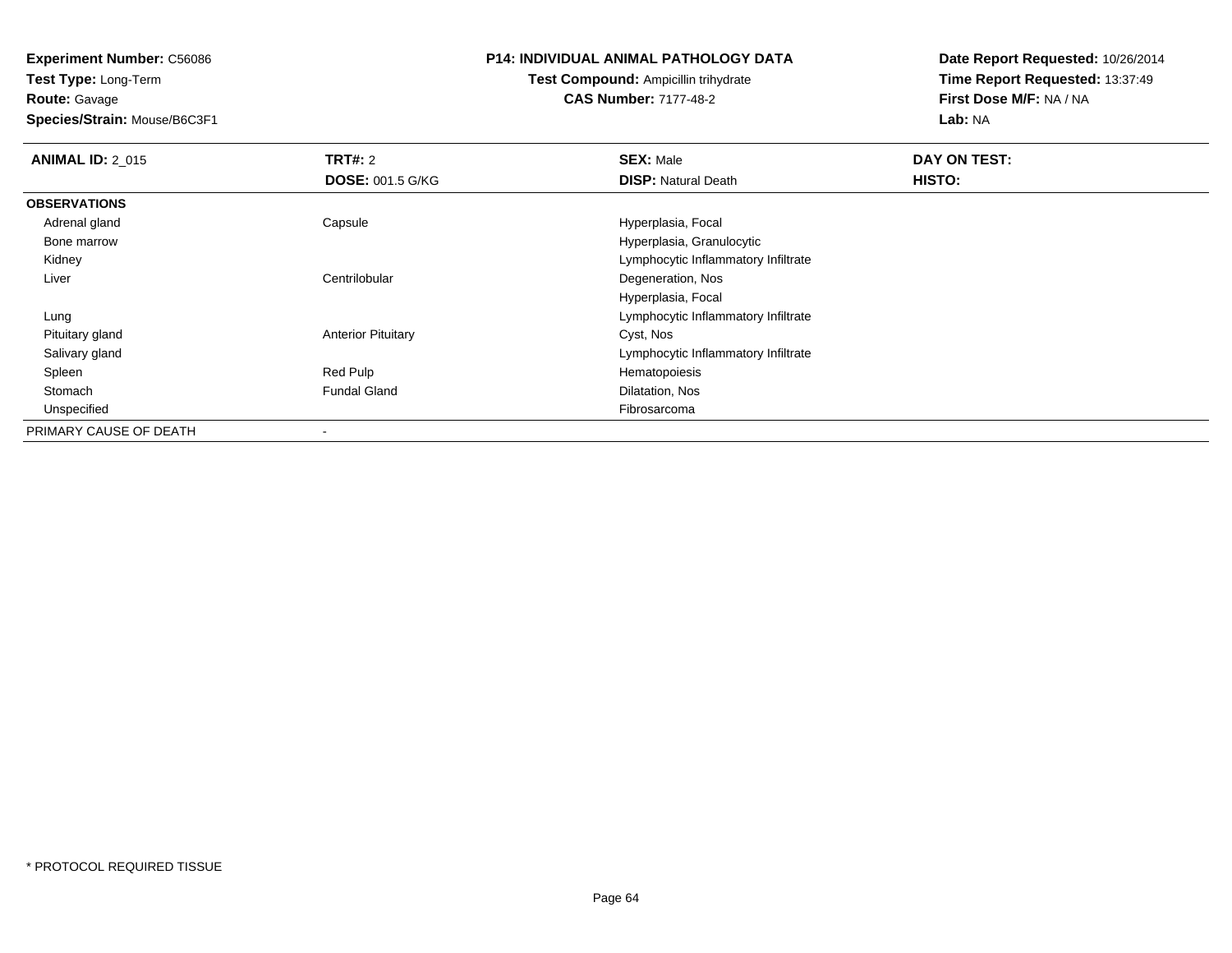**Experiment Number:** C56086**Test Type:** Long-Term**Route:** Gavage **Species/Strain:** Mouse/B6C3F1**P14: INDIVIDUAL ANIMAL PATHOLOGY DATATest Compound:** Ampicillin trihydrate**CAS Number:** 7177-48-2**Date Report Requested:** 10/26/2014**Time Report Requested:** 13:37:49**First Dose M/F:** NA / NA**Lab:** NA**ANIMAL ID: 2 016 6 DAY ON TEST: TRT#:** 2 **SEX:** Male **SEX:** Male **DOSE:** 001.5 G/KG**DISP:** Natural Death **HISTO: OBSERVATIONS** Adrenal glandCortex Nos Cytoplasmic Change, Eosinophilic Capsule Hyperplasia, Focal Kidney Lymphocytic Inflammatory Infiltrate Liver HematopoiesisHistiocytosis Inflammation, Suppurative Preputial gland Salivary gland Lymphocytic Inflammatory Infiltrate Stomachh anns an t-India anns an t-India anns an t-India anns an t-India anns an t-India anns an t-India anns an t-In Forestomach Hyperkeratosis PRIMARY CAUSE OF DEATH-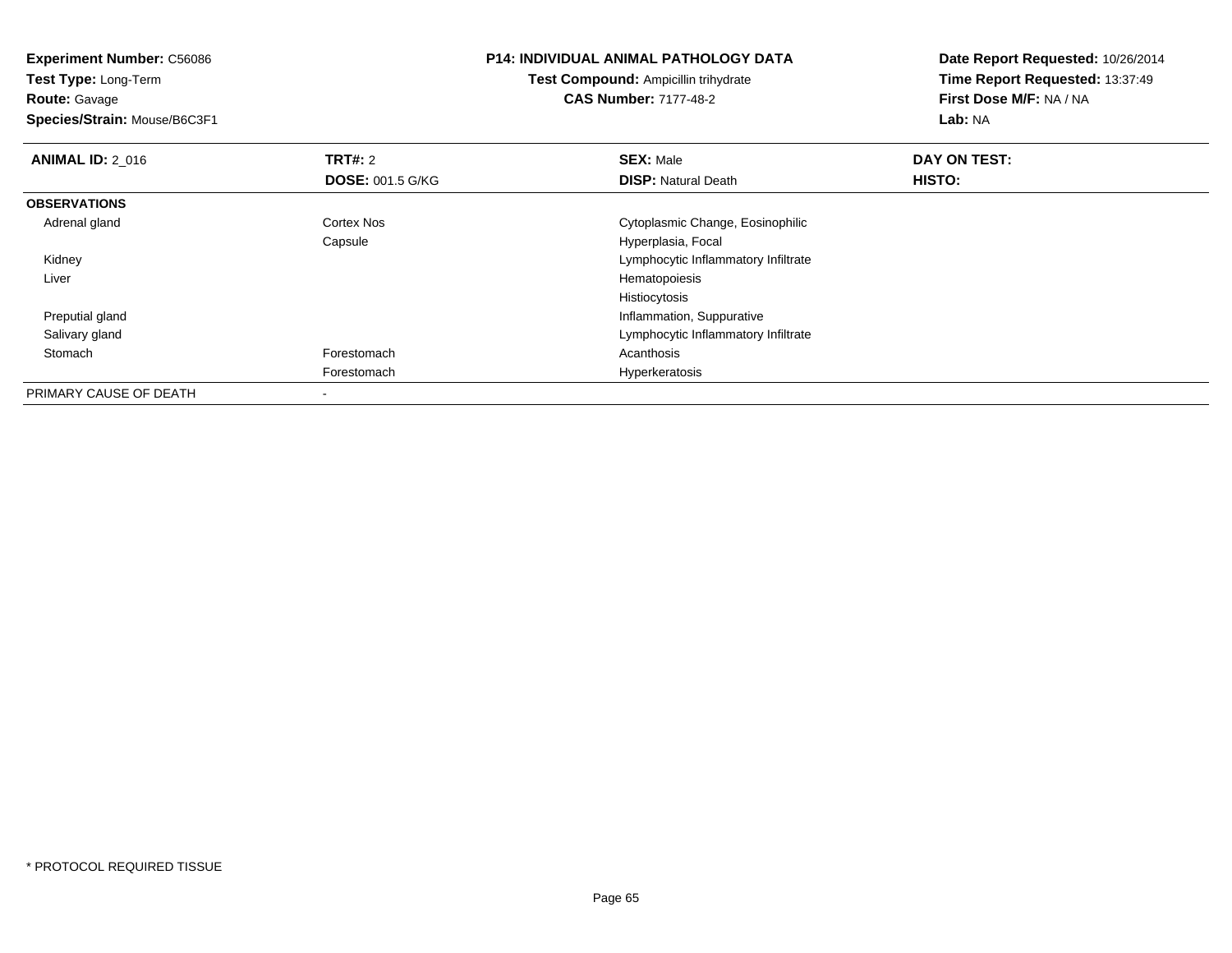| <b>Experiment Number: C56086</b><br>Test Type: Long-Term<br><b>Route: Gavage</b><br>Species/Strain: Mouse/B6C3F1 |                                    | <b>P14: INDIVIDUAL ANIMAL PATHOLOGY DATA</b><br>Test Compound: Ampicillin trihydrate<br><b>CAS Number: 7177-48-2</b> | Date Report Requested: 10/26/2014<br>Time Report Requested: 13:37:49<br>First Dose M/F: NA / NA<br>Lab: NA |
|------------------------------------------------------------------------------------------------------------------|------------------------------------|----------------------------------------------------------------------------------------------------------------------|------------------------------------------------------------------------------------------------------------|
| <b>ANIMAL ID: 2 017</b>                                                                                          | TRT#: 2<br><b>DOSE: 001.5 G/KG</b> | <b>SEX: Male</b><br><b>DISP:</b> Terminal Sacrifice                                                                  | DAY ON TEST:<br><b>HISTO:</b>                                                                              |
| <b>OBSERVATIONS</b>                                                                                              |                                    |                                                                                                                      |                                                                                                            |
| Bone                                                                                                             | Tarsal Joint                       | Ankylosis                                                                                                            |                                                                                                            |
| Gall bladder                                                                                                     |                                    | Calculus, Microscopic Examination                                                                                    |                                                                                                            |
| Kidney                                                                                                           |                                    | Lymphocytic Inflammatory Infiltrate                                                                                  |                                                                                                            |
| Stomach                                                                                                          | Forestomach                        | Acanthosis                                                                                                           |                                                                                                            |
| PRIMARY CAUSE OF DEATH                                                                                           | $\overline{\phantom{a}}$           |                                                                                                                      |                                                                                                            |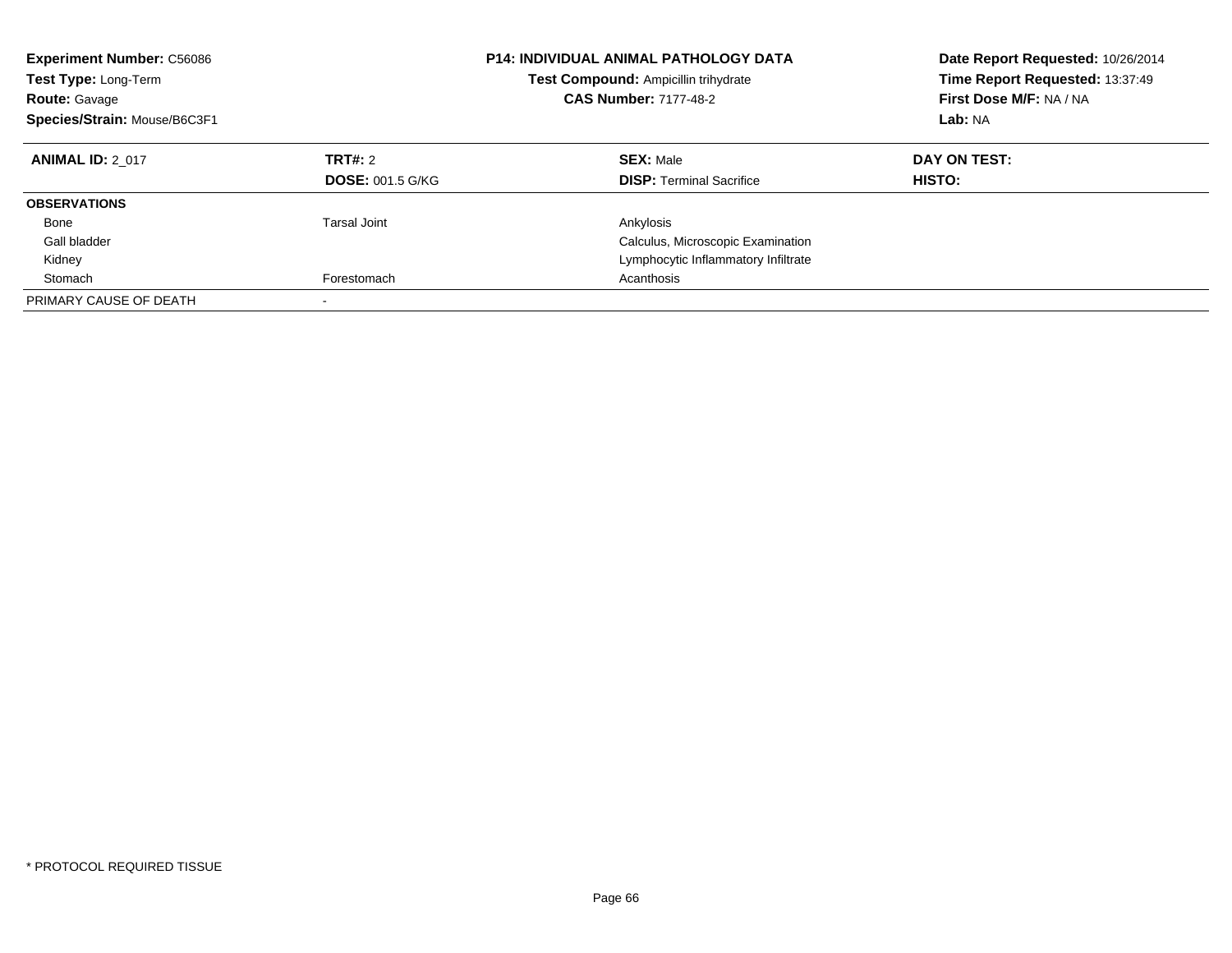| <b>Experiment Number: C56086</b><br>Test Type: Long-Term<br><b>Route: Gavage</b> |                         | <b>P14: INDIVIDUAL ANIMAL PATHOLOGY DATA</b><br>Test Compound: Ampicillin trihydrate<br><b>CAS Number: 7177-48-2</b> | Date Report Requested: 10/26/2014<br>Time Report Requested: 13:37:49<br>First Dose M/F: NA / NA |
|----------------------------------------------------------------------------------|-------------------------|----------------------------------------------------------------------------------------------------------------------|-------------------------------------------------------------------------------------------------|
| Species/Strain: Mouse/B6C3F1                                                     |                         |                                                                                                                      | Lab: NA                                                                                         |
| <b>ANIMAL ID: 2 018</b>                                                          | <b>TRT#: 2</b>          | <b>SEX: Male</b>                                                                                                     | DAY ON TEST:                                                                                    |
|                                                                                  | <b>DOSE: 001.5 G/KG</b> | <b>DISP: Accidently Killed</b>                                                                                       | <b>HISTO:</b>                                                                                   |
| <b>OBSERVATIONS</b>                                                              |                         |                                                                                                                      |                                                                                                 |
| Thymus                                                                           |                         | Necrosis, Diffuse                                                                                                    |                                                                                                 |
| PRIMARY CAUSE OF DEATH                                                           |                         |                                                                                                                      |                                                                                                 |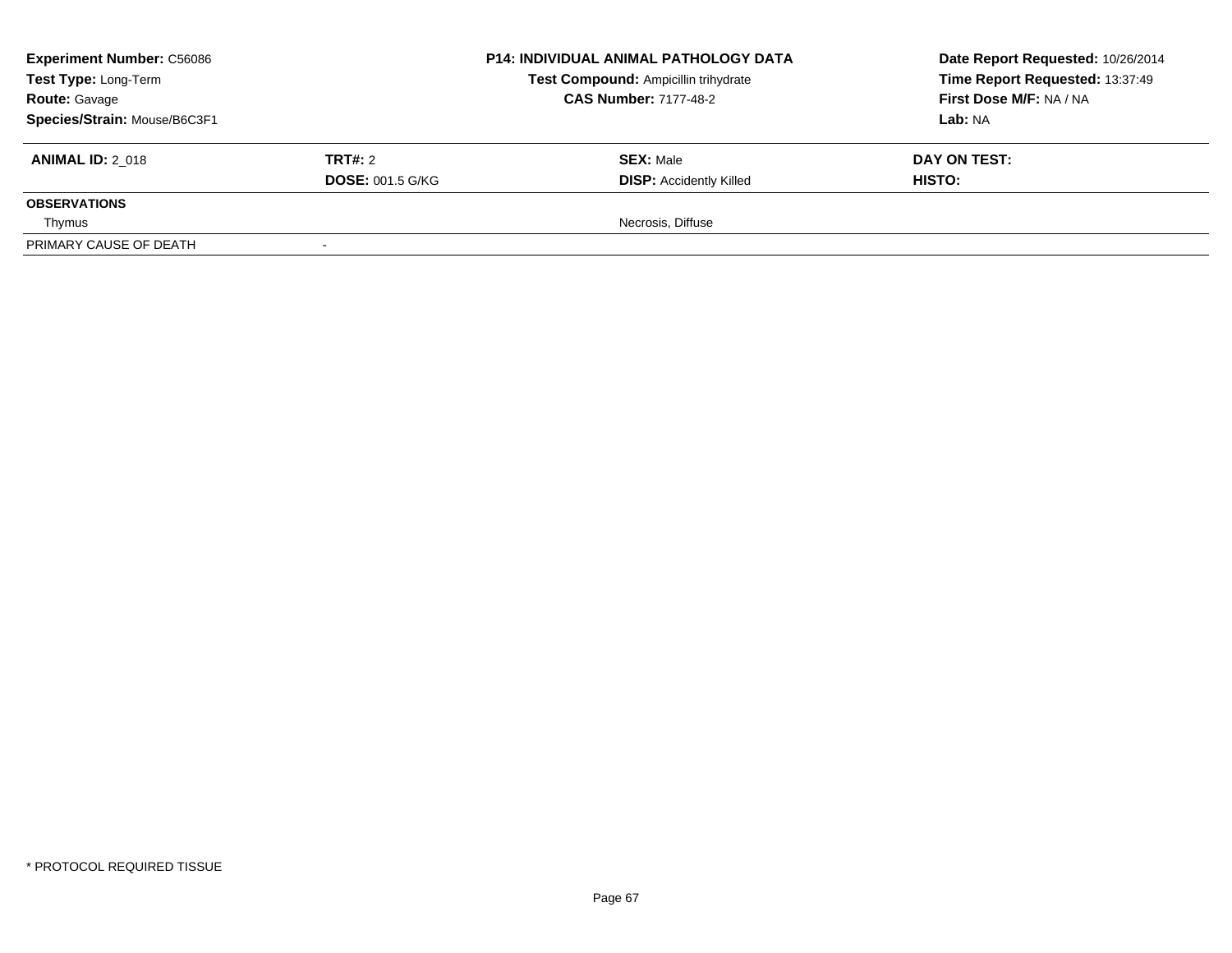**Test Type:** Long-Term**Route:** Gavage

**Species/Strain:** Mouse/B6C3F1

#### **P14: INDIVIDUAL ANIMAL PATHOLOGY DATA**

**Test Compound:** Ampicillin trihydrate**CAS Number:** 7177-48-2

| <b>ANIMAL ID: 2_019</b> | <b>TRT#: 2</b>              | <b>SEX: Male</b>                    | DAY ON TEST: |  |
|-------------------------|-----------------------------|-------------------------------------|--------------|--|
|                         | <b>DOSE: 001.5 G/KG</b>     | <b>DISP:</b> Moribund Sacrifice     | HISTO:       |  |
| <b>OBSERVATIONS</b>     |                             |                                     |              |  |
| Adrenal gland           | Capsule                     | Hyperplasia, Focal                  |              |  |
| Blood vessel            | <b>Pulmonary Artery Nos</b> | Hypertrophy, Nos                    |              |  |
| Brain                   |                             | Mineralization                      |              |  |
| Kidney                  |                             | Glomerulonephritis, Subacute        |              |  |
|                         |                             | Lymphocytic Inflammatory Infiltrate |              |  |
| Liver                   | Centrilobular               | Cytoplasmic Change, Nos             |              |  |
|                         |                             | Hematopoiesis                       |              |  |
| Penis                   | Prepuce Nos                 | Inflammation, Chronic               |              |  |
| Spleen                  | Red Pulp                    | Hematopoiesis                       |              |  |
| Stomach                 | Forestomach                 | Acanthosis                          |              |  |
|                         | Forestomach                 | Hyperkeratosis                      |              |  |
|                         | Forestomach                 | Inflammation, Suppurative           |              |  |
| Urinary bladder         |                             | Distention                          |              |  |
| PRIMARY CAUSE OF DEATH  |                             |                                     |              |  |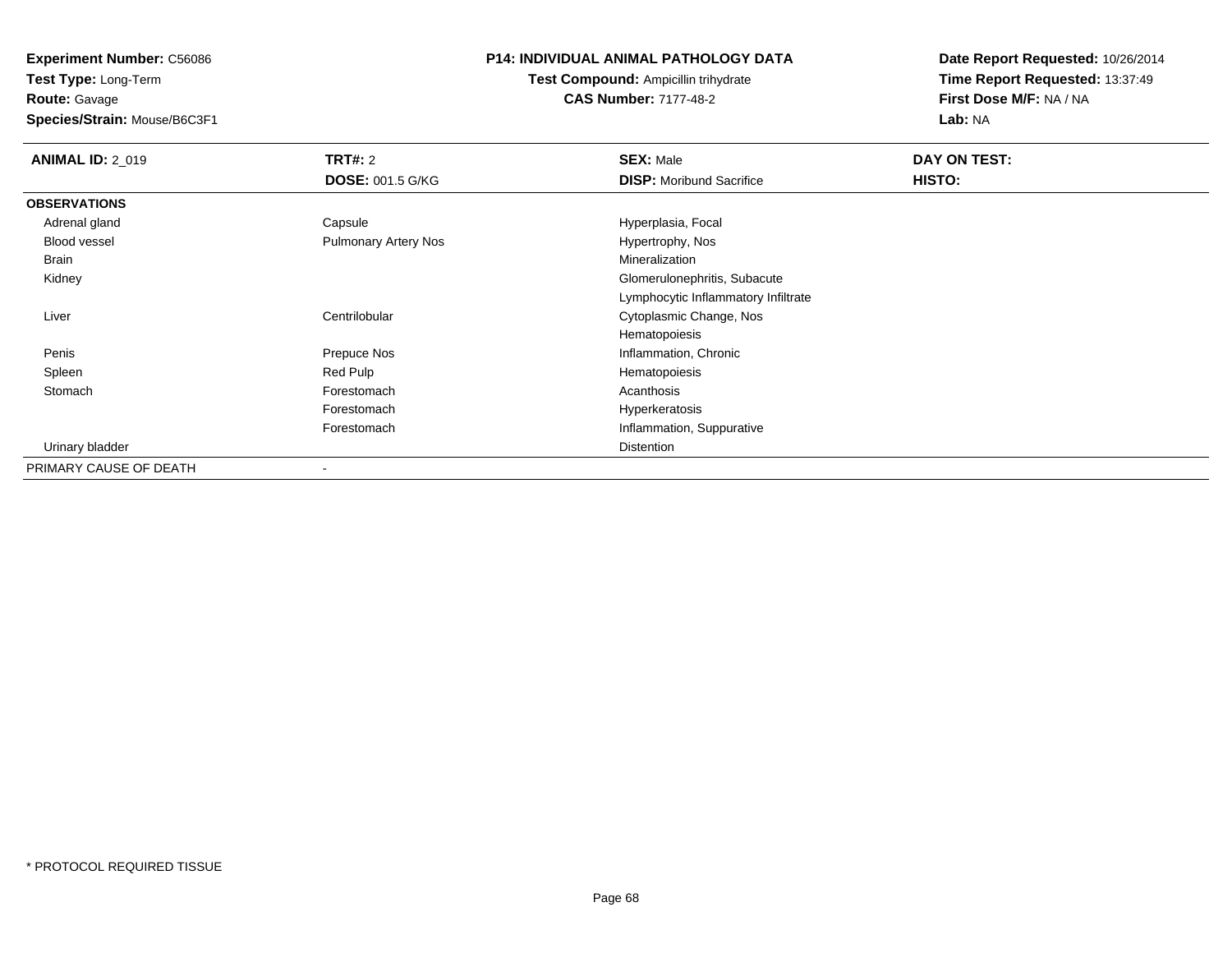**Test Type:** Long-Term**Route:** Gavage

**Species/Strain:** Mouse/B6C3F1

# **P14: INDIVIDUAL ANIMAL PATHOLOGY DATA**

# **Test Compound:** Ampicillin trihydrate**CAS Number:** 7177-48-2

| <b>ANIMAL ID: 2_020</b> | <b>TRT#:</b> 2          | <b>SEX: Male</b>                    | DAY ON TEST: |  |
|-------------------------|-------------------------|-------------------------------------|--------------|--|
|                         | <b>DOSE: 001.5 G/KG</b> | <b>DISP: Terminal Sacrifice</b>     | HISTO:       |  |
| <b>OBSERVATIONS</b>     |                         |                                     |              |  |
| Adrenal gland           | Capsule                 | Hyperplasia, Focal                  |              |  |
| Brain                   |                         | Mineralization                      |              |  |
| Kidney                  |                         | Lymphocytic Inflammatory Infiltrate |              |  |
| Liver                   |                         | Cytoplasmic Vacuolization           |              |  |
| Lung                    |                         | Alveolar/Bronchiolar Carcinoma      |              |  |
| Preputial gland         |                         | Lymphangiectasis                    |              |  |
| Stomach                 | Forestomach             | Acanthosis                          |              |  |
|                         | <b>Fundal Gland</b>     | Dilatation, Nos                     |              |  |
|                         | Forestomach             | Hyperkeratosis                      |              |  |
|                         | Forestomach             | Infection, Fungal                   |              |  |
|                         | Forestomach             | Inflammation, Suppurative           |              |  |
| Thyroid                 |                         | Cyst, Follicular Nos                |              |  |
|                         |                         | Follicular-Cell Adenoma             |              |  |
| Urinary bladder         |                         | Distention                          |              |  |
| PRIMARY CAUSE OF DEATH  | $\blacksquare$          |                                     |              |  |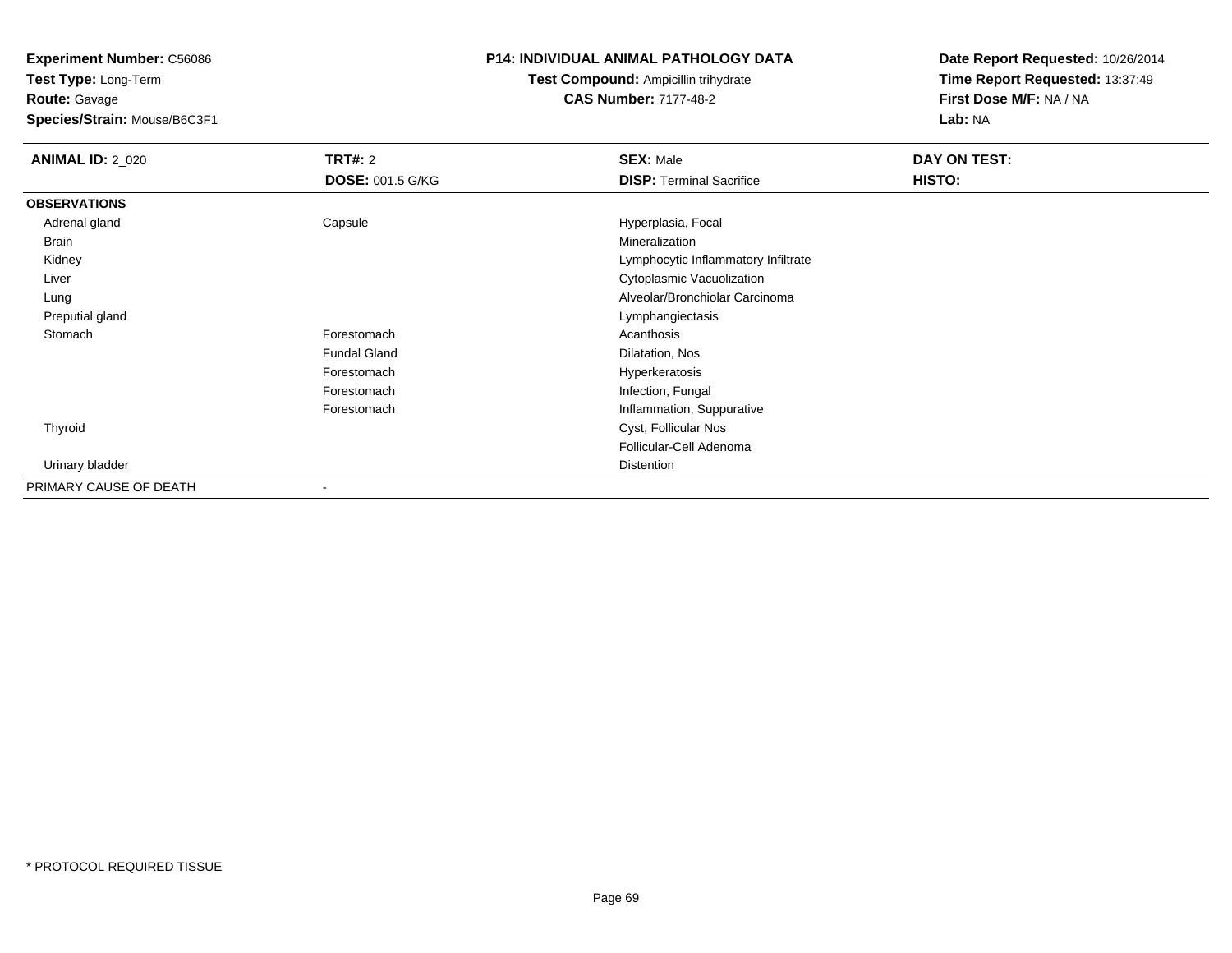**Test Type:** Long-Term**Route:** Gavage

**Species/Strain:** Mouse/B6C3F1

#### **P14: INDIVIDUAL ANIMAL PATHOLOGY DATA**

# **Test Compound:** Ampicillin trihydrate**CAS Number:** 7177-48-2

| <b>ANIMAL ID: 2_021</b> | TRT#: 2                    | <b>SEX: Male</b>                    | DAY ON TEST:  |  |
|-------------------------|----------------------------|-------------------------------------|---------------|--|
|                         | <b>DOSE: 001.5 G/KG</b>    | <b>DISP:</b> Moribund Sacrifice     | <b>HISTO:</b> |  |
| <b>OBSERVATIONS</b>     |                            |                                     |               |  |
| Adrenal gland           | Capsule                    | Hyperplasia, Focal                  |               |  |
| Bone marrow             |                            | Hyperplasia, Granulocytic           |               |  |
| Kidney                  |                            | Lymphocytic Inflammatory Infiltrate |               |  |
| Liver                   |                            | Necrosis, Coagulative               |               |  |
| Lymph node              | Mandibular Lymph Node      | Inflammation, Suppurative           |               |  |
| Spleen                  |                            | Depletion, Lymphoid                 |               |  |
|                         | Red Pulp                   | Hematopoiesis                       |               |  |
| Stomach                 | Forestomach                | Hyperkeratosis                      |               |  |
|                         | Forestomach                | Inflammation, Suppurative           |               |  |
| Thymus                  |                            | Depletion, Lymphoid                 |               |  |
| Unspecified             | <b>Multiple Organs Nos</b> | Leukemoid Reaction                  |               |  |
| PRIMARY CAUSE OF DEATH  |                            |                                     |               |  |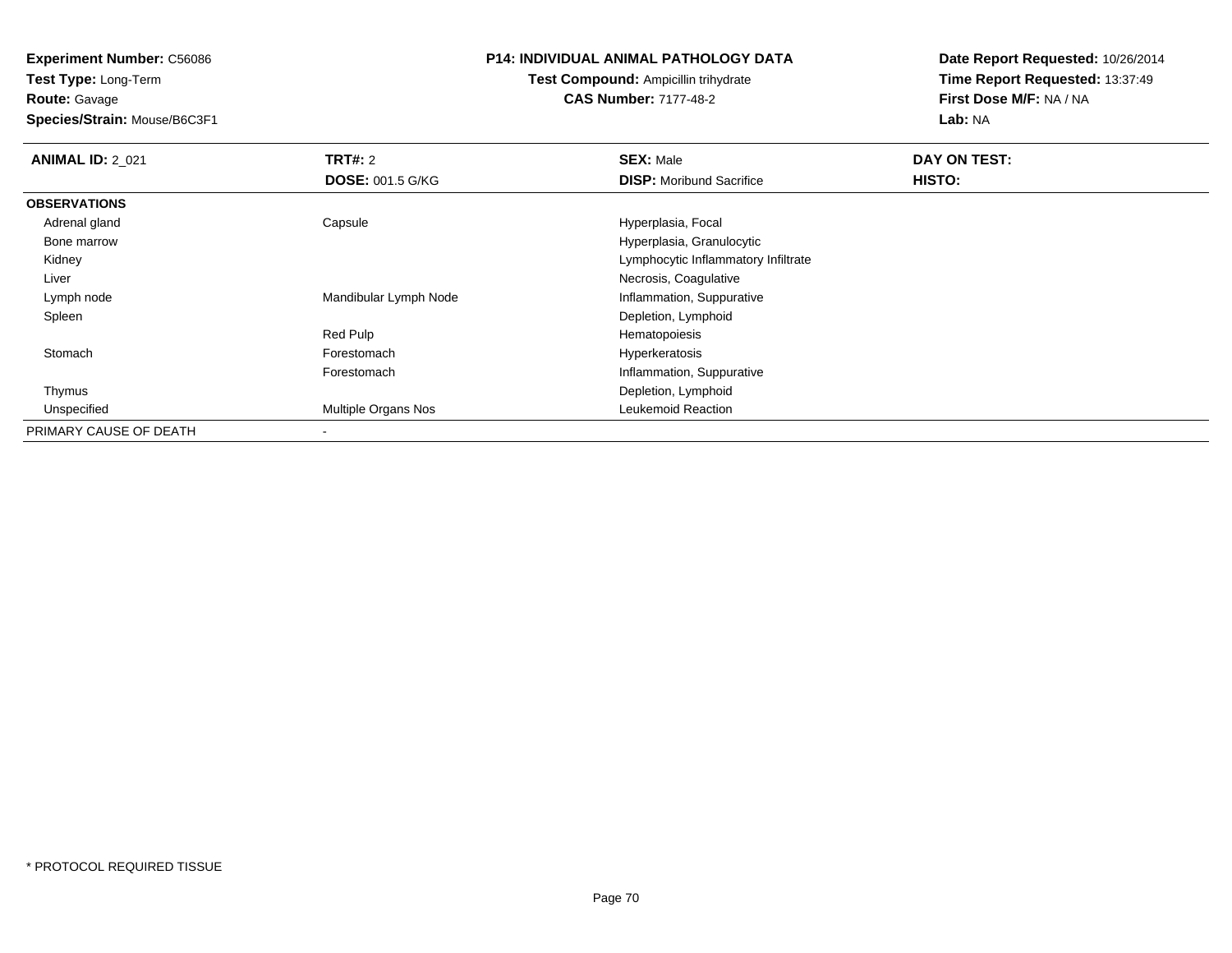**Test Type:** Long-Term**Route:** Gavage

**Species/Strain:** Mouse/B6C3F1

# **P14: INDIVIDUAL ANIMAL PATHOLOGY DATA**

**Test Compound:** Ampicillin trihydrate**CAS Number:** 7177-48-2

| <b>ANIMAL ID: 2_022</b> | <b>TRT#: 2</b>          | <b>SEX: Male</b>                    | DAY ON TEST: |
|-------------------------|-------------------------|-------------------------------------|--------------|
|                         | <b>DOSE: 001.5 G/KG</b> | <b>DISP: Terminal Sacrifice</b>     | HISTO:       |
| <b>OBSERVATIONS</b>     |                         |                                     |              |
| Kidney                  | Tubule                  | Cyst, Nos                           |              |
|                         |                         | Lymphocytic Inflammatory Infiltrate |              |
| Liver                   |                         | Cytoplasmic Vacuolization           |              |
| Lung                    |                         | Hyperplasia, Alveolar Epithelium    |              |
|                         |                         | Lymphocytic Inflammatory Infiltrate |              |
| Parathyroid gland       |                         | Cyst, Nos                           |              |
| Preputial gland         |                         | Inflammation, Suppurative           |              |
| Salivary gland          |                         | Lymphocytic Inflammatory Infiltrate |              |
| Stomach                 | Forestomach             | Acanthosis                          |              |
|                         | Forestomach             | Hyperkeratosis                      |              |
|                         | Forestomach             | Inflammation, Suppurative           |              |
| PRIMARY CAUSE OF DEATH  |                         |                                     |              |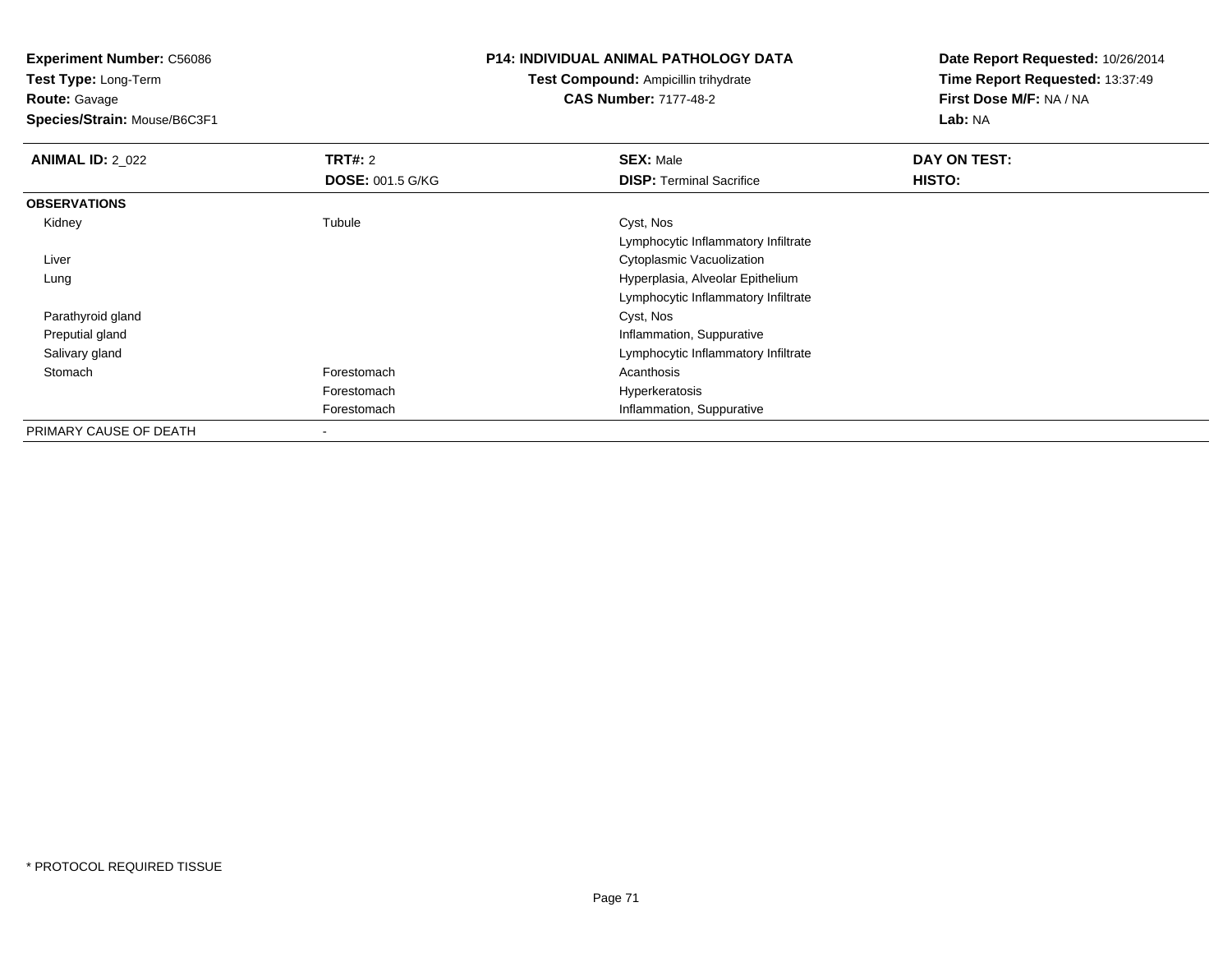| <b>Experiment Number: C56086</b><br><b>Test Type: Long-Term</b><br><b>Route: Gavage</b><br>Species/Strain: Mouse/B6C3F1 | P14: INDIVIDUAL ANIMAL PATHOLOGY DATA<br>Test Compound: Ampicillin trihydrate<br><b>CAS Number: 7177-48-2</b> |                                     | Date Report Requested: 10/26/2014<br>Time Report Requested: 13:37:49<br>First Dose M/F: NA / NA<br>Lab: NA |  |
|-------------------------------------------------------------------------------------------------------------------------|---------------------------------------------------------------------------------------------------------------|-------------------------------------|------------------------------------------------------------------------------------------------------------|--|
| <b>ANIMAL ID: 2 023</b>                                                                                                 | TRT#: 2                                                                                                       | <b>SEX: Male</b>                    | DAY ON TEST:                                                                                               |  |
|                                                                                                                         | <b>DOSE: 001.5 G/KG</b>                                                                                       | <b>DISP:</b> Accidently Killed      | <b>HISTO:</b>                                                                                              |  |
| <b>OBSERVATIONS</b>                                                                                                     |                                                                                                               |                                     |                                                                                                            |  |
| Kidney                                                                                                                  |                                                                                                               | Lymphocytic Inflammatory Infiltrate |                                                                                                            |  |
| Lung                                                                                                                    |                                                                                                               | Aspiration, Foreign Body            |                                                                                                            |  |
|                                                                                                                         |                                                                                                               | Congestion, Acute                   |                                                                                                            |  |
| Stomach                                                                                                                 | Forestomach                                                                                                   | Hyperkeratosis                      |                                                                                                            |  |
| Testis                                                                                                                  |                                                                                                               | Hyperplasia, Interstitial Cell      |                                                                                                            |  |
| PRIMARY CAUSE OF DEATH                                                                                                  |                                                                                                               |                                     |                                                                                                            |  |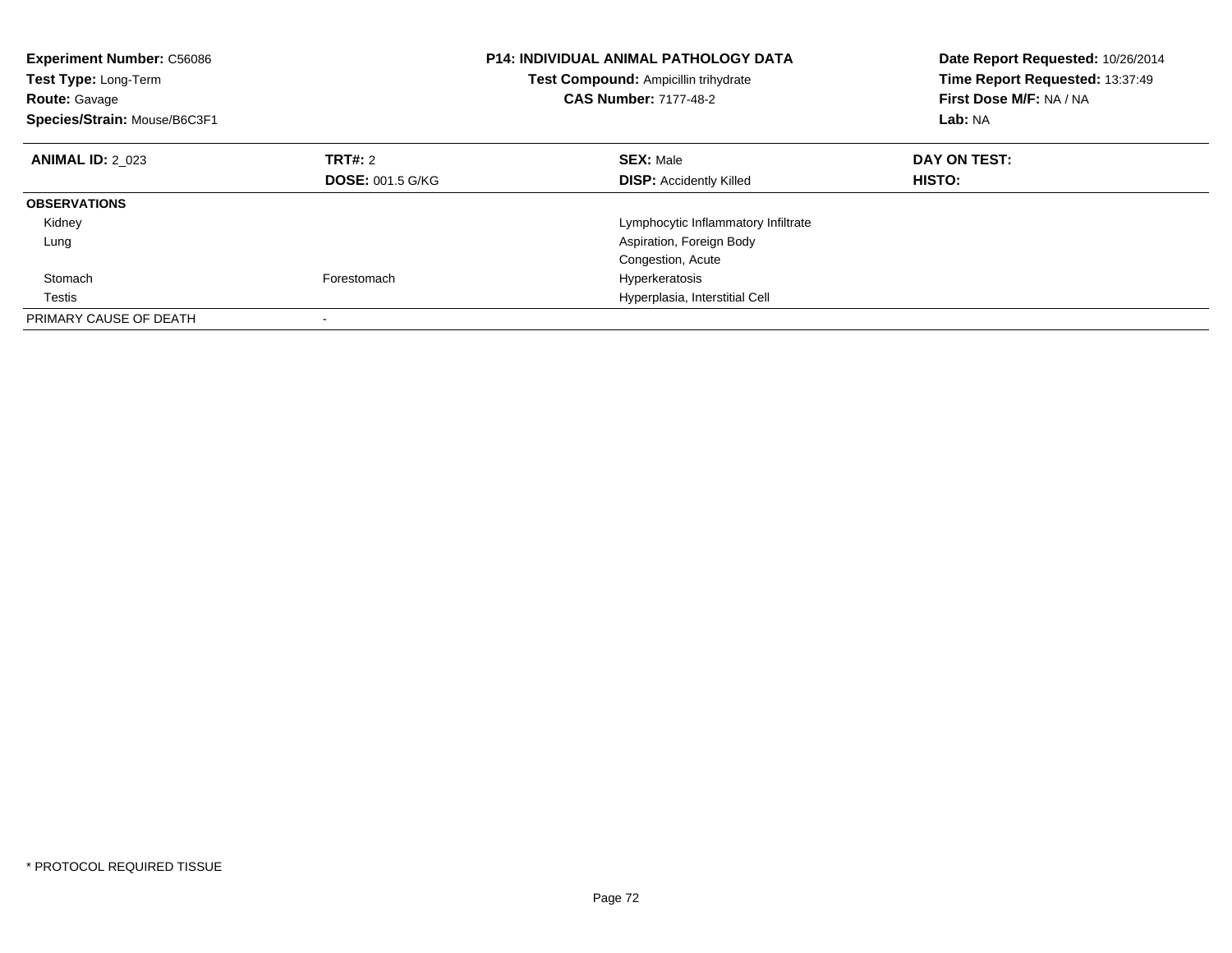| <b>Experiment Number: C56086</b><br>Test Type: Long-Term |                         | <b>P14: INDIVIDUAL ANIMAL PATHOLOGY DATA</b> | Date Report Requested: 10/26/2014 |
|----------------------------------------------------------|-------------------------|----------------------------------------------|-----------------------------------|
|                                                          |                         | Test Compound: Ampicillin trihydrate         | Time Report Requested: 13:37:49   |
| <b>Route: Gavage</b>                                     |                         | <b>CAS Number: 7177-48-2</b>                 | First Dose M/F: NA / NA           |
| Species/Strain: Mouse/B6C3F1                             |                         |                                              | Lab: NA                           |
| <b>ANIMAL ID: 2_024</b>                                  | <b>TRT#: 2</b>          | <b>SEX: Male</b>                             | DAY ON TEST:                      |
|                                                          | <b>DOSE: 001.5 G/KG</b> | <b>DISP:</b> Terminal Sacrifice              | HISTO:                            |
| <b>OBSERVATIONS</b>                                      |                         |                                              |                                   |
| Adrenal gland                                            | Capsule                 | Hyperplasia, Focal                           |                                   |
| Bone marrow                                              |                         | Fibrosis, Myelo                              |                                   |
| Kidney                                                   |                         | Lymphocytic Inflammatory Infiltrate          |                                   |
| Lung                                                     |                         | Lymphocytic Inflammatory Infiltrate          |                                   |
| Stomach                                                  | Forestomach             | Acanthosis                                   |                                   |
|                                                          | Forestomach             | Hyperkeratosis                               |                                   |
|                                                          | Forestomach             | Inflammation, Focal                          |                                   |
| Urethra                                                  |                         | Obstruction, Nos                             |                                   |
| PRIMARY CAUSE OF DEATH                                   |                         |                                              |                                   |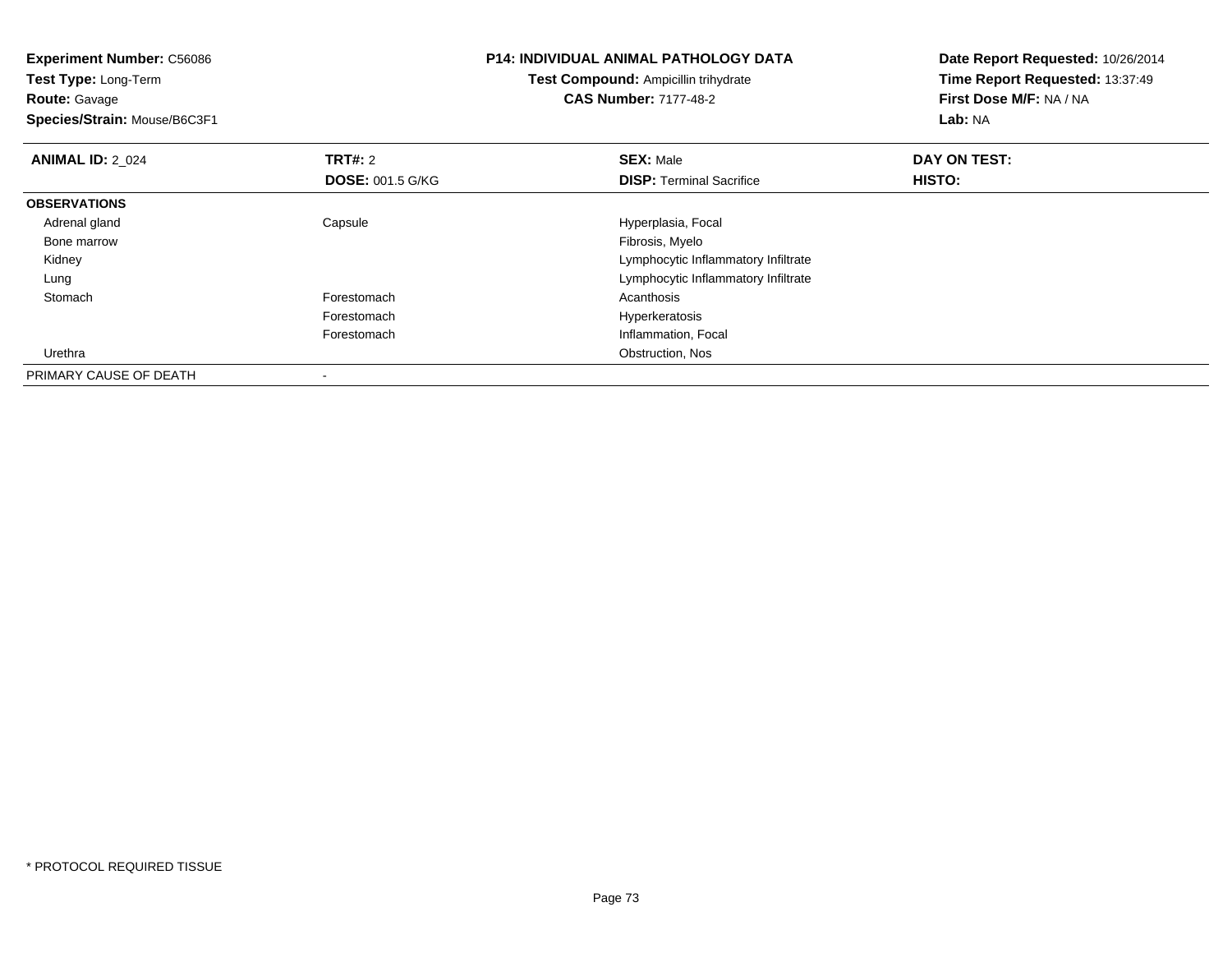**Test Type:** Long-Term**Route:** Gavage

**Species/Strain:** Mouse/B6C3F1

## **P14: INDIVIDUAL ANIMAL PATHOLOGY DATA**

**Test Compound:** Ampicillin trihydrate**CAS Number:** 7177-48-2

| <b>ANIMAL ID: 2_025</b> | <b>TRT#: 2</b>          | <b>SEX: Male</b>                    | DAY ON TEST: |  |
|-------------------------|-------------------------|-------------------------------------|--------------|--|
|                         | <b>DOSE: 001.5 G/KG</b> | <b>DISP: Terminal Sacrifice</b>     | HISTO:       |  |
| <b>OBSERVATIONS</b>     |                         |                                     |              |  |
| Adrenal gland           | Capsule                 | Hyperplasia, Focal                  |              |  |
| Bone                    | <b>Tarsal Joint</b>     | Ankylosis                           |              |  |
| Kidney                  | Tubule                  | Atrophy, Focal                      |              |  |
|                         |                         | Lymphocytic Inflammatory Infiltrate |              |  |
| Liver                   |                         | Cytoplasmic Vacuolization           |              |  |
|                         |                         | Hyperplasia, Focal                  |              |  |
|                         |                         | Lymphocytic Inflammatory Infiltrate |              |  |
| Lung                    |                         | Hyperplasia, Alveolar Epithelium    |              |  |
|                         |                         | Lymphocytic Inflammatory Infiltrate |              |  |
| Spleen                  |                         | Hyperplasia, Lymphoid               |              |  |
| Stomach                 | Forestomach             | Acanthosis                          |              |  |
|                         | Forestomach             | Hyperkeratosis                      |              |  |
|                         | Forestomach             | Inflammation, Suppurative           |              |  |
| PRIMARY CAUSE OF DEATH  | $\,$                    |                                     |              |  |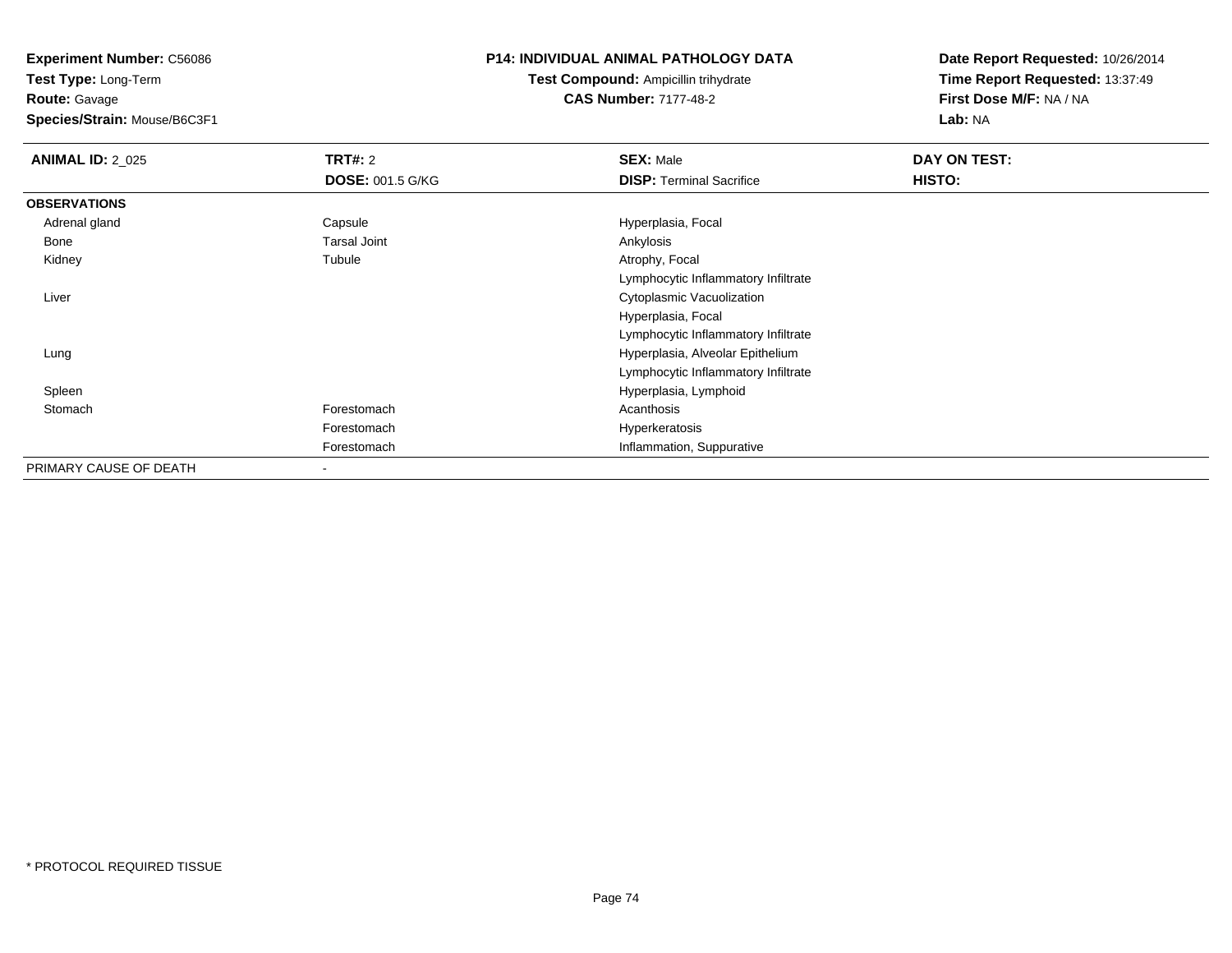**Test Type:** Long-Term**Route:** Gavage

**Species/Strain:** Mouse/B6C3F1

#### **P14: INDIVIDUAL ANIMAL PATHOLOGY DATA**

**Test Compound:** Ampicillin trihydrate**CAS Number:** 7177-48-2

| <b>ANIMAL ID: 2_026</b> | TRT#: 2                 | <b>SEX: Male</b>                    | DAY ON TEST: |
|-------------------------|-------------------------|-------------------------------------|--------------|
|                         | <b>DOSE: 001.5 G/KG</b> | <b>DISP: Natural Death</b>          | HISTO:       |
| <b>OBSERVATIONS</b>     |                         |                                     |              |
| Adrenal gland           | Capsule                 | Hyperplasia, Focal                  |              |
|                         | <b>Cortex Nos</b>       | Hyperplasia, Focal                  |              |
| <b>Brain</b>            |                         | Mineralization                      |              |
| Kidney                  |                         | Lymphocytic Inflammatory Infiltrate |              |
| Preputial gland         |                         | Inflammation, Suppurative           |              |
| Seminal vesicle         |                         | <b>Distention</b>                   |              |
| Stomach                 | Forestomach             | Acanthosis                          |              |
|                         | Forestomach             | Hyperkeratosis                      |              |
| Unspecified             |                         | Fibrosarcoma                        |              |
| Urinary bladder         |                         | Distention                          |              |
| PRIMARY CAUSE OF DEATH  |                         |                                     |              |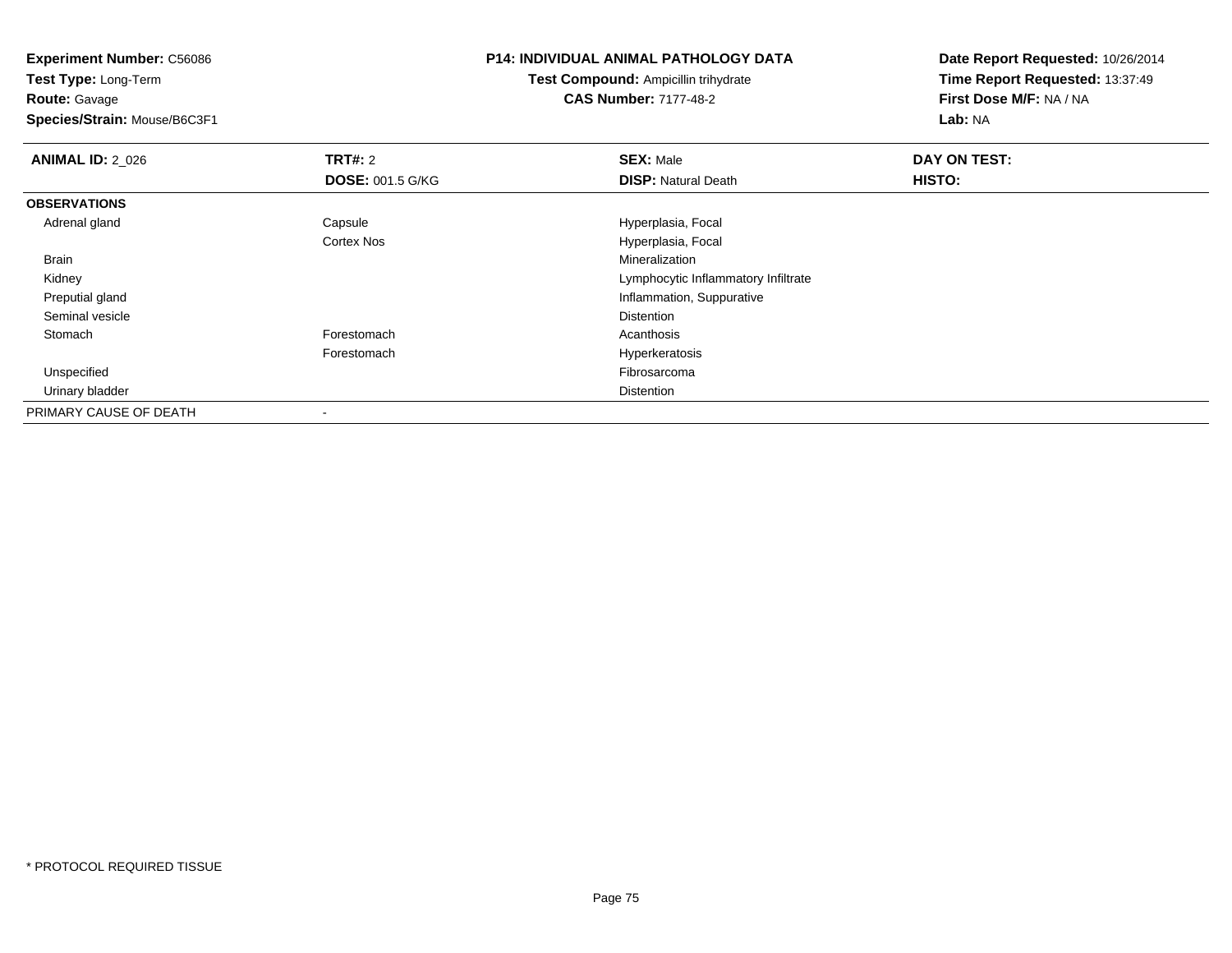**Test Type:** Long-Term**Route:** Gavage

**Species/Strain:** Mouse/B6C3F1

# **P14: INDIVIDUAL ANIMAL PATHOLOGY DATA**

**Test Compound:** Ampicillin trihydrate**CAS Number:** 7177-48-2

| <b>ANIMAL ID: 2_027</b> | <b>TRT#: 2</b>           | <b>SEX: Male</b>                    | DAY ON TEST: |
|-------------------------|--------------------------|-------------------------------------|--------------|
|                         | <b>DOSE: 001.5 G/KG</b>  | <b>DISP: Natural Death</b>          | HISTO:       |
| <b>OBSERVATIONS</b>     |                          |                                     |              |
| Adrenal gland           | Capsule                  | Hyperplasia, Focal                  |              |
| Kidney                  |                          | Lymphocytic Inflammatory Infiltrate |              |
| Liver                   |                          | Hepatocellular Carcinoma            |              |
|                         |                          | Infarct, Nos                        |              |
| Lung                    |                          | Inflammation, Suppurative           |              |
| Salivary gland          |                          | Lymphocytic Inflammatory Infiltrate |              |
| Seminal vesicle         |                          | Distention                          |              |
| Stomach                 | Forestomach              | Acanthosis                          |              |
|                         | Forestomach              | Hyperkeratosis                      |              |
|                         | Forestomach              | Infection, Fungal                   |              |
|                         | Forestomach              | Inflammation, Suppurative           |              |
| Urethra                 |                          | Obstruction, Nos                    |              |
| Urinary bladder         |                          | Distention                          |              |
| PRIMARY CAUSE OF DEATH  | $\overline{\phantom{a}}$ |                                     |              |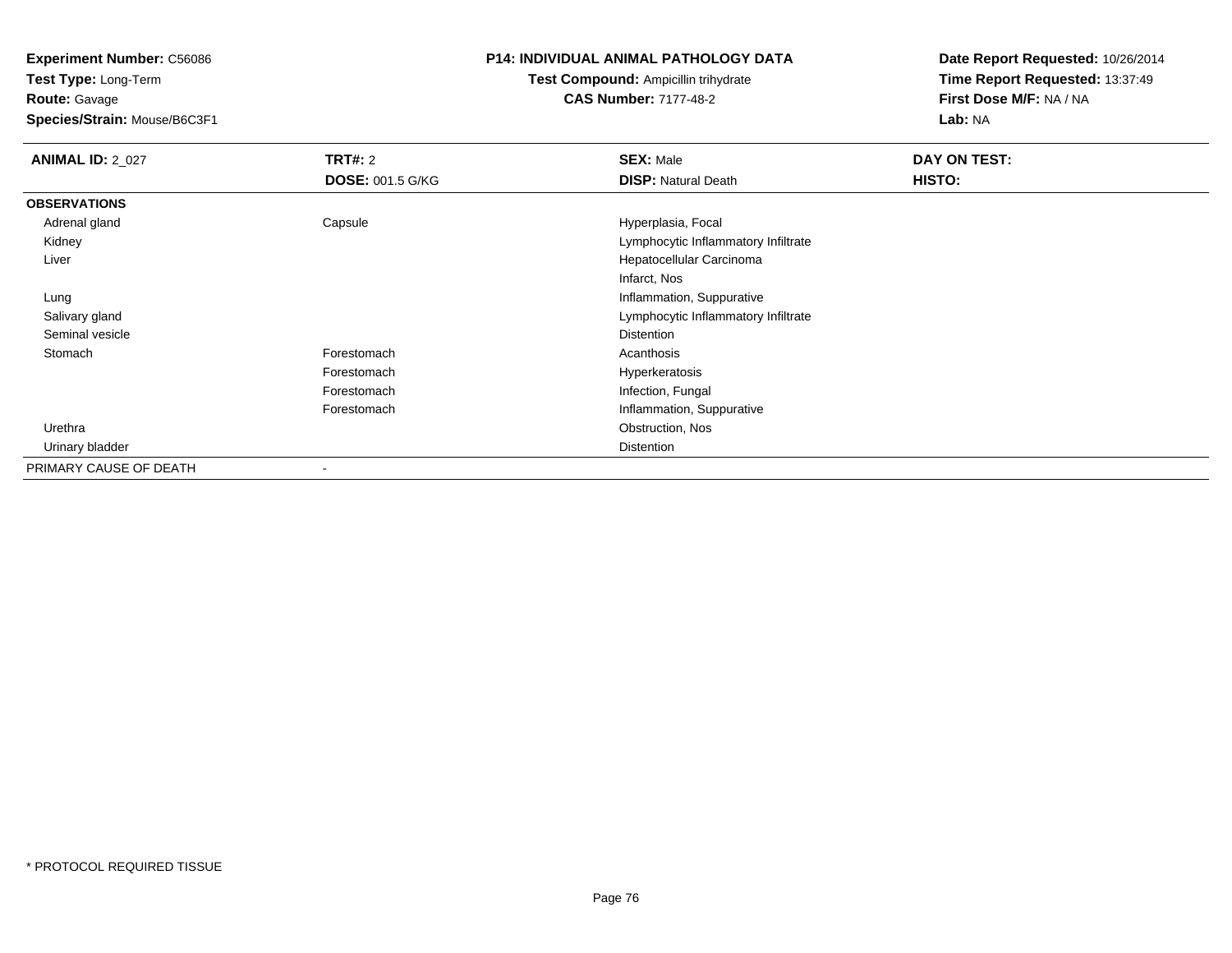**Test Type:** Long-Term**Route:** Gavage

**Species/Strain:** Mouse/B6C3F1

# **P14: INDIVIDUAL ANIMAL PATHOLOGY DATA**

**Test Compound:** Ampicillin trihydrate**CAS Number:** 7177-48-2

| <b>ANIMAL ID: 2 028</b> | <b>TRT#: 2</b>          | <b>SEX: Male</b>                    | DAY ON TEST: |  |
|-------------------------|-------------------------|-------------------------------------|--------------|--|
|                         | <b>DOSE: 001.5 G/KG</b> | <b>DISP:</b> Moribund Sacrifice     | HISTO:       |  |
| <b>OBSERVATIONS</b>     |                         |                                     |              |  |
| Adrenal gland           | Capsule                 | Hyperplasia, Focal                  |              |  |
| Bone marrow             |                         | Hyperplasia, Granulocytic           |              |  |
| Kidney                  | Tubule                  | Atrophy, Diffuse                    |              |  |
|                         |                         | Lymphocytic Inflammatory Infiltrate |              |  |
| Liver                   |                         | Inflammation, Granulomatous Focal   |              |  |
| Lung                    |                         | Alveolar/Bronchiolar Adenoma        |              |  |
| Prostate                |                         | Inflammation, Suppurative           |              |  |
| Spleen                  | Red Pulp                | Hematopoiesis                       |              |  |
| Stomach                 | Forestomach             | Hyperkeratosis                      |              |  |
| PRIMARY CAUSE OF DEATH  |                         |                                     |              |  |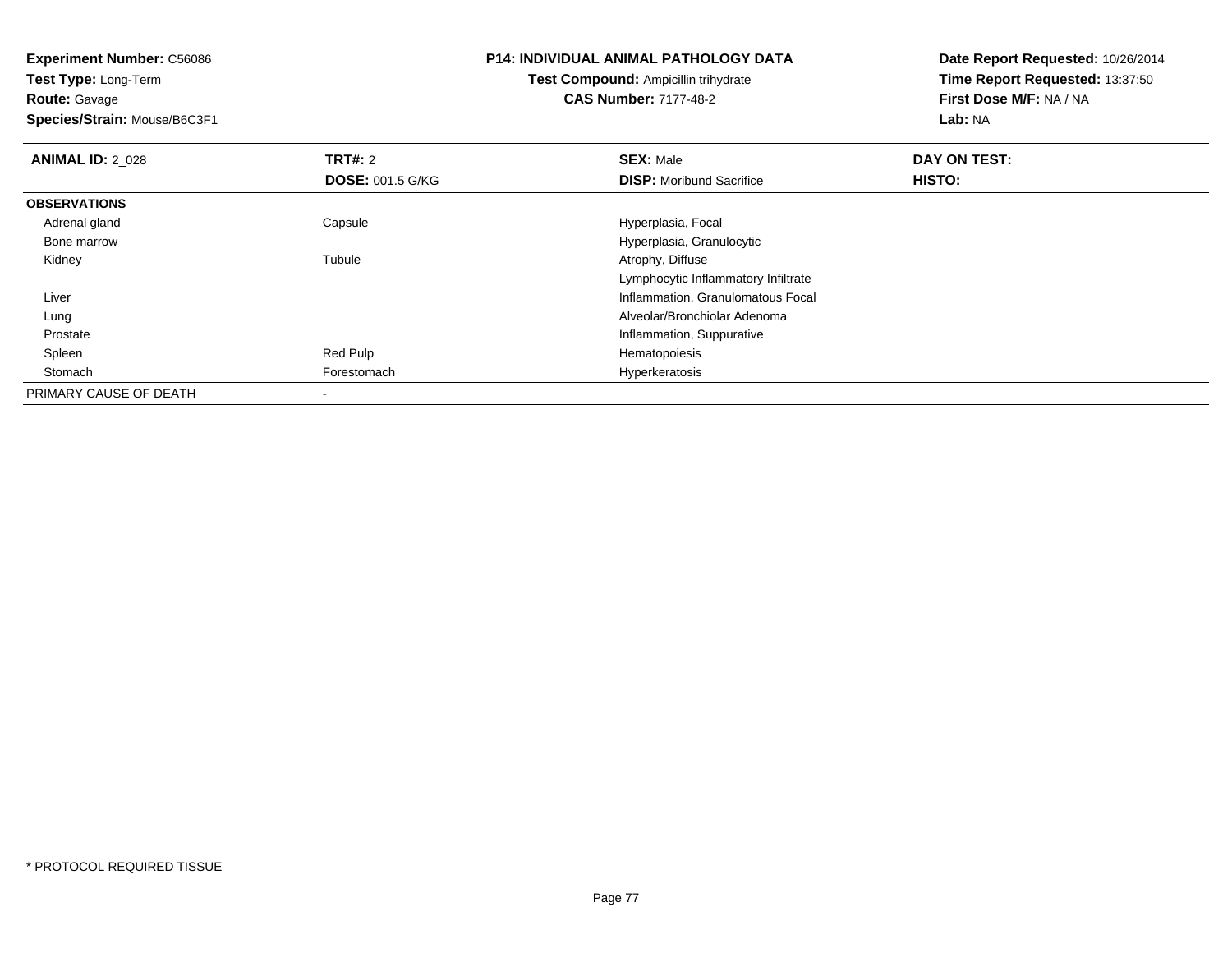| <b>Experiment Number: C56086</b><br>Test Type: Long-Term<br><b>Route: Gavage</b><br>Species/Strain: Mouse/B6C3F1 |                         | <b>P14: INDIVIDUAL ANIMAL PATHOLOGY DATA</b><br>Test Compound: Ampicillin trihydrate<br><b>CAS Number: 7177-48-2</b> | Date Report Requested: 10/26/2014<br>Time Report Requested: 13:37:50<br>First Dose M/F: NA / NA<br>Lab: NA |
|------------------------------------------------------------------------------------------------------------------|-------------------------|----------------------------------------------------------------------------------------------------------------------|------------------------------------------------------------------------------------------------------------|
| <b>ANIMAL ID: 2 029</b>                                                                                          | <b>TRT#: 2</b>          | <b>SEX: Male</b>                                                                                                     | DAY ON TEST:                                                                                               |
|                                                                                                                  | <b>DOSE: 001.5 G/KG</b> | <b>DISP:</b> Terminal Sacrifice                                                                                      | <b>HISTO:</b>                                                                                              |
| <b>OBSERVATIONS</b>                                                                                              |                         |                                                                                                                      |                                                                                                            |
| Adrenal gland                                                                                                    | Capsule                 | Hyperplasia, Focal                                                                                                   |                                                                                                            |
| Kidney                                                                                                           |                         | Lymphocytic Inflammatory Infiltrate                                                                                  |                                                                                                            |
| Lung                                                                                                             |                         | Lymphocytic Inflammatory Infiltrate                                                                                  |                                                                                                            |
| Stomach                                                                                                          | Forestomach             | Acanthosis                                                                                                           |                                                                                                            |
|                                                                                                                  | Forestomach             | Infection, Fungal                                                                                                    |                                                                                                            |
|                                                                                                                  | Forestomach             | Inflammation, Suppurative                                                                                            |                                                                                                            |
| PRIMARY CAUSE OF DEATH                                                                                           |                         |                                                                                                                      |                                                                                                            |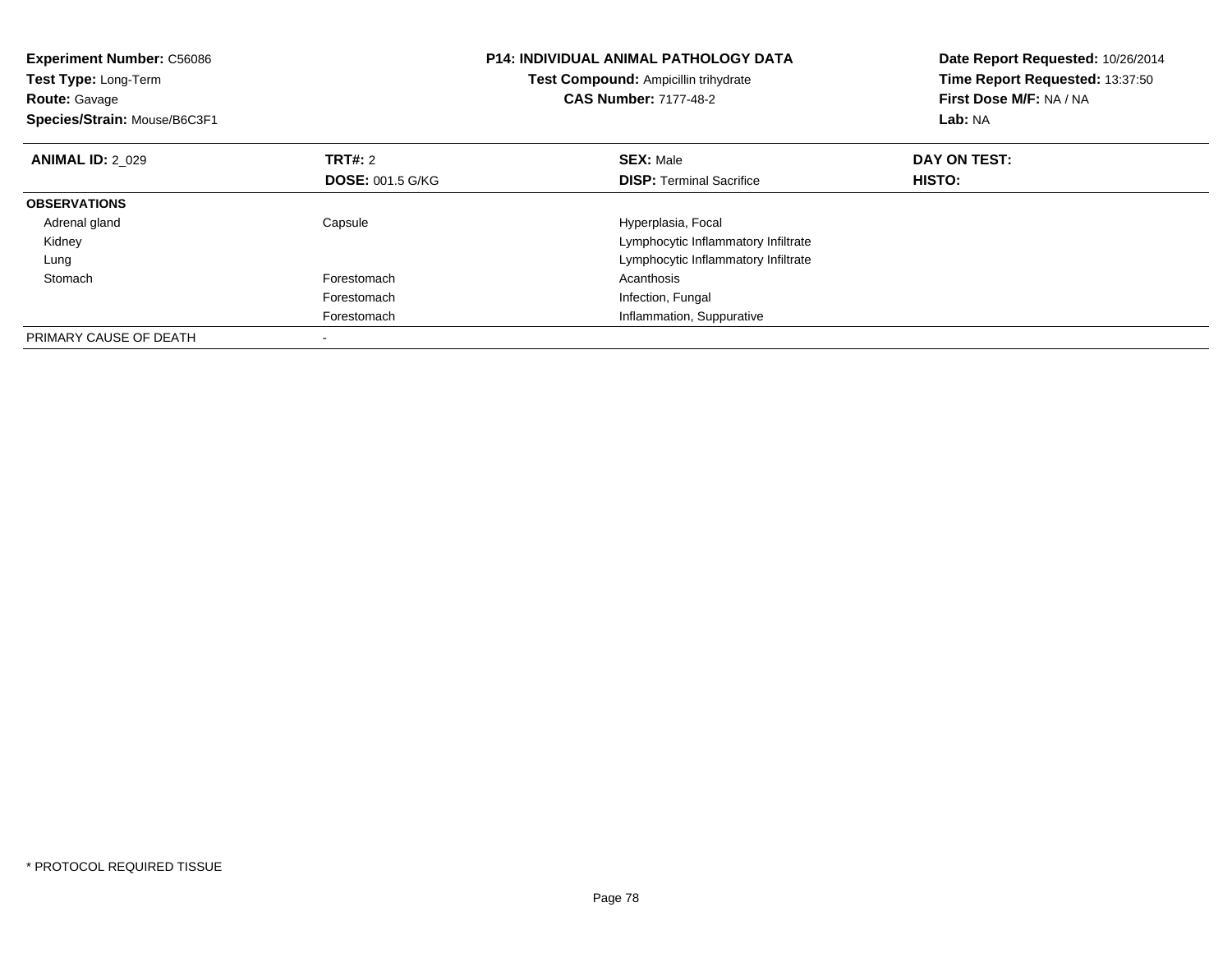| <b>Experiment Number: C56086</b><br>Test Type: Long-Term<br><b>Route: Gavage</b> |                         | <b>P14: INDIVIDUAL ANIMAL PATHOLOGY DATA</b><br><b>Test Compound: Ampicillin trihydrate</b><br><b>CAS Number: 7177-48-2</b> | Date Report Requested: 10/26/2014<br>Time Report Requested: 13:37:50<br>First Dose M/F: NA / NA |
|----------------------------------------------------------------------------------|-------------------------|-----------------------------------------------------------------------------------------------------------------------------|-------------------------------------------------------------------------------------------------|
| Species/Strain: Mouse/B6C3F1                                                     |                         |                                                                                                                             | Lab: NA                                                                                         |
| <b>ANIMAL ID: 2 030</b>                                                          | <b>TRT#:</b> 2          | <b>SEX: Male</b>                                                                                                            | DAY ON TEST:                                                                                    |
|                                                                                  | <b>DOSE: 001.5 G/KG</b> | <b>DISP:</b> Natural Death                                                                                                  | HISTO:                                                                                          |
| <b>OBSERVATIONS</b>                                                              |                         |                                                                                                                             |                                                                                                 |
| Adrenal gland                                                                    | Capsule                 | Hyperplasia, Focal                                                                                                          |                                                                                                 |
| Bone marrow                                                                      |                         | Hemorrhage                                                                                                                  |                                                                                                 |
| Kidney                                                                           | Tubule                  | Dilatation, Nos                                                                                                             |                                                                                                 |
|                                                                                  |                         | Lymphocytic Inflammatory Infiltrate                                                                                         |                                                                                                 |
| Salivary gland                                                                   |                         | Lymphocytic Inflammatory Infiltrate                                                                                         |                                                                                                 |
| Seminal vesicle                                                                  |                         | <b>Distention</b>                                                                                                           |                                                                                                 |
| Urinary bladder                                                                  |                         | <b>Distention</b>                                                                                                           |                                                                                                 |
| PRIMARY CAUSE OF DEATH                                                           |                         |                                                                                                                             |                                                                                                 |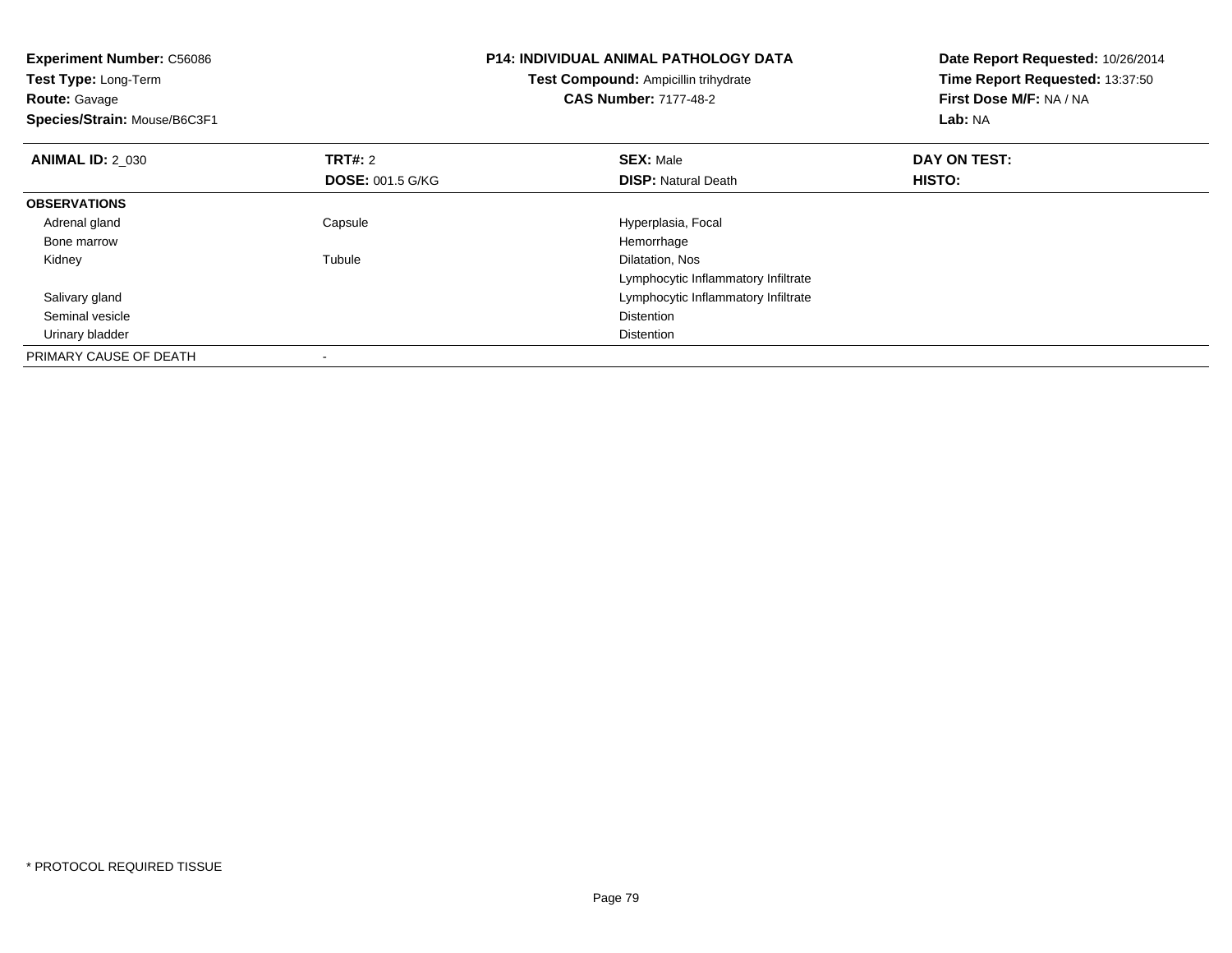**Test Type:** Long-Term**Route:** Gavage

**Species/Strain:** Mouse/B6C3F1

## **P14: INDIVIDUAL ANIMAL PATHOLOGY DATA**

**Test Compound:** Ampicillin trihydrate**CAS Number:** 7177-48-2

| <b>ANIMAL ID: 2_031</b> | <b>TRT#: 2</b>          | <b>SEX: Male</b>                    | DAY ON TEST: |
|-------------------------|-------------------------|-------------------------------------|--------------|
|                         | <b>DOSE: 001.5 G/KG</b> | <b>DISP: Terminal Sacrifice</b>     | HISTO:       |
| <b>OBSERVATIONS</b>     |                         |                                     |              |
| Adrenal gland           | Capsule                 | Hyperplasia, Focal                  |              |
| Brain                   |                         | Mineralization                      |              |
| Kidney                  |                         | Lymphocytic Inflammatory Infiltrate |              |
| Lung                    |                         | Alveolar/Bronchiolar Carcinoma      |              |
|                         |                         | Histiocytosis                       |              |
| Salivary gland          |                         | Cyst, Multiple                      |              |
|                         |                         | Inflammation, Acute/Chronic         |              |
|                         |                         | Lymphocytic Inflammatory Infiltrate |              |
| Skin                    |                         | Hyperkeratosis                      |              |
| Stomach                 | Forestomach             | Acanthosis                          |              |
|                         | Forestomach             | Hyperkeratosis                      |              |
|                         | Forestomach             | Inflammation, Suppurative           |              |
| Urinary bladder         |                         | Distention                          |              |
| PRIMARY CAUSE OF DEATH  | -                       |                                     |              |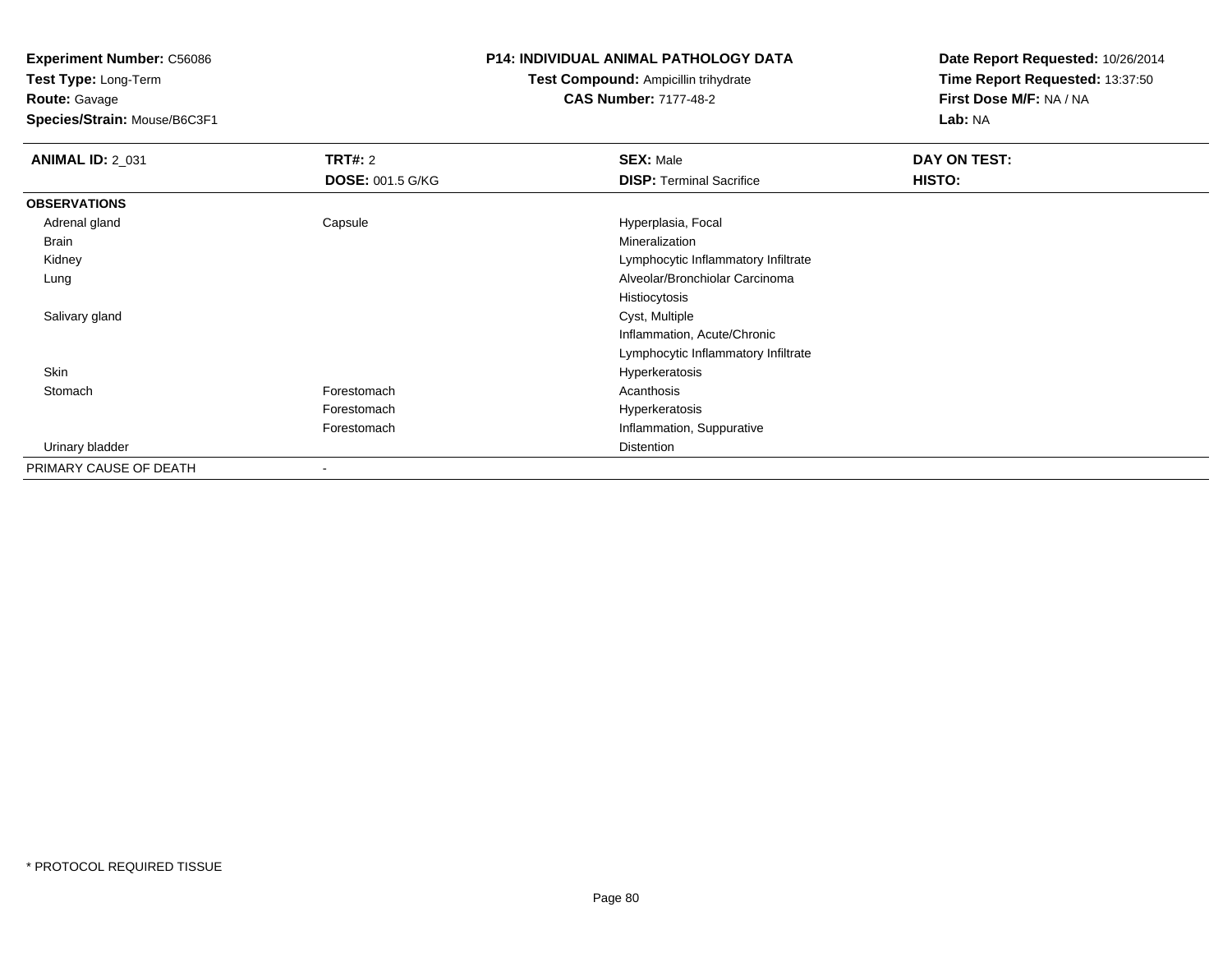**Test Type:** Long-Term**Route:** Gavage

**Species/Strain:** Mouse/B6C3F1

# **P14: INDIVIDUAL ANIMAL PATHOLOGY DATA**

**Test Compound:** Ampicillin trihydrate**CAS Number:** 7177-48-2

| <b>ANIMAL ID: 2_032</b> | <b>TRT#: 2</b>          | <b>SEX: Male</b>                    | DAY ON TEST: |  |
|-------------------------|-------------------------|-------------------------------------|--------------|--|
|                         | <b>DOSE: 001.5 G/KG</b> | <b>DISP: Accidently Killed</b>      | HISTO:       |  |
| <b>OBSERVATIONS</b>     |                         |                                     |              |  |
| Adrenal gland           | Capsule                 | Hyperplasia, Focal                  |              |  |
| Bone marrow             |                         | Hyperplasia, Granulocytic           |              |  |
| Kidney                  | Tubule                  | Cyst, Nos                           |              |  |
|                         | Interstitium            | Inflammation, Chronic               |              |  |
|                         |                         | Lymphocytic Inflammatory Infiltrate |              |  |
| Lung                    |                         | Congestion, Acute                   |              |  |
| Stomach                 | Forestomach             | Acanthosis                          |              |  |
|                         | Forestomach             | Hyperkeratosis                      |              |  |
|                         | Forestomach             | Inflammation, Suppurative           |              |  |
|                         | Forestomach             | Ulcer, Nos                          |              |  |
| PRIMARY CAUSE OF DEATH  |                         |                                     |              |  |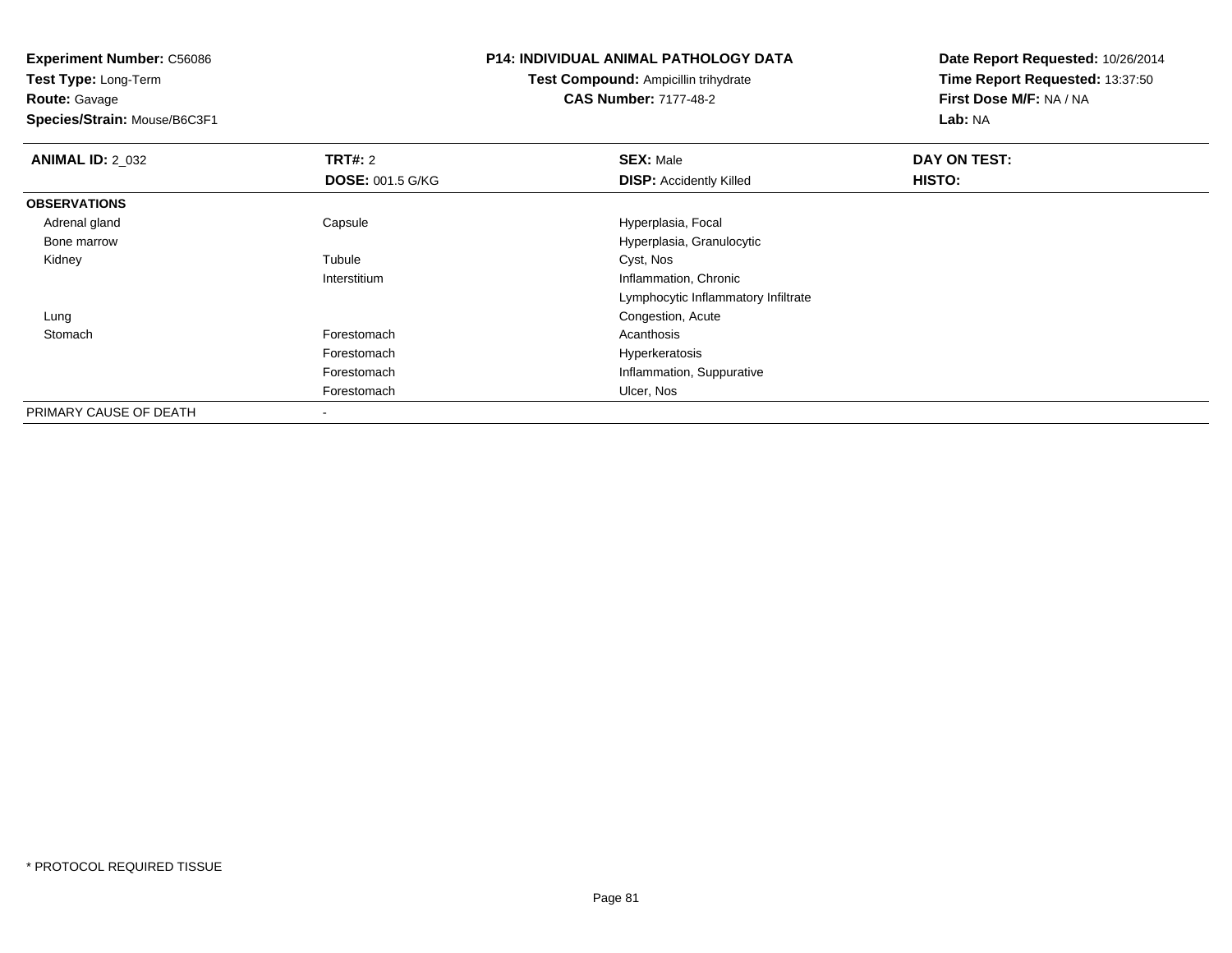**Test Type:** Long-Term**Route:** Gavage

**Species/Strain:** Mouse/B6C3F1

## **P14: INDIVIDUAL ANIMAL PATHOLOGY DATA**

**Test Compound:** Ampicillin trihydrate**CAS Number:** 7177-48-2

| <b>ANIMAL ID: 2 033</b> | TRT#: 2                 | <b>SEX: Male</b>                    | DAY ON TEST: |
|-------------------------|-------------------------|-------------------------------------|--------------|
|                         | <b>DOSE: 001.5 G/KG</b> | <b>DISP: Terminal Sacrifice</b>     | HISTO:       |
| <b>OBSERVATIONS</b>     |                         |                                     |              |
| Adrenal gland           | Capsule                 | Hyperplasia, Focal                  |              |
| Bone marrow             |                         | Hyperplasia, Granulocytic           |              |
| Kidney                  |                         | Lymphocytic Inflammatory Infiltrate |              |
| Liver                   |                         | Hepatocellular Adenoma              |              |
| Salivary gland          |                         | Lymphocytic Inflammatory Infiltrate |              |
| Skin                    |                         | Acanthosis                          |              |
| Spleen                  | Red Pulp                | Hematopoiesis                       |              |
| Stomach                 | Forestomach             | Acanthosis                          |              |
|                         | Forestomach             | Hyperkeratosis                      |              |
|                         | Forestomach             | Infection, Fungal                   |              |
|                         | Forestomach             | Inflammation, Suppurative           |              |
| Urinary bladder         |                         | Distention                          |              |
| PRIMARY CAUSE OF DEATH  |                         |                                     |              |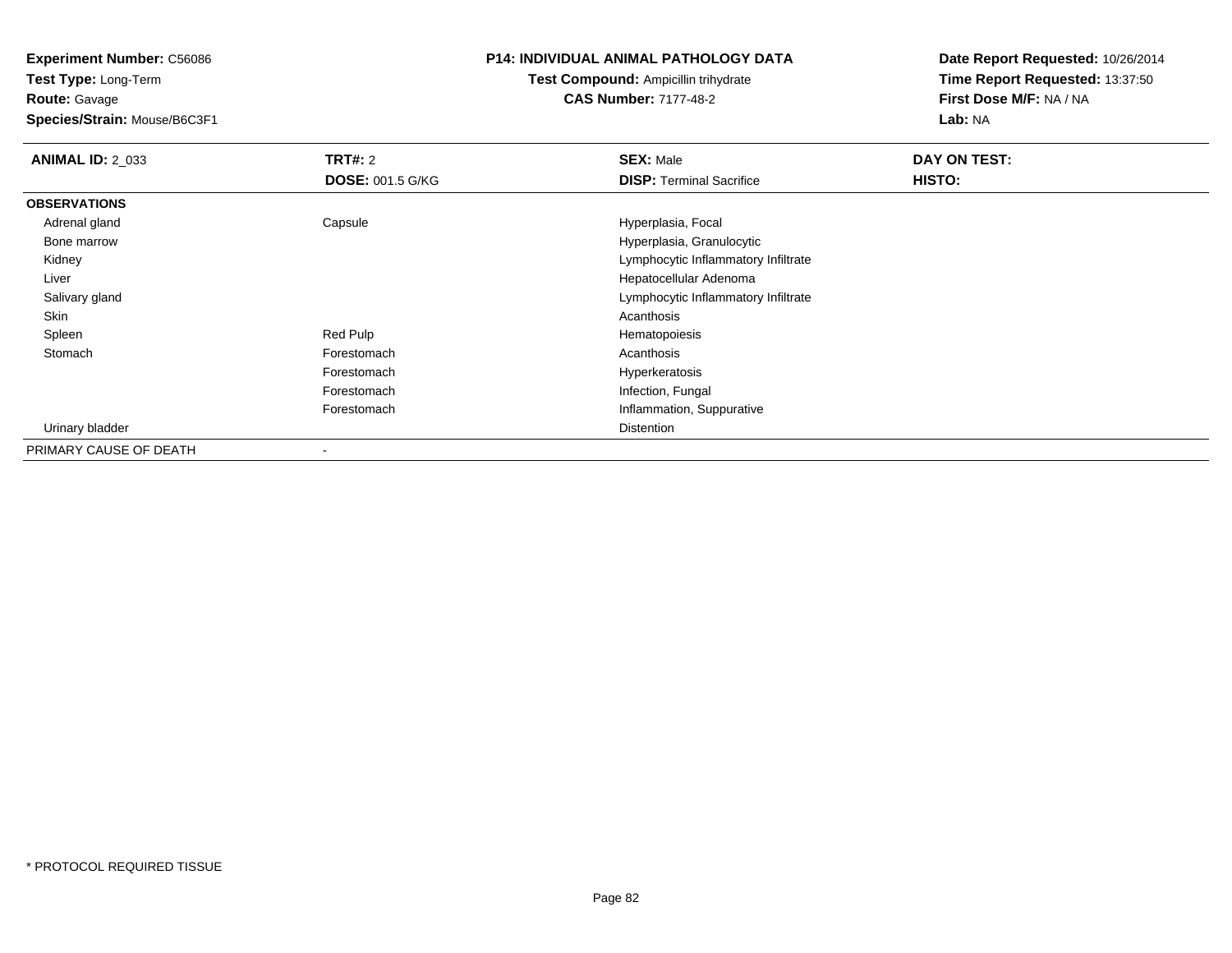**Test Type:** Long-Term**Route:** Gavage

**Species/Strain:** Mouse/B6C3F1

#### **P14: INDIVIDUAL ANIMAL PATHOLOGY DATA**

**Test Compound:** Ampicillin trihydrate**CAS Number:** 7177-48-2

| <b>ANIMAL ID: 2_034</b> | <b>TRT#: 2</b>          | <b>SEX: Male</b>                    | DAY ON TEST: |  |
|-------------------------|-------------------------|-------------------------------------|--------------|--|
|                         | <b>DOSE: 001.5 G/KG</b> | <b>DISP: Accidently Killed</b>      | HISTO:       |  |
| <b>OBSERVATIONS</b>     |                         |                                     |              |  |
| Adrenal gland           | Cortex Nos              | <b>Accessory Structure</b>          |              |  |
|                         | Capsule                 | Hyperplasia, Focal                  |              |  |
| Bone marrow             |                         | Hyperplasia, Granulocytic           |              |  |
| Liver                   | Hepatocytes             | <b>Mitotic Alteration</b>           |              |  |
| Lung                    |                         | Congestion, Acute                   |              |  |
| Prostate                |                         | Hemorrhage                          |              |  |
| Salivary gland          |                         | Lymphocytic Inflammatory Infiltrate |              |  |
| Stomach                 | Forestomach             | Acanthosis                          |              |  |
|                         | Forestomach             | Hyperkeratosis                      |              |  |
|                         | Forestomach             | Inflammation, Suppurative           |              |  |
| Urinary bladder         | Submucosa               | Edema, Nos                          |              |  |
| PRIMARY CAUSE OF DEATH  |                         |                                     |              |  |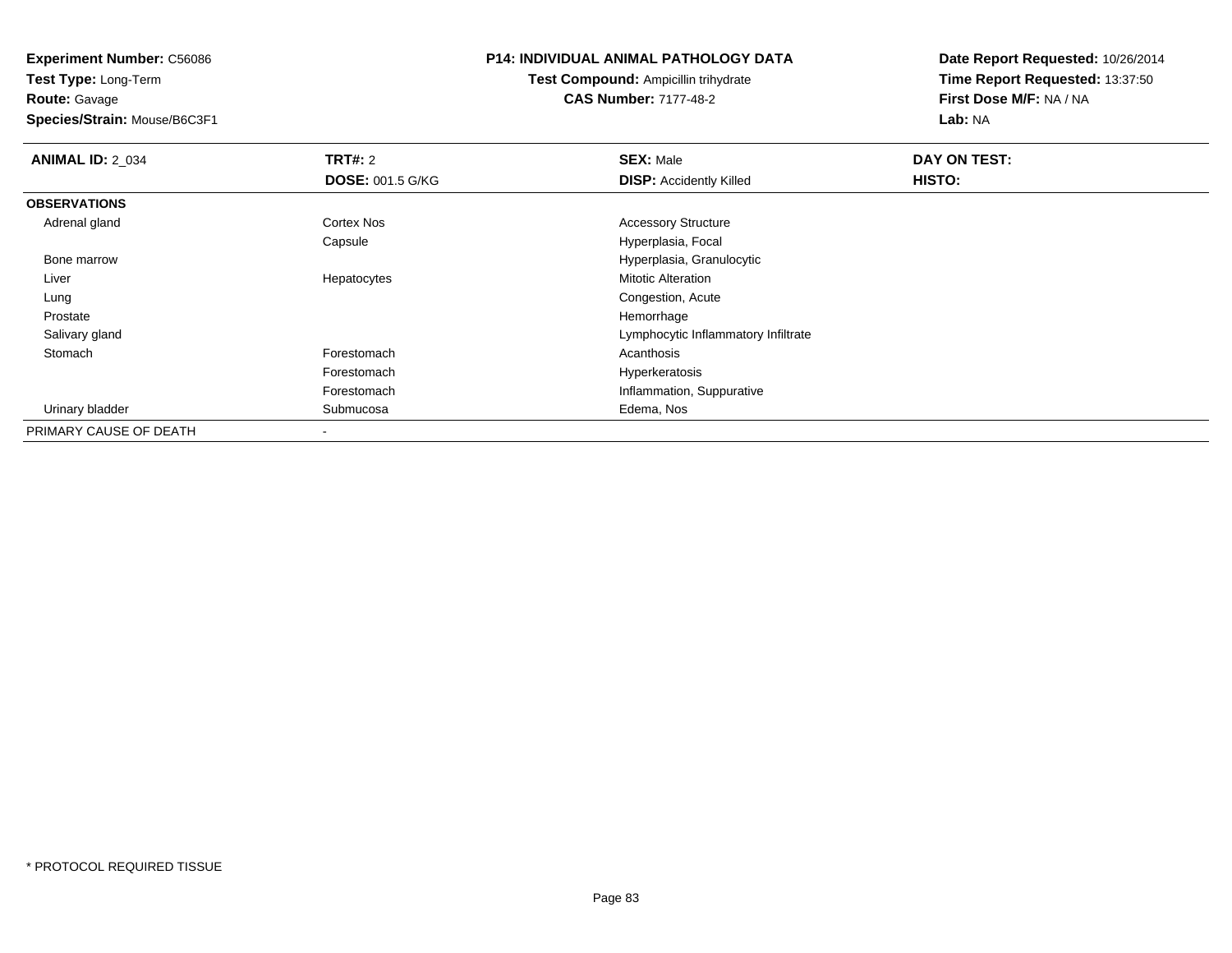**Test Type:** Long-Term**Route:** Gavage

**Species/Strain:** Mouse/B6C3F1

# **P14: INDIVIDUAL ANIMAL PATHOLOGY DATA**

**Test Compound:** Ampicillin trihydrate**CAS Number:** 7177-48-2

| <b>ANIMAL ID: 2_035</b> | <b>TRT#: 2</b>          | <b>SEX: Male</b>                    | DAY ON TEST: |  |
|-------------------------|-------------------------|-------------------------------------|--------------|--|
|                         | <b>DOSE: 001.5 G/KG</b> | <b>DISP:</b> Moribund Sacrifice     | HISTO:       |  |
| <b>OBSERVATIONS</b>     |                         |                                     |              |  |
| Adrenal gland           | Capsule                 | Hyperplasia, Focal                  |              |  |
| Kidney                  | Tubule                  | Atrophy, Focal                      |              |  |
| Prostate                |                         | Lymphocytic Inflammatory Infiltrate |              |  |
| Skin                    |                         | Acanthosis                          |              |  |
|                         |                         | Inflammation, Chronic               |              |  |
|                         |                         | Ulcer, Nos                          |              |  |
| Spleen                  | Red Pulp                | Hematopoiesis                       |              |  |
| Urethra                 |                         | Obstruction, Nos                    |              |  |
| Urinary bladder         |                         | <b>Distention</b>                   |              |  |
| PRIMARY CAUSE OF DEATH  |                         |                                     |              |  |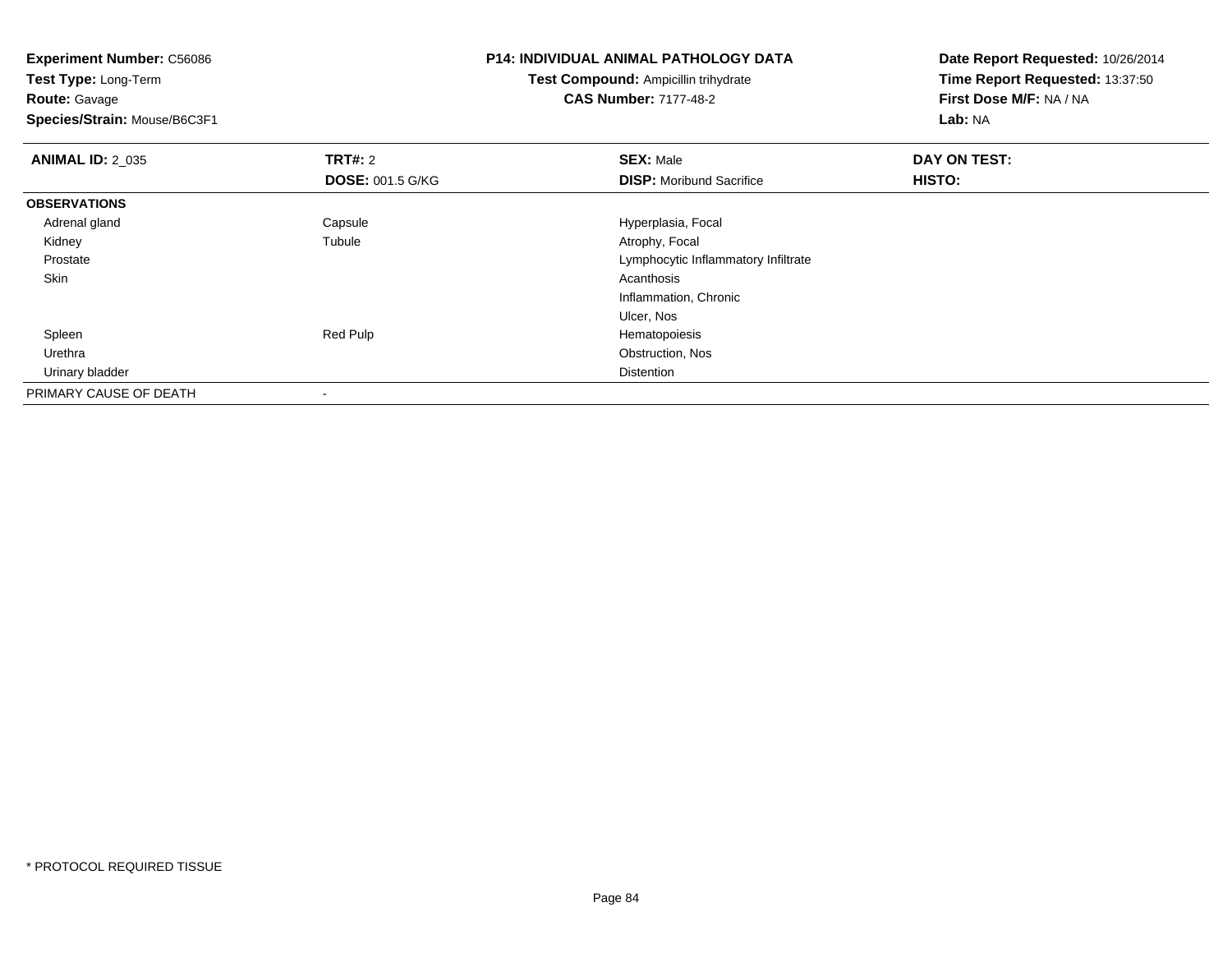| <b>Experiment Number: C56086</b><br>Test Type: Long-Term<br><b>Route: Gavage</b><br>Species/Strain: Mouse/B6C3F1 |                                    | <b>P14: INDIVIDUAL ANIMAL PATHOLOGY DATA</b><br><b>Test Compound: Ampicillin trihydrate</b><br><b>CAS Number: 7177-48-2</b> | Date Report Requested: 10/26/2014<br>Time Report Requested: 13:37:50<br>First Dose M/F: NA / NA<br>Lab: NA |
|------------------------------------------------------------------------------------------------------------------|------------------------------------|-----------------------------------------------------------------------------------------------------------------------------|------------------------------------------------------------------------------------------------------------|
| <b>ANIMAL ID: 2_036</b>                                                                                          | TRT#: 2<br><b>DOSE: 001.5 G/KG</b> | <b>SEX: Male</b><br><b>DISP:</b> Terminal Sacrifice                                                                         | DAY ON TEST:<br>HISTO:                                                                                     |
| <b>OBSERVATIONS</b>                                                                                              |                                    |                                                                                                                             |                                                                                                            |
| Harderian gland                                                                                                  | <b>Hardarian Gland</b>             | Papillary Adenoma                                                                                                           |                                                                                                            |
| Kidney                                                                                                           |                                    | Lymphocytic Inflammatory Infiltrate                                                                                         |                                                                                                            |
| Liver                                                                                                            |                                    | Hemangiosarcoma                                                                                                             |                                                                                                            |
| Lung                                                                                                             |                                    | Lymphocytic Inflammatory Infiltrate                                                                                         |                                                                                                            |
| Salivary gland                                                                                                   |                                    | Lymphocytic Inflammatory Infiltrate                                                                                         |                                                                                                            |
| Stomach                                                                                                          | Forestomach                        | Acanthosis                                                                                                                  |                                                                                                            |
| Urinary bladder                                                                                                  |                                    | <b>Distention</b>                                                                                                           |                                                                                                            |
| PRIMARY CAUSE OF DEATH                                                                                           |                                    |                                                                                                                             |                                                                                                            |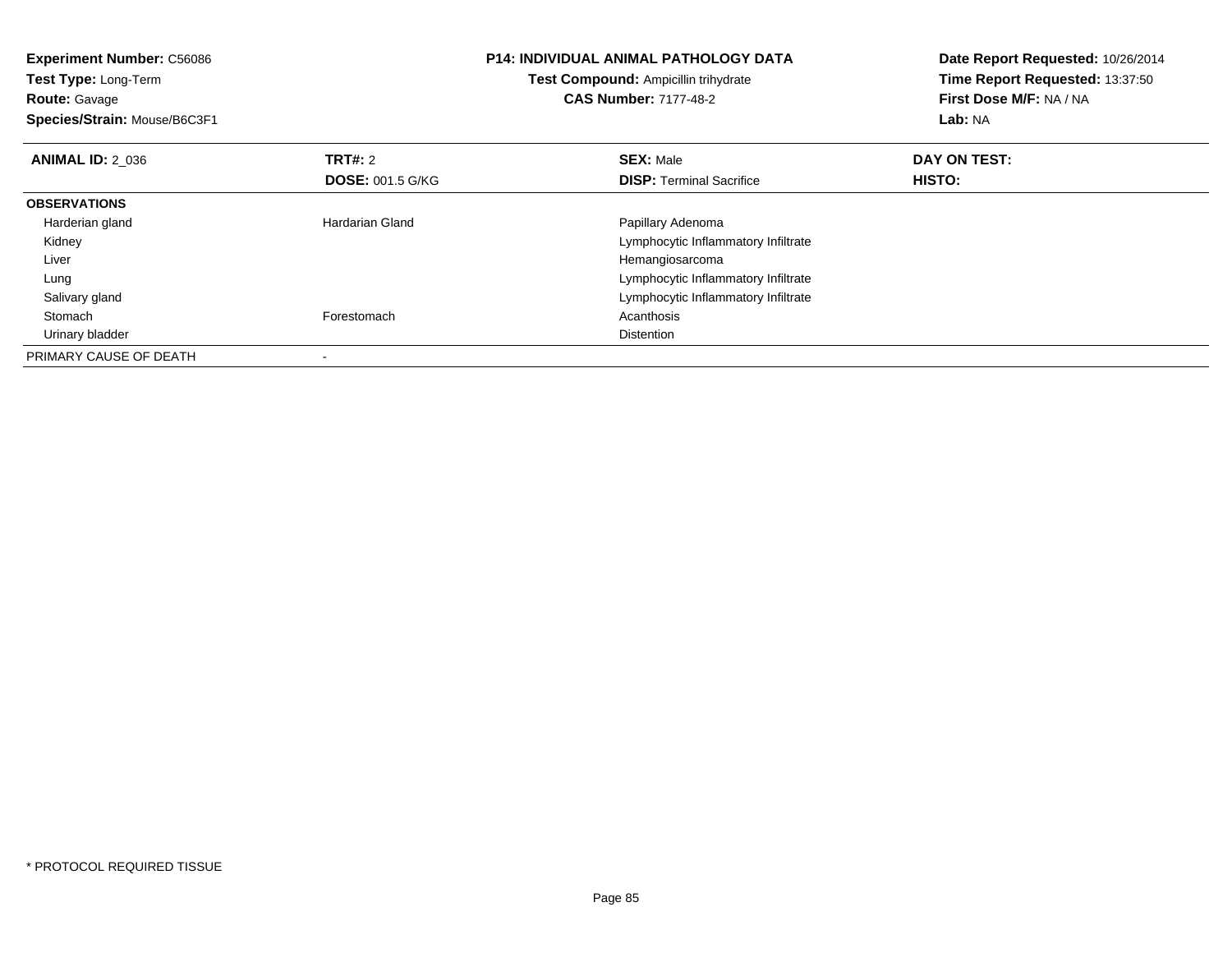**Test Type:** Long-Term**Route:** Gavage

**Species/Strain:** Mouse/B6C3F1

# **P14: INDIVIDUAL ANIMAL PATHOLOGY DATA**

**Test Compound:** Ampicillin trihydrate**CAS Number:** 7177-48-2

| <b>ANIMAL ID: 2_037</b> | TRT#: 2                  | <b>SEX: Male</b>                    | DAY ON TEST: |  |
|-------------------------|--------------------------|-------------------------------------|--------------|--|
|                         | <b>DOSE: 001.5 G/KG</b>  | <b>DISP: Terminal Sacrifice</b>     | HISTO:       |  |
| <b>OBSERVATIONS</b>     |                          |                                     |              |  |
| Adrenal gland           | Capsule                  | Hyperplasia, Focal                  |              |  |
| Brain                   |                          | Mineralization                      |              |  |
| <b>Intestine Small</b>  | <b>Mesentery Nos</b>     | Necrosis, Fat                       |              |  |
| Kidney                  |                          | Lymphocytic Inflammatory Infiltrate |              |  |
| Lung                    |                          | Lymphocytic Inflammatory Infiltrate |              |  |
| Preputial gland         |                          | Inflammation, Chronic               |              |  |
|                         |                          | <b>Retention Of Content</b>         |              |  |
| Salivary gland          |                          | Lymphocytic Inflammatory Infiltrate |              |  |
| Spleen                  |                          | Hyperplasia, Lymphoid               |              |  |
| Stomach                 | Forestomach              | Acanthosis                          |              |  |
|                         | Forestomach              | Inflammation, Suppurative           |              |  |
|                         | Forestomach              | Ulcer, Nos                          |              |  |
| Testis                  |                          | Hyperplasia, Interstitial Cell      |              |  |
| Urinary bladder         |                          | Distention                          |              |  |
| PRIMARY CAUSE OF DEATH  | $\overline{\phantom{a}}$ |                                     |              |  |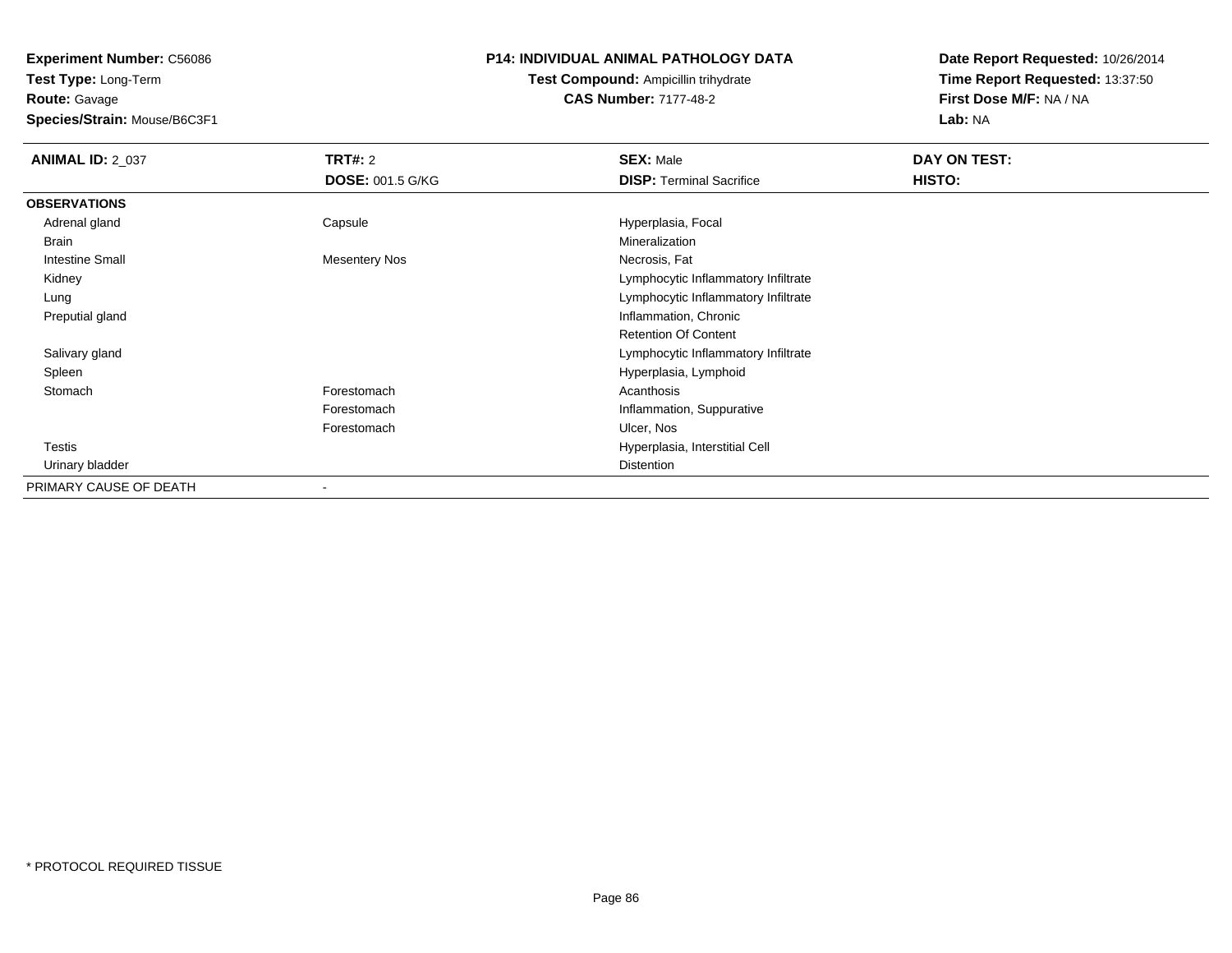| <b>Experiment Number: C56086</b><br>Test Type: Long-Term<br><b>Route: Gavage</b><br>Species/Strain: Mouse/B6C3F1 |                         | <b>P14: INDIVIDUAL ANIMAL PATHOLOGY DATA</b><br>Test Compound: Ampicillin trihydrate<br><b>CAS Number: 7177-48-2</b> | Date Report Requested: 10/26/2014<br>Time Report Requested: 13:37:50<br>First Dose M/F: NA / NA<br>Lab: NA |
|------------------------------------------------------------------------------------------------------------------|-------------------------|----------------------------------------------------------------------------------------------------------------------|------------------------------------------------------------------------------------------------------------|
| <b>ANIMAL ID: 2 038</b>                                                                                          | TRT#: 2                 | <b>SEX: Male</b>                                                                                                     | DAY ON TEST:                                                                                               |
|                                                                                                                  | <b>DOSE: 001.5 G/KG</b> | <b>DISP:</b> Terminal Sacrifice                                                                                      | HISTO:                                                                                                     |
| <b>OBSERVATIONS</b>                                                                                              |                         |                                                                                                                      |                                                                                                            |
| Adrenal gland                                                                                                    | Capsule                 | Hyperplasia, Focal                                                                                                   |                                                                                                            |
| Brain                                                                                                            |                         | Mineralization                                                                                                       |                                                                                                            |
| Kidney                                                                                                           |                         | Lymphocytic Inflammatory Infiltrate                                                                                  |                                                                                                            |
| Liver                                                                                                            |                         | Lymphocytic Inflammatory Infiltrate                                                                                  |                                                                                                            |
| Unspecified                                                                                                      | Multiple Organs Nos     | Lymphoma, Lymphocytic-Malignant Type                                                                                 |                                                                                                            |
| Urinary bladder                                                                                                  |                         | <b>Distention</b>                                                                                                    |                                                                                                            |
| PRIMARY CAUSE OF DEATH                                                                                           |                         |                                                                                                                      |                                                                                                            |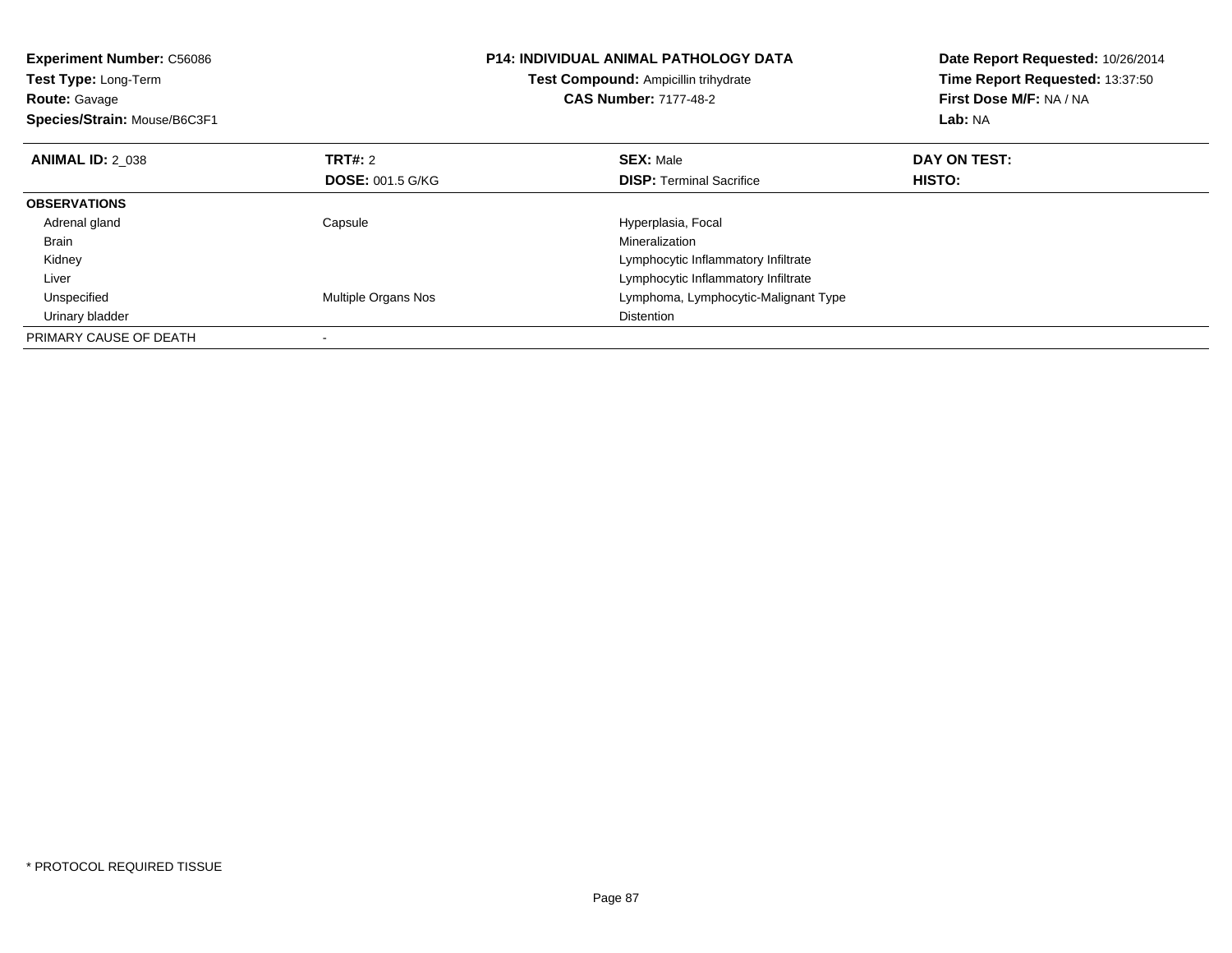**Experiment Number:** C56086**Test Type:** Long-Term

**Route:** Gavage

**Species/Strain:** Mouse/B6C3F1

## **P14: INDIVIDUAL ANIMAL PATHOLOGY DATA**

**Test Compound:** Ampicillin trihydrate**CAS Number:** 7177-48-2

| <b>ANIMAL ID: 2 039</b> | TRT#: 2                 | <b>SEX: Male</b>                     | DAY ON TEST: |  |
|-------------------------|-------------------------|--------------------------------------|--------------|--|
|                         | <b>DOSE: 001.5 G/KG</b> | <b>DISP:</b> Terminal Sacrifice      | HISTO:       |  |
| <b>OBSERVATIONS</b>     |                         |                                      |              |  |
| Adrenal gland           | Capsule                 | Hyperplasia, Focal                   |              |  |
| Bone                    | <b>Tarsal Joint</b>     | Ankylosis                            |              |  |
| <b>Intestine Small</b>  | <b>Mesentery Nos</b>    | Necrosis, Fat                        |              |  |
| Kidney                  |                         | Lymphocytic Inflammatory Infiltrate  |              |  |
| Lung                    |                         | Lymphocytic Inflammatory Infiltrate  |              |  |
| Salivary gland          |                         | Lymphocytic Inflammatory Infiltrate  |              |  |
| Stomach                 | Forestomach             | Acanthosis                           |              |  |
|                         | Forestomach             | Hyperkeratosis                       |              |  |
|                         | Forestomach             | Inflammation, Suppurative            |              |  |
| Unspecified             | Multiple Organs Nos     | Lymphoma, Lymphocytic-Malignant Type |              |  |
| Urinary bladder         |                         | <b>Distention</b>                    |              |  |
| PRIMARY CAUSE OF DEATH  |                         |                                      |              |  |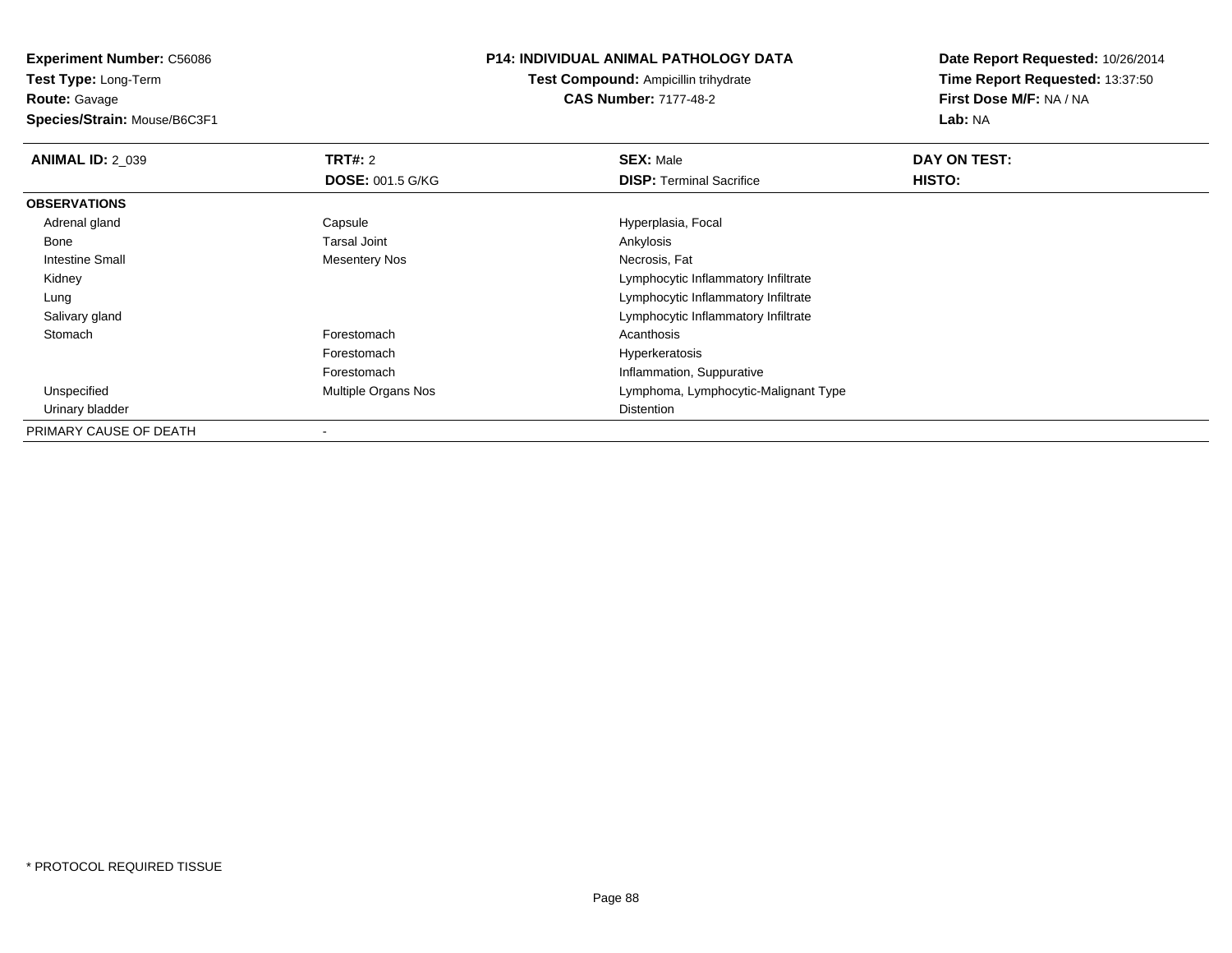**Experiment Number:** C56086**Test Type:** Long-Term

**Route:** Gavage

**Species/Strain:** Mouse/B6C3F1

# **P14: INDIVIDUAL ANIMAL PATHOLOGY DATA**

**Test Compound:** Ampicillin trihydrate**CAS Number:** 7177-48-2

| <b>ANIMAL ID: 2_040</b> | TRT#: 2                 | <b>SEX: Male</b>                    | DAY ON TEST:  |
|-------------------------|-------------------------|-------------------------------------|---------------|
|                         | <b>DOSE: 001.5 G/KG</b> | <b>DISP: Terminal Sacrifice</b>     | <b>HISTO:</b> |
| <b>OBSERVATIONS</b>     |                         |                                     |               |
| Adrenal gland           | Capsule                 | Hyperplasia, Focal                  |               |
| Bone                    | <b>Tarsal Joint</b>     | Ankylosis                           |               |
| Brain                   |                         | Mineralization                      |               |
| Kidney                  |                         | Lymphocytic Inflammatory Infiltrate |               |
| Liver                   | <b>Hepatic Sinusoid</b> | Dilatation, Nos                     |               |
| Lung                    |                         | Alveolar/Bronchiolar Adenoma        |               |
| Pancreas                | Islets                  | Islet-Cell Adenoma                  |               |
| Salivary gland          |                         | Lymphocytic Inflammatory Infiltrate |               |
| Spleen                  |                         | Hyperplasia, Lymphoid               |               |
| Stomach                 | Forestomach             | Acanthosis                          |               |
|                         | Forestomach             | Inflammation, Suppurative           |               |
|                         | Forestomach             | Ulcer, Nos                          |               |
| Unspecified             |                         | Fibrosarcoma                        |               |
| Urinary bladder         |                         | Lymphocytic Inflammatory Infiltrate |               |
| PRIMARY CAUSE OF DEATH  | -                       |                                     |               |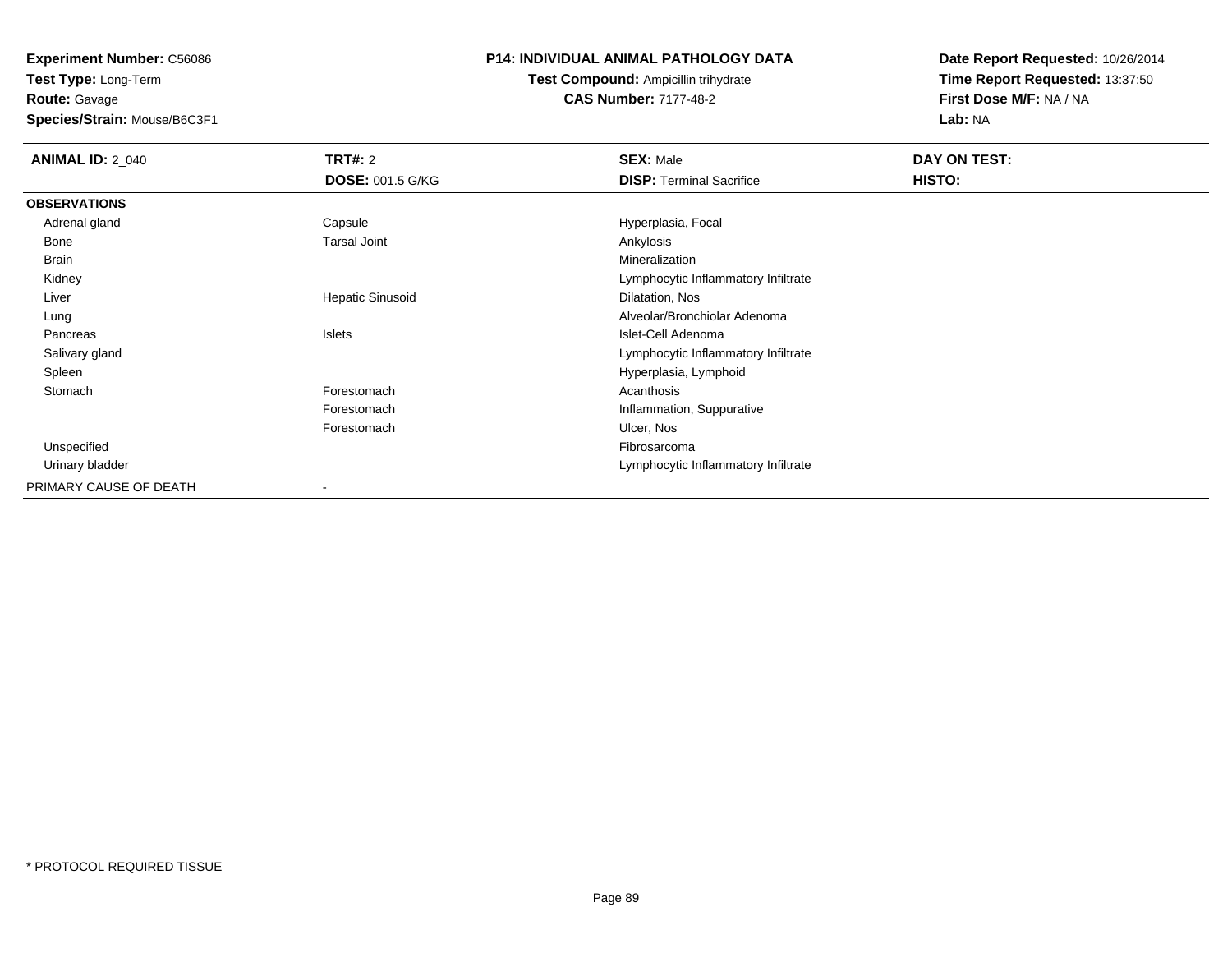| <b>Experiment Number: C56086</b><br>Test Type: Long-Term<br><b>Route: Gavage</b><br>Species/Strain: Mouse/B6C3F1 |                                    | <b>P14: INDIVIDUAL ANIMAL PATHOLOGY DATA</b><br>Test Compound: Ampicillin trihydrate<br><b>CAS Number: 7177-48-2</b> | Date Report Requested: 10/26/2014<br>Time Report Requested: 13:37:50<br>First Dose M/F: NA / NA<br>Lab: NA |
|------------------------------------------------------------------------------------------------------------------|------------------------------------|----------------------------------------------------------------------------------------------------------------------|------------------------------------------------------------------------------------------------------------|
| <b>ANIMAL ID: 2 041</b>                                                                                          | TRT#: 2<br><b>DOSE: 001.5 G/KG</b> | <b>SEX: Male</b><br><b>DISP: Natural Death</b>                                                                       | DAY ON TEST:<br>HISTO:                                                                                     |
| <b>OBSERVATIONS</b>                                                                                              |                                    |                                                                                                                      |                                                                                                            |
| Bone marrow                                                                                                      |                                    | Hyperplasia, Granulocytic                                                                                            |                                                                                                            |
| Kidney                                                                                                           |                                    | Lymphocytic Inflammatory Infiltrate                                                                                  |                                                                                                            |
| Liver                                                                                                            |                                    | Lymphocytic Inflammatory Infiltrate                                                                                  |                                                                                                            |
| Lung                                                                                                             |                                    | Alveolar/Bronchiolar Adenoma                                                                                         |                                                                                                            |
| Salivary gland                                                                                                   |                                    | Lymphocytic Inflammatory Infiltrate                                                                                  |                                                                                                            |
| Urinary bladder                                                                                                  |                                    | <b>Distention</b>                                                                                                    |                                                                                                            |
| PRIMARY CAUSE OF DEATH                                                                                           |                                    |                                                                                                                      |                                                                                                            |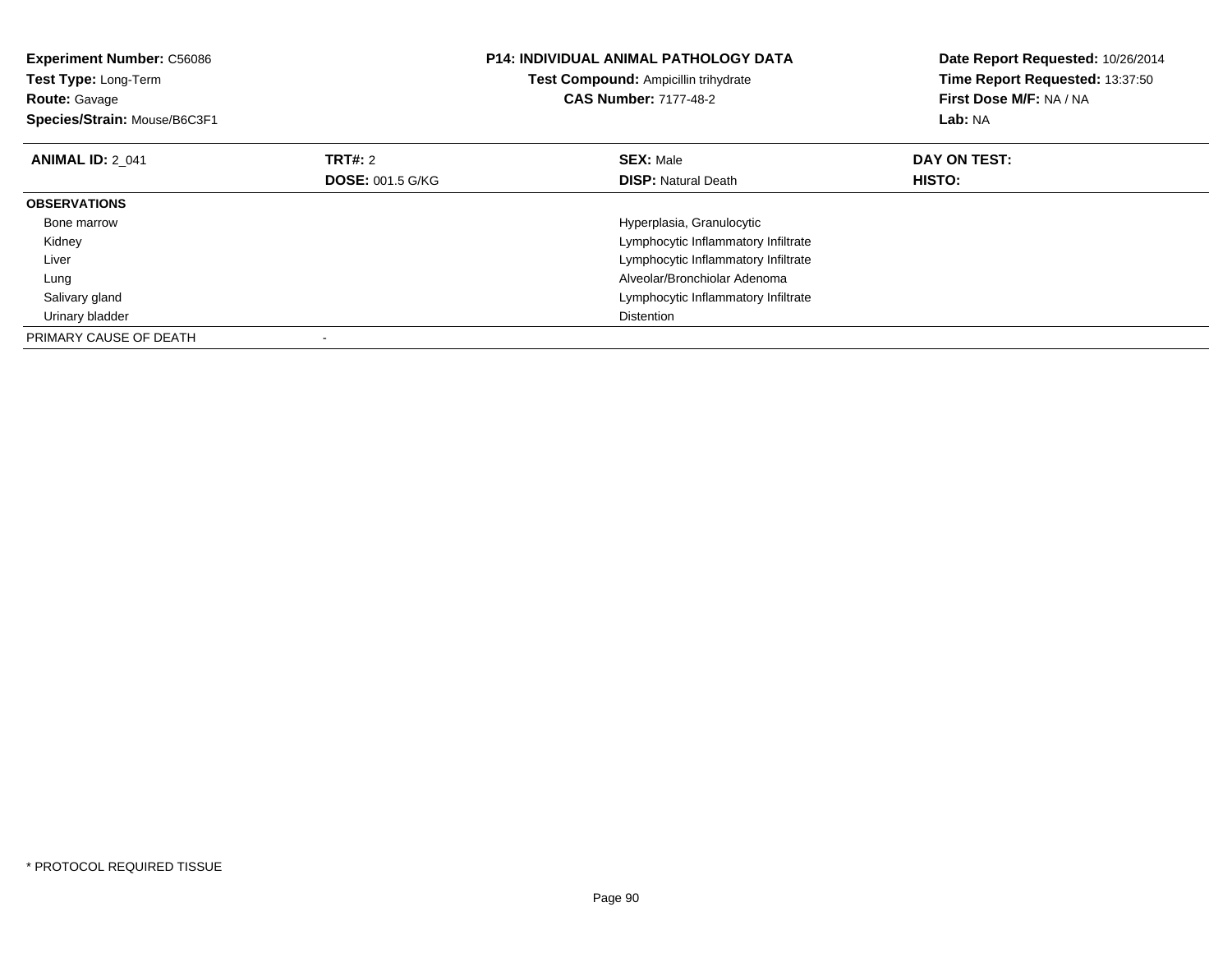| <b>Experiment Number: C56086</b><br>Test Type: Long-Term<br><b>Route: Gavage</b> |                         | P14: INDIVIDUAL ANIMAL PATHOLOGY DATA<br><b>Test Compound: Ampicillin trihydrate</b><br><b>CAS Number: 7177-48-2</b> | Date Report Requested: 10/26/2014<br>Time Report Requested: 13:37:50<br>First Dose M/F: NA / NA |
|----------------------------------------------------------------------------------|-------------------------|----------------------------------------------------------------------------------------------------------------------|-------------------------------------------------------------------------------------------------|
| Species/Strain: Mouse/B6C3F1                                                     |                         |                                                                                                                      | Lab: NA                                                                                         |
| <b>ANIMAL ID: 2_042</b>                                                          | TRT#: 2                 | <b>SEX: Male</b>                                                                                                     | DAY ON TEST:                                                                                    |
|                                                                                  | <b>DOSE: 001.5 G/KG</b> | <b>DISP: Natural Death</b>                                                                                           | HISTO:                                                                                          |
| <b>OBSERVATIONS</b>                                                              |                         |                                                                                                                      |                                                                                                 |
| Bone marrow                                                                      |                         | Hyperplasia, Granulocytic                                                                                            |                                                                                                 |
| Kidney                                                                           | Tubule                  | Dilatation, Nos                                                                                                      |                                                                                                 |
| Lung                                                                             |                         | Congestion, Acute                                                                                                    |                                                                                                 |
| Prostate                                                                         |                         | Inflammation, Suppurative                                                                                            |                                                                                                 |
| Skin                                                                             |                         | Inflammation, Suppurative                                                                                            |                                                                                                 |
| Urethra                                                                          |                         | Inflammation, Suppurative                                                                                            |                                                                                                 |
| Urinary bladder                                                                  |                         | <b>Distention</b>                                                                                                    |                                                                                                 |
| PRIMARY CAUSE OF DEATH                                                           |                         |                                                                                                                      |                                                                                                 |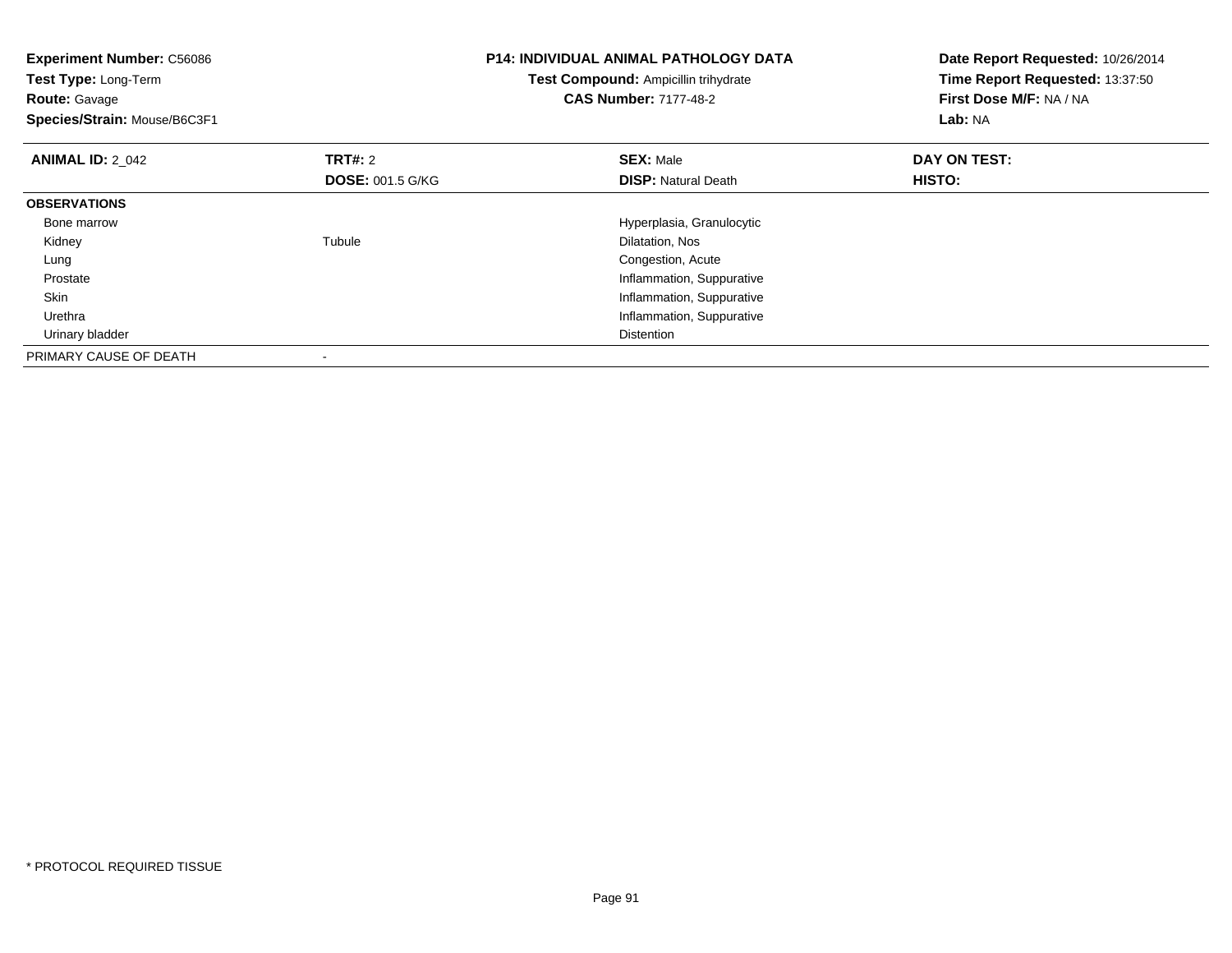**Experiment Number:** C56086**Test Type:** Long-Term**Route:** Gavage **Species/Strain:** Mouse/B6C3F1**P14: INDIVIDUAL ANIMAL PATHOLOGY DATATest Compound:** Ampicillin trihydrate**CAS Number:** 7177-48-2**Date Report Requested:** 10/26/2014**Time Report Requested:** 13:37:50**First Dose M/F:** NA / NA**Lab:** NA**ANIMAL ID:** 2\_043**TRT#:** 2 **SEX:** Male **DAY ON TEST: DOSE:** 001.5 G/KG**DISP:** Moribund Sacrifice **HISTO: OBSERVATIONS** Bone marrow Hyperplasia, Granulocytic Brainn and the control of the control of the control of the control of the control of the control of the control of the control of the control of the control of the control of the control of the control of the control of the co Skinn and the control of the control of the control of the control of the control of the control of the control of the control of the control of the control of the control of the control of the control of the control of the co Spleen Depletion, Lymphoid Red PulpHematopoiesis<br>Fibrosarcoma Unspecifiedd **Example 2018** and the control of the control of the control of the control of the control of the control of the control of the control of the control of the control of the control of the control of the control of the co Multiple Organs Nos Fibrosarcoma, Metastatic Urinary bladderr and the control of the control of the control of the control of the control of the control of the control of PRIMARY CAUSE OF DEATH-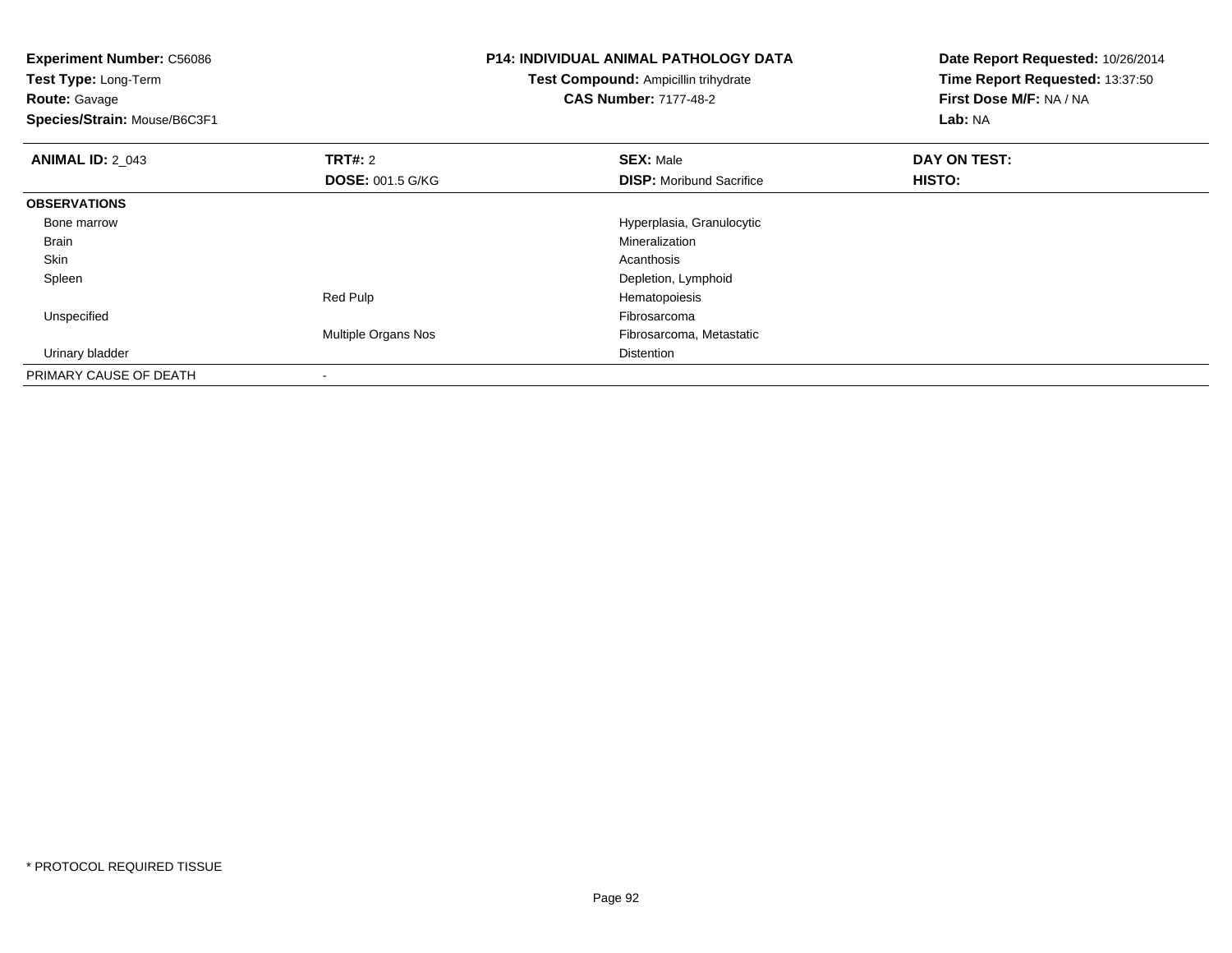| <b>Experiment Number: C56086</b><br>Test Type: Long-Term |                         | P14: INDIVIDUAL ANIMAL PATHOLOGY DATA | Date Report Requested: 10/26/2014 |
|----------------------------------------------------------|-------------------------|---------------------------------------|-----------------------------------|
|                                                          |                         | Test Compound: Ampicillin trihydrate  | Time Report Requested: 13:37:50   |
| <b>Route: Gavage</b>                                     |                         | <b>CAS Number: 7177-48-2</b>          | First Dose M/F: NA / NA           |
| Species/Strain: Mouse/B6C3F1                             |                         |                                       | Lab: NA                           |
| <b>ANIMAL ID: 2 044</b>                                  | <b>TRT#: 2</b>          | <b>SEX: Male</b>                      | DAY ON TEST:                      |
|                                                          | <b>DOSE: 001.5 G/KG</b> | <b>DISP: Natural Death</b>            | HISTO:                            |
| <b>OBSERVATIONS</b>                                      |                         |                                       |                                   |
| Adrenal gland                                            | Capsule                 | Hyperplasia, Focal                    |                                   |
| Lung                                                     |                         | Aspiration, Foreign Body              |                                   |
| Prostate                                                 |                         | Inflammation, Suppurative             |                                   |
| Skin                                                     |                         | Hyperkeratosis                        |                                   |
| Stomach                                                  | Forestomach             | Hyperkeratosis                        |                                   |
|                                                          | Forestomach             | Infection, Fungal                     |                                   |
|                                                          | Forestomach             | Inflammation, Suppurative             |                                   |
| Urinary bladder                                          |                         | Distention                            |                                   |
| PRIMARY CAUSE OF DEATH                                   |                         |                                       |                                   |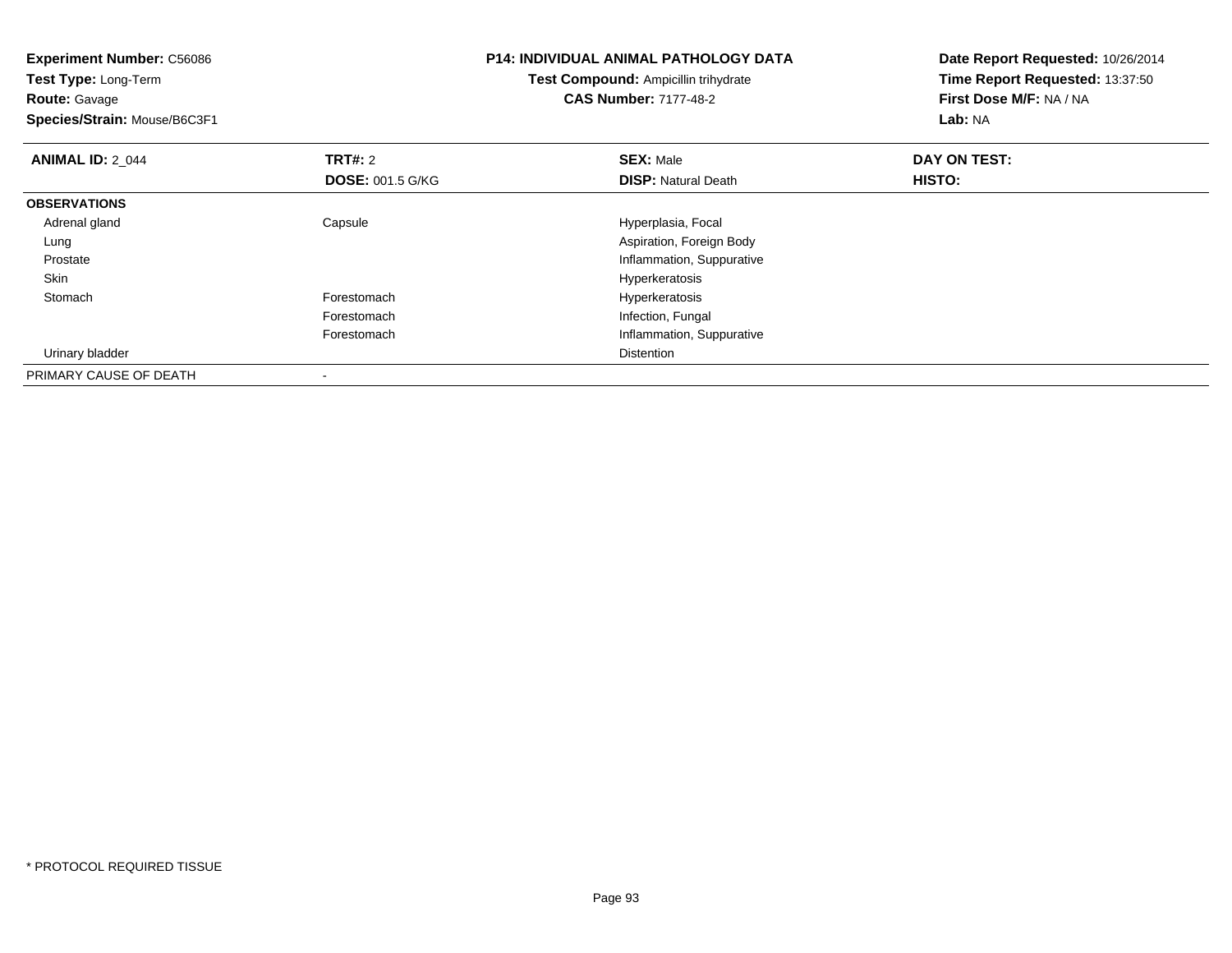| <b>Experiment Number: C56086</b><br>Test Type: Long-Term<br><b>Route: Gavage</b><br>Species/Strain: Mouse/B6C3F1 |                                    | <b>P14: INDIVIDUAL ANIMAL PATHOLOGY DATA</b><br>Test Compound: Ampicillin trihydrate<br><b>CAS Number: 7177-48-2</b> | Date Report Requested: 10/26/2014<br>Time Report Requested: 13:37:50<br>First Dose M/F: NA / NA<br>Lab: NA |
|------------------------------------------------------------------------------------------------------------------|------------------------------------|----------------------------------------------------------------------------------------------------------------------|------------------------------------------------------------------------------------------------------------|
| <b>ANIMAL ID: 2 045</b>                                                                                          | TRT#: 2<br><b>DOSE: 001.5 G/KG</b> | <b>SEX: Male</b><br><b>DISP:</b> Terminal Sacrifice                                                                  | DAY ON TEST:<br><b>HISTO:</b>                                                                              |
| <b>OBSERVATIONS</b>                                                                                              |                                    |                                                                                                                      |                                                                                                            |
| <b>Brain</b>                                                                                                     |                                    | Mineralization                                                                                                       |                                                                                                            |
| Liver                                                                                                            |                                    | Hepatocellular Carcinoma                                                                                             |                                                                                                            |
| Preputial gland                                                                                                  |                                    | <b>Retention Of Content</b>                                                                                          |                                                                                                            |
| Urinary bladder                                                                                                  |                                    | <b>Distention</b>                                                                                                    |                                                                                                            |
| PRIMARY CAUSE OF DEATH                                                                                           | $\overline{\phantom{a}}$           |                                                                                                                      |                                                                                                            |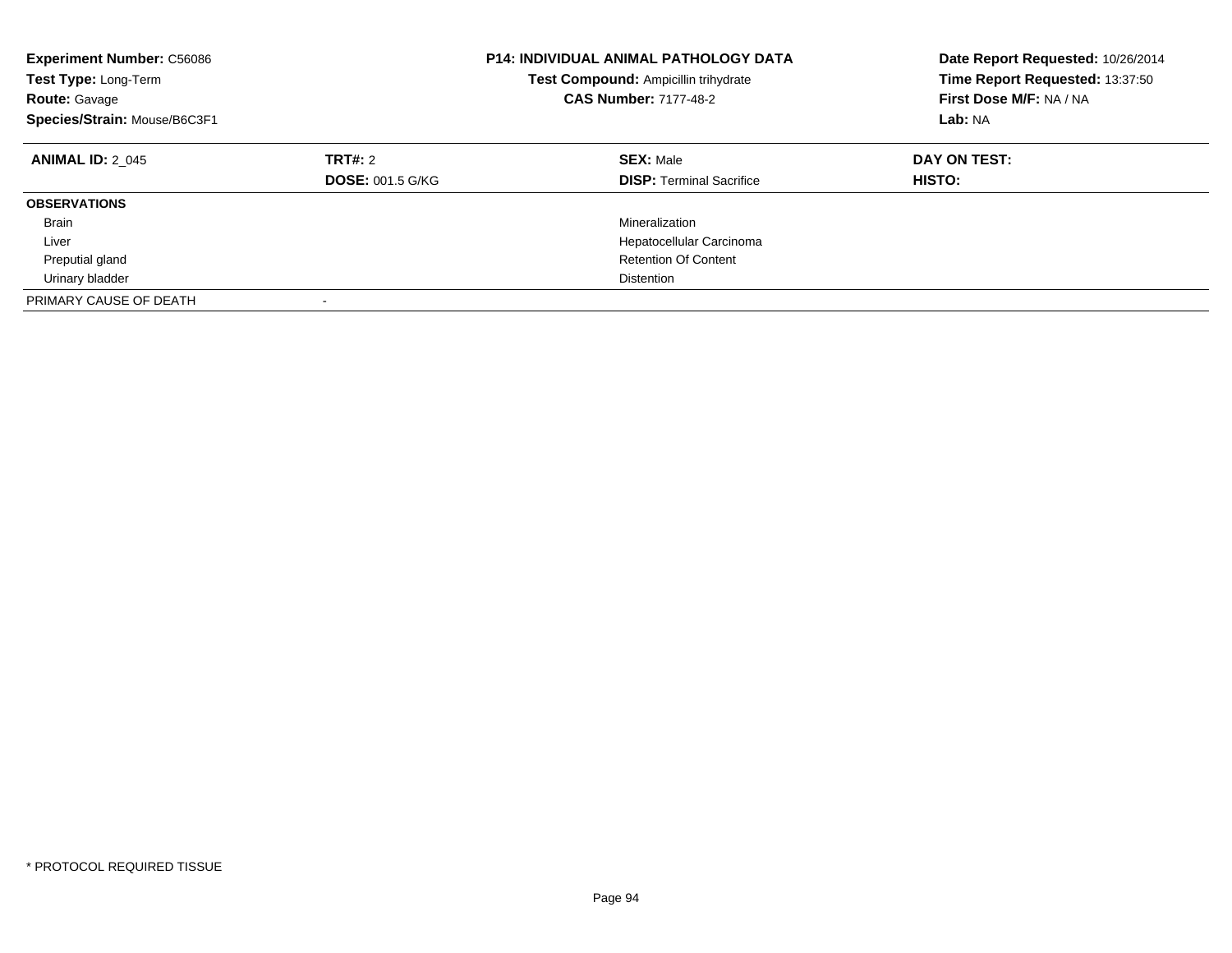| <b>Experiment Number: C56086</b><br>Test Type: Long-Term<br><b>Route: Gavage</b><br>Species/Strain: Mouse/B6C3F1 |                         | <b>P14: INDIVIDUAL ANIMAL PATHOLOGY DATA</b><br>Test Compound: Ampicillin trihydrate<br><b>CAS Number: 7177-48-2</b> | Date Report Requested: 10/26/2014<br>Time Report Requested: 13:37:50<br>First Dose M/F: NA / NA<br>Lab: NA |
|------------------------------------------------------------------------------------------------------------------|-------------------------|----------------------------------------------------------------------------------------------------------------------|------------------------------------------------------------------------------------------------------------|
| <b>ANIMAL ID: 2 046</b>                                                                                          | <b>TRT#: 2</b>          | <b>SEX: Male</b>                                                                                                     | DAY ON TEST:                                                                                               |
|                                                                                                                  | <b>DOSE: 001.5 G/KG</b> | <b>DISP: Accidently Killed</b>                                                                                       | HISTO:                                                                                                     |
| <b>OBSERVATIONS</b>                                                                                              |                         |                                                                                                                      |                                                                                                            |
| Adrenal gland                                                                                                    | Capsule                 | Hyperplasia, Focal                                                                                                   |                                                                                                            |
| Bone marrow                                                                                                      |                         | Hyperplasia, Granulocytic                                                                                            |                                                                                                            |
| Lung                                                                                                             |                         | Aspiration, Foreign Body                                                                                             |                                                                                                            |
| Stomach                                                                                                          | Forestomach             | Acanthosis                                                                                                           |                                                                                                            |
|                                                                                                                  | Forestomach             | Hyperkeratosis                                                                                                       |                                                                                                            |
| Thymus                                                                                                           |                         | Necrosis, Diffuse                                                                                                    |                                                                                                            |
| PRIMARY CAUSE OF DEATH                                                                                           |                         |                                                                                                                      |                                                                                                            |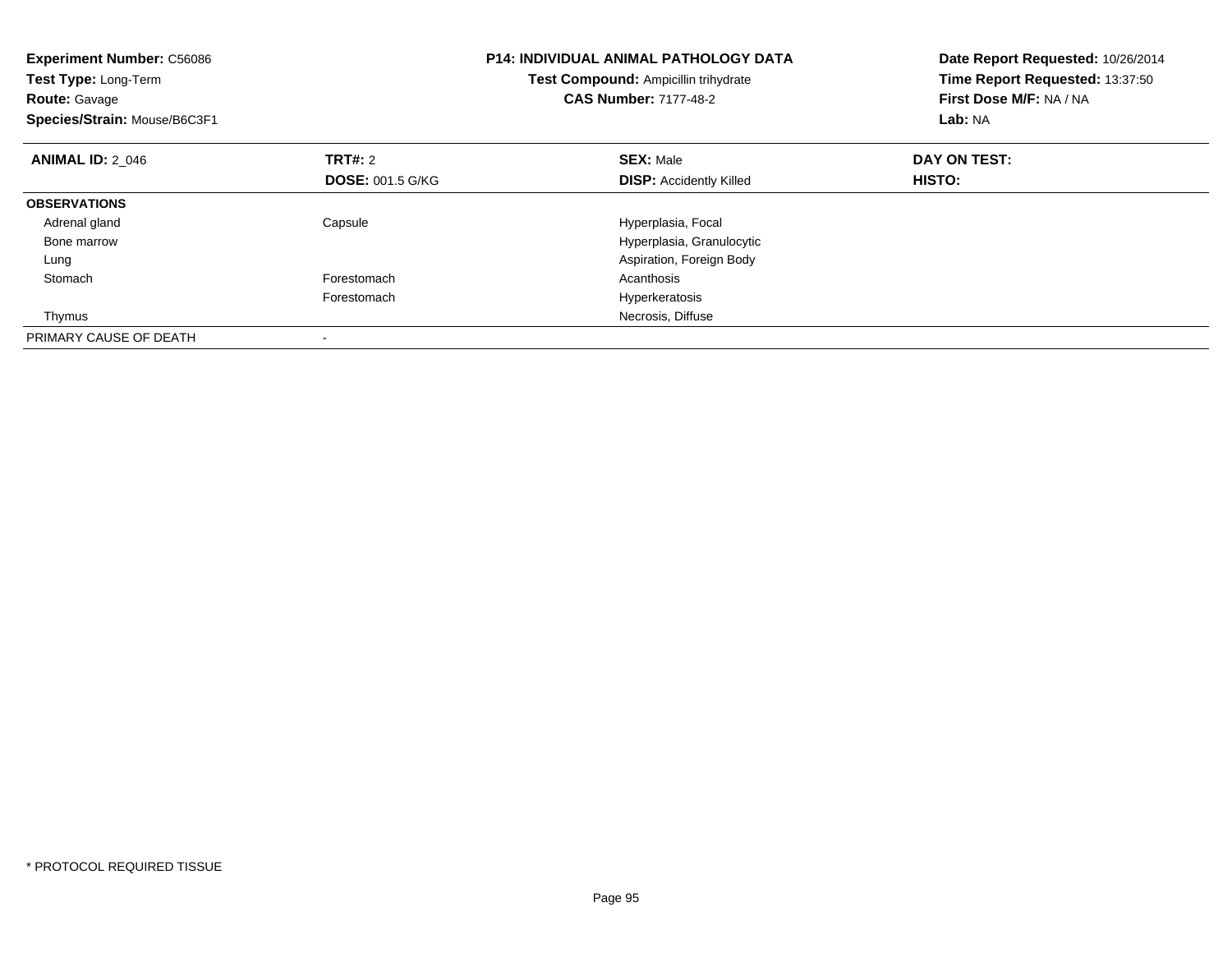**Test Type:** Long-Term**Route:** Gavage

**Species/Strain:** Mouse/B6C3F1

# **P14: INDIVIDUAL ANIMAL PATHOLOGY DATA**

**Test Compound:** Ampicillin trihydrate**CAS Number:** 7177-48-2

| <b>ANIMAL ID: 2_047</b> | <b>TRT#: 2</b>          | <b>SEX: Male</b>                    | DAY ON TEST: |  |
|-------------------------|-------------------------|-------------------------------------|--------------|--|
|                         | <b>DOSE: 001.5 G/KG</b> | <b>DISP:</b> Terminal Sacrifice     | HISTO:       |  |
| <b>OBSERVATIONS</b>     |                         |                                     |              |  |
| Adrenal gland           | Capsule                 | Hyperplasia, Focal                  |              |  |
| Kidney                  | Tubule                  | Cyst, Nos                           |              |  |
|                         |                         | Lymphocytic Inflammatory Infiltrate |              |  |
| Lung                    |                         | Lymphocytic Inflammatory Infiltrate |              |  |
| Salivary gland          |                         | Lymphocytic Inflammatory Infiltrate |              |  |
| Stomach                 | Forestomach             | Acanthosis                          |              |  |
|                         | Forestomach             | Hyperkeratosis                      |              |  |
|                         | Forestomach             | Inflammation, Suppurative           |              |  |
| <b>Testis</b>           | Tubule                  | Degeneration, Nos                   |              |  |
|                         |                         | Hyperplasia, Interstitial Cell      |              |  |
| Thyroid                 |                         | Hyperplasia, Follicular Cell        |              |  |
| PRIMARY CAUSE OF DEATH  |                         |                                     |              |  |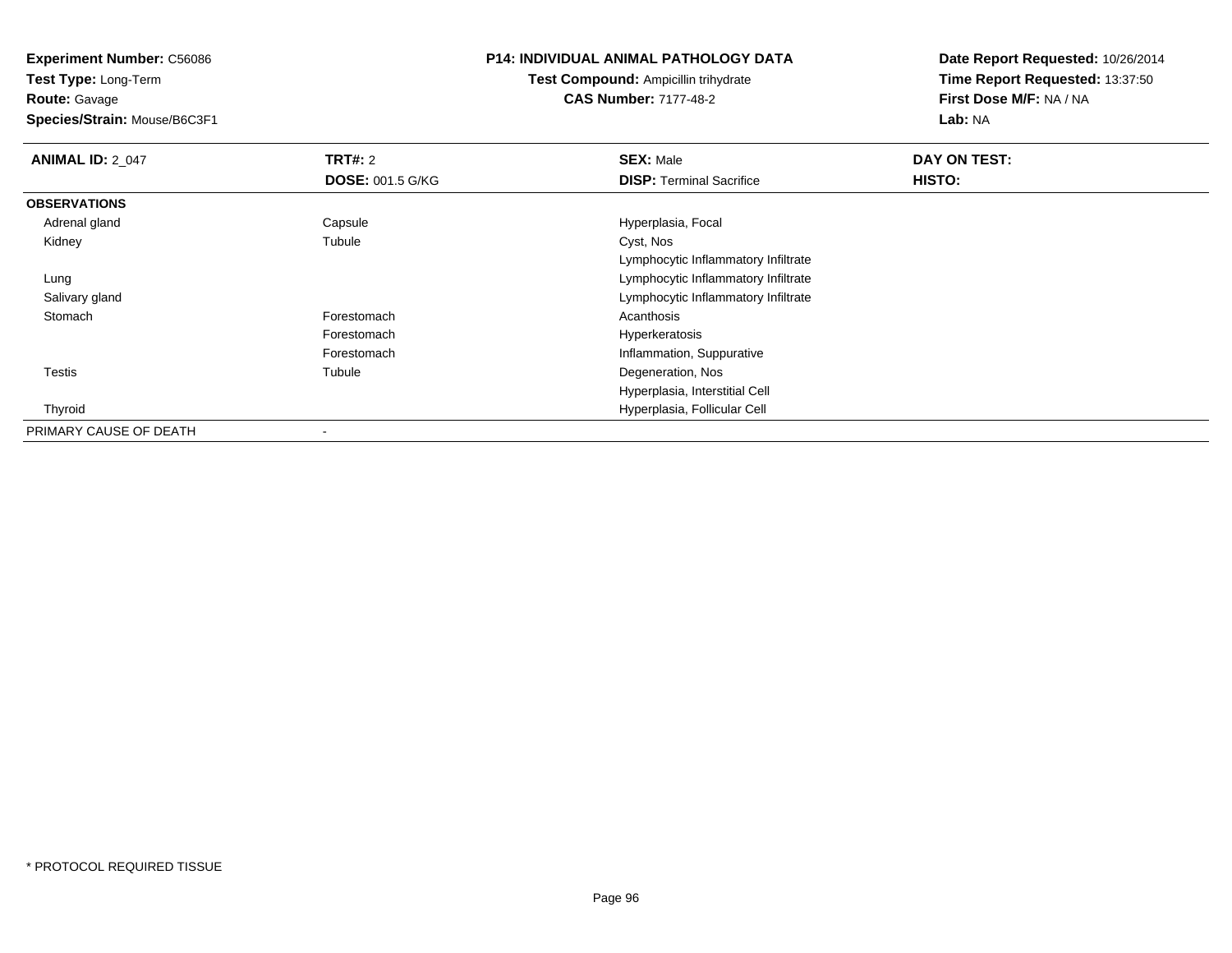| <b>Experiment Number: C56086</b><br>Test Type: Long-Term<br><b>Route: Gavage</b><br>Species/Strain: Mouse/B6C3F1 |                         | <b>P14: INDIVIDUAL ANIMAL PATHOLOGY DATA</b><br>Test Compound: Ampicillin trihydrate<br><b>CAS Number: 7177-48-2</b> | Date Report Requested: 10/26/2014<br>Time Report Requested: 13:37:50<br>First Dose M/F: NA / NA<br>Lab: NA |
|------------------------------------------------------------------------------------------------------------------|-------------------------|----------------------------------------------------------------------------------------------------------------------|------------------------------------------------------------------------------------------------------------|
| <b>ANIMAL ID: 2 048</b>                                                                                          | TRT#: 2                 | <b>SEX: Male</b>                                                                                                     | DAY ON TEST:                                                                                               |
|                                                                                                                  | <b>DOSE: 001.5 G/KG</b> | <b>DISP: Accidently Killed</b>                                                                                       | HISTO:                                                                                                     |
| <b>OBSERVATIONS</b>                                                                                              |                         |                                                                                                                      |                                                                                                            |
| Adrenal gland                                                                                                    | Capsule                 | Hyperplasia, Focal                                                                                                   |                                                                                                            |
| Kidney                                                                                                           | Medulla                 | Congestion, Acute                                                                                                    |                                                                                                            |
|                                                                                                                  |                         | Hyperplasia, Tubular Cell                                                                                            |                                                                                                            |
| Lung                                                                                                             |                         | Congestion, Acute                                                                                                    |                                                                                                            |
| Skin                                                                                                             |                         | Acanthosis                                                                                                           |                                                                                                            |
|                                                                                                                  |                         | Hyperkeratosis                                                                                                       |                                                                                                            |
| Stomach                                                                                                          | Glandular Stomach       | Ulcer, Acute                                                                                                         |                                                                                                            |
| PRIMARY CAUSE OF DEATH                                                                                           |                         |                                                                                                                      |                                                                                                            |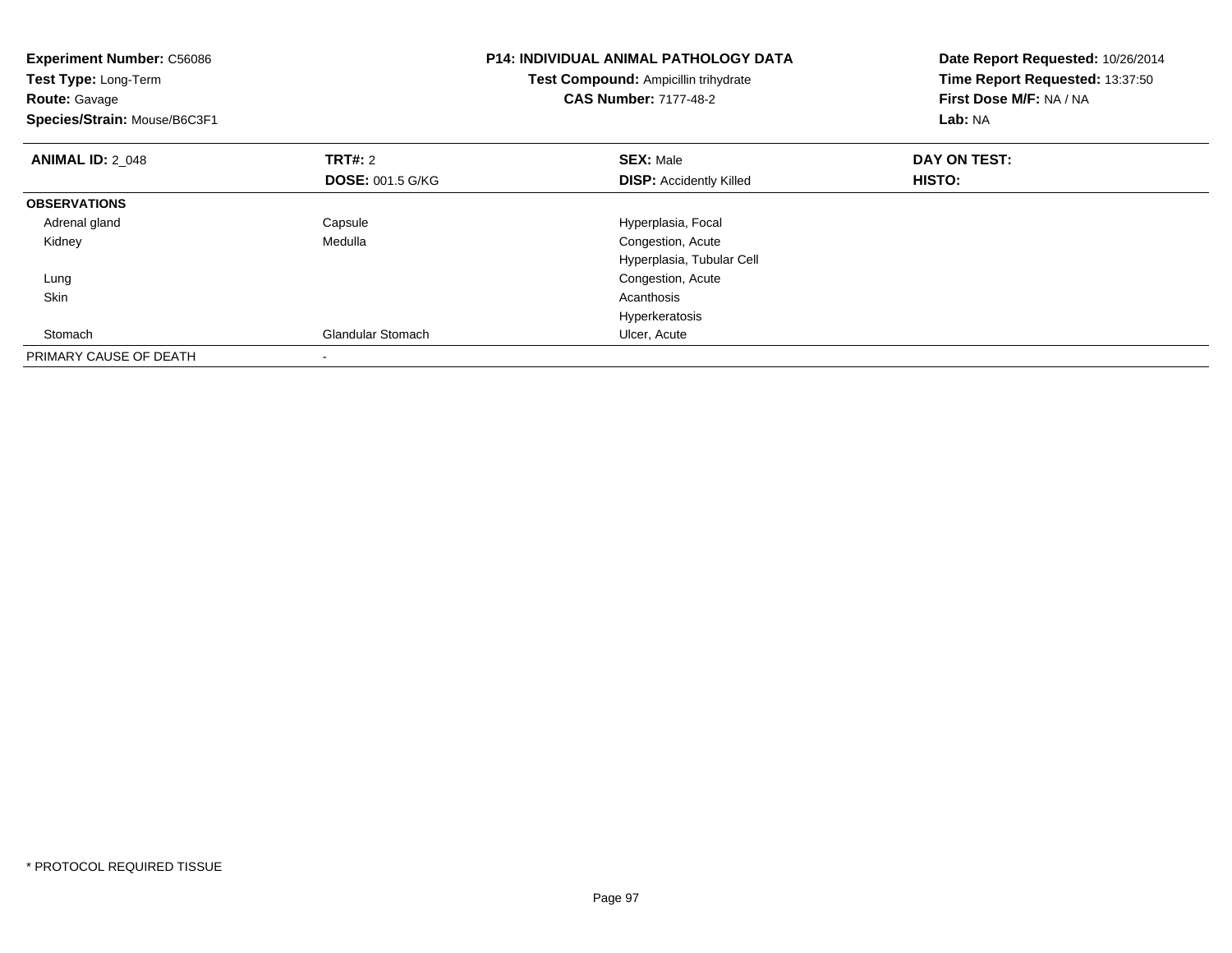| <b>Experiment Number: C56086</b><br>Test Type: Long-Term<br><b>Route: Gavage</b><br>Species/Strain: Mouse/B6C3F1 |                         | <b>P14: INDIVIDUAL ANIMAL PATHOLOGY DATA</b><br>Test Compound: Ampicillin trihydrate<br><b>CAS Number: 7177-48-2</b> | Date Report Requested: 10/26/2014<br>Time Report Requested: 13:37:50<br>First Dose M/F: NA / NA<br>Lab: NA |
|------------------------------------------------------------------------------------------------------------------|-------------------------|----------------------------------------------------------------------------------------------------------------------|------------------------------------------------------------------------------------------------------------|
| <b>ANIMAL ID: 2 049</b>                                                                                          | <b>TRT#: 2</b>          | <b>SEX: Male</b>                                                                                                     | DAY ON TEST:                                                                                               |
|                                                                                                                  | <b>DOSE: 001.5 G/KG</b> | <b>DISP:</b> Natural Death                                                                                           | <b>HISTO:</b>                                                                                              |
| <b>OBSERVATIONS</b>                                                                                              |                         |                                                                                                                      |                                                                                                            |
| Adrenal gland                                                                                                    | Capsule                 | Hyperplasia, Focal                                                                                                   |                                                                                                            |
| Lung                                                                                                             |                         | Congestion, Acute                                                                                                    |                                                                                                            |
| Spleen                                                                                                           |                         | Depletion, Lymphoid                                                                                                  |                                                                                                            |
| Stomach                                                                                                          | Forestomach             | Acanthosis                                                                                                           |                                                                                                            |
|                                                                                                                  | Forestomach             | Hyperkeratosis                                                                                                       |                                                                                                            |
|                                                                                                                  | Forestomach             | Inflammation, Suppurative                                                                                            |                                                                                                            |
| PRIMARY CAUSE OF DEATH                                                                                           |                         |                                                                                                                      |                                                                                                            |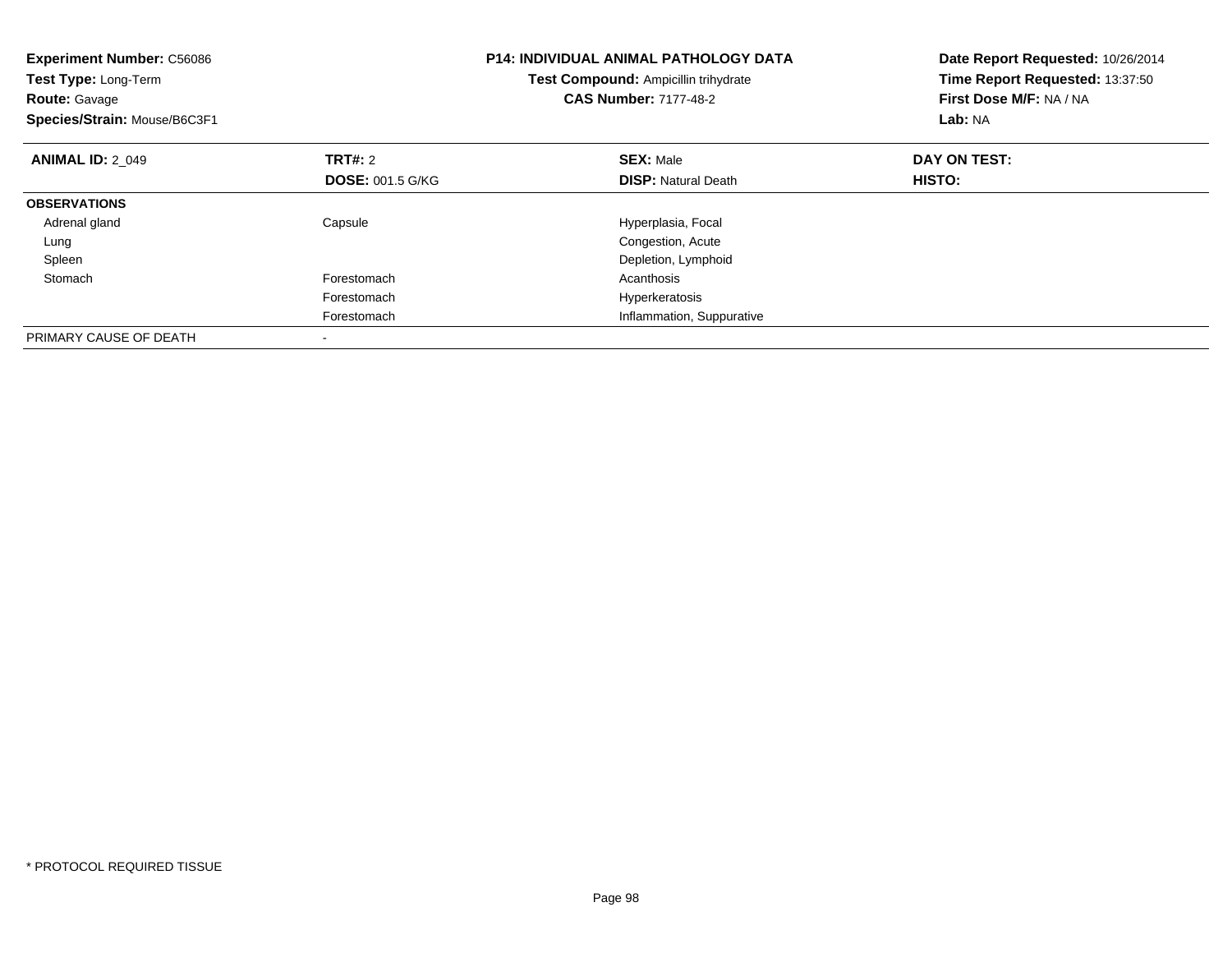| <b>Experiment Number: C56086</b><br>Test Type: Long-Term<br><b>Route: Gavage</b><br>Species/Strain: Mouse/B6C3F1 |                         | <b>P14: INDIVIDUAL ANIMAL PATHOLOGY DATA</b><br>Test Compound: Ampicillin trihydrate<br><b>CAS Number: 7177-48-2</b> | Date Report Requested: 10/26/2014<br>Time Report Requested: 13:37:50<br>First Dose M/F: NA / NA<br>Lab: NA |
|------------------------------------------------------------------------------------------------------------------|-------------------------|----------------------------------------------------------------------------------------------------------------------|------------------------------------------------------------------------------------------------------------|
| <b>ANIMAL ID: 2 050</b>                                                                                          | <b>TRT#: 2</b>          | <b>SEX: Male</b>                                                                                                     | DAY ON TEST:                                                                                               |
|                                                                                                                  | <b>DOSE: 001.5 G/KG</b> | <b>DISP:</b> Moribund Sacrifice                                                                                      | HISTO:                                                                                                     |
| <b>OBSERVATIONS</b>                                                                                              |                         |                                                                                                                      |                                                                                                            |
| Adrenal gland                                                                                                    | Capsule                 | Hyperplasia, Focal                                                                                                   |                                                                                                            |
| Kidney                                                                                                           |                         | Lymphocytic Inflammatory Infiltrate                                                                                  |                                                                                                            |
| Lung                                                                                                             |                         | Alveolar/Bronchiolar Carcinoma                                                                                       |                                                                                                            |
| Salivary gland                                                                                                   |                         | Lymphocytic Inflammatory Infiltrate                                                                                  |                                                                                                            |
| Stomach                                                                                                          | Forestomach             | Acanthosis                                                                                                           |                                                                                                            |
|                                                                                                                  | Forestomach             | Hyperkeratosis                                                                                                       |                                                                                                            |
|                                                                                                                  | Forestomach             | Infection, Fungal                                                                                                    |                                                                                                            |
|                                                                                                                  | Forestomach             | Inflammation, Suppurative                                                                                            |                                                                                                            |
| PRIMARY CAUSE OF DEATH                                                                                           |                         |                                                                                                                      |                                                                                                            |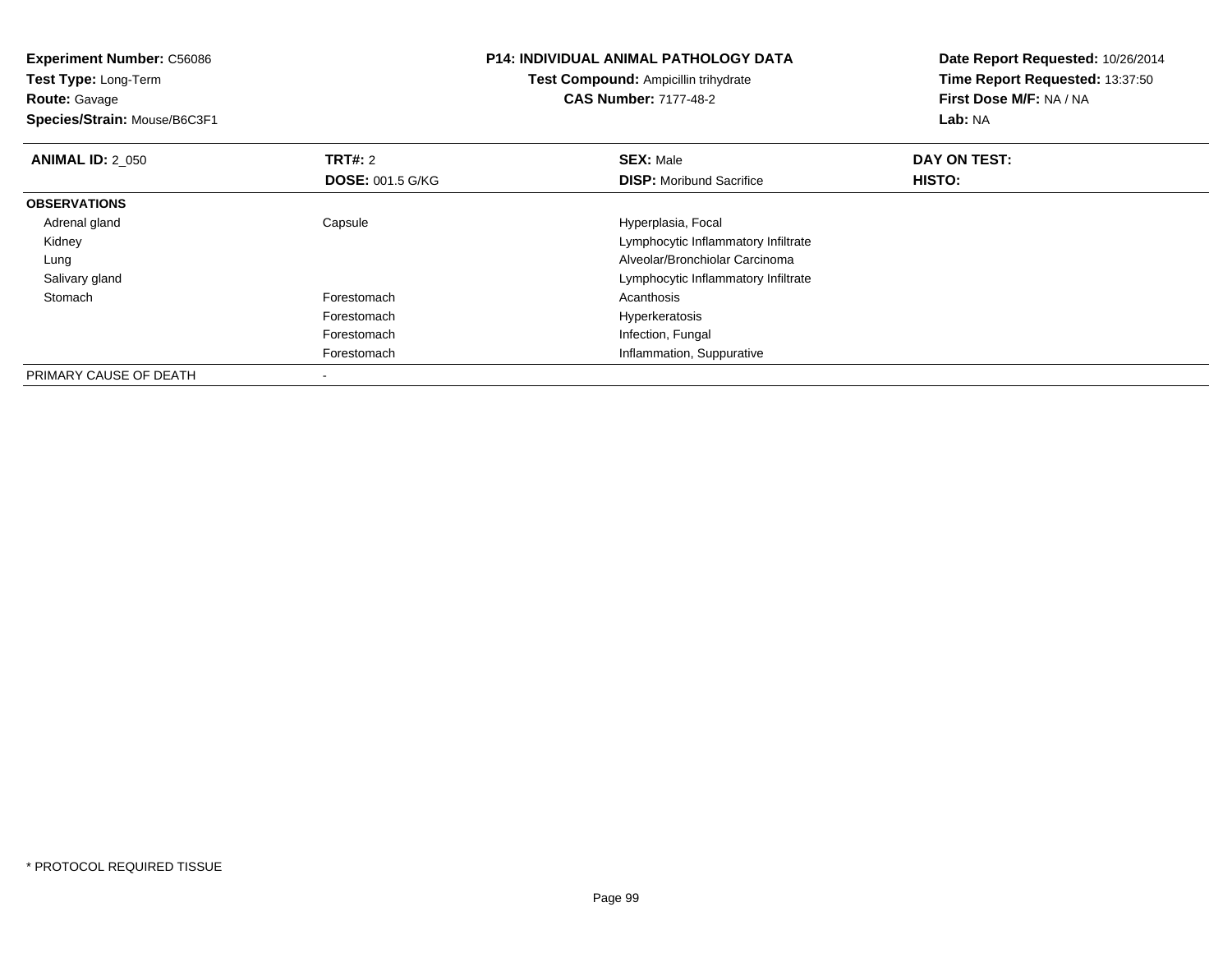| <b>Experiment Number: C56086</b><br>Test Type: Long-Term<br><b>Route: Gavage</b><br>Species/Strain: Mouse/B6C3F1 |                | <b>P14: INDIVIDUAL ANIMAL PATHOLOGY DATA</b><br><b>Test Compound: Ampicillin trihydrate</b><br><b>CAS Number: 7177-48-2</b> | Date Report Requested: 10/26/2014<br>Time Report Requested: 13:37:50<br>First Dose M/F: NA / NA<br>Lab: NA |
|------------------------------------------------------------------------------------------------------------------|----------------|-----------------------------------------------------------------------------------------------------------------------------|------------------------------------------------------------------------------------------------------------|
| <b>ANIMAL ID: 3 001</b>                                                                                          | <b>TRT#: 3</b> | <b>SEX: Male</b>                                                                                                            | DAY ON TEST:                                                                                               |
|                                                                                                                  | DOSE: 0        | <b>DISP:</b> Terminal Sacrifice                                                                                             | <b>HISTO:</b>                                                                                              |
| <b>OBSERVATIONS</b>                                                                                              |                |                                                                                                                             |                                                                                                            |
| Adrenal gland                                                                                                    | Capsule        | Hyperplasia, Focal                                                                                                          |                                                                                                            |
|                                                                                                                  | Cortex Nos     | Hyperplasia, Focal                                                                                                          |                                                                                                            |
| Kidney                                                                                                           |                | Lymphocytic Inflammatory Infiltrate                                                                                         |                                                                                                            |
| Lung                                                                                                             |                | Lymphocytic Inflammatory Infiltrate                                                                                         |                                                                                                            |
| Salivary gland                                                                                                   |                | Lymphocytic Inflammatory Infiltrate                                                                                         |                                                                                                            |
| Spleen                                                                                                           |                | Hyperplasia, Lymphoid                                                                                                       |                                                                                                            |
| Stomach                                                                                                          | Forestomach    | Acanthosis                                                                                                                  |                                                                                                            |
| Urinary bladder                                                                                                  |                | <b>Distention</b>                                                                                                           |                                                                                                            |
| PRIMARY CAUSE OF DEATH                                                                                           |                |                                                                                                                             |                                                                                                            |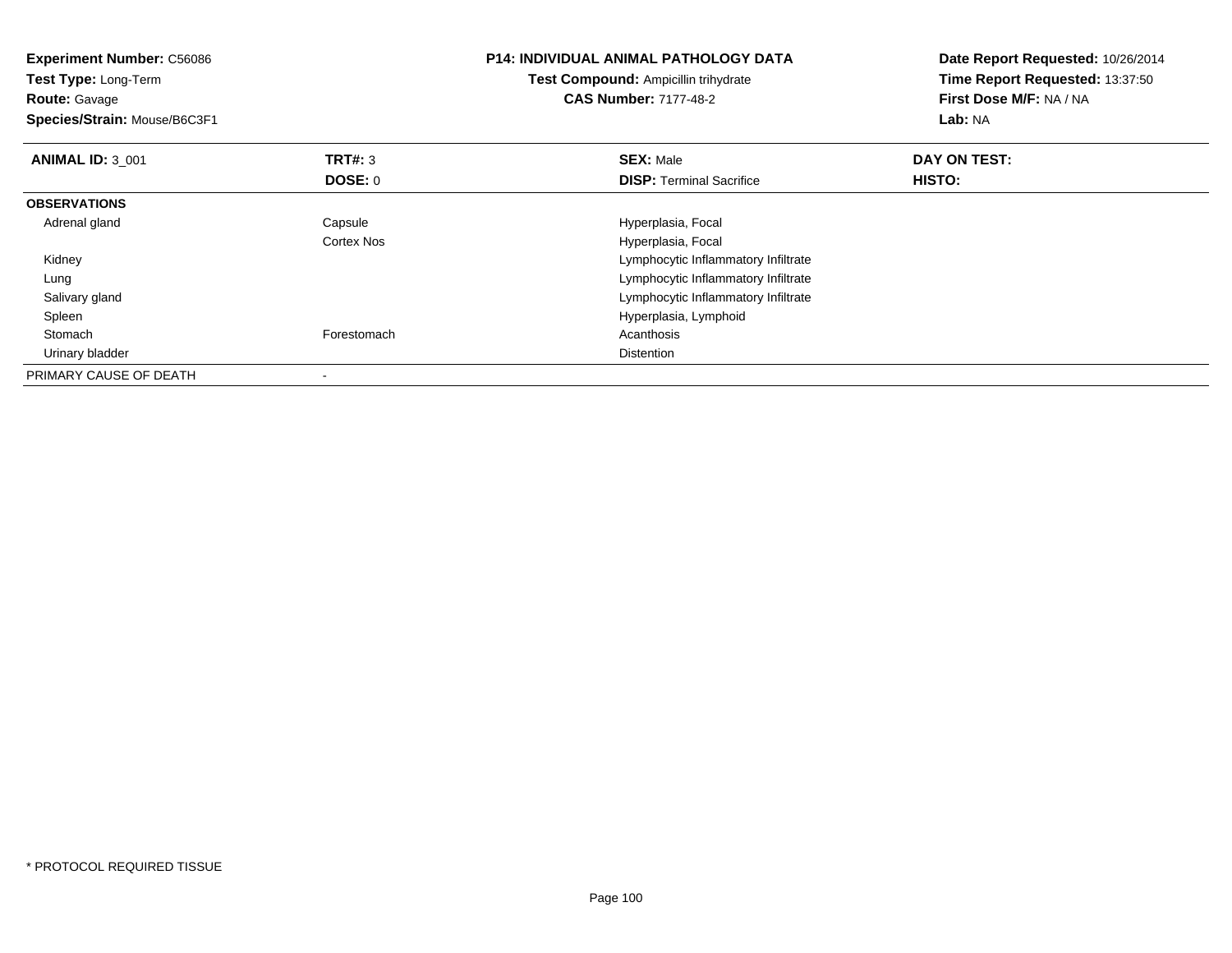| <b>Experiment Number: C56086</b><br><b>Test Type: Long-Term</b><br><b>Route: Gavage</b><br>Species/Strain: Mouse/B6C3F1 |                       | <b>P14: INDIVIDUAL ANIMAL PATHOLOGY DATA</b><br>Test Compound: Ampicillin trihydrate<br><b>CAS Number: 7177-48-2</b> | Date Report Requested: 10/26/2014<br>Time Report Requested: 13:37:50<br>First Dose M/F: NA / NA<br>Lab: NA |
|-------------------------------------------------------------------------------------------------------------------------|-----------------------|----------------------------------------------------------------------------------------------------------------------|------------------------------------------------------------------------------------------------------------|
| <b>ANIMAL ID: 3 002</b>                                                                                                 | <b>TRT#: 3</b>        | <b>SEX: Male</b>                                                                                                     | DAY ON TEST:                                                                                               |
|                                                                                                                         | DOSE: 0               | <b>DISP:</b> Terminal Sacrifice                                                                                      | HISTO:                                                                                                     |
| <b>OBSERVATIONS</b>                                                                                                     |                       |                                                                                                                      |                                                                                                            |
| Adrenal gland                                                                                                           | Capsule               | Hyperplasia, Focal                                                                                                   |                                                                                                            |
| Kidney                                                                                                                  |                       | Lymphocytic Inflammatory Infiltrate                                                                                  |                                                                                                            |
| Lymph node                                                                                                              | Mandibular Lymph Node | Hyperplasia, Lymphoid                                                                                                |                                                                                                            |
| Salivary gland                                                                                                          |                       | Lymphocytic Inflammatory Infiltrate                                                                                  |                                                                                                            |
| Spleen                                                                                                                  |                       | Hyperplasia, Lymphoid                                                                                                |                                                                                                            |
| Urinary bladder                                                                                                         |                       | <b>Distention</b>                                                                                                    |                                                                                                            |
| PRIMARY CAUSE OF DEATH                                                                                                  |                       |                                                                                                                      |                                                                                                            |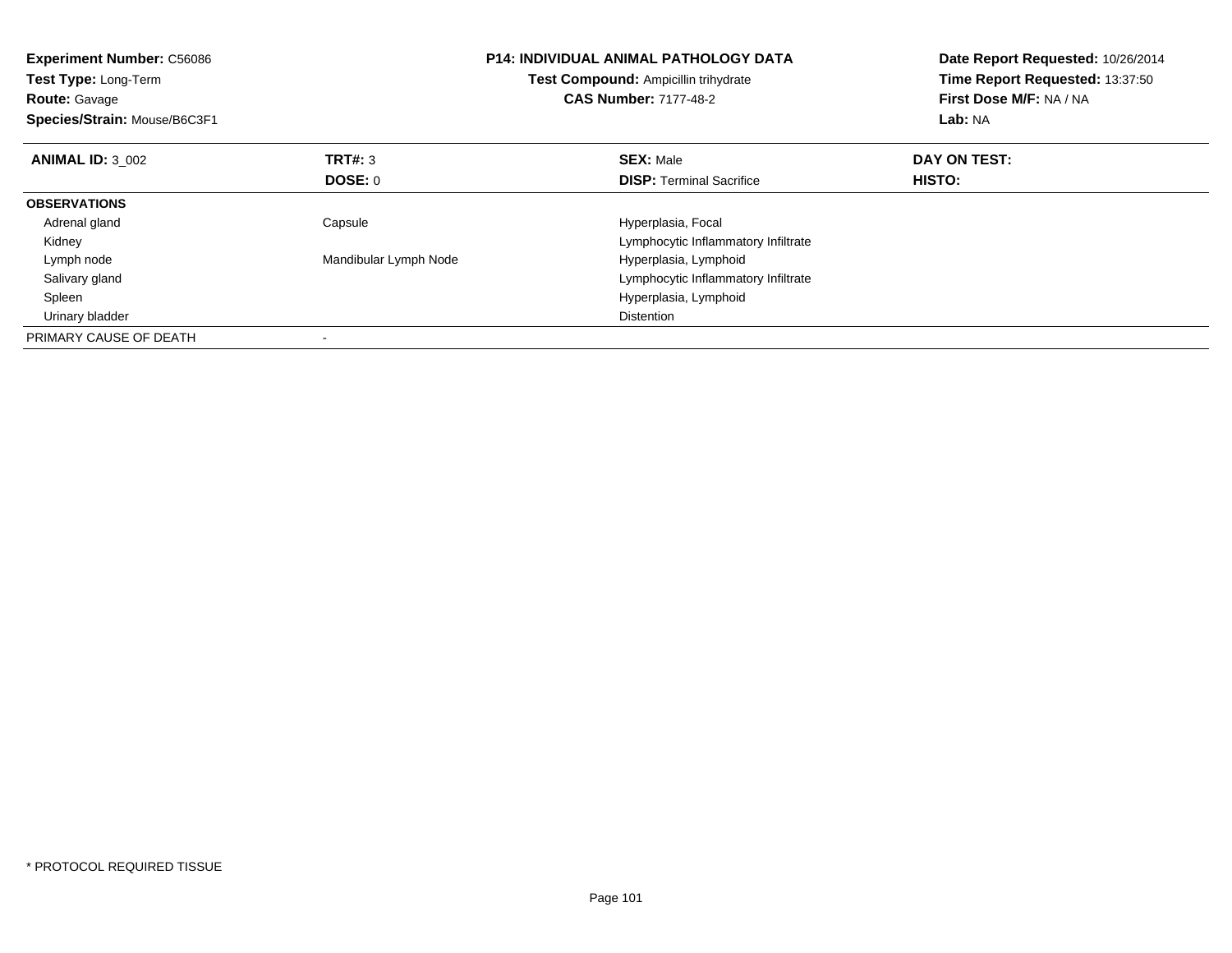| <b>Experiment Number: C56086</b><br>Test Type: Long-Term<br><b>Route: Gavage</b><br>Species/Strain: Mouse/B6C3F1 |                     | <b>P14: INDIVIDUAL ANIMAL PATHOLOGY DATA</b><br>Test Compound: Ampicillin trihydrate<br><b>CAS Number: 7177-48-2</b> | Date Report Requested: 10/26/2014<br>Time Report Requested: 13:37:50<br>First Dose M/F: NA / NA<br>Lab: NA |
|------------------------------------------------------------------------------------------------------------------|---------------------|----------------------------------------------------------------------------------------------------------------------|------------------------------------------------------------------------------------------------------------|
| <b>ANIMAL ID: 3 003</b>                                                                                          | TRT#: 3             | <b>SEX: Male</b>                                                                                                     | DAY ON TEST:                                                                                               |
|                                                                                                                  | <b>DOSE: 0</b>      | <b>DISP:</b> Terminal Sacrifice                                                                                      | HISTO:                                                                                                     |
| <b>OBSERVATIONS</b>                                                                                              |                     |                                                                                                                      |                                                                                                            |
| Adrenal gland                                                                                                    | Capsule             | Hyperplasia, Focal                                                                                                   |                                                                                                            |
| Bone                                                                                                             | Knee Joint Nos      | Ankylosis                                                                                                            |                                                                                                            |
| <b>Brain</b>                                                                                                     |                     | Mineralization                                                                                                       |                                                                                                            |
| Salivary gland                                                                                                   |                     | Hypertrophy, Diffuse                                                                                                 |                                                                                                            |
| Thymus                                                                                                           |                     | Depletion, Lymphoid                                                                                                  |                                                                                                            |
| Unspecified                                                                                                      | Multiple Organs Nos | Lymphocytic Inflammatory Infiltrate                                                                                  |                                                                                                            |
| PRIMARY CAUSE OF DEATH                                                                                           |                     |                                                                                                                      |                                                                                                            |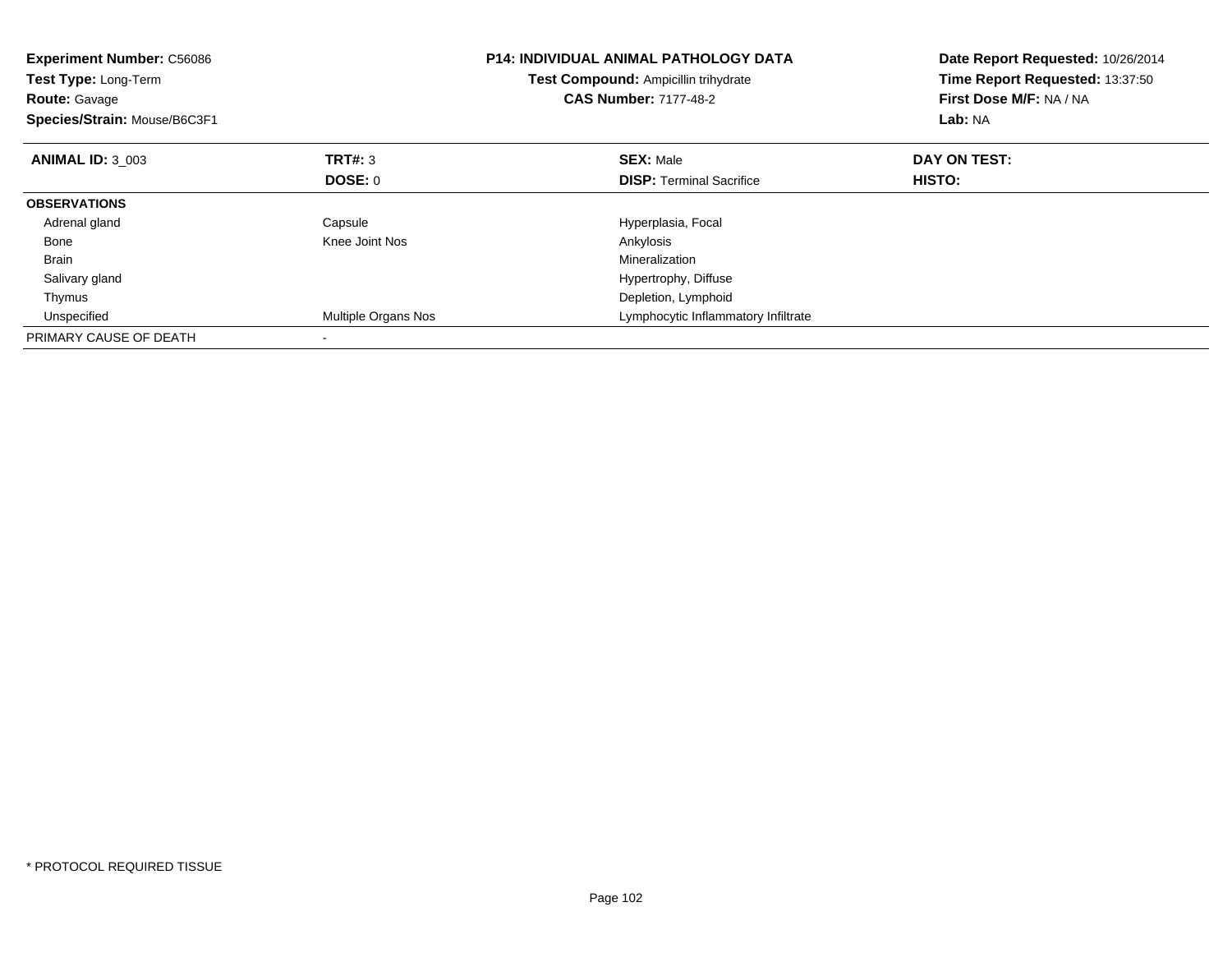**Experiment Number:** C56086**Test Type:** Long-Term**Route:** Gavage **Species/Strain:** Mouse/B6C3F1**P14: INDIVIDUAL ANIMAL PATHOLOGY DATATest Compound:** Ampicillin trihydrate**CAS Number:** 7177-48-2**Date Report Requested:** 10/26/2014**Time Report Requested:** 13:37:50**First Dose M/F:** NA / NA**Lab:** NA**ANIMAL ID:** 3\_004 **TRT#:** <sup>3</sup> **SEX:** Male **DAY ON TEST: DOSE:** 0**DISP:** Terminal Sacrifice **HISTO: OBSERVATIONS** Bonee and the set of the set of the set of the set of the set of the set of the set of the set of the set of the s Brainn and the control of the control of the control of the control of the control of the control of the control of the control of the control of the control of the control of the control of the control of the control of the co Intestine Small Mesentery Nos Necrosis, Fat Lungg and the state of the state of the state of the state of the state of the state of the state of the state of the state of the state of the state of the state of the state of the state of the state of the state of the stat Histiocytosiss and the contract of the contract of the contract of the contract of the contract of the contract of the contract of the contract of the contract of the contract of the contract of the contract of the contract of the cont Pancreas Spleen Hyperplasia, Lymphoid Stomachh anns an t-India anns an t-India anns an t-India anns an t-India anns an t-India anns an t-India anns an t-In Forestomach Hyperkeratosis UnspecifiedLymphocytic Inflammatory Infiltrate PRIMARY CAUSE OF DEATH-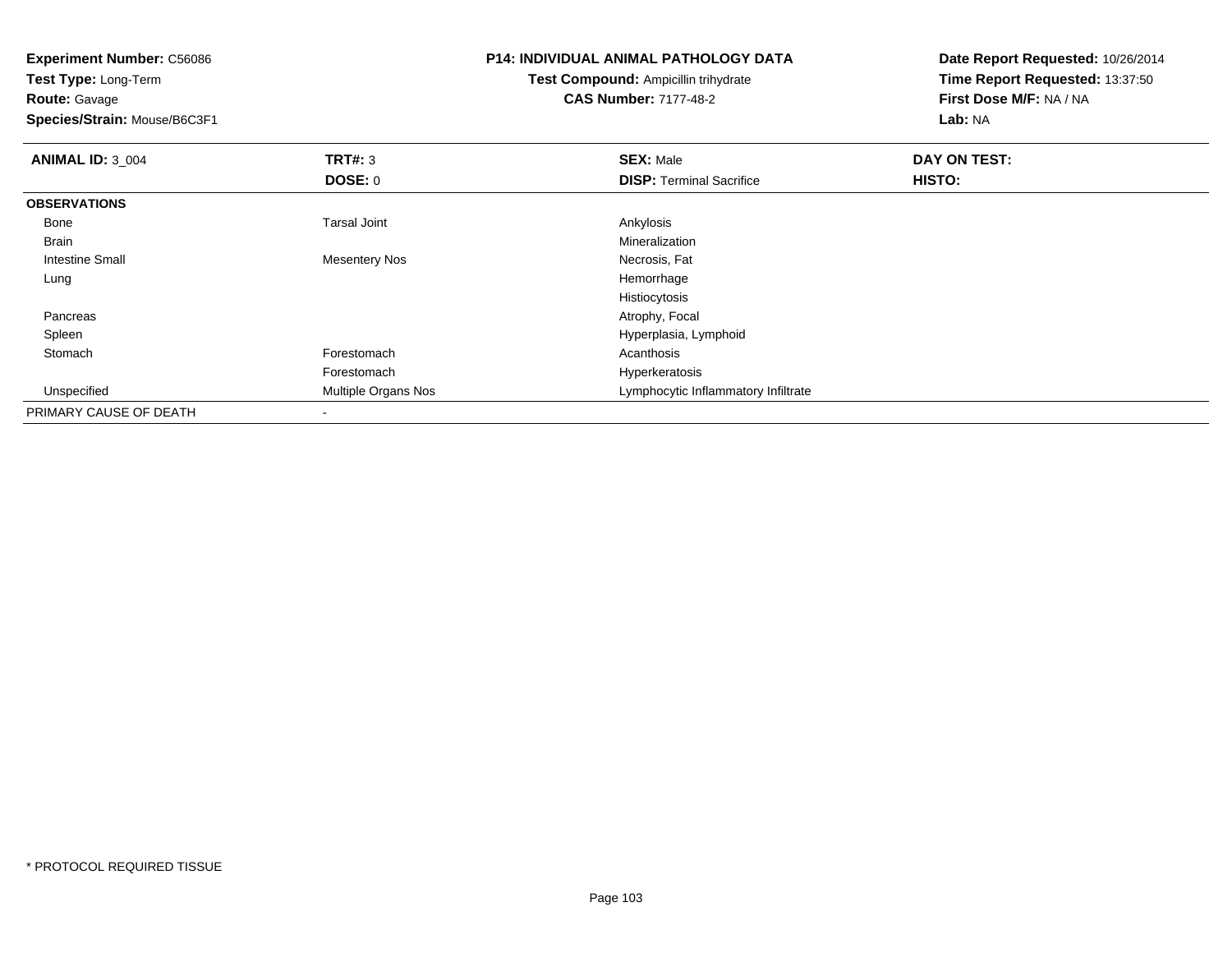| <b>Experiment Number: C56086</b><br>Test Type: Long-Term<br><b>Route: Gavage</b><br>Species/Strain: Mouse/B6C3F1 |                       | <b>P14: INDIVIDUAL ANIMAL PATHOLOGY DATA</b><br>Test Compound: Ampicillin trihydrate<br><b>CAS Number: 7177-48-2</b> | Date Report Requested: 10/26/2014<br>Time Report Requested: 13:37:50<br>First Dose M/F: NA / NA<br>Lab: NA |  |
|------------------------------------------------------------------------------------------------------------------|-----------------------|----------------------------------------------------------------------------------------------------------------------|------------------------------------------------------------------------------------------------------------|--|
| <b>ANIMAL ID: 3 005</b>                                                                                          | TRT#: 3               | <b>SEX: Male</b>                                                                                                     | DAY ON TEST:                                                                                               |  |
|                                                                                                                  | DOSE: 0               | <b>DISP:</b> Natural Death                                                                                           | HISTO:                                                                                                     |  |
| <b>OBSERVATIONS</b>                                                                                              |                       |                                                                                                                      |                                                                                                            |  |
| Adrenal gland                                                                                                    | Capsule               | Hyperplasia, Focal                                                                                                   |                                                                                                            |  |
| Liver                                                                                                            |                       | Hepatocellular Carcinoma                                                                                             |                                                                                                            |  |
| Lymph node                                                                                                       | Mandibular Lymph Node | Histiocytosis                                                                                                        |                                                                                                            |  |
| PRIMARY CAUSE OF DEATH                                                                                           |                       |                                                                                                                      |                                                                                                            |  |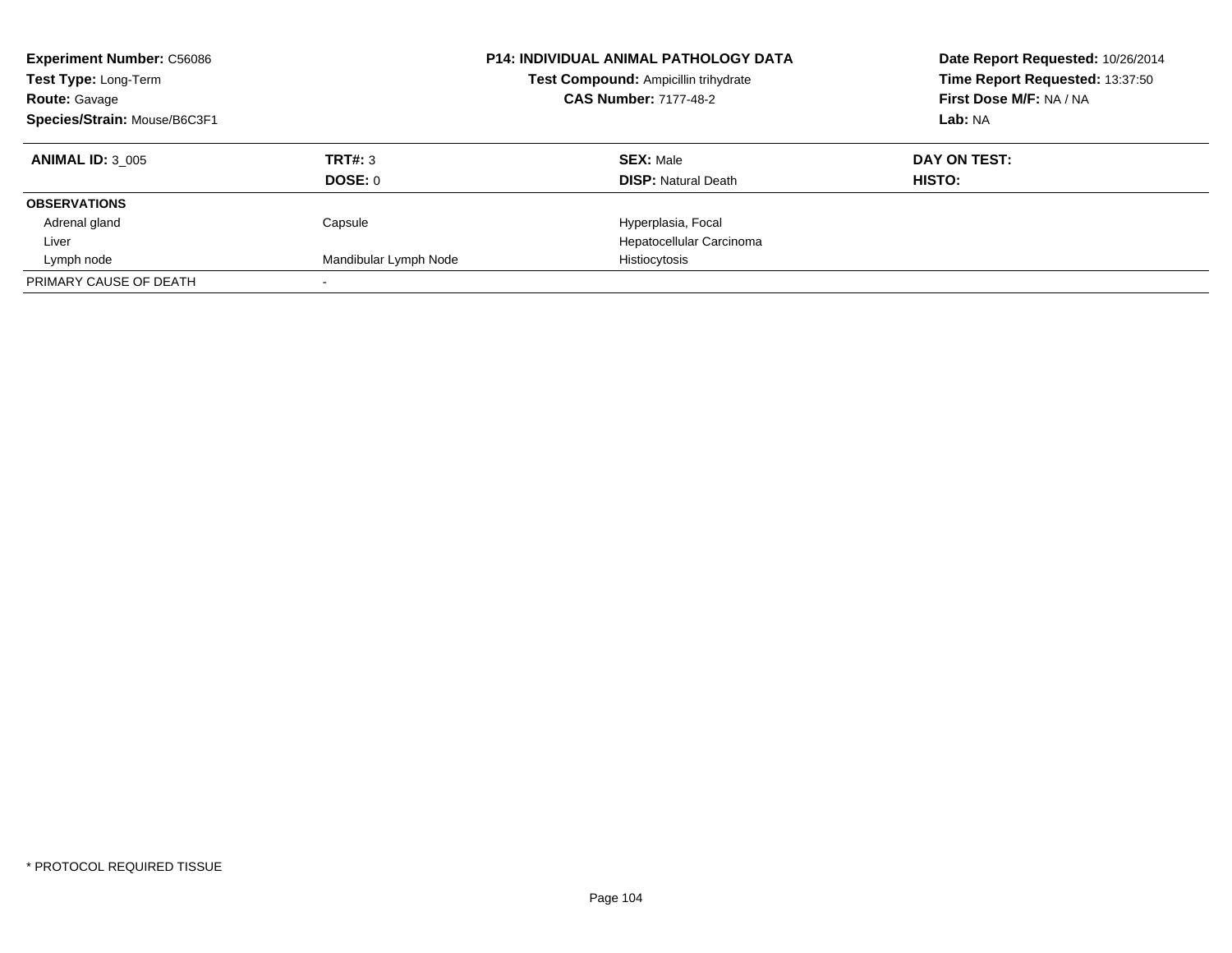| <b>Experiment Number: C56086</b><br>Test Type: Long-Term<br><b>Route: Gavage</b><br>Species/Strain: Mouse/B6C3F1 |                           | <b>P14: INDIVIDUAL ANIMAL PATHOLOGY DATA</b><br>Test Compound: Ampicillin trihydrate<br><b>CAS Number: 7177-48-2</b> | Date Report Requested: 10/26/2014<br>Time Report Requested: 13:37:50<br>First Dose M/F: NA / NA<br>Lab: NA |
|------------------------------------------------------------------------------------------------------------------|---------------------------|----------------------------------------------------------------------------------------------------------------------|------------------------------------------------------------------------------------------------------------|
| <b>ANIMAL ID: 3 006</b>                                                                                          | TRT#: 3<br><b>DOSE: 0</b> | <b>SEX: Male</b><br><b>DISP:</b> Natural Death                                                                       | DAY ON TEST:<br><b>HISTO:</b>                                                                              |
| <b>OBSERVATIONS</b>                                                                                              |                           |                                                                                                                      |                                                                                                            |
| Bone marrow                                                                                                      |                           | Hyperplasia, Granulocytic                                                                                            |                                                                                                            |
| Penis                                                                                                            |                           | Inflammation, Chronic Focal                                                                                          |                                                                                                            |
|                                                                                                                  |                           | Ulcer, Nos                                                                                                           |                                                                                                            |
| Prostate                                                                                                         |                           | Inflammation, Suppurative                                                                                            |                                                                                                            |
| Skin                                                                                                             |                           | Edema, Nos                                                                                                           |                                                                                                            |
| Spleen                                                                                                           |                           | Depletion, Lymphoid                                                                                                  |                                                                                                            |
|                                                                                                                  | Red Pulp                  | Hematopoiesis                                                                                                        |                                                                                                            |
| PRIMARY CAUSE OF DEATH                                                                                           |                           |                                                                                                                      |                                                                                                            |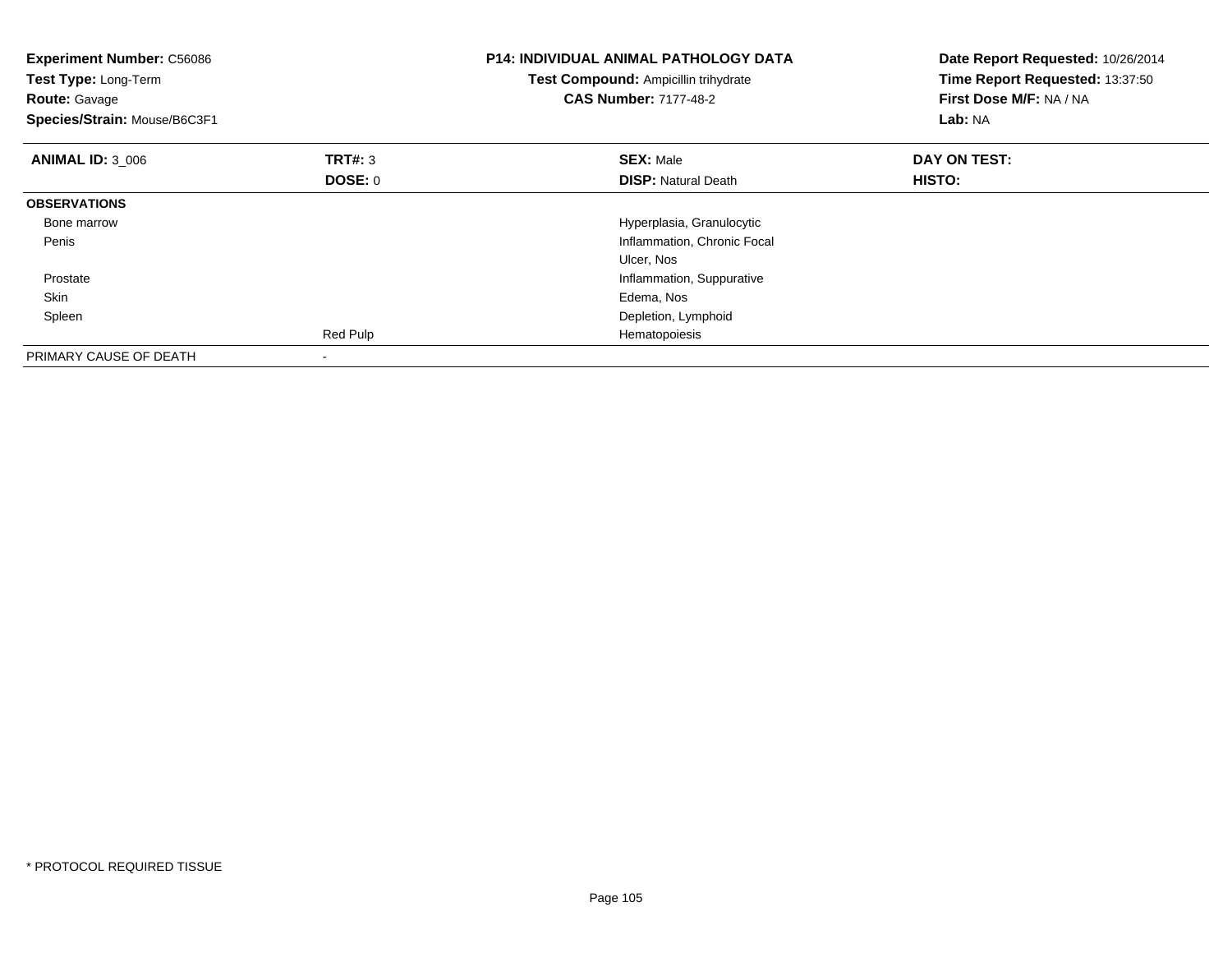| <b>Experiment Number: C56086</b><br>Test Type: Long-Term<br><b>Route: Gavage</b><br>Species/Strain: Mouse/B6C3F1 |                | <b>P14: INDIVIDUAL ANIMAL PATHOLOGY DATA</b><br>Test Compound: Ampicillin trihydrate<br><b>CAS Number: 7177-48-2</b> | Date Report Requested: 10/26/2014<br>Time Report Requested: 13:37:50<br>First Dose M/F: NA / NA<br>Lab: NA |
|------------------------------------------------------------------------------------------------------------------|----------------|----------------------------------------------------------------------------------------------------------------------|------------------------------------------------------------------------------------------------------------|
| <b>ANIMAL ID: 3 007</b>                                                                                          | <b>TRT#: 3</b> | <b>SEX: Male</b>                                                                                                     | DAY ON TEST:                                                                                               |
|                                                                                                                  | <b>DOSE: 0</b> | <b>DISP:</b> Natural Death                                                                                           | HISTO:                                                                                                     |
| <b>OBSERVATIONS</b>                                                                                              |                |                                                                                                                      |                                                                                                            |
| Adrenal gland                                                                                                    | Capsule        | Hyperplasia, Focal                                                                                                   |                                                                                                            |
| Kidney                                                                                                           | Tubule         | Mineralization                                                                                                       |                                                                                                            |
|                                                                                                                  | Tubule         | Necrosis, Focal                                                                                                      |                                                                                                            |
| Lymph node                                                                                                       |                | Hyperplasia, Diffuse                                                                                                 |                                                                                                            |
| Penis                                                                                                            |                | Ulcer, Nos                                                                                                           |                                                                                                            |
| Urinary bladder                                                                                                  |                | <b>Distention</b>                                                                                                    |                                                                                                            |
| PRIMARY CAUSE OF DEATH                                                                                           |                |                                                                                                                      |                                                                                                            |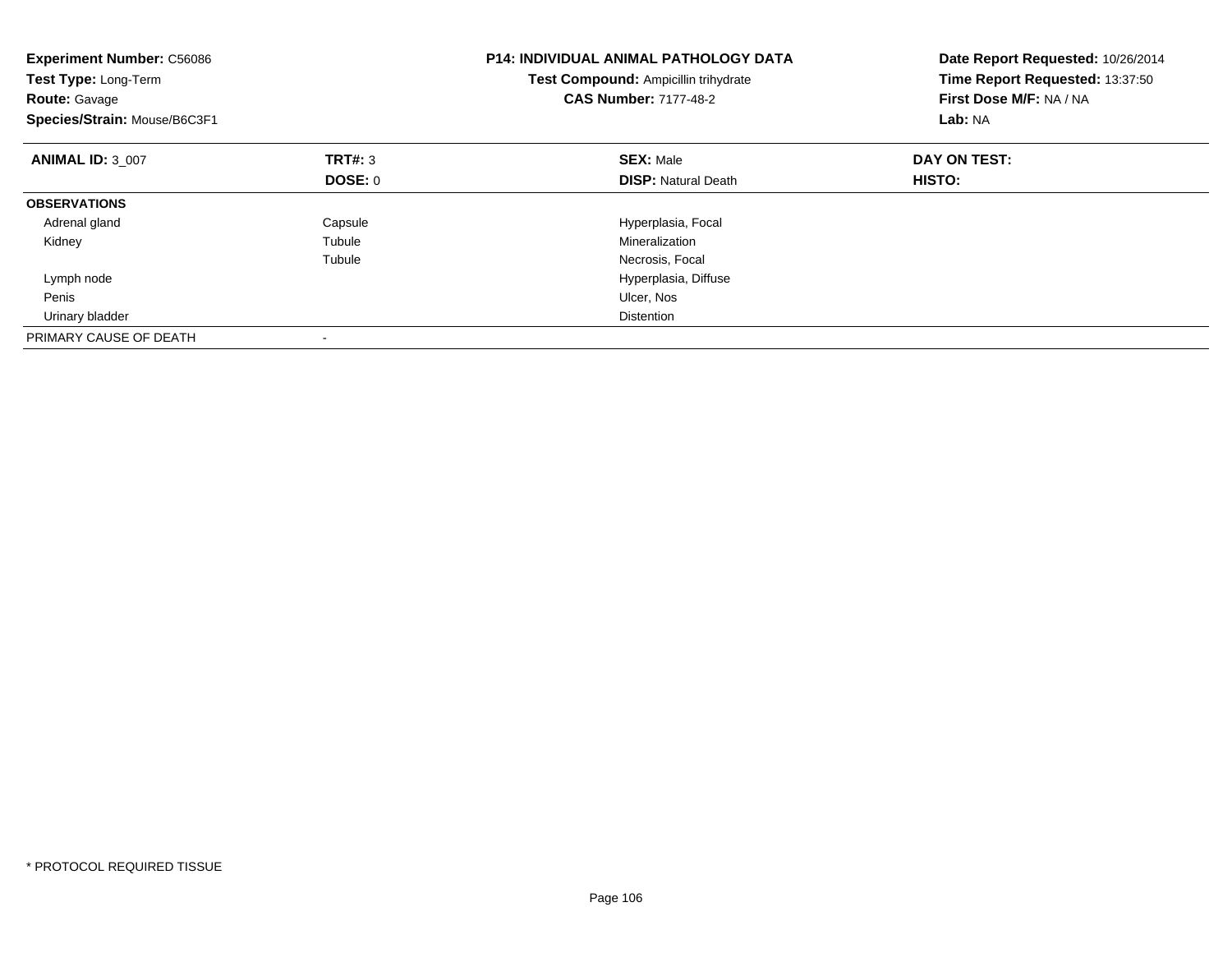**Test Type:** Long-Term**Route:** Gavage

**Species/Strain:** Mouse/B6C3F1

#### **P14: INDIVIDUAL ANIMAL PATHOLOGY DATA**

**Test Compound:** Ampicillin trihydrate**CAS Number:** 7177-48-2

| <b>ANIMAL ID: 3 008</b> | TRT#: 3           | <b>SEX: Male</b>                    | DAY ON TEST: |  |
|-------------------------|-------------------|-------------------------------------|--------------|--|
|                         | <b>DOSE: 0</b>    | <b>DISP: Terminal Sacrifice</b>     | HISTO:       |  |
| <b>OBSERVATIONS</b>     |                   |                                     |              |  |
| Adrenal gland           | Capsule           | Hyperplasia, Focal                  |              |  |
|                         | <b>Cortex Nos</b> | Hyperplasia, Focal                  |              |  |
| <b>Brain</b>            |                   | Mineralization                      |              |  |
| Heart                   | Ventricle         | Hemangiosarcoma, Metastatic         |              |  |
| Kidney                  | Tubule            | Atrophy, Focal                      |              |  |
|                         |                   | Lymphocytic Inflammatory Infiltrate |              |  |
| Liver                   |                   | Cytoplasmic Change, Eosinophilic    |              |  |
|                         |                   | Hemangiosarcoma                     |              |  |
| Lung                    |                   | Alveolar/Bronchiolar Adenoma        |              |  |
| Thyroid                 |                   | Follicular-Cell Adenoma             |              |  |
| PRIMARY CAUSE OF DEATH  |                   |                                     |              |  |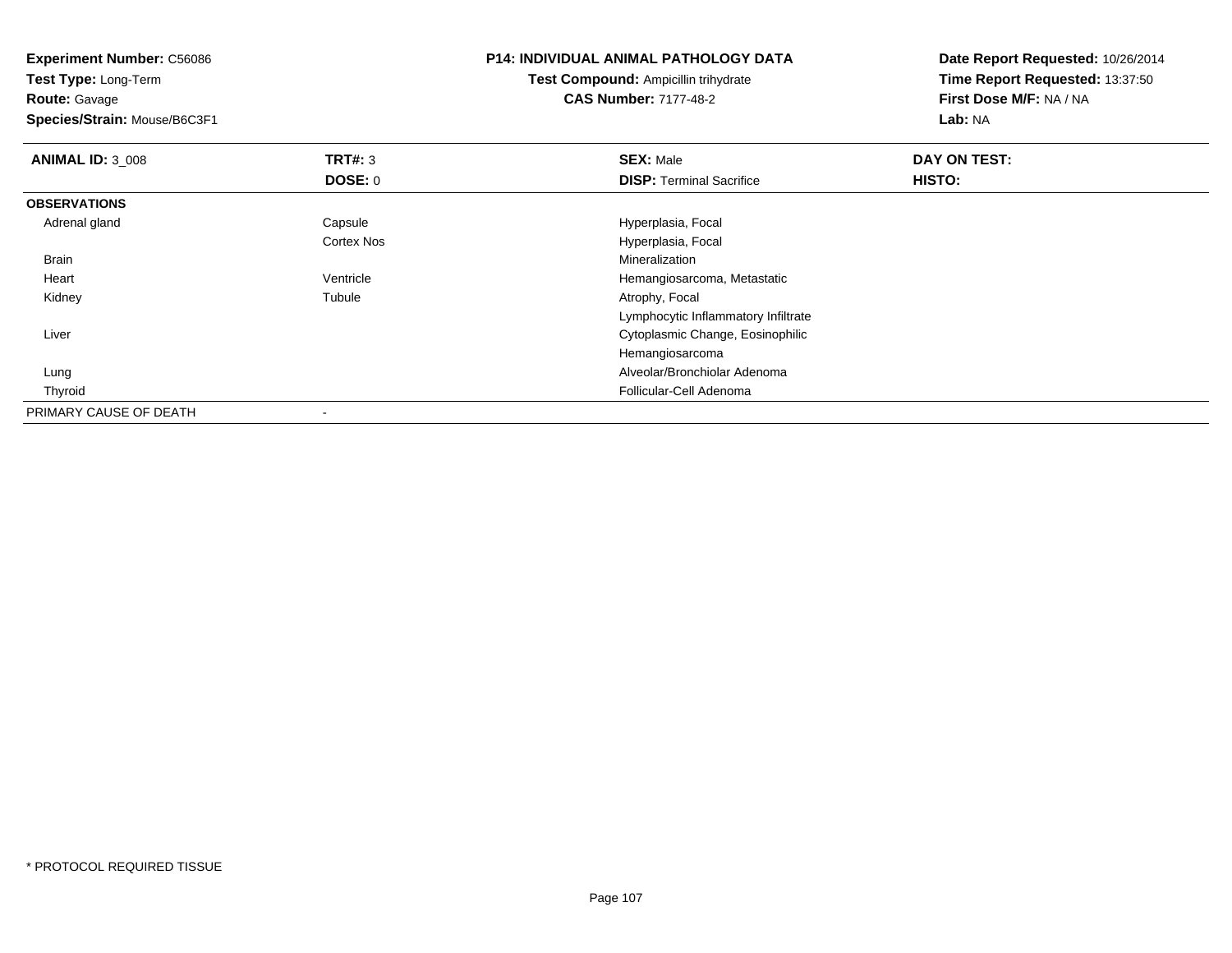| <b>Experiment Number: C56086</b><br>Test Type: Long-Term<br><b>Route: Gavage</b><br>Species/Strain: Mouse/B6C3F1 |                           | <b>P14: INDIVIDUAL ANIMAL PATHOLOGY DATA</b><br>Test Compound: Ampicillin trihydrate<br><b>CAS Number: 7177-48-2</b> | Date Report Requested: 10/26/2014<br>Time Report Requested: 13:37:50<br>First Dose M/F: NA / NA<br>Lab: NA |
|------------------------------------------------------------------------------------------------------------------|---------------------------|----------------------------------------------------------------------------------------------------------------------|------------------------------------------------------------------------------------------------------------|
| <b>ANIMAL ID: 3 009</b>                                                                                          | <b>TRT#: 3</b><br>DOSE: 0 | <b>SEX: Male</b><br><b>DISP:</b> Terminal Sacrifice                                                                  | DAY ON TEST:<br>HISTO:                                                                                     |
| <b>OBSERVATIONS</b>                                                                                              |                           |                                                                                                                      |                                                                                                            |
|                                                                                                                  |                           |                                                                                                                      |                                                                                                            |
| Adrenal gland                                                                                                    | Capsule                   | Hyperplasia, Focal                                                                                                   |                                                                                                            |
|                                                                                                                  | Cortex Nos                | Hyperplasia, Focal                                                                                                   |                                                                                                            |
| <b>Brain</b>                                                                                                     |                           | Mineralization                                                                                                       |                                                                                                            |
| Kidney                                                                                                           |                           | Lymphocytic Inflammatory Infiltrate                                                                                  |                                                                                                            |
| Pancreas                                                                                                         |                           | Hemangioma                                                                                                           |                                                                                                            |
| Seminal vesicle                                                                                                  |                           | <b>Distention</b>                                                                                                    |                                                                                                            |
| Urinary bladder                                                                                                  |                           | Lymphocytic Inflammatory Infiltrate                                                                                  |                                                                                                            |
| PRIMARY CAUSE OF DEATH                                                                                           |                           |                                                                                                                      |                                                                                                            |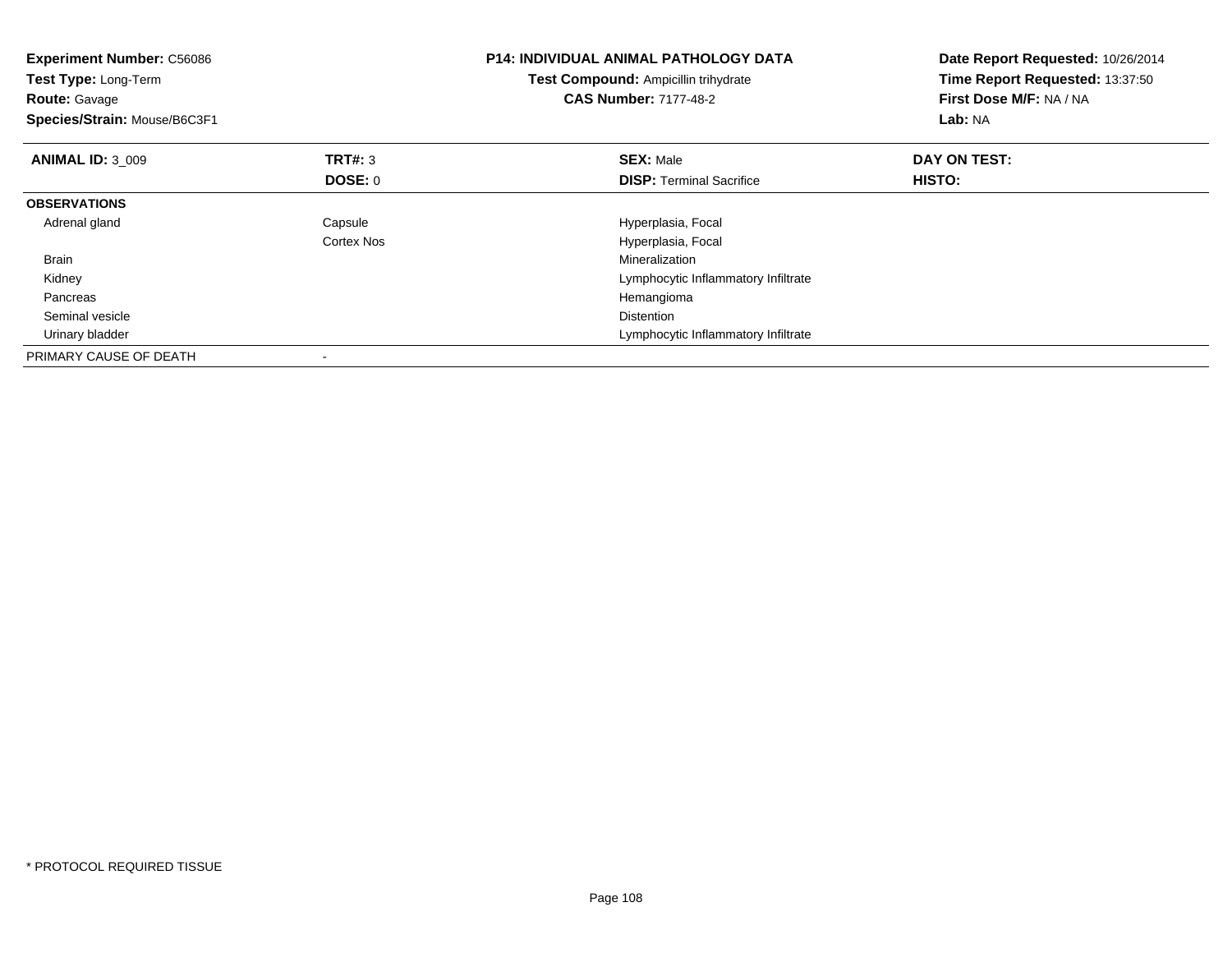| <b>Experiment Number: C56086</b><br><b>Test Type: Long-Term</b><br><b>Route: Gavage</b><br>Species/Strain: Mouse/B6C3F1 |                           | <b>P14: INDIVIDUAL ANIMAL PATHOLOGY DATA</b><br>Test Compound: Ampicillin trihydrate<br><b>CAS Number: 7177-48-2</b> | Date Report Requested: 10/26/2014<br>Time Report Requested: 13:37:50<br>First Dose M/F: NA / NA<br>Lab: NA |
|-------------------------------------------------------------------------------------------------------------------------|---------------------------|----------------------------------------------------------------------------------------------------------------------|------------------------------------------------------------------------------------------------------------|
| <b>ANIMAL ID: 3 010</b>                                                                                                 | TRT#: 3<br><b>DOSE: 0</b> | <b>SEX: Male</b><br><b>DISP:</b> Terminal Sacrifice                                                                  | DAY ON TEST:<br>HISTO:                                                                                     |
| <b>OBSERVATIONS</b>                                                                                                     |                           |                                                                                                                      |                                                                                                            |
| Kidney                                                                                                                  |                           | Lymphocytic Inflammatory Infiltrate                                                                                  |                                                                                                            |
| Lung                                                                                                                    |                           | Alveolar/Bronchiolar Carcinoma                                                                                       |                                                                                                            |
|                                                                                                                         |                           | Histiocytosis                                                                                                        |                                                                                                            |
| Salivary gland                                                                                                          |                           | Lymphocytic Inflammatory Infiltrate                                                                                  |                                                                                                            |
| PRIMARY CAUSE OF DEATH                                                                                                  |                           |                                                                                                                      |                                                                                                            |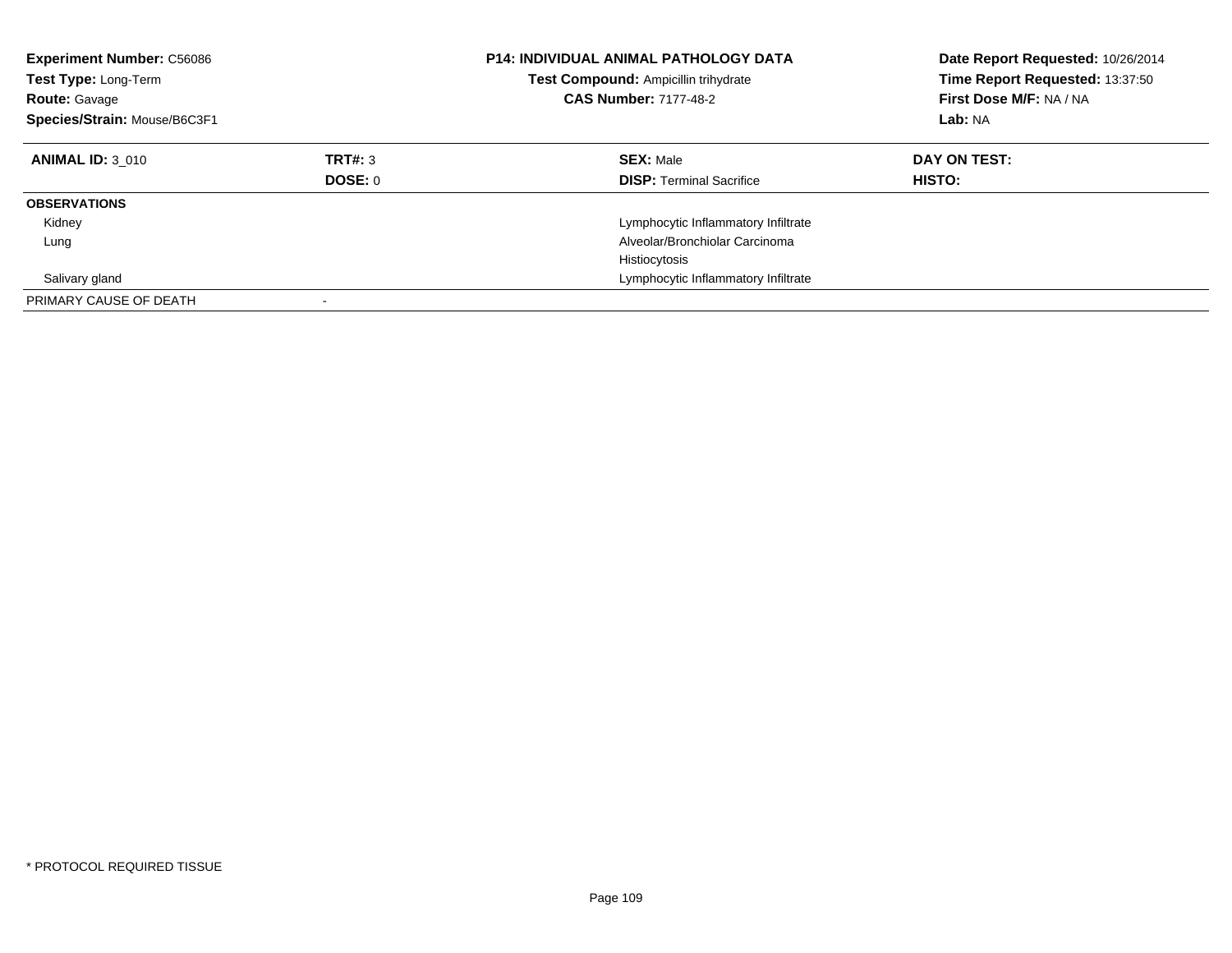| <b>Experiment Number: C56086</b><br>Test Type: Long-Term |                     | <b>P14: INDIVIDUAL ANIMAL PATHOLOGY DATA</b> | Date Report Requested: 10/26/2014 |  |
|----------------------------------------------------------|---------------------|----------------------------------------------|-----------------------------------|--|
|                                                          |                     | <b>Test Compound: Ampicillin trihydrate</b>  | Time Report Requested: 13:37:50   |  |
| <b>Route: Gavage</b>                                     |                     | <b>CAS Number: 7177-48-2</b>                 | First Dose M/F: NA / NA           |  |
| Species/Strain: Mouse/B6C3F1                             |                     |                                              | Lab: NA                           |  |
| <b>ANIMAL ID: 3_011</b>                                  | TRT#: 3             | <b>SEX: Male</b>                             | DAY ON TEST:                      |  |
|                                                          | DOSE: 0             | <b>DISP: Terminal Sacrifice</b>              | HISTO:                            |  |
| <b>OBSERVATIONS</b>                                      |                     |                                              |                                   |  |
| Adrenal gland                                            | Capsule             | Hyperplasia, Focal                           |                                   |  |
|                                                          | <b>Cortex Nos</b>   | Hyperplasia, Focal                           |                                   |  |
| Bone                                                     | <b>Tarsal Joint</b> | Ankylosis                                    |                                   |  |
| Kidney                                                   |                     | Lymphocytic Inflammatory Infiltrate          |                                   |  |
| Liver                                                    |                     | Hepatocellular Adenoma                       |                                   |  |
| Seminal vesicle                                          |                     | <b>Distention</b>                            |                                   |  |
| Spleen                                                   |                     | Hyperplasia, Lymphoid                        |                                   |  |
| Urethra                                                  |                     | Obstruction, Nos                             |                                   |  |
| Urinary bladder                                          |                     | <b>Distention</b>                            |                                   |  |
| PRIMARY CAUSE OF DEATH                                   |                     |                                              |                                   |  |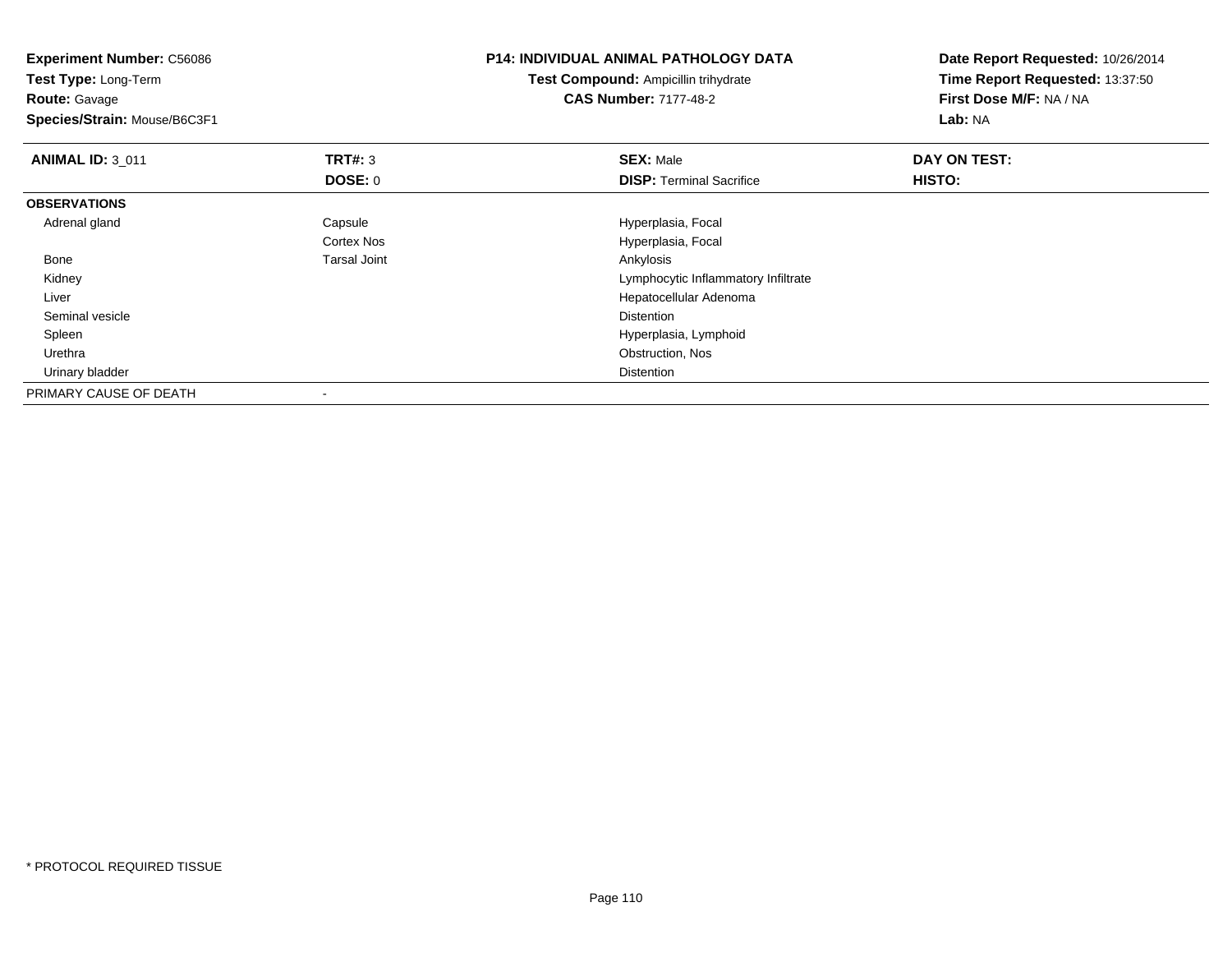**Test Type:** Long-Term**Route:** Gavage

**Species/Strain:** Mouse/B6C3F1

# **P14: INDIVIDUAL ANIMAL PATHOLOGY DATA**

**Test Compound:** Ampicillin trihydrate**CAS Number:** 7177-48-2

| <b>ANIMAL ID: 3_012</b> | <b>TRT#: 3</b>            | <b>SEX: Male</b>                    | DAY ON TEST: |  |
|-------------------------|---------------------------|-------------------------------------|--------------|--|
|                         | DOSE: 0                   | <b>DISP: Terminal Sacrifice</b>     | HISTO:       |  |
| <b>OBSERVATIONS</b>     |                           |                                     |              |  |
| Adrenal gland           | Capsule                   | Hyperplasia, Focal                  |              |  |
|                         | Medulla                   | Pheochromocytoma                    |              |  |
| Bone                    | <b>Tarsal Joint</b>       | Ankylosis                           |              |  |
| <b>Brain</b>            |                           | Mineralization                      |              |  |
| Heart                   |                           | Hemangioma                          |              |  |
| Kidney                  | Tubule                    | Atrophy, Focal                      |              |  |
|                         |                           | Lymphocytic Inflammatory Infiltrate |              |  |
| Liver                   |                           | Inflammation, Focal                 |              |  |
| Lung                    |                           | Lymphocytic Inflammatory Infiltrate |              |  |
| Pituitary gland         | <b>Anterior Pituitary</b> | Hyperplasia, Nos                    |              |  |
| Salivary gland          |                           | Lymphocytic Inflammatory Infiltrate |              |  |
| Spleen                  |                           | Hyperplasia, Lymphoid               |              |  |
| Urinary bladder         |                           | Distention                          |              |  |
| PRIMARY CAUSE OF DEATH  | -                         |                                     |              |  |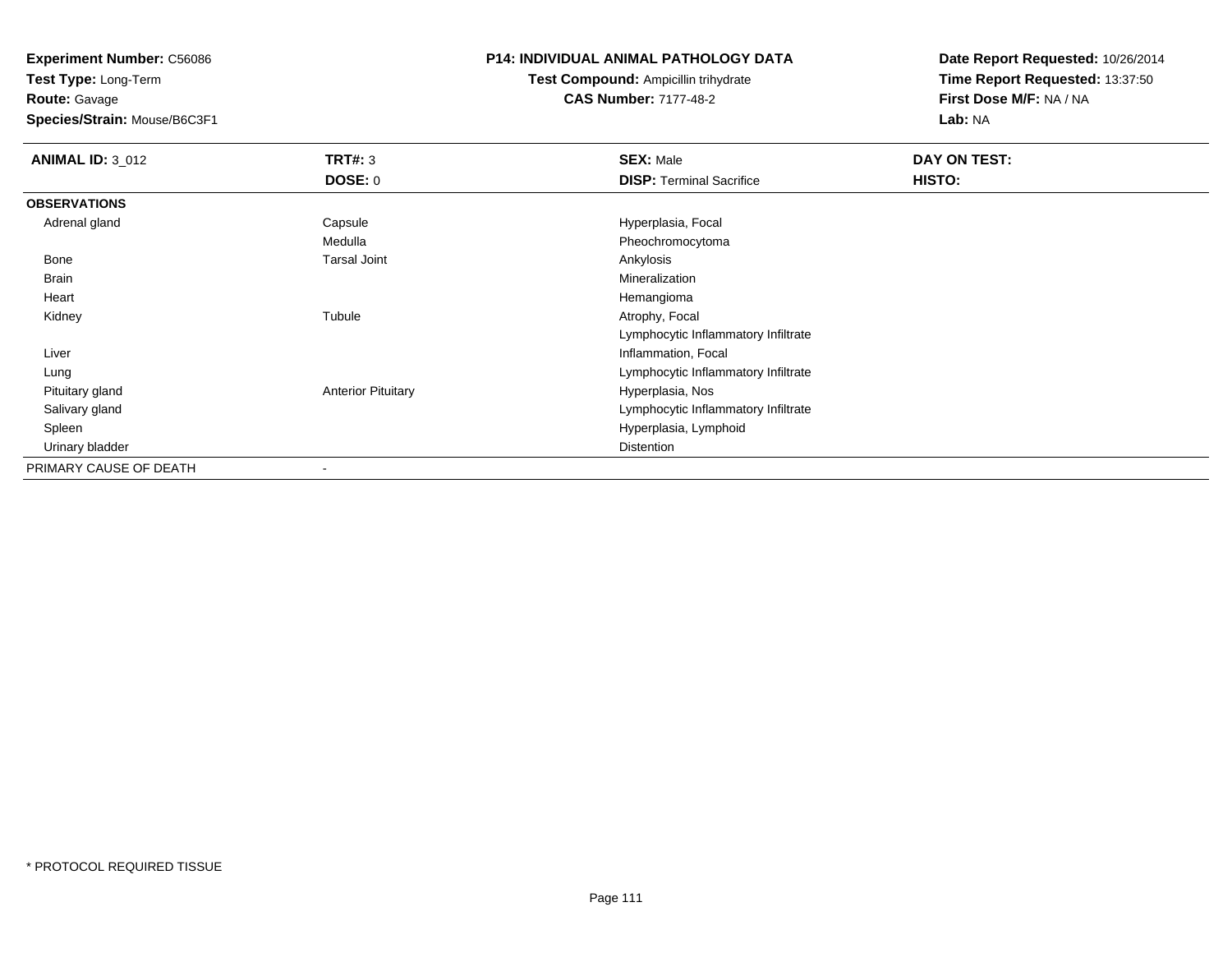| <b>Experiment Number: C56086</b><br>Test Type: Long-Term<br><b>Route: Gavage</b><br>Species/Strain: Mouse/B6C3F1 |                | <b>P14: INDIVIDUAL ANIMAL PATHOLOGY DATA</b><br>Test Compound: Ampicillin trihydrate<br><b>CAS Number: 7177-48-2</b> | Date Report Requested: 10/26/2014<br>Time Report Requested: 13:37:50<br>First Dose M/F: NA / NA<br>Lab: NA |
|------------------------------------------------------------------------------------------------------------------|----------------|----------------------------------------------------------------------------------------------------------------------|------------------------------------------------------------------------------------------------------------|
| <b>ANIMAL ID: 3 013</b>                                                                                          | <b>TRT#: 3</b> | <b>SEX: Male</b>                                                                                                     | DAY ON TEST:                                                                                               |
|                                                                                                                  | <b>DOSE: 0</b> | <b>DISP:</b> Terminal Sacrifice                                                                                      | HISTO:                                                                                                     |
| <b>OBSERVATIONS</b>                                                                                              |                |                                                                                                                      |                                                                                                            |
| Adrenal gland                                                                                                    | Cortex Nos     | Hyperplasia, Focal                                                                                                   |                                                                                                            |
| <b>Brain</b>                                                                                                     |                | Mineralization                                                                                                       |                                                                                                            |
| Kidney                                                                                                           |                | Lymphocytic Inflammatory Infiltrate                                                                                  |                                                                                                            |
|                                                                                                                  |                | Metaplasia, Osseous                                                                                                  |                                                                                                            |
| Seminal vesicle                                                                                                  |                | <b>Distention</b>                                                                                                    |                                                                                                            |
| Spleen                                                                                                           |                | Hyperplasia, Lymphoid                                                                                                |                                                                                                            |
| Urinary bladder                                                                                                  |                | Lymphocytic Inflammatory Infiltrate                                                                                  |                                                                                                            |
| PRIMARY CAUSE OF DEATH                                                                                           |                |                                                                                                                      |                                                                                                            |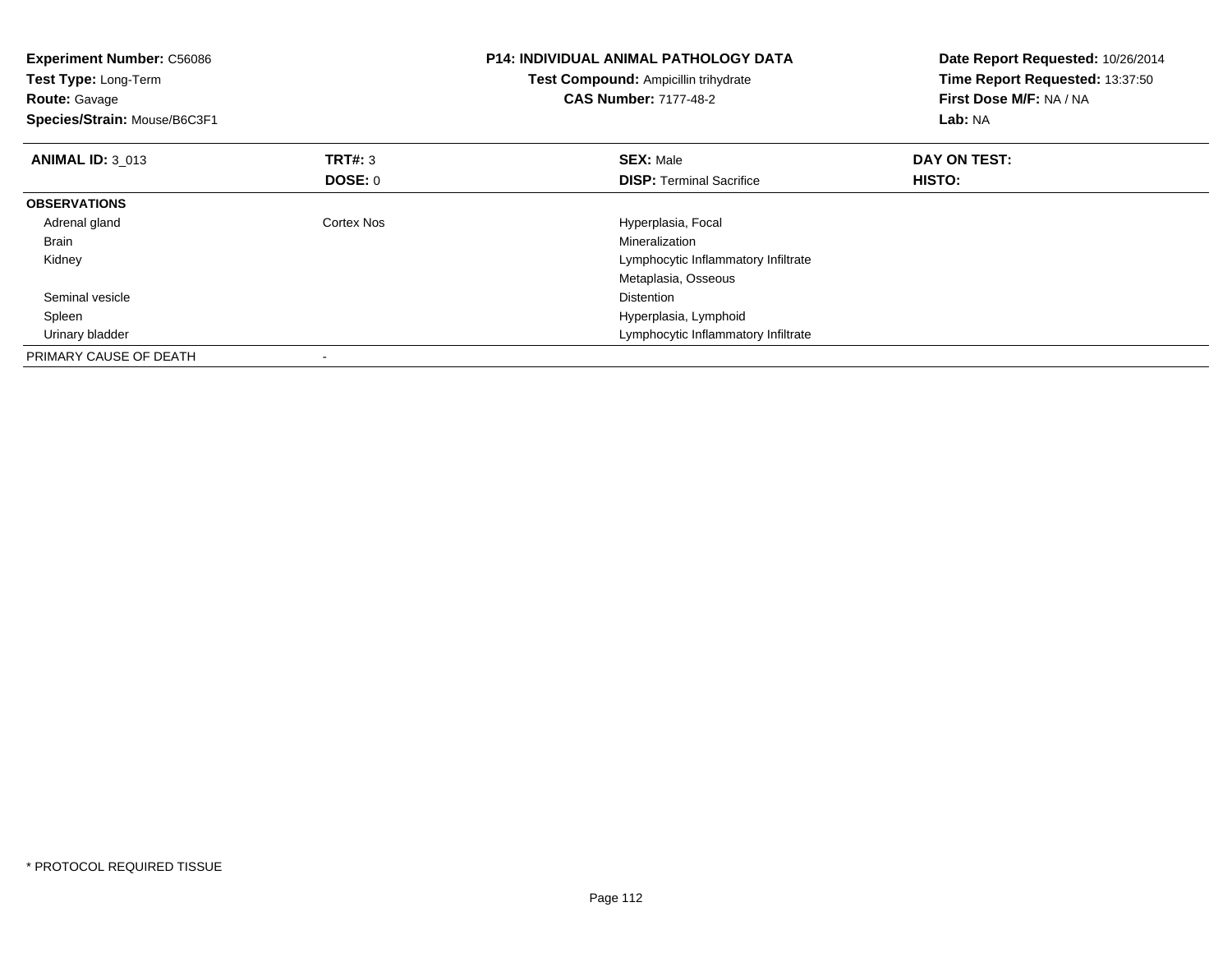**Test Type:** Long-Term**Route:** Gavage

**Species/Strain:** Mouse/B6C3F1

# **P14: INDIVIDUAL ANIMAL PATHOLOGY DATA**

**Test Compound:** Ampicillin trihydrate**CAS Number:** 7177-48-2

| <b>ANIMAL ID: 3_014</b> | TRT#: 3        | <b>SEX: Male</b>                    | DAY ON TEST: |  |
|-------------------------|----------------|-------------------------------------|--------------|--|
|                         | <b>DOSE: 0</b> | <b>DISP: Terminal Sacrifice</b>     | HISTO:       |  |
| <b>OBSERVATIONS</b>     |                |                                     |              |  |
| Adrenal gland           | Capsule        | Hyperplasia, Focal                  |              |  |
| <b>Brain</b>            |                | Mineralization                      |              |  |
| Kidney                  | Tubule         | Atrophy, Focal                      |              |  |
|                         |                | Lymphocytic Inflammatory Infiltrate |              |  |
| Lung                    |                | Hyperplasia, Alveolar Epithelium    |              |  |
|                         |                | Lymphocytic Inflammatory Infiltrate |              |  |
| Salivary gland          |                | Lymphocytic Inflammatory Infiltrate |              |  |
| Spleen                  |                | Hyperplasia, Lymphoid               |              |  |
| Stomach                 | Forestomach    | Acanthosis                          |              |  |
|                         | Forestomach    | Hyperkeratosis                      |              |  |
| Thyroid                 |                | Cyst, Follicular Nos                |              |  |
| Urinary bladder         |                | <b>Distention</b>                   |              |  |
| PRIMARY CAUSE OF DEATH  |                |                                     |              |  |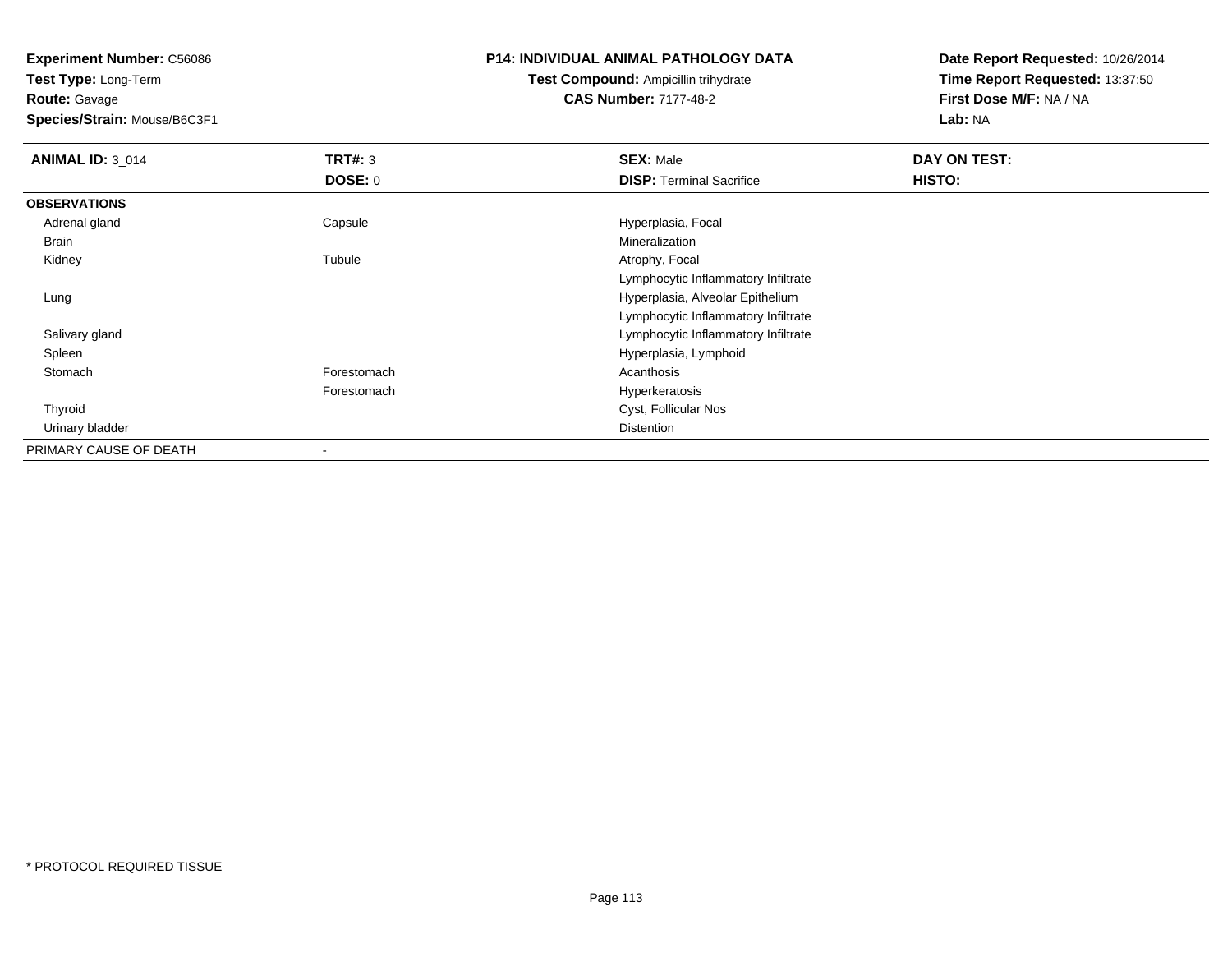| <b>Experiment Number: C56086</b><br>Test Type: Long-Term |                | <b>P14: INDIVIDUAL ANIMAL PATHOLOGY DATA</b> | Date Report Requested: 10/26/2014 |
|----------------------------------------------------------|----------------|----------------------------------------------|-----------------------------------|
|                                                          |                | Test Compound: Ampicillin trihydrate         | Time Report Requested: 13:37:50   |
| <b>Route: Gavage</b>                                     |                | <b>CAS Number: 7177-48-2</b>                 | First Dose M/F: NA / NA           |
| Species/Strain: Mouse/B6C3F1                             |                |                                              | Lab: NA                           |
| <b>ANIMAL ID: 3 015</b>                                  | <b>TRT#: 3</b> | <b>SEX: Male</b>                             | DAY ON TEST:                      |
|                                                          | DOSE: 0        | <b>DISP:</b> Moribund Sacrifice              | <b>HISTO:</b>                     |
| <b>OBSERVATIONS</b>                                      |                |                                              |                                   |
| Adrenal gland                                            | Medulla        | Pheochromocytoma                             |                                   |
| Liver                                                    |                | Hepatocellular Carcinoma                     |                                   |
| PRIMARY CAUSE OF DEATH                                   |                |                                              |                                   |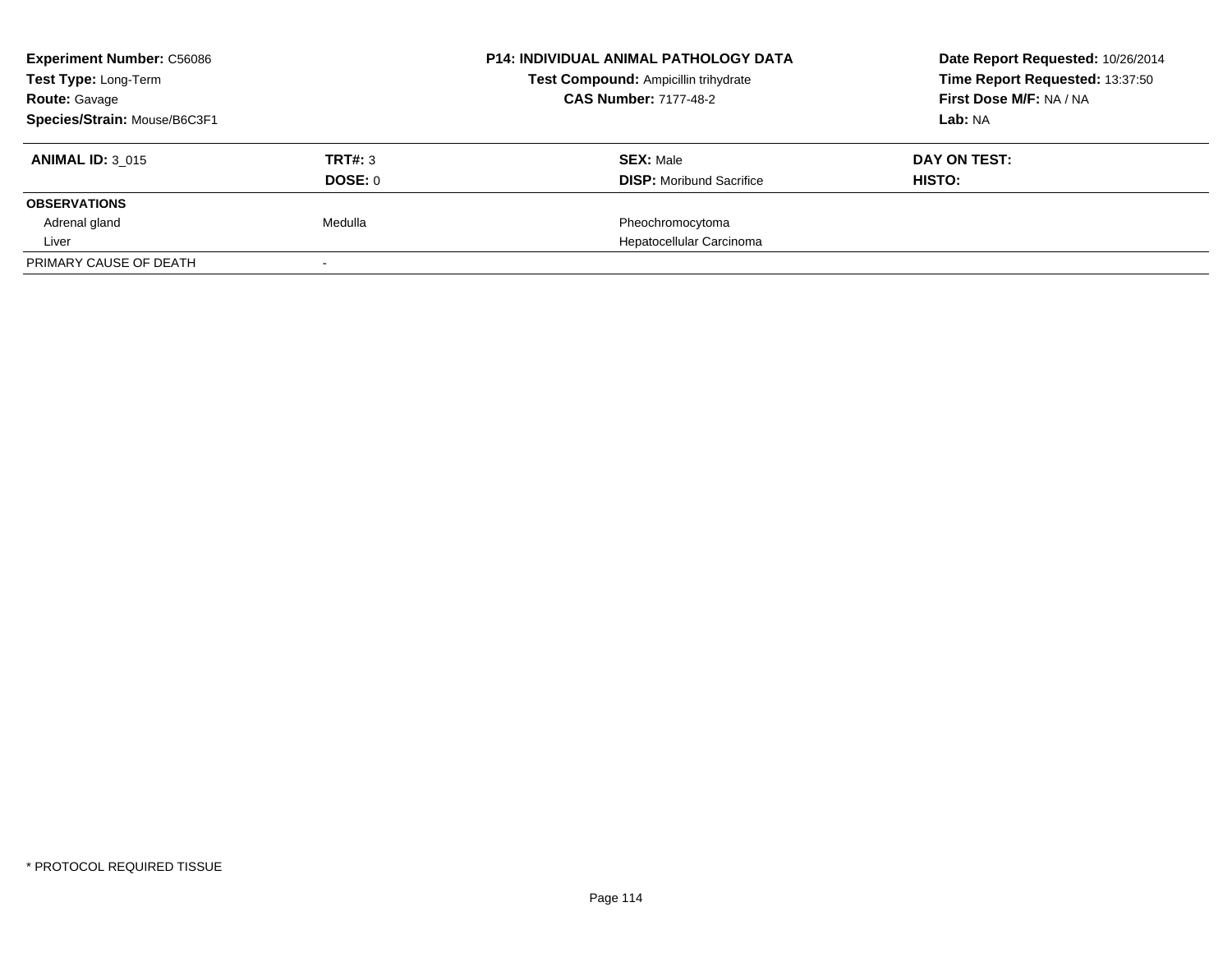| <b>Experiment Number: C56086</b><br><b>Test Type: Long-Term</b> |                | <b>P14: INDIVIDUAL ANIMAL PATHOLOGY DATA</b> | Date Report Requested: 10/26/2014<br>Time Report Requested: 13:37:50 |
|-----------------------------------------------------------------|----------------|----------------------------------------------|----------------------------------------------------------------------|
|                                                                 |                | <b>Test Compound: Ampicillin trihydrate</b>  |                                                                      |
| <b>Route: Gavage</b>                                            |                | <b>CAS Number: 7177-48-2</b>                 | First Dose M/F: NA / NA                                              |
| Species/Strain: Mouse/B6C3F1                                    |                |                                              | Lab: NA                                                              |
| <b>ANIMAL ID: 3_016</b>                                         | <b>TRT#: 3</b> | <b>SEX: Male</b>                             | DAY ON TEST:                                                         |
|                                                                 | DOSE: 0        | <b>DISP:</b> Terminal Sacrifice              | <b>HISTO:</b>                                                        |
| <b>OBSERVATIONS</b>                                             |                |                                              |                                                                      |
| Adrenal gland                                                   | Capsule        | Hyperplasia, Focal                           |                                                                      |
| Brain                                                           |                | Mineralization                               |                                                                      |
| Kidney                                                          |                | Lymphocytic Inflammatory Infiltrate          |                                                                      |
| Lung                                                            |                | Alveolar/Bronchiolar Carcinoma               |                                                                      |
|                                                                 |                | Lymphocytic Inflammatory Infiltrate          |                                                                      |
| Prostate                                                        |                | Hyperplasia, Focal                           |                                                                      |
| Salivary gland                                                  |                | Lymphocytic Inflammatory Infiltrate          |                                                                      |
| Skin                                                            |                | Hyperkeratosis                               |                                                                      |
| Urinary bladder                                                 |                | <b>Distention</b>                            |                                                                      |
| PRIMARY CAUSE OF DEATH                                          |                |                                              |                                                                      |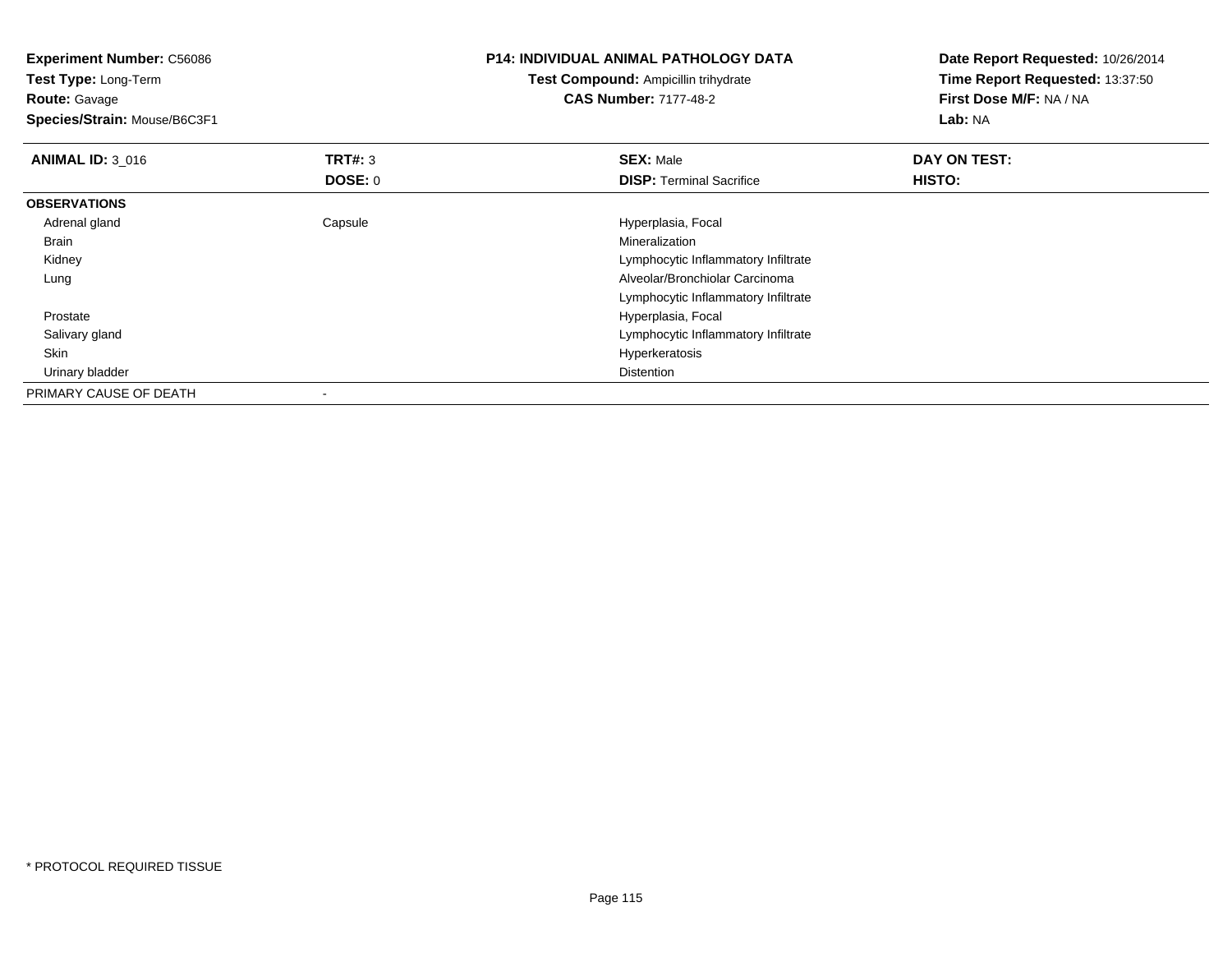| <b>Experiment Number: C56086</b><br>Test Type: Long-Term<br><b>Route: Gavage</b><br>Species/Strain: Mouse/B6C3F1 |                | <b>P14: INDIVIDUAL ANIMAL PATHOLOGY DATA</b><br>Test Compound: Ampicillin trihydrate<br><b>CAS Number: 7177-48-2</b> | Date Report Requested: 10/26/2014<br>Time Report Requested: 13:37:50<br>First Dose M/F: NA / NA<br>Lab: NA |
|------------------------------------------------------------------------------------------------------------------|----------------|----------------------------------------------------------------------------------------------------------------------|------------------------------------------------------------------------------------------------------------|
| <b>ANIMAL ID: 3 017</b>                                                                                          | TRT#: 3        | <b>SEX: Male</b>                                                                                                     | DAY ON TEST:                                                                                               |
|                                                                                                                  | <b>DOSE: 0</b> | <b>DISP:</b> Natural Death                                                                                           | HISTO:                                                                                                     |
| <b>OBSERVATIONS</b>                                                                                              |                |                                                                                                                      |                                                                                                            |
| Kidney                                                                                                           | Tubule         | Dilatation, Nos                                                                                                      |                                                                                                            |
|                                                                                                                  | Tubule         | Mineralization                                                                                                       |                                                                                                            |
|                                                                                                                  | Tubule         | Necrosis, Focal                                                                                                      |                                                                                                            |
| Lung                                                                                                             |                | Congestion, Acute                                                                                                    |                                                                                                            |
| Stomach                                                                                                          | Forestomach    | Hyperkeratosis                                                                                                       |                                                                                                            |
| Urinary bladder                                                                                                  |                | <b>Distention</b>                                                                                                    |                                                                                                            |
| PRIMARY CAUSE OF DEATH                                                                                           |                |                                                                                                                      |                                                                                                            |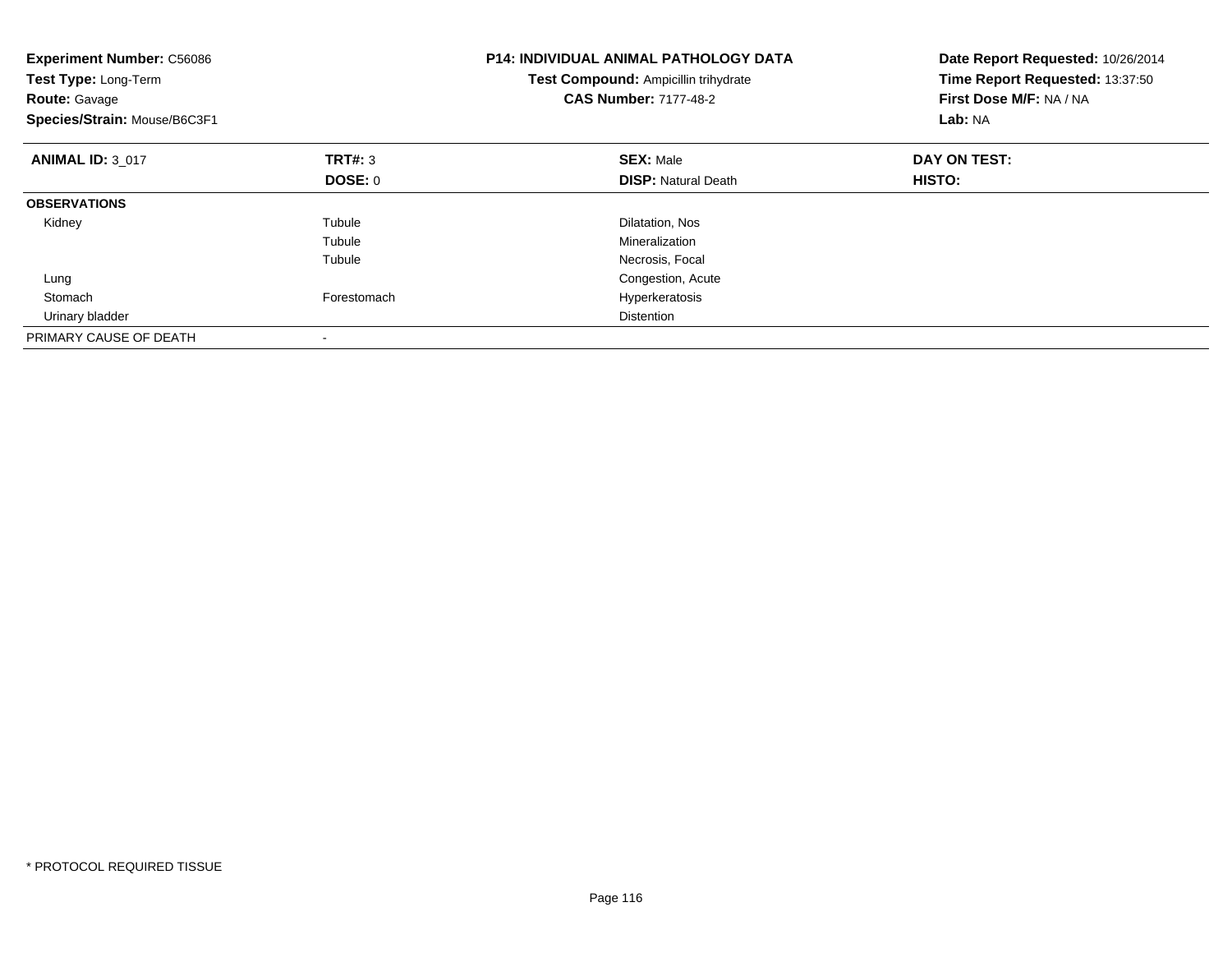| <b>Experiment Number: C56086</b><br><b>Test Type: Long-Term</b><br><b>Route: Gavage</b><br>Species/Strain: Mouse/B6C3F1 |            | <b>P14: INDIVIDUAL ANIMAL PATHOLOGY DATA</b><br>Test Compound: Ampicillin trihydrate<br><b>CAS Number: 7177-48-2</b> | Date Report Requested: 10/26/2014<br>Time Report Requested: 13:37:50<br>First Dose M/F: NA / NA<br>Lab: NA |
|-------------------------------------------------------------------------------------------------------------------------|------------|----------------------------------------------------------------------------------------------------------------------|------------------------------------------------------------------------------------------------------------|
| <b>ANIMAL ID: 3 018</b>                                                                                                 | TRT#: 3    | <b>SEX: Male</b>                                                                                                     | DAY ON TEST:                                                                                               |
|                                                                                                                         | DOSE: 0    | <b>DISP:</b> Terminal Sacrifice                                                                                      | HISTO:                                                                                                     |
| <b>OBSERVATIONS</b>                                                                                                     |            |                                                                                                                      |                                                                                                            |
| Adrenal gland                                                                                                           | Capsule    | Hyperplasia, Focal                                                                                                   |                                                                                                            |
|                                                                                                                         | Cortex Nos | Hyperplasia, Focal                                                                                                   |                                                                                                            |
| Heart                                                                                                                   | Atrium     | Inflammation, Focal                                                                                                  |                                                                                                            |
| Kidney                                                                                                                  |            | Lymphocytic Inflammatory Infiltrate                                                                                  |                                                                                                            |
| Urinary bladder                                                                                                         |            | <b>Distention</b>                                                                                                    |                                                                                                            |
| PRIMARY CAUSE OF DEATH                                                                                                  |            |                                                                                                                      |                                                                                                            |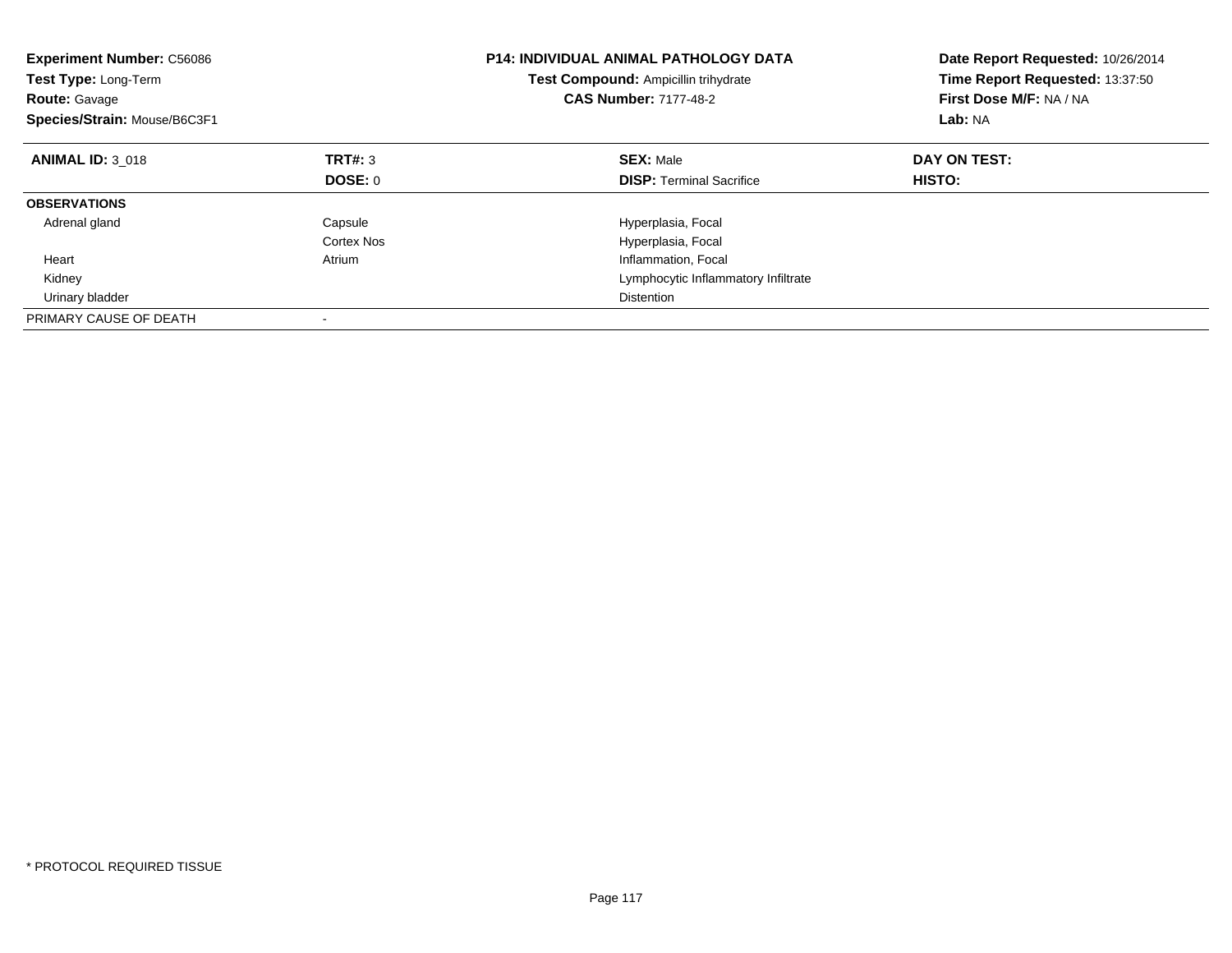| <b>Experiment Number: C56086</b><br>Test Type: Long-Term<br><b>Route: Gavage</b><br>Species/Strain: Mouse/B6C3F1 |                           | <b>P14: INDIVIDUAL ANIMAL PATHOLOGY DATA</b><br>Test Compound: Ampicillin trihydrate<br><b>CAS Number: 7177-48-2</b> |                                      | Date Report Requested: 10/26/2014<br>Time Report Requested: 13:37:50<br>First Dose M/F: NA / NA<br>Lab: NA |
|------------------------------------------------------------------------------------------------------------------|---------------------------|----------------------------------------------------------------------------------------------------------------------|--------------------------------------|------------------------------------------------------------------------------------------------------------|
| <b>ANIMAL ID: 3 019</b>                                                                                          | <b>TRT#: 3</b>            | <b>SEX: Male</b>                                                                                                     |                                      | DAY ON TEST:                                                                                               |
|                                                                                                                  | DOSE: 0                   |                                                                                                                      | <b>DISP:</b> Terminal Sacrifice      | <b>HISTO:</b>                                                                                              |
| <b>OBSERVATIONS</b>                                                                                              |                           |                                                                                                                      |                                      |                                                                                                            |
| Adrenal gland                                                                                                    | Cortex Nos                |                                                                                                                      | Cytoplasmic Change, Eosinophilic     |                                                                                                            |
|                                                                                                                  | Capsule                   | Hyperplasia, Focal                                                                                                   |                                      |                                                                                                            |
| Pituitary gland                                                                                                  | <b>Anterior Pituitary</b> | Hyperplasia, Focal                                                                                                   |                                      |                                                                                                            |
| <b>Skin</b>                                                                                                      |                           | Hyperkeratosis                                                                                                       |                                      |                                                                                                            |
| Unspecified                                                                                                      |                           | Fibrosarcoma                                                                                                         |                                      |                                                                                                            |
|                                                                                                                  | Multiple Organs Nos       |                                                                                                                      | Lymphoma, Histiocytic-Malignant Type |                                                                                                            |
| Urinary bladder                                                                                                  |                           | Distention                                                                                                           |                                      |                                                                                                            |
| PRIMARY CAUSE OF DEATH                                                                                           |                           |                                                                                                                      |                                      |                                                                                                            |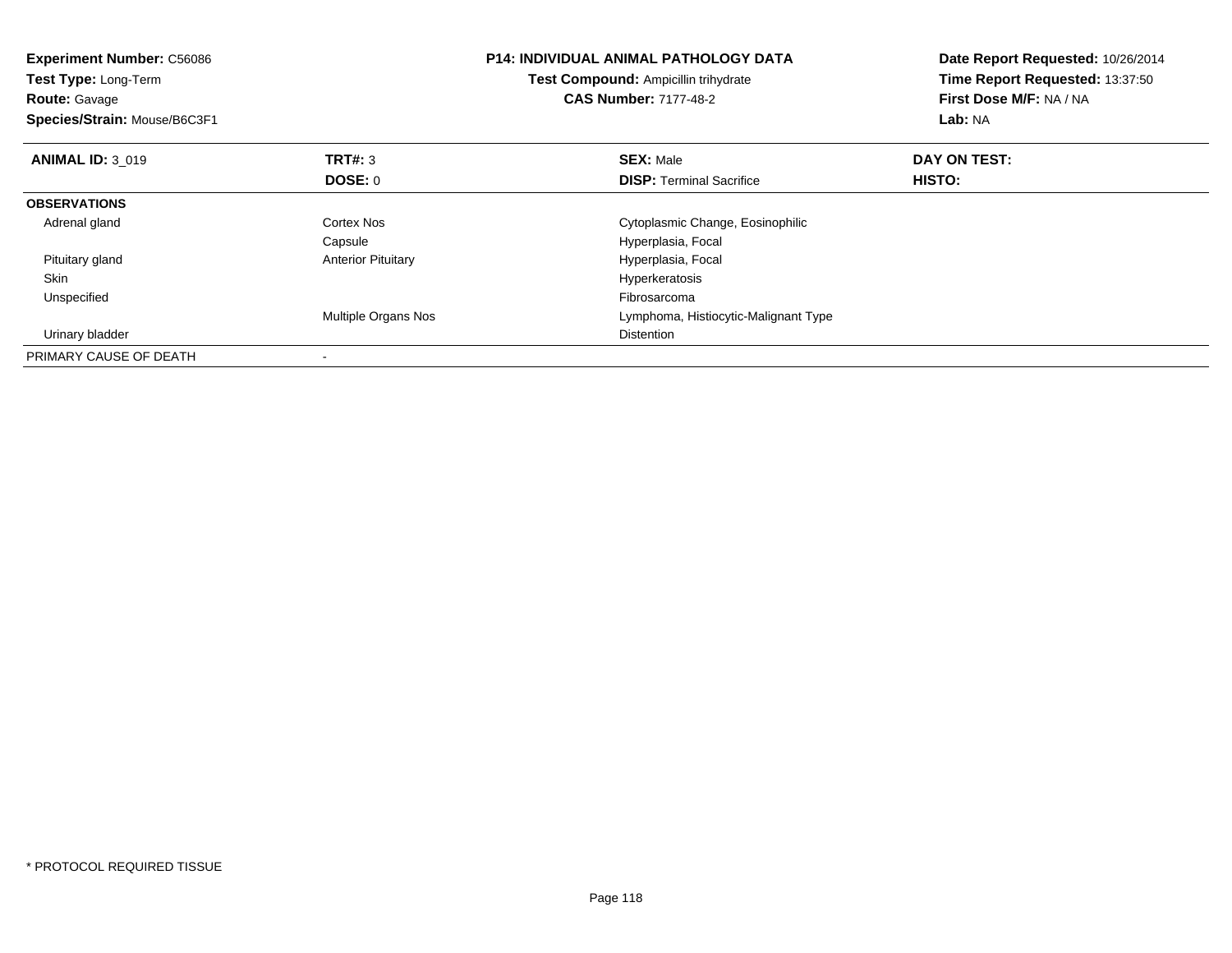| <b>Experiment Number: C56086</b><br>Test Type: Long-Term<br><b>Route: Gavage</b><br>Species/Strain: Mouse/B6C3F1 |                      | <b>P14: INDIVIDUAL ANIMAL PATHOLOGY DATA</b><br>Test Compound: Ampicillin trihydrate<br><b>CAS Number: 7177-48-2</b> | Date Report Requested: 10/26/2014<br>Time Report Requested: 13:37:50<br>First Dose M/F: NA / NA<br><b>Lab: NA</b> |
|------------------------------------------------------------------------------------------------------------------|----------------------|----------------------------------------------------------------------------------------------------------------------|-------------------------------------------------------------------------------------------------------------------|
| <b>ANIMAL ID: 3 020</b>                                                                                          | TRT#: 3              | <b>SEX: Male</b>                                                                                                     | DAY ON TEST:                                                                                                      |
|                                                                                                                  | DOSE: 0              | <b>DISP:</b> Terminal Sacrifice                                                                                      | HISTO:                                                                                                            |
| <b>OBSERVATIONS</b>                                                                                              |                      |                                                                                                                      |                                                                                                                   |
| Adrenal gland                                                                                                    | Capsule              | Hyperplasia, Focal                                                                                                   |                                                                                                                   |
|                                                                                                                  | Cortex Nos           | Hyperplasia, Focal                                                                                                   |                                                                                                                   |
| Brain                                                                                                            |                      | Mineralization                                                                                                       |                                                                                                                   |
| Intestine Small                                                                                                  | <b>Mesentery Nos</b> | Necrosis, Fat                                                                                                        |                                                                                                                   |
| Lung                                                                                                             |                      | Lymphocytic Inflammatory Infiltrate                                                                                  |                                                                                                                   |
| Stomach                                                                                                          | Forestomach          | Acanthosis                                                                                                           |                                                                                                                   |
|                                                                                                                  | Forestomach          | Hyperkeratosis                                                                                                       |                                                                                                                   |
| PRIMARY CAUSE OF DEATH                                                                                           |                      |                                                                                                                      |                                                                                                                   |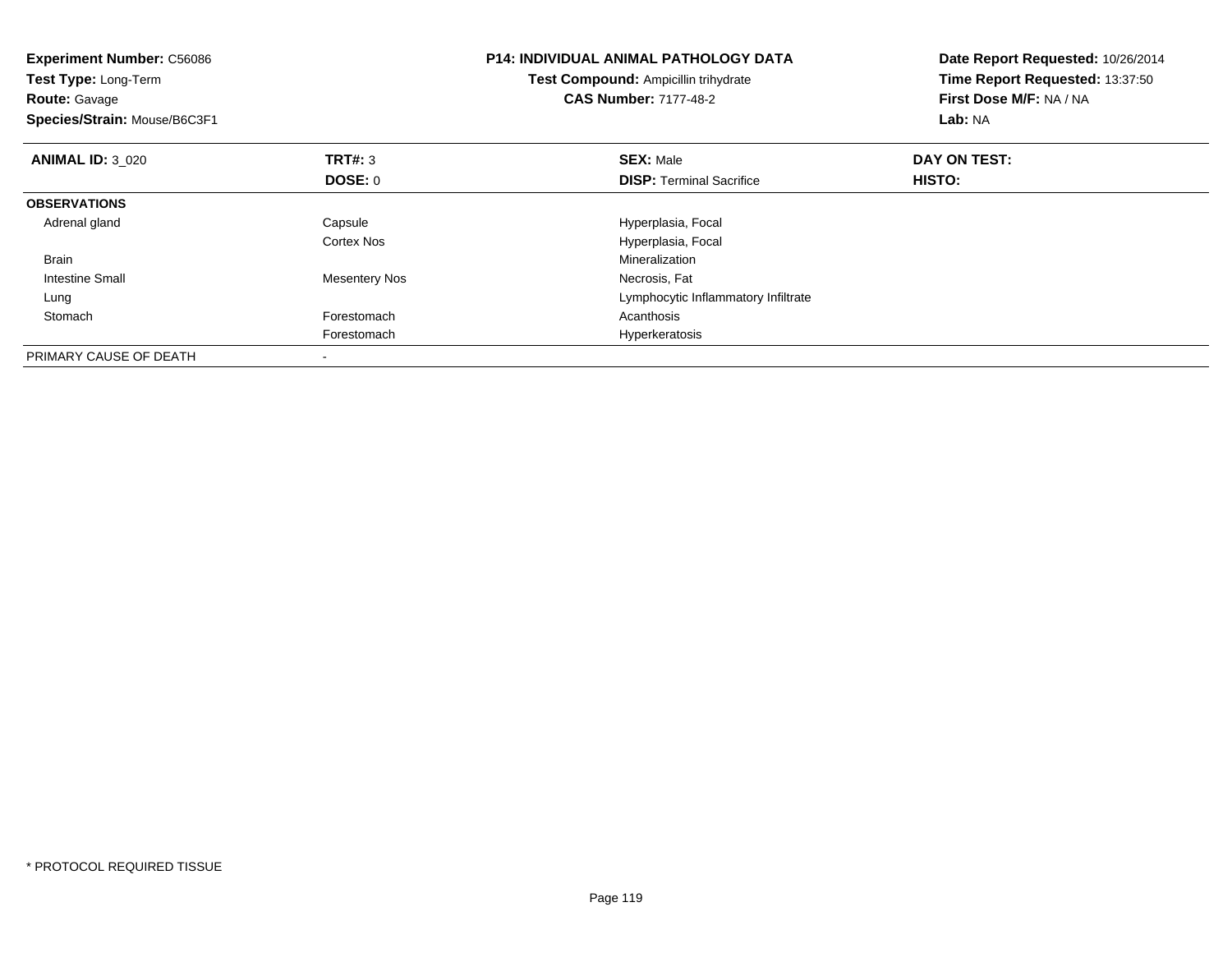| <b>Experiment Number: C56086</b><br>Test Type: Long-Term<br><b>Route: Gavage</b><br>Species/Strain: Mouse/B6C3F1 |                | <b>P14: INDIVIDUAL ANIMAL PATHOLOGY DATA</b><br>Test Compound: Ampicillin trihydrate<br><b>CAS Number: 7177-48-2</b> | Date Report Requested: 10/26/2014<br>Time Report Requested: 13:37:50<br>First Dose M/F: NA / NA<br>Lab: NA |
|------------------------------------------------------------------------------------------------------------------|----------------|----------------------------------------------------------------------------------------------------------------------|------------------------------------------------------------------------------------------------------------|
| <b>ANIMAL ID: 3 021</b>                                                                                          | TRT#: 3        | <b>SEX: Male</b>                                                                                                     | DAY ON TEST:                                                                                               |
|                                                                                                                  | <b>DOSE: 0</b> | <b>DISP:</b> Natural Death                                                                                           | HISTO:                                                                                                     |
| <b>OBSERVATIONS</b>                                                                                              |                |                                                                                                                      |                                                                                                            |
| Adrenal gland                                                                                                    |                | Cortical Carcinoma                                                                                                   |                                                                                                            |
| Heart                                                                                                            |                | Fibrosis, Focal                                                                                                      |                                                                                                            |
| Liver                                                                                                            |                | Hepatocellular Carcinoma                                                                                             |                                                                                                            |
| Lung                                                                                                             |                | Cortical Carcinoma, Metastatic                                                                                       |                                                                                                            |
| Spleen                                                                                                           |                | Depletion, Lymphoid                                                                                                  |                                                                                                            |
| Unspecified                                                                                                      |                | Fibroma                                                                                                              |                                                                                                            |
| PRIMARY CAUSE OF DEATH                                                                                           |                |                                                                                                                      |                                                                                                            |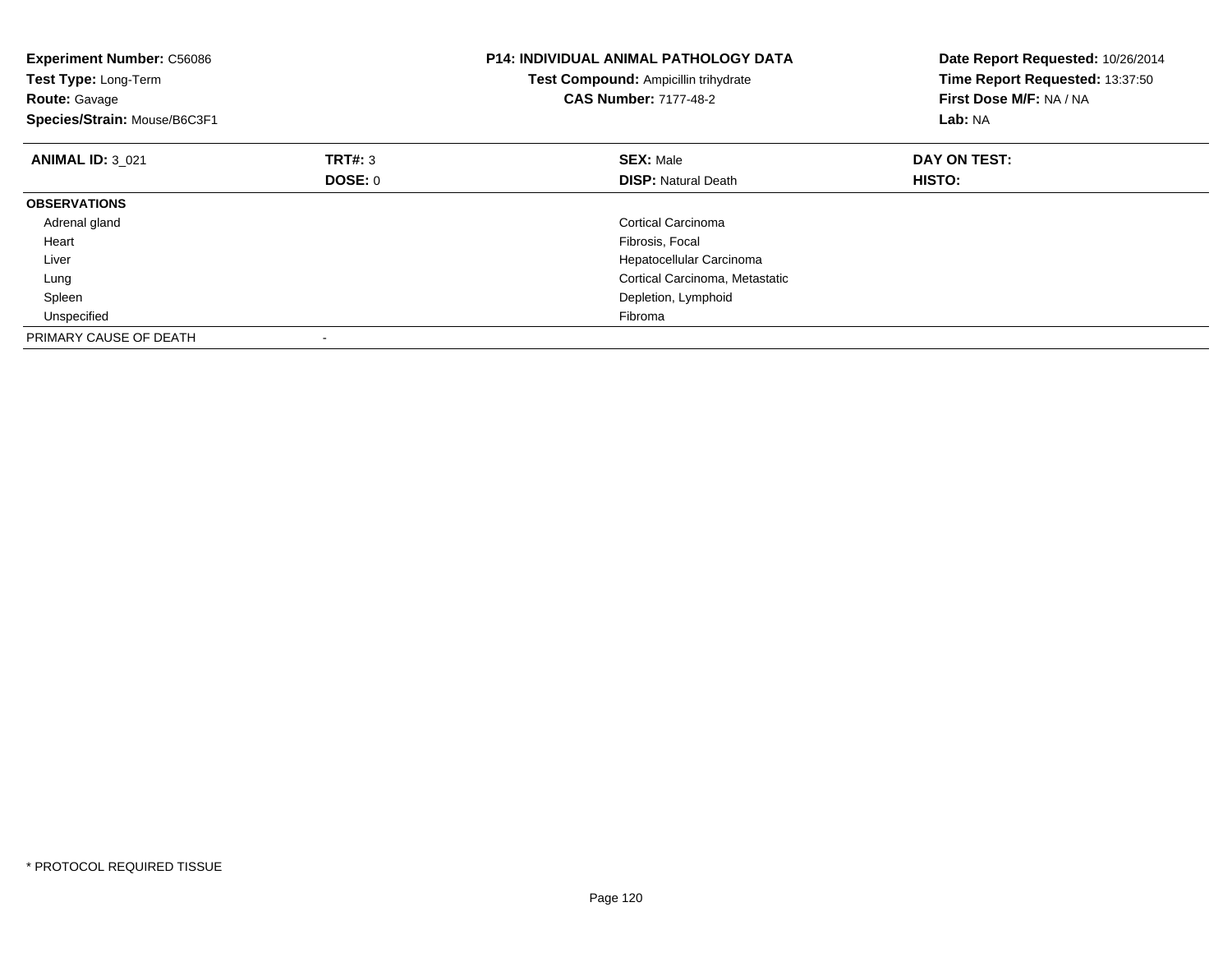| <b>Experiment Number: C56086</b><br>Test Type: Long-Term<br><b>Route: Gavage</b><br>Species/Strain: Mouse/B6C3F1 |                     | <b>P14: INDIVIDUAL ANIMAL PATHOLOGY DATA</b><br>Test Compound: Ampicillin trihydrate<br><b>CAS Number: 7177-48-2</b> | Date Report Requested: 10/26/2014<br>Time Report Requested: 13:37:50<br>First Dose M/F: NA / NA<br>Lab: NA |
|------------------------------------------------------------------------------------------------------------------|---------------------|----------------------------------------------------------------------------------------------------------------------|------------------------------------------------------------------------------------------------------------|
| <b>ANIMAL ID: 3 022</b>                                                                                          | TRT#: 3             | <b>SEX: Male</b>                                                                                                     | DAY ON TEST:                                                                                               |
|                                                                                                                  | <b>DOSE: 0</b>      | <b>DISP:</b> Terminal Sacrifice                                                                                      | HISTO:                                                                                                     |
| <b>OBSERVATIONS</b>                                                                                              |                     |                                                                                                                      |                                                                                                            |
| Adrenal gland                                                                                                    | Capsule             | Hyperplasia, Focal                                                                                                   |                                                                                                            |
| Bone                                                                                                             | <b>Tarsal Joint</b> | Ankylosis                                                                                                            |                                                                                                            |
| <b>Brain</b>                                                                                                     |                     | Mineralization                                                                                                       |                                                                                                            |
| Intestine Small                                                                                                  | Mesentery Nos       | Necrosis, Fat                                                                                                        |                                                                                                            |
| Kidney                                                                                                           |                     | Glomerulonephritis, Subacute                                                                                         |                                                                                                            |
| Unspecified                                                                                                      | Multiple Organs Nos | Lymphocytic Inflammatory Infiltrate                                                                                  |                                                                                                            |
| Urinary bladder                                                                                                  |                     | Distention                                                                                                           |                                                                                                            |
| PRIMARY CAUSE OF DEATH                                                                                           |                     |                                                                                                                      |                                                                                                            |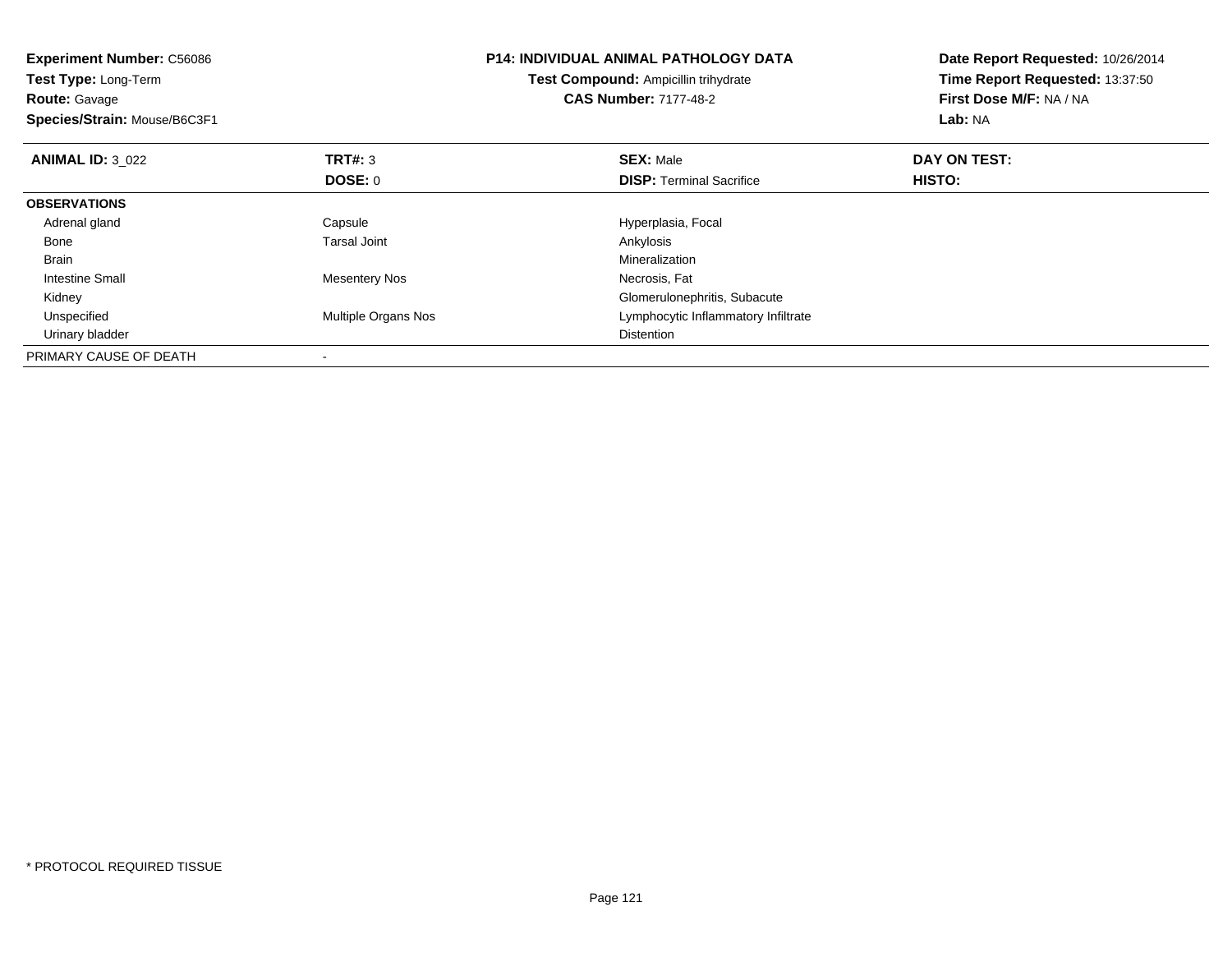**Test Type:** Long-Term**Route:** Gavage

**Species/Strain:** Mouse/B6C3F1

# **P14: INDIVIDUAL ANIMAL PATHOLOGY DATA**

**Test Compound:** Ampicillin trihydrate**CAS Number:** 7177-48-2

| <b>ANIMAL ID: 3 023</b> | TRT#: 3             | <b>SEX: Male</b>                    | DAY ON TEST: |  |
|-------------------------|---------------------|-------------------------------------|--------------|--|
|                         | <b>DOSE: 0</b>      | <b>DISP:</b> Terminal Sacrifice     | HISTO:       |  |
| <b>OBSERVATIONS</b>     |                     |                                     |              |  |
| Adrenal gland           | Capsule             | Hyperplasia, Focal                  |              |  |
| Bone                    | <b>Tarsal Joint</b> | Ankylosis                           |              |  |
| Gall bladder            |                     | Cytoplasmic Change, Eosinophilic    |              |  |
| Kidney                  |                     | Lymphocytic Inflammatory Infiltrate |              |  |
| Liver                   |                     | Angiectasis                         |              |  |
| Salivary gland          |                     | Lymphocytic Inflammatory Infiltrate |              |  |
| Seminal vesicle         |                     | <b>Distention</b>                   |              |  |
| Spleen                  |                     | Hyperplasia, Lymphoid               |              |  |
| Stomach                 | Forestomach         | Acanthosis                          |              |  |
| Urinary bladder         |                     | <b>Distention</b>                   |              |  |
|                         |                     | Lymphocytic Inflammatory Infiltrate |              |  |
| PRIMARY CAUSE OF DEATH  | $\,$                |                                     |              |  |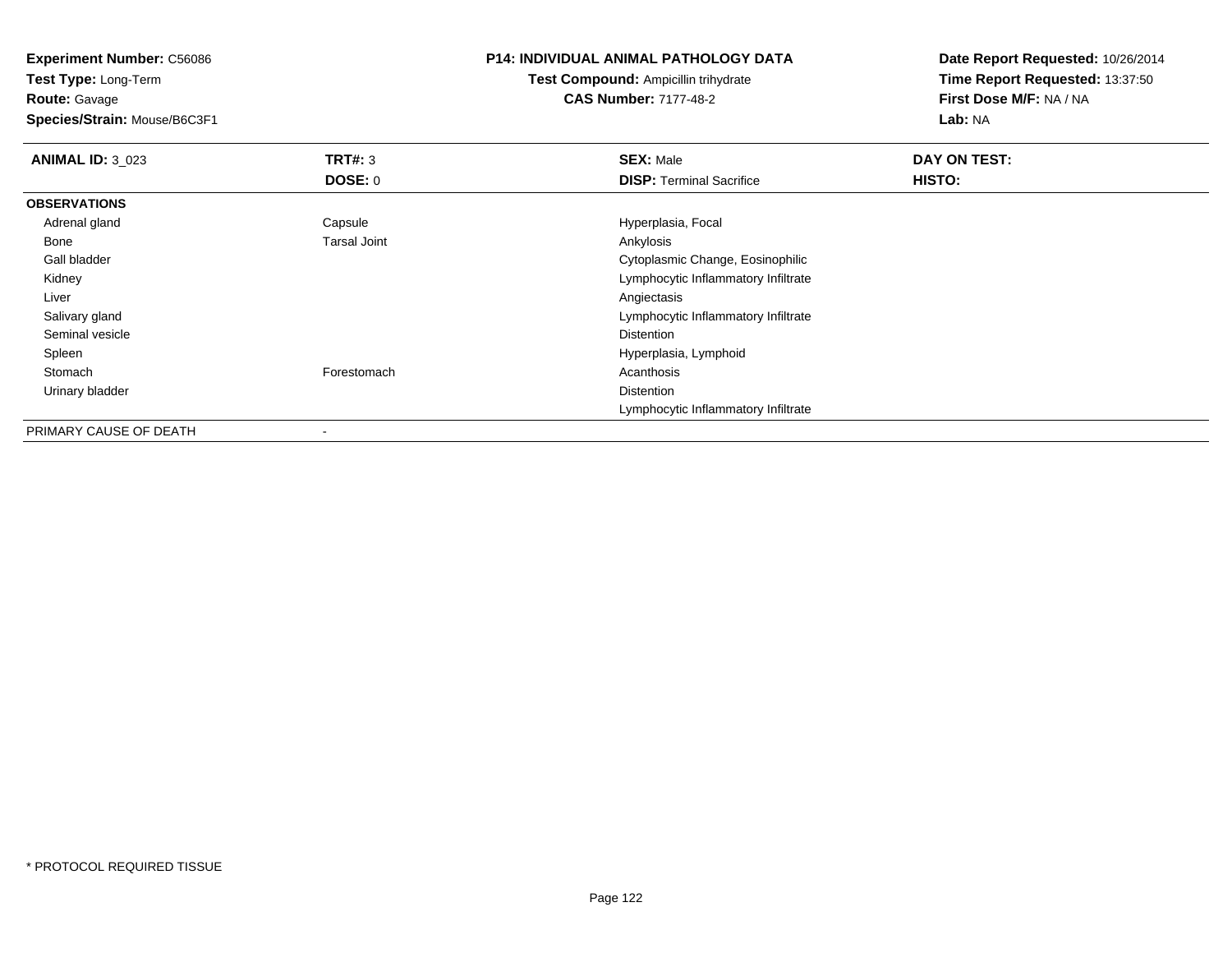**Experiment Number:** C56086**Test Type:** Long-Term**Route:** Gavage **Species/Strain:** Mouse/B6C3F1**P14: INDIVIDUAL ANIMAL PATHOLOGY DATATest Compound:** Ampicillin trihydrate**CAS Number:** 7177-48-2**Date Report Requested:** 10/26/2014**Time Report Requested:** 13:37:50**First Dose M/F:** NA / NA**Lab:** NA**ANIMAL ID:** 3\_024 **TRT#:** <sup>3</sup> **SEX:** Male **DAY ON TEST: DOSE:** 0**DISP:** Terminal Sacrifice **HISTO: OBSERVATIONS** Adrenal glandCapsule **Capsule Hyperplasia**, Focal Kidney Lymphocytic Inflammatory Infiltrate Liver Hepatocellular Adenoma Inflammation, Granulomatous Focal LungLymphocytic Inflammatory Infiltrate<br>Plasma-Cell Infiltrate Lymph nodeMandibular Lymph Node Salivary gland Lymphocytic Inflammatory Infiltrate Stomachh anns an t-India anns an t-India anns an t-India anns an t-India anns an t-India anns an t-India anns an t-In Forestomach Hyperkeratosis PRIMARY CAUSE OF DEATH-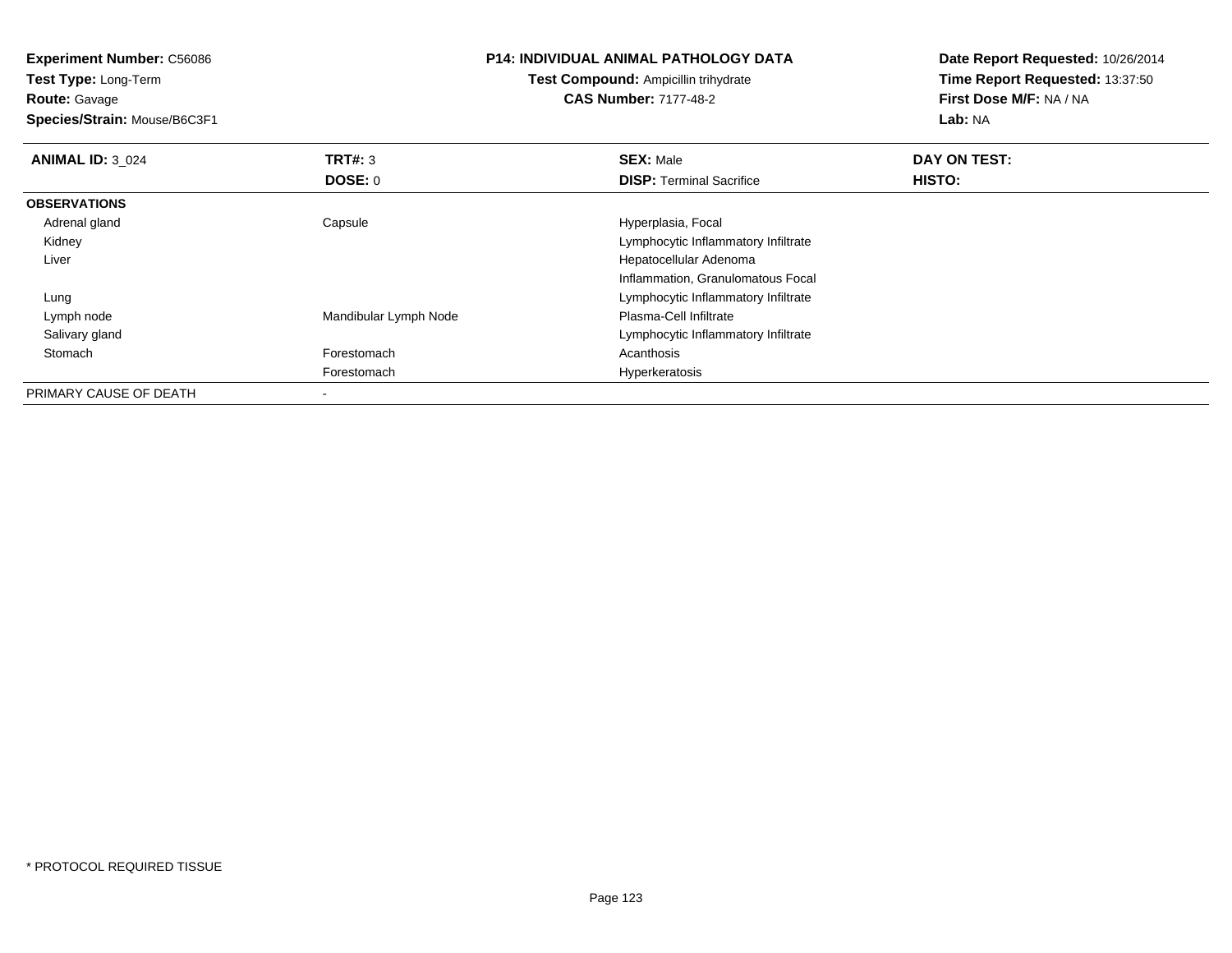| <b>Experiment Number: C56086</b><br>Test Type: Long-Term<br><b>Route: Gavage</b><br>Species/Strain: Mouse/B6C3F1 |                | <b>P14: INDIVIDUAL ANIMAL PATHOLOGY DATA</b><br>Test Compound: Ampicillin trihydrate<br><b>CAS Number: 7177-48-2</b> | Date Report Requested: 10/26/2014<br>Time Report Requested: 13:37:50<br>First Dose M/F: NA / NA<br>Lab: NA |
|------------------------------------------------------------------------------------------------------------------|----------------|----------------------------------------------------------------------------------------------------------------------|------------------------------------------------------------------------------------------------------------|
| <b>ANIMAL ID: 3 025</b>                                                                                          | TRT#: 3        | <b>SEX: Male</b>                                                                                                     | DAY ON TEST:                                                                                               |
|                                                                                                                  | <b>DOSE: 0</b> | <b>DISP:</b> Terminal Sacrifice                                                                                      | <b>HISTO:</b>                                                                                              |
| <b>OBSERVATIONS</b>                                                                                              |                |                                                                                                                      |                                                                                                            |
| Adrenal gland                                                                                                    | Capsule        | Hyperplasia, Focal                                                                                                   |                                                                                                            |
| Brain                                                                                                            |                | Mineralization                                                                                                       |                                                                                                            |
| Kidney                                                                                                           |                | Lymphocytic Inflammatory Infiltrate                                                                                  |                                                                                                            |
| Lung                                                                                                             |                | Alveolar/Bronchiolar Carcinoma                                                                                       |                                                                                                            |
|                                                                                                                  |                | Lymphocytic Inflammatory Infiltrate                                                                                  |                                                                                                            |
| PRIMARY CAUSE OF DEATH                                                                                           |                |                                                                                                                      |                                                                                                            |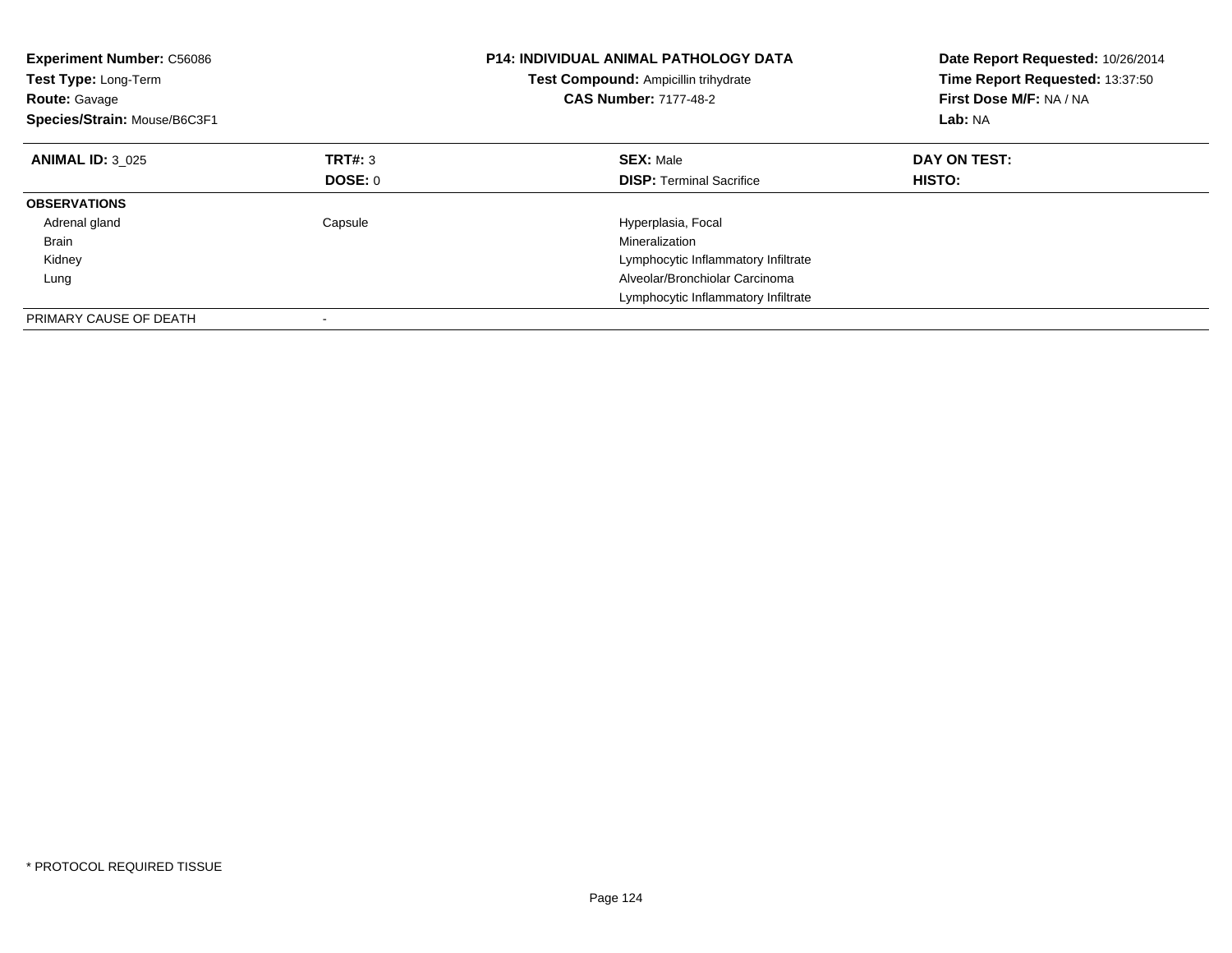**Test Type:** Long-Term**Route:** Gavage

**Species/Strain:** Mouse/B6C3F1

# **P14: INDIVIDUAL ANIMAL PATHOLOGY DATA**

**Test Compound:** Ampicillin trihydrate**CAS Number:** 7177-48-2

| <b>ANIMAL ID: 3_026</b> | TRT#: 3             | <b>SEX: Male</b>                              | DAY ON TEST: |
|-------------------------|---------------------|-----------------------------------------------|--------------|
|                         | DOSE: 0             | <b>DISP: Natural Death</b>                    | HISTO:       |
| <b>OBSERVATIONS</b>     |                     |                                               |              |
| Adrenal gland           | Capsule             | Hyperplasia, Focal                            |              |
| Bone marrow             |                     | Hyperplasia, Granulocytic                     |              |
| Liver                   |                     | Fibrosarcoma, Metastatic                      |              |
| Lung                    |                     | Fibrosarcoma, Metastatic                      |              |
|                         |                     | Hemorrhage                                    |              |
| Skeletal muscle         | Trunk               | Fibrosarcoma, Uncertain Primary Or Metastatic |              |
| Skin                    |                     | Hyperkeratosis                                |              |
| Spleen                  |                     | Depletion, Lymphoid                           |              |
|                         | Red Pulp            | Hematopoiesis                                 |              |
| Unspecified             | Multiple Organs Nos | Leukemoid Reaction                            |              |
| PRIMARY CAUSE OF DEATH  |                     |                                               |              |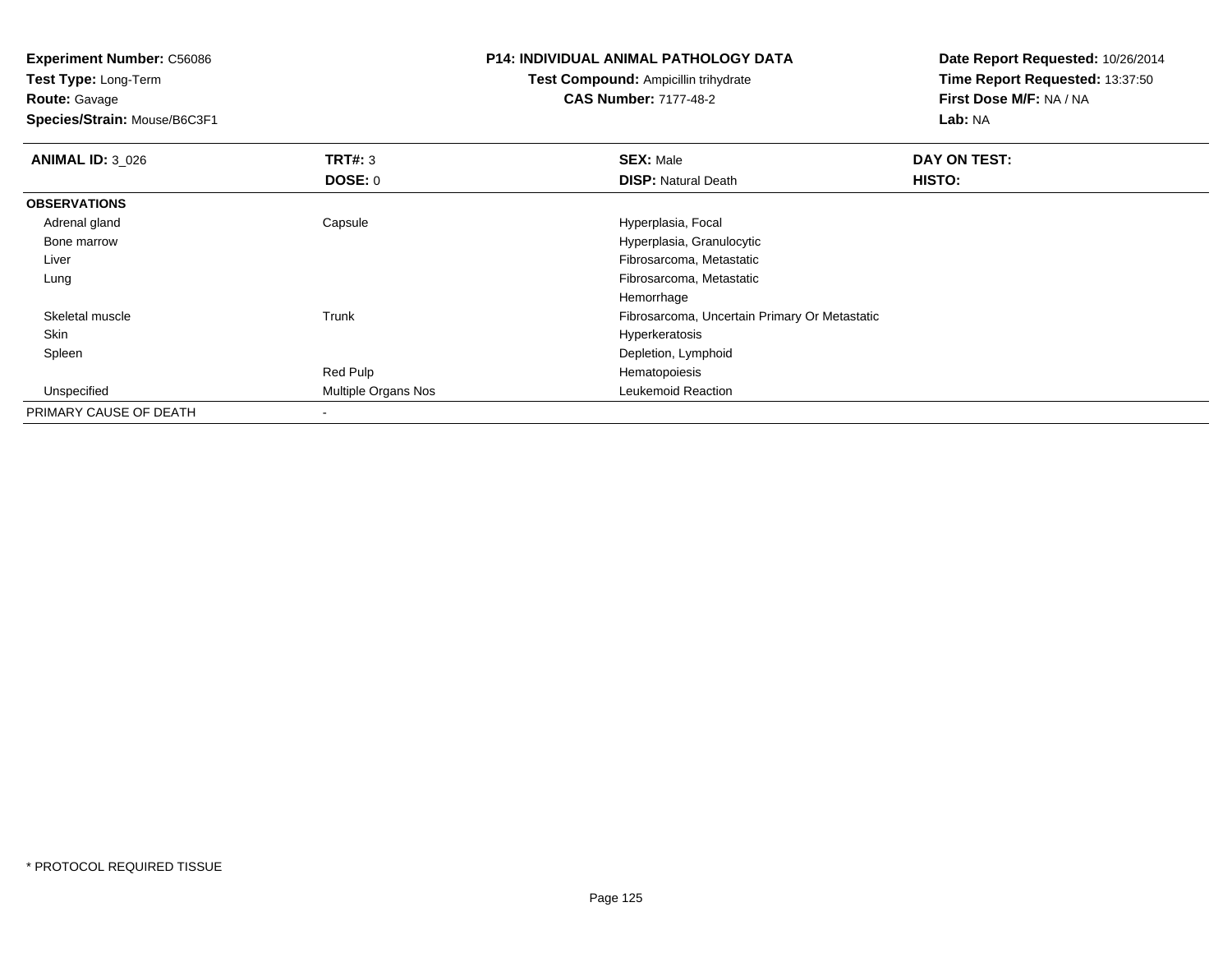| <b>Experiment Number: C56086</b><br>Test Type: Long-Term<br><b>Route:</b> Gavage<br>Species/Strain: Mouse/B6C3F1 |                     | <b>P14: INDIVIDUAL ANIMAL PATHOLOGY DATA</b><br>Test Compound: Ampicillin trihydrate<br><b>CAS Number: 7177-48-2</b> | Date Report Requested: 10/26/2014<br>Time Report Requested: 13:37:50<br>First Dose M/F: NA / NA<br><b>Lab: NA</b> |
|------------------------------------------------------------------------------------------------------------------|---------------------|----------------------------------------------------------------------------------------------------------------------|-------------------------------------------------------------------------------------------------------------------|
| <b>ANIMAL ID: 3 027</b>                                                                                          | TRT#: 3             | <b>SEX: Male</b>                                                                                                     | DAY ON TEST:                                                                                                      |
|                                                                                                                  | DOSE: 0             | <b>DISP:</b> Natural Death                                                                                           | HISTO:                                                                                                            |
| <b>OBSERVATIONS</b>                                                                                              |                     |                                                                                                                      |                                                                                                                   |
| Adrenal gland                                                                                                    | Capsule             | Hyperplasia, Focal                                                                                                   |                                                                                                                   |
| Bone marrow                                                                                                      |                     | Hyperplasia, Granulocytic                                                                                            |                                                                                                                   |
|                                                                                                                  |                     | Infarct, Nos                                                                                                         |                                                                                                                   |
| Skin                                                                                                             | <b>Back</b>         | Hyperkeratosis                                                                                                       |                                                                                                                   |
| Spleen                                                                                                           |                     | Depletion, Lymphoid                                                                                                  |                                                                                                                   |
|                                                                                                                  | Red Pulp            | Hematopoiesis                                                                                                        |                                                                                                                   |
| Unspecified                                                                                                      | Multiple Organs Nos | Leukemoid Reaction                                                                                                   |                                                                                                                   |
| PRIMARY CAUSE OF DEATH                                                                                           |                     |                                                                                                                      |                                                                                                                   |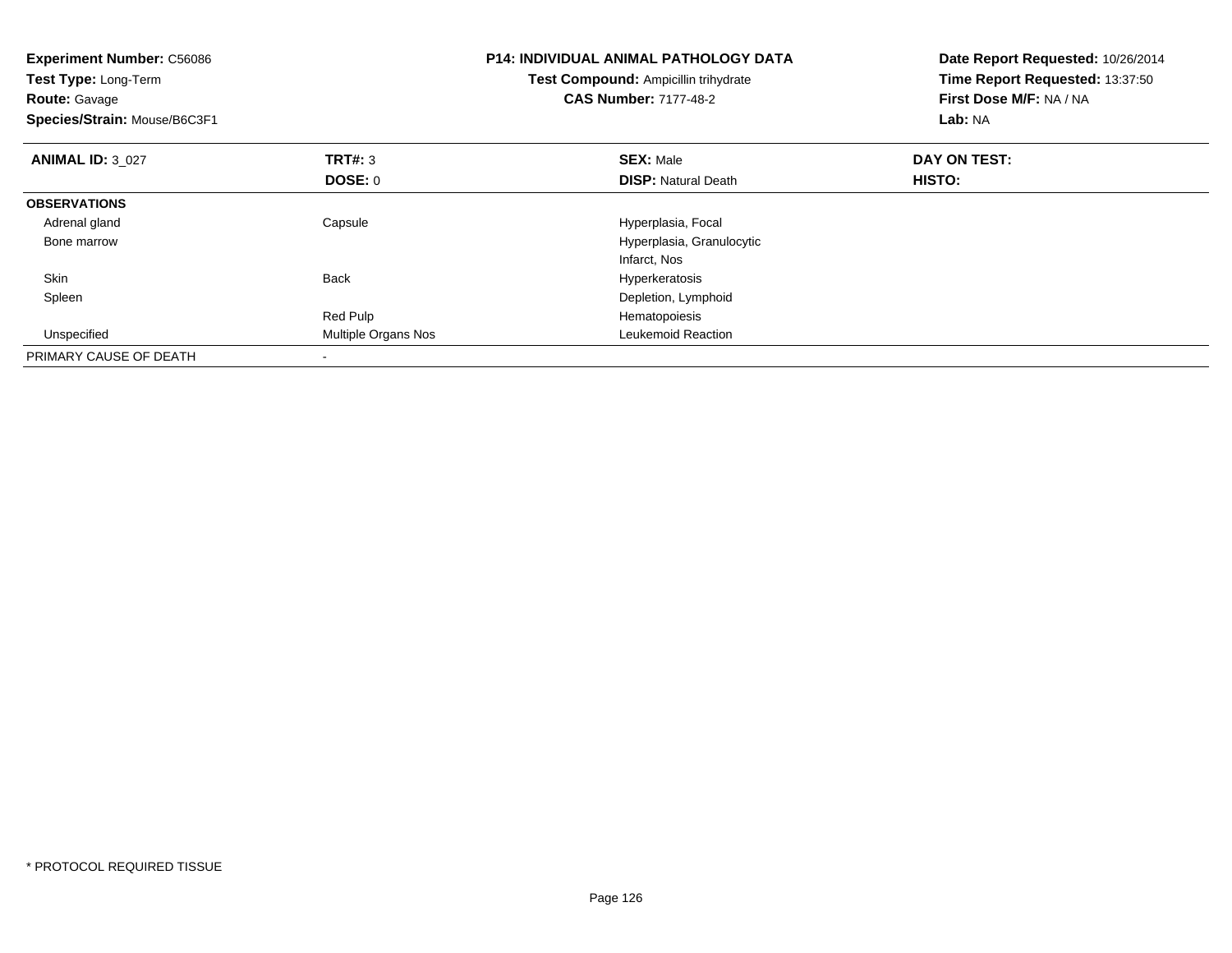**Test Type:** Long-Term**Route:** Gavage

**Species/Strain:** Mouse/B6C3F1

# **P14: INDIVIDUAL ANIMAL PATHOLOGY DATA**

**Test Compound:** Ampicillin trihydrate**CAS Number:** 7177-48-2

| <b>ANIMAL ID: 3_028</b> | TRT#: 3                  | <b>SEX: Male</b>                    | DAY ON TEST: |  |
|-------------------------|--------------------------|-------------------------------------|--------------|--|
|                         | <b>DOSE: 0</b>           | <b>DISP:</b> Moribund Sacrifice     | HISTO:       |  |
| <b>OBSERVATIONS</b>     |                          |                                     |              |  |
| Adrenal gland           | Capsule                  | Hyperplasia, Focal                  |              |  |
| Brain                   |                          | Mineralization                      |              |  |
| Kidney                  | Tubule                   | Atrophy, Focal                      |              |  |
|                         |                          | Lymphocytic Inflammatory Infiltrate |              |  |
| Liver                   |                          | Hepatocellular Carcinoma            |              |  |
| Spleen                  | Red Pulp                 | Atrophy, Diffuse                    |              |  |
|                         |                          | Depletion, Lymphoid                 |              |  |
| Stomach                 | Forestomach              | Hyperkeratosis                      |              |  |
| Urinary bladder         |                          | Distention                          |              |  |
|                         |                          | Hyperplasia, Epithelial             |              |  |
|                         |                          | Lymphocytic Inflammatory Infiltrate |              |  |
| PRIMARY CAUSE OF DEATH  | $\overline{\phantom{a}}$ |                                     |              |  |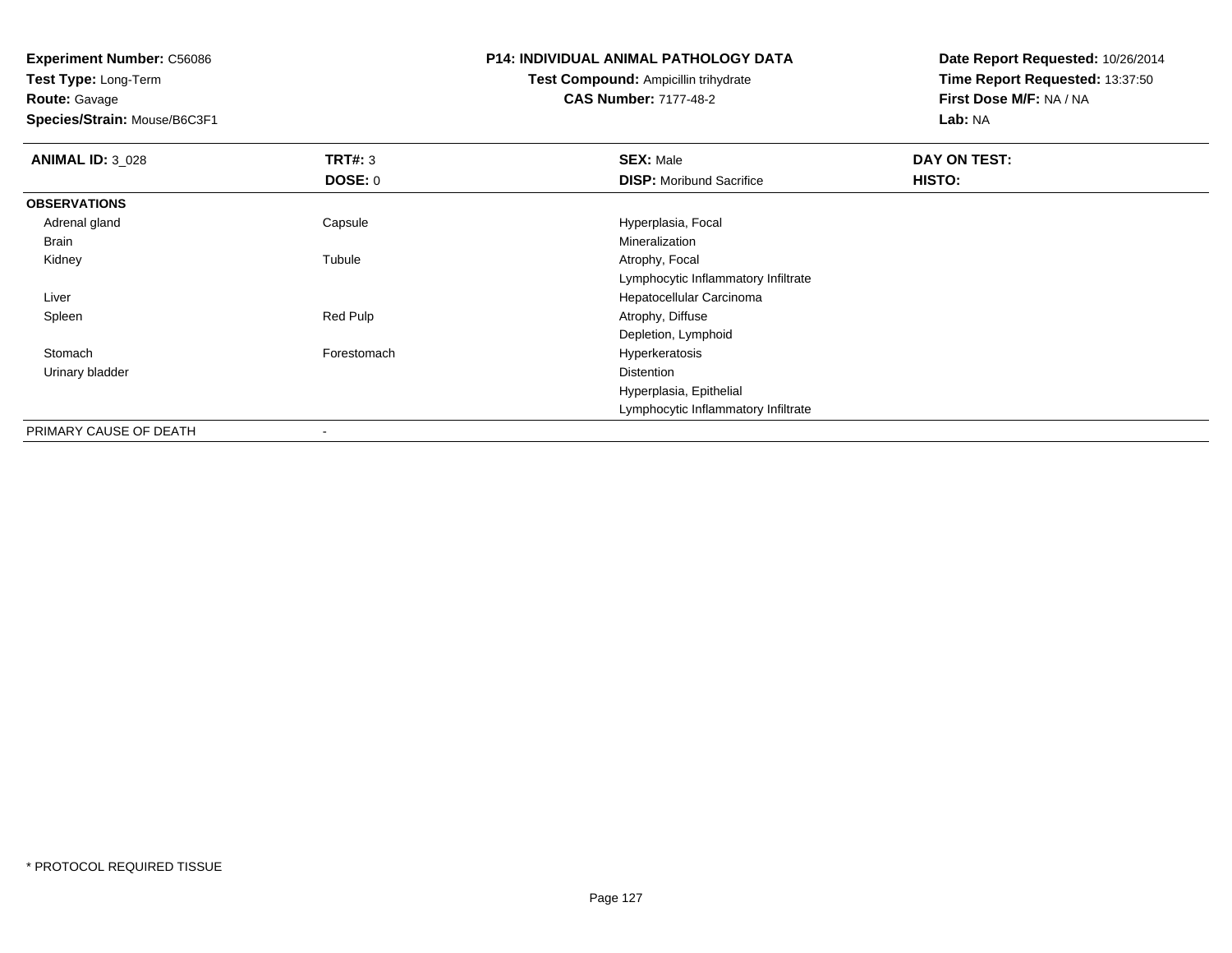**Test Type:** Long-Term**Route:** Gavage

**Species/Strain:** Mouse/B6C3F1

## **P14: INDIVIDUAL ANIMAL PATHOLOGY DATA**

# **Test Compound:** Ampicillin trihydrate**CAS Number:** 7177-48-2

| <b>ANIMAL ID: 3_029</b> | TRT#: 3               | <b>SEX: Male</b>                    | DAY ON TEST: |
|-------------------------|-----------------------|-------------------------------------|--------------|
|                         | DOSE: 0               | <b>DISP: Natural Death</b>          | HISTO:       |
| <b>OBSERVATIONS</b>     |                       |                                     |              |
| Adrenal gland           | Capsule               | Hyperplasia, Focal                  |              |
| Bone marrow             |                       | Hyperplasia, Granulocytic           |              |
| Kidney                  |                       | Infarct, Healed                     |              |
|                         |                       | Lymphocytic Inflammatory Infiltrate |              |
| Lymph node              | Mesenteric Lymph Node | Hemorrhage                          |              |
| Prostate                |                       | Lymphocytic Inflammatory Infiltrate |              |
| Stomach                 | Forestomach           | Hyperkeratosis                      |              |
| Ureter                  |                       | Inflammation, Suppurative           |              |
| Urinary bladder         |                       | Distention                          |              |
|                         |                       | Inflammation, Suppurative           |              |
|                         |                       | Lymphocytic Inflammatory Infiltrate |              |
| PRIMARY CAUSE OF DEATH  |                       |                                     |              |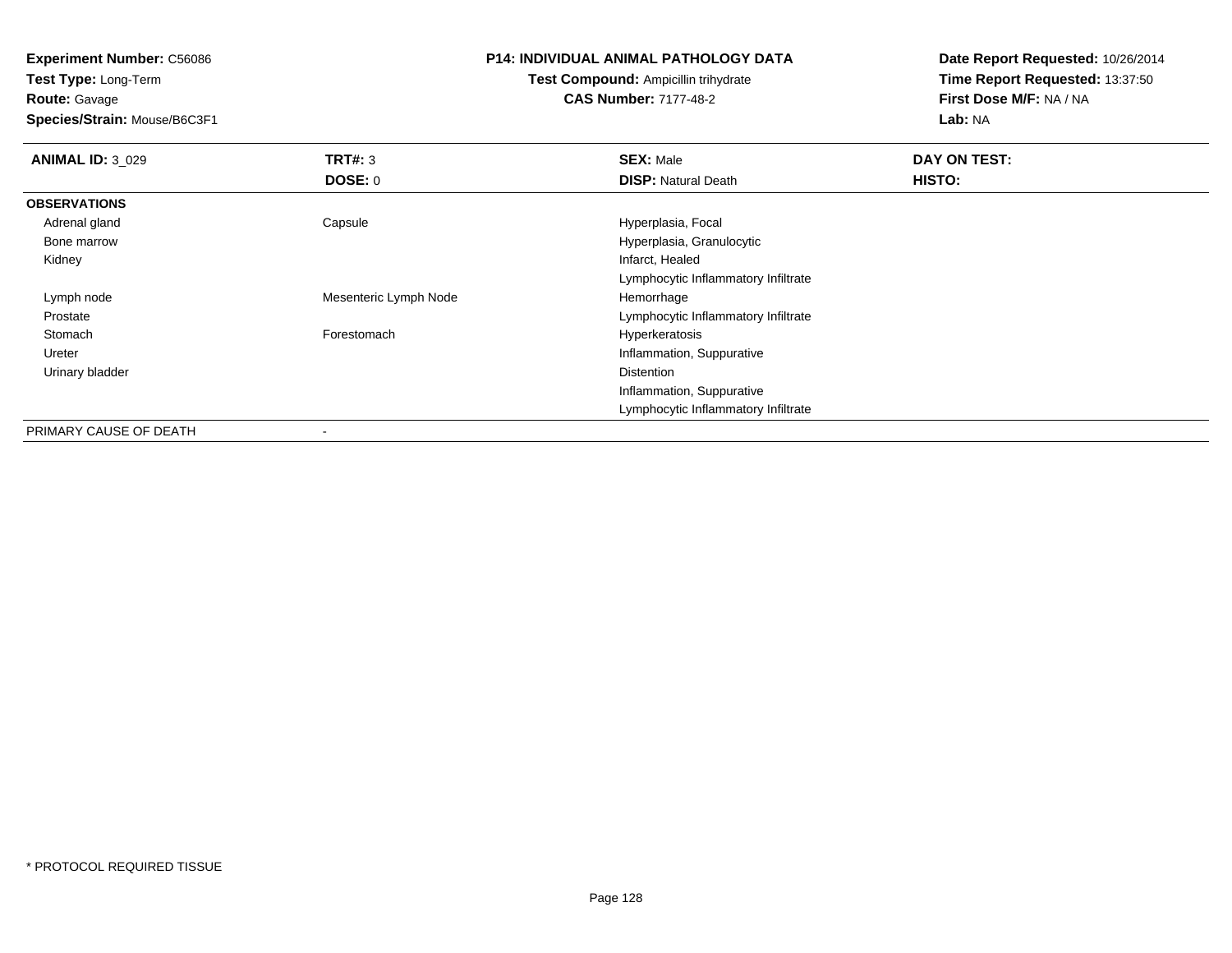| <b>Experiment Number: C56086</b><br><b>P14: INDIVIDUAL ANIMAL PATHOLOGY DATA</b><br>Test Type: Long-Term<br>Test Compound: Ampicillin trihydrate<br><b>CAS Number: 7177-48-2</b><br><b>Route: Gavage</b><br>Species/Strain: Mouse/B6C3F1 |                |                                | Date Report Requested: 10/26/2014<br>Time Report Requested: 13:37:50<br>First Dose M/F: NA / NA<br>Lab: NA |
|------------------------------------------------------------------------------------------------------------------------------------------------------------------------------------------------------------------------------------------|----------------|--------------------------------|------------------------------------------------------------------------------------------------------------|
| <b>ANIMAL ID: 3 030</b>                                                                                                                                                                                                                  | TRT#: 3        | <b>SEX: Male</b>               | DAY ON TEST:                                                                                               |
|                                                                                                                                                                                                                                          | <b>DOSE: 0</b> | <b>DISP:</b> Accidently Killed | <b>HISTO:</b>                                                                                              |
| <b>OBSERVATIONS</b>                                                                                                                                                                                                                      |                |                                |                                                                                                            |
| Adrenal gland                                                                                                                                                                                                                            | Capsule        | Hyperplasia, Focal             |                                                                                                            |
| Bone marrow                                                                                                                                                                                                                              |                | Hyperplasia, Granulocytic      |                                                                                                            |
| Penis                                                                                                                                                                                                                                    | Prepuce Nos    | Ulcer, Chronic                 |                                                                                                            |
| PRIMARY CAUSE OF DEATH                                                                                                                                                                                                                   |                |                                |                                                                                                            |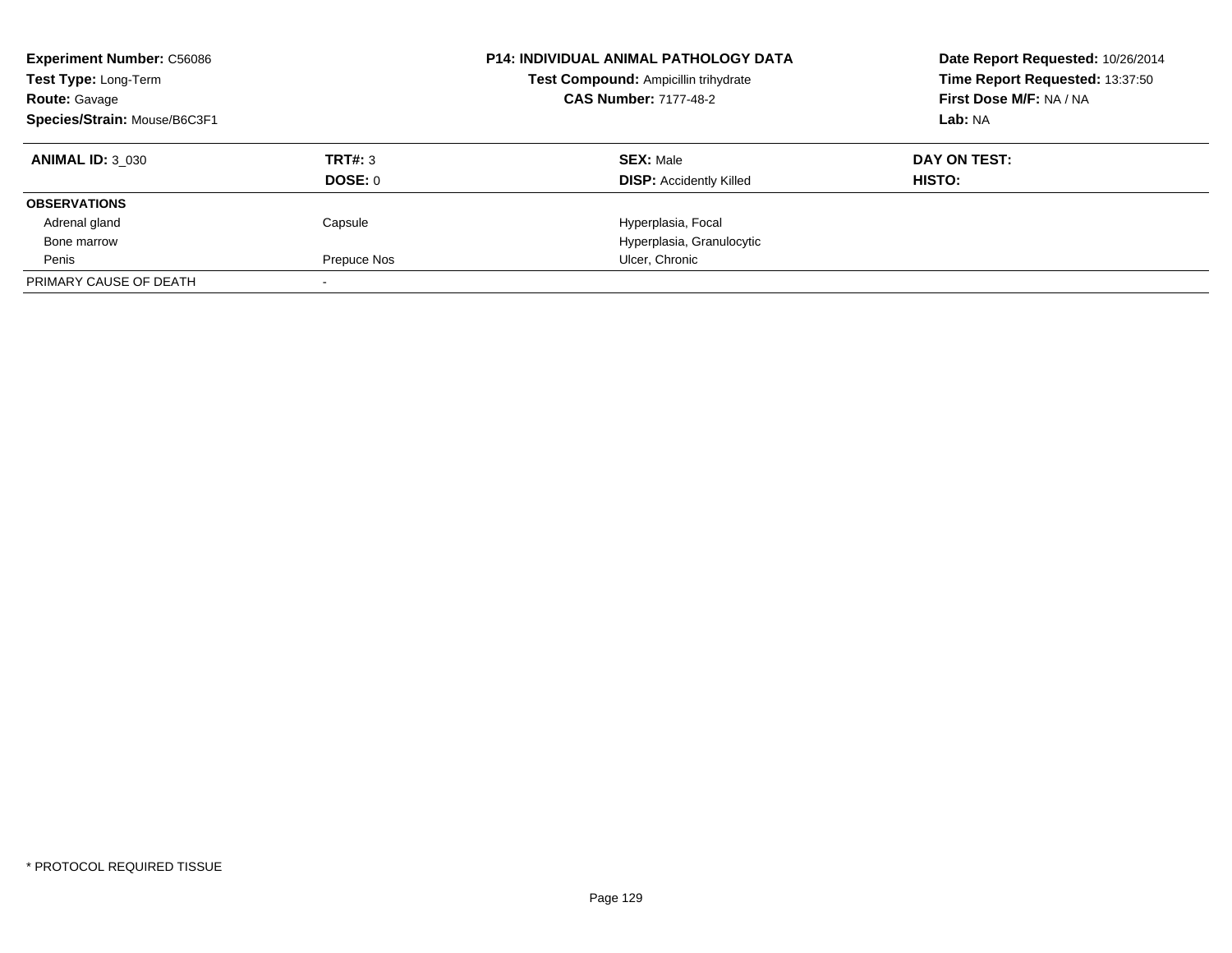**Experiment Number:** C56086**Test Type:** Long-Term

**Route:** Gavage

**Species/Strain:** Mouse/B6C3F1

# **P14: INDIVIDUAL ANIMAL PATHOLOGY DATA**

# **Test Compound:** Ampicillin trihydrate**CAS Number:** 7177-48-2

| <b>ANIMAL ID: 3_031</b> | TRT#: 3        | <b>SEX: Male</b>                    | DAY ON TEST: |
|-------------------------|----------------|-------------------------------------|--------------|
|                         | <b>DOSE: 0</b> | <b>DISP: Terminal Sacrifice</b>     | HISTO:       |
| <b>OBSERVATIONS</b>     |                |                                     |              |
| Adrenal gland           | Capsule        | Hyperplasia, Focal                  |              |
| Brain                   |                | Mineralization                      |              |
| Gall bladder            |                | Inflammation, Granulomatous Focal   |              |
| Kidney                  |                | Lymphocytic Inflammatory Infiltrate |              |
| Pancreas                |                | Hypoplasia, Nos                     |              |
|                         |                | Necrosis, Fat                       |              |
| Salivary gland          |                | Lymphocytic Inflammatory Infiltrate |              |
| Stomach                 | Forestomach    | Acanthosis                          |              |
|                         | Forestomach    | Hyperkeratosis                      |              |
| Urinary bladder         |                | Distention                          |              |
| PRIMARY CAUSE OF DEATH  |                |                                     |              |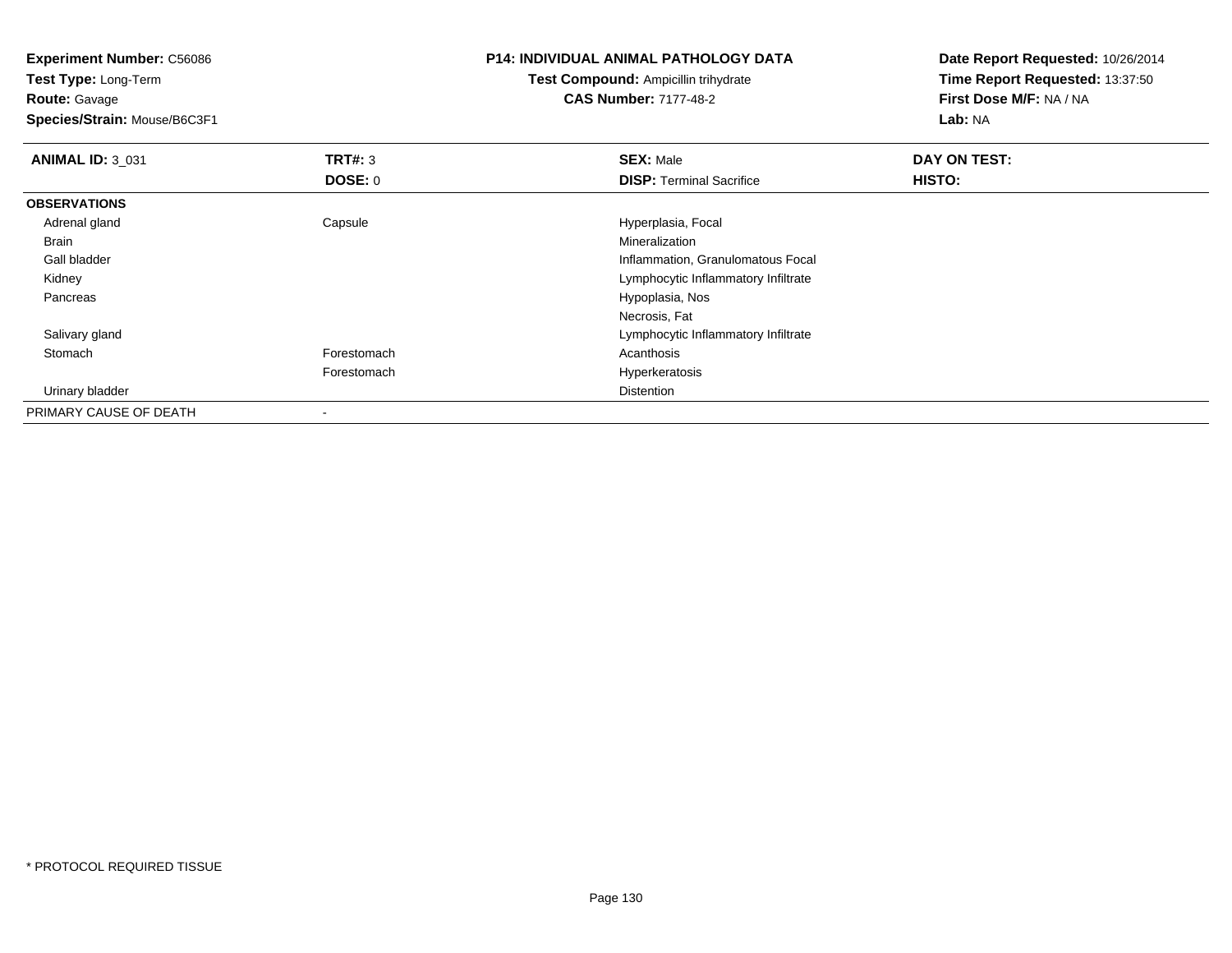| <b>Experiment Number: C56086</b><br>Test Type: Long-Term<br><b>Route: Gavage</b><br>Species/Strain: Mouse/B6C3F1 |                    | <b>P14: INDIVIDUAL ANIMAL PATHOLOGY DATA</b><br>Test Compound: Ampicillin trihydrate<br><b>CAS Number: 7177-48-2</b> | Date Report Requested: 10/26/2014<br>Time Report Requested: 13:37:50<br>First Dose M/F: NA / NA<br>Lab: NA |
|------------------------------------------------------------------------------------------------------------------|--------------------|----------------------------------------------------------------------------------------------------------------------|------------------------------------------------------------------------------------------------------------|
| <b>ANIMAL ID: 3 032</b>                                                                                          | TRT#: 3<br>DOSE: 0 | <b>SEX: Male</b><br><b>DISP:</b> Moribund Sacrifice                                                                  | DAY ON TEST:<br>HISTO:                                                                                     |
| <b>OBSERVATIONS</b>                                                                                              |                    |                                                                                                                      |                                                                                                            |
|                                                                                                                  |                    |                                                                                                                      |                                                                                                            |
| Adrenal gland                                                                                                    | Capsule            | Hyperplasia, Focal                                                                                                   |                                                                                                            |
| Ear                                                                                                              |                    | Inflammation, Chronic Suppurative                                                                                    |                                                                                                            |
| Lung                                                                                                             |                    | Congestion, Acute                                                                                                    |                                                                                                            |
| Spleen                                                                                                           |                    | Hyperplasia, Lymphoid                                                                                                |                                                                                                            |
| PRIMARY CAUSE OF DEATH                                                                                           |                    |                                                                                                                      |                                                                                                            |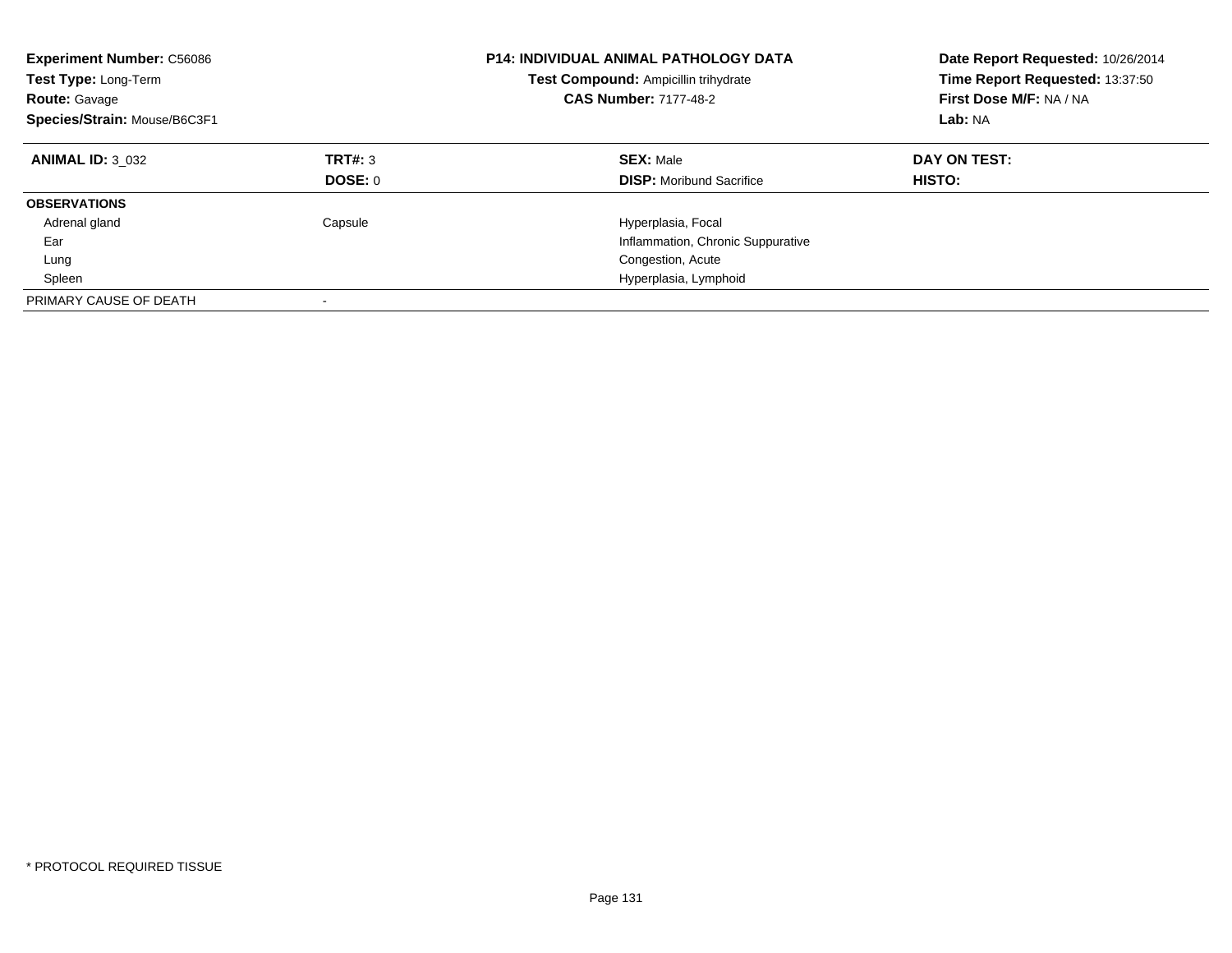| <b>Experiment Number: C56086</b><br><b>Test Type: Long-Term</b><br><b>Route: Gavage</b><br>Species/Strain: Mouse/B6C3F1 |                     | <b>P14: INDIVIDUAL ANIMAL PATHOLOGY DATA</b><br><b>Test Compound: Ampicillin trihydrate</b><br><b>CAS Number: 7177-48-2</b> | Date Report Requested: 10/26/2014<br>Time Report Requested: 13:37:50<br>First Dose M/F: NA / NA<br>Lab: NA |
|-------------------------------------------------------------------------------------------------------------------------|---------------------|-----------------------------------------------------------------------------------------------------------------------------|------------------------------------------------------------------------------------------------------------|
| <b>ANIMAL ID: 3 033</b>                                                                                                 | TRT#: 3             | <b>SEX: Male</b>                                                                                                            | DAY ON TEST:                                                                                               |
|                                                                                                                         | DOSE: 0             | <b>DISP:</b> Terminal Sacrifice                                                                                             | HISTO:                                                                                                     |
| <b>OBSERVATIONS</b>                                                                                                     |                     |                                                                                                                             |                                                                                                            |
| Adrenal gland                                                                                                           | Cortex Nos          | Cytoplasmic Change, Eosinophilic                                                                                            |                                                                                                            |
|                                                                                                                         | Capsule             | Hyperplasia, Focal                                                                                                          |                                                                                                            |
| Preputial gland                                                                                                         |                     | Inflammation, Focal                                                                                                         |                                                                                                            |
| Unspecified                                                                                                             | Multiple Organs Nos | Lymphoma, Lymphocytic-Malignant Type                                                                                        |                                                                                                            |
| PRIMARY CAUSE OF DEATH                                                                                                  |                     |                                                                                                                             |                                                                                                            |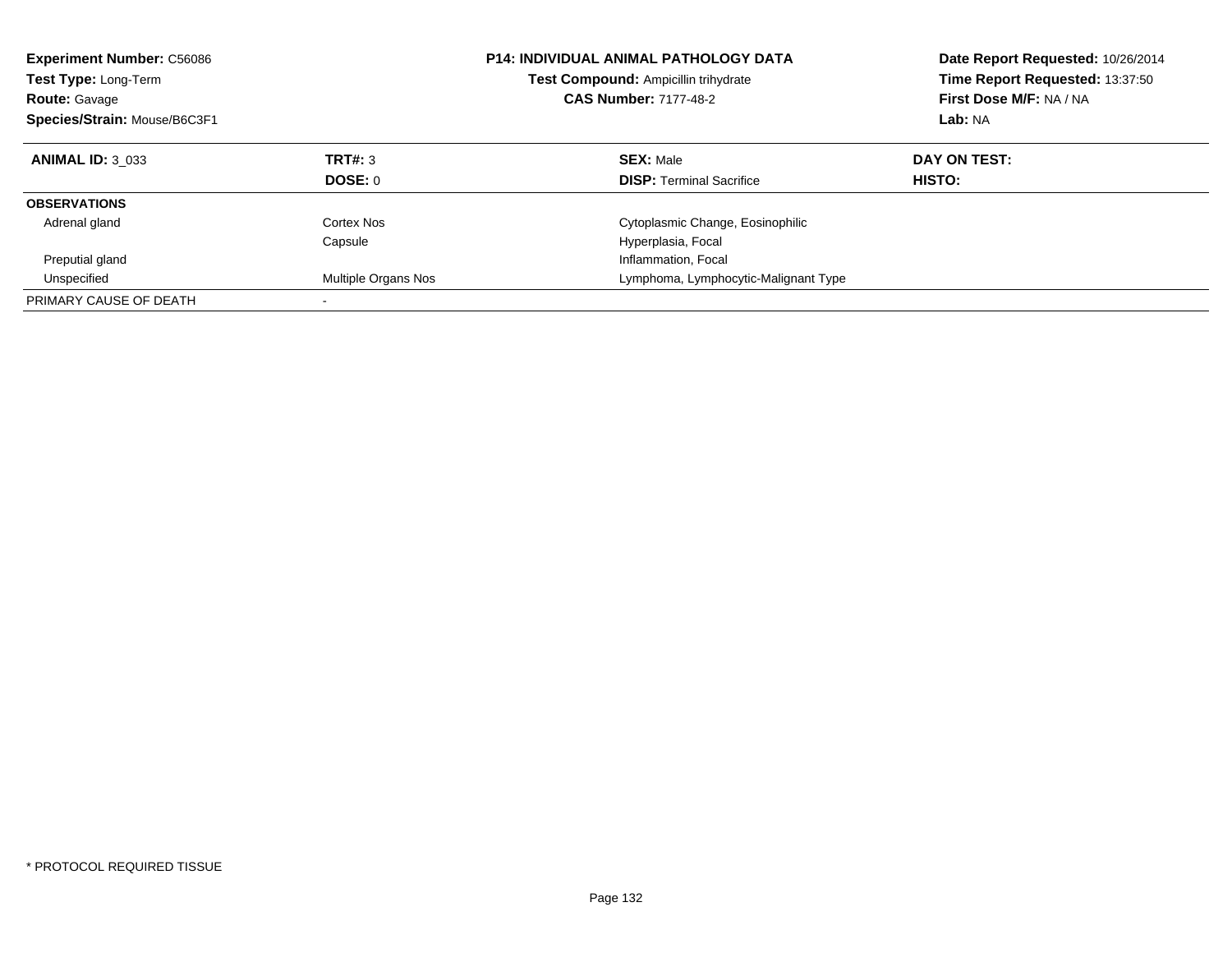| <b>Experiment Number: C56086</b><br>Test Type: Long-Term<br><b>Route: Gavage</b><br>Species/Strain: Mouse/B6C3F1 |                     | <b>P14: INDIVIDUAL ANIMAL PATHOLOGY DATA</b><br>Test Compound: Ampicillin trihydrate<br><b>CAS Number: 7177-48-2</b> | Date Report Requested: 10/26/2014<br>Time Report Requested: 13:37:50<br>First Dose M/F: NA / NA<br><b>Lab: NA</b> |
|------------------------------------------------------------------------------------------------------------------|---------------------|----------------------------------------------------------------------------------------------------------------------|-------------------------------------------------------------------------------------------------------------------|
| <b>ANIMAL ID: 3 034</b>                                                                                          | TRT#: 3             | <b>SEX: Male</b>                                                                                                     | DAY ON TEST:                                                                                                      |
|                                                                                                                  | DOSE: 0             | <b>DISP:</b> Terminal Sacrifice                                                                                      | HISTO:                                                                                                            |
| <b>OBSERVATIONS</b>                                                                                              |                     |                                                                                                                      |                                                                                                                   |
| Adrenal gland                                                                                                    | Capsule             | Hyperplasia, Focal                                                                                                   |                                                                                                                   |
| Bone                                                                                                             | <b>Tarsal Joint</b> | Ankylosis                                                                                                            |                                                                                                                   |
| Kidney                                                                                                           |                     | Lymphocytic Inflammatory Infiltrate                                                                                  |                                                                                                                   |
| Salivary gland                                                                                                   |                     | Lymphocytic Inflammatory Infiltrate                                                                                  |                                                                                                                   |
| Spleen                                                                                                           |                     | Hyperplasia, Lymphoid                                                                                                |                                                                                                                   |
| Thyroid                                                                                                          |                     | Follicular-Cell Adenoma                                                                                              |                                                                                                                   |
| Urinary bladder                                                                                                  |                     | Lymphocytic Inflammatory Infiltrate                                                                                  |                                                                                                                   |
| PRIMARY CAUSE OF DEATH                                                                                           |                     |                                                                                                                      |                                                                                                                   |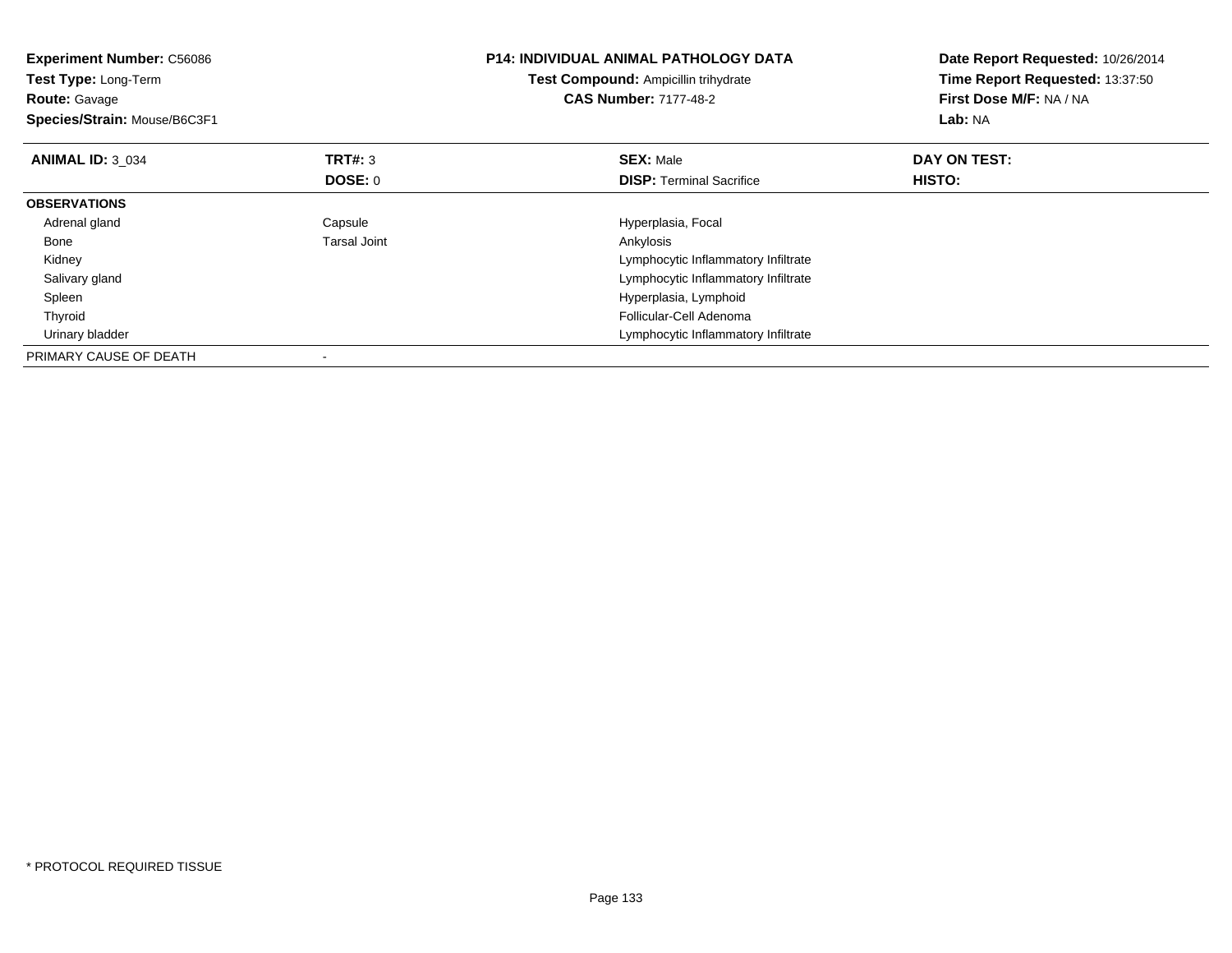| <b>Experiment Number: C56086</b><br><b>Test Type: Long-Term</b><br><b>Route: Gavage</b><br>Species/Strain: Mouse/B6C3F1 |                           | <b>P14: INDIVIDUAL ANIMAL PATHOLOGY DATA</b><br>Test Compound: Ampicillin trihydrate<br><b>CAS Number: 7177-48-2</b> | Date Report Requested: 10/26/2014<br>Time Report Requested: 13:37:50<br>First Dose M/F: NA / NA<br>Lab: NA |
|-------------------------------------------------------------------------------------------------------------------------|---------------------------|----------------------------------------------------------------------------------------------------------------------|------------------------------------------------------------------------------------------------------------|
| <b>ANIMAL ID: 3 035</b>                                                                                                 | TRT#: 3<br><b>DOSE: 0</b> | <b>SEX: Male</b><br><b>DISP:</b> Terminal Sacrifice                                                                  | DAY ON TEST:<br>HISTO:                                                                                     |
| <b>OBSERVATIONS</b>                                                                                                     |                           |                                                                                                                      |                                                                                                            |
| Adrenal gland                                                                                                           | Capsule                   | Hyperplasia, Focal                                                                                                   |                                                                                                            |
| Kidney                                                                                                                  |                           | Lymphocytic Inflammatory Infiltrate                                                                                  |                                                                                                            |
| Salivary gland                                                                                                          |                           | Lymphocytic Inflammatory Infiltrate                                                                                  |                                                                                                            |
| Spleen                                                                                                                  |                           | Hyperplasia, Lymphoid                                                                                                |                                                                                                            |
| PRIMARY CAUSE OF DEATH                                                                                                  |                           |                                                                                                                      |                                                                                                            |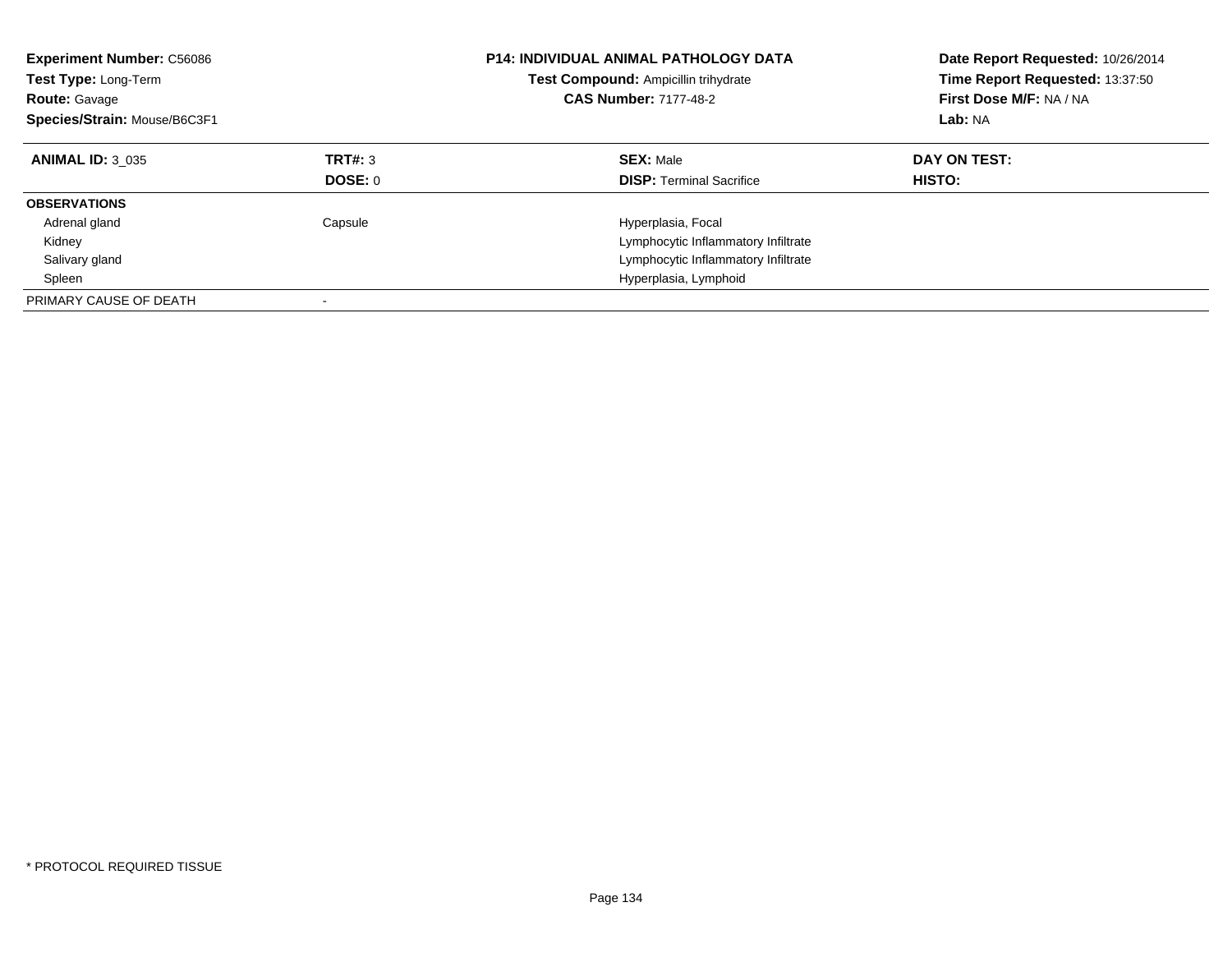**Experiment Number:** C56086**Test Type:** Long-Term**Route:** Gavage **Species/Strain:** Mouse/B6C3F1**P14: INDIVIDUAL ANIMAL PATHOLOGY DATATest Compound:** Ampicillin trihydrate**CAS Number:** 7177-48-2**Date Report Requested:** 10/26/2014**Time Report Requested:** 13:37:50**First Dose M/F:** NA / NA**Lab:** NA**ANIMAL ID:** 3\_036 **TRT#:** <sup>3</sup> **SEX:** Male **DAY ON TEST: DOSE:** 0**DISP:** Terminal Sacrifice **HISTO: OBSERVATIONS** Adrenal glandCapsule **Capsule Hyperplasia**, Focal MedullaMedulla Pheochromocytoma<br>
Tarsal Joint Carrier Controller Controller Ankylosis Bonee and the set of the set of the set of the set of the set of the set of the set of the set of the set of the s Kidneyy the contract of the contract of the contract of the contract of the contract of the contract of the contract of the contract of the contract of the contract of the contract of the contract of the contract of the contract Tubule **Dilatation**, Nos Lymphocytic Inflammatory Infiltrate Liver Hepatocellular Carcinomae **Example 2018** Lymphocytic Inflammatory Infiltrate Prostate Salivary gland Atrophy, Focal Lymphocytic Inflammatory Infiltrate Seminal vesiclee distance de la proposition de la proposition de la proposition de la proposition de la proposition de la pro<br>Distance de la proposition de la proposition de la proposition de la proposition de la proposition de la propo Spleenn and the second terms of the Red Pulp Hematopoiesis and the Hematopoiesis and the Hematopoiesis and the Hematopoiesis and the Hematopoiesis and the Hematopoiesis and the Hematopoiesis and the Hematopoiesis and the Hematop PRIMARY CAUSE OF DEATH-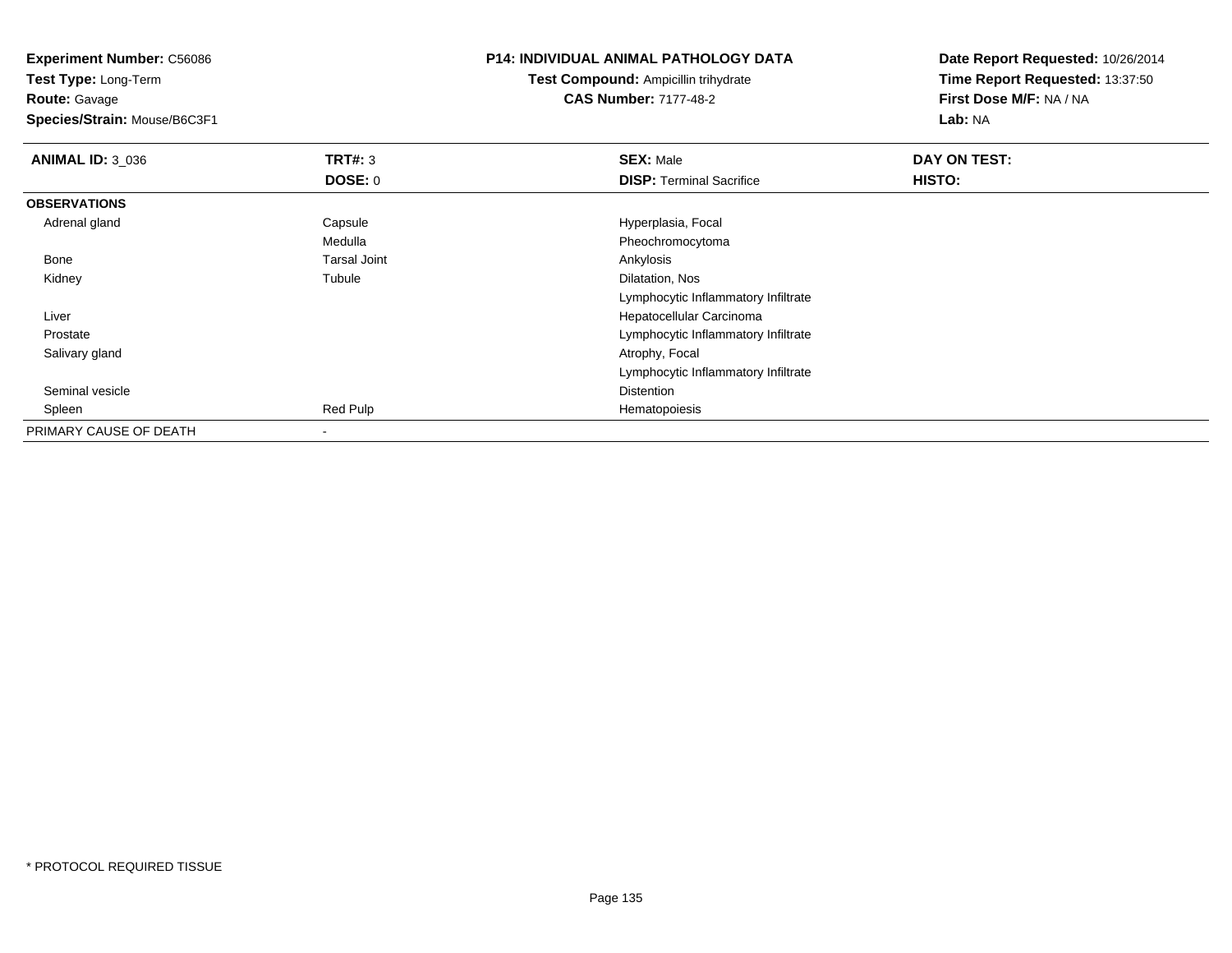**Test Type:** Long-Term**Route:** Gavage

**Species/Strain:** Mouse/B6C3F1

### **P14: INDIVIDUAL ANIMAL PATHOLOGY DATA**

**Test Compound:** Ampicillin trihydrate**CAS Number:** 7177-48-2

| <b>ANIMAL ID: 3_037</b> | TRT#: 3                    | <b>SEX: Male</b>                     | DAY ON TEST: |  |
|-------------------------|----------------------------|--------------------------------------|--------------|--|
|                         | DOSE: 0                    | <b>DISP:</b> Terminal Sacrifice      | HISTO:       |  |
| <b>OBSERVATIONS</b>     |                            |                                      |              |  |
| Adrenal gland           | Capsule                    | Hyperplasia, Focal                   |              |  |
| Bone marrow             |                            | Hyperplasia, Granulocytic            |              |  |
| Brain                   |                            | Mineralization                       |              |  |
| Kidney                  | Tubule                     | Dilatation, Nos                      |              |  |
| Lung                    |                            | Alveolar/Bronchiolar Carcinoma       |              |  |
| Seminal vesicle         |                            | Distention                           |              |  |
| Spleen                  | Red Pulp                   | Hematopoiesis                        |              |  |
| Stomach                 | Forestomach                | Hyperkeratosis                       |              |  |
| Unspecified             |                            | Fibrosarcoma                         |              |  |
|                         | <b>Multiple Organs Nos</b> | Lymphocytic Inflammatory Infiltrate  |              |  |
|                         | Mediastinum Nos            | Lymphoma, Lymphocytic-Malignant Type |              |  |
| PRIMARY CAUSE OF DEATH  |                            |                                      |              |  |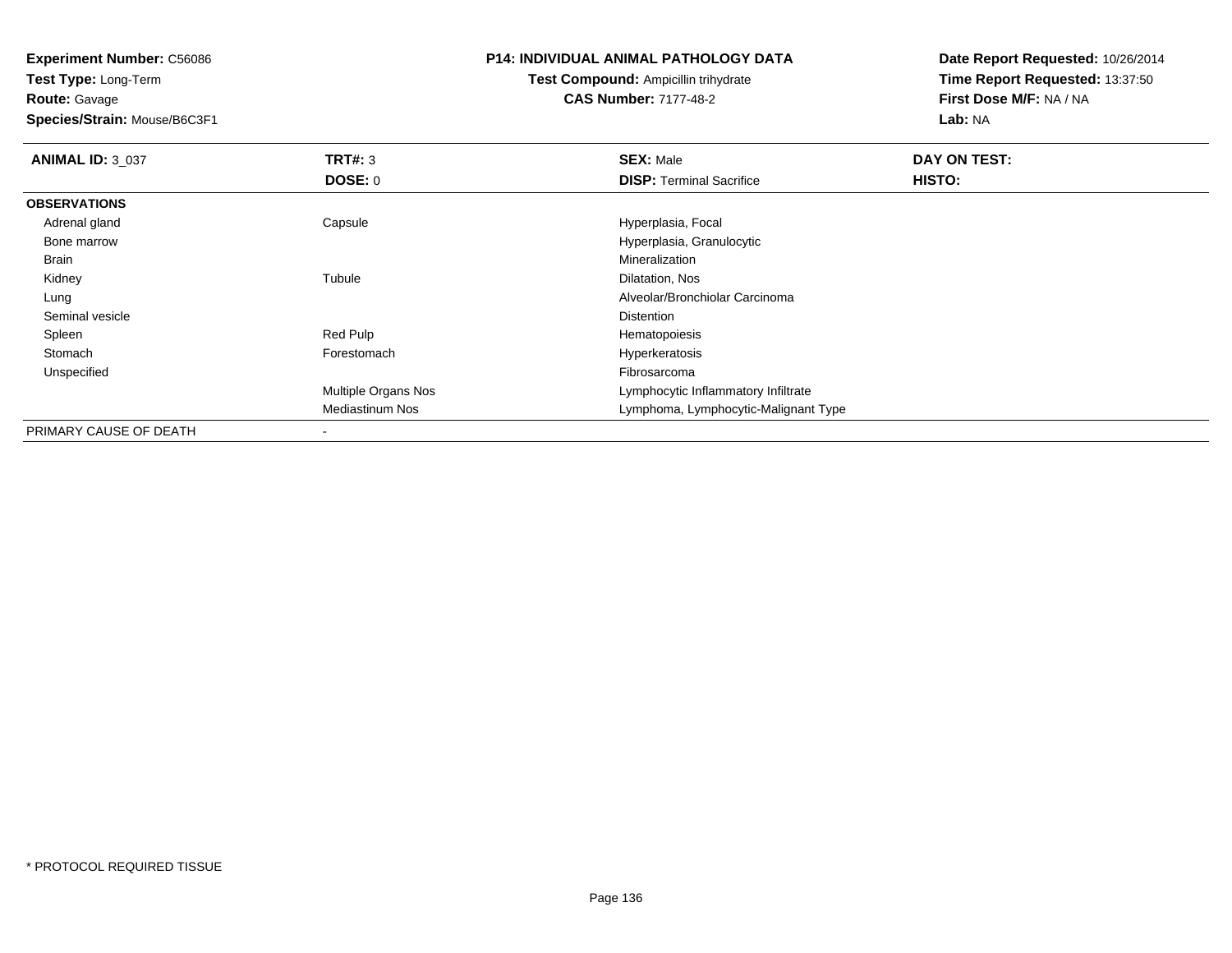| <b>Experiment Number: C56086</b><br>Test Type: Long-Term<br><b>Route: Gavage</b><br>Species/Strain: Mouse/B6C3F1 |                     | <b>P14: INDIVIDUAL ANIMAL PATHOLOGY DATA</b><br>Test Compound: Ampicillin trihydrate<br><b>CAS Number: 7177-48-2</b> | Date Report Requested: 10/26/2014<br>Time Report Requested: 13:37:50<br>First Dose M/F: NA / NA<br>Lab: NA |
|------------------------------------------------------------------------------------------------------------------|---------------------|----------------------------------------------------------------------------------------------------------------------|------------------------------------------------------------------------------------------------------------|
| <b>ANIMAL ID: 3 038</b>                                                                                          | <b>TRT#: 3</b>      | <b>SEX: Male</b>                                                                                                     | DAY ON TEST:                                                                                               |
|                                                                                                                  | DOSE: 0             | <b>DISP:</b> Terminal Sacrifice                                                                                      | <b>HISTO:</b>                                                                                              |
| <b>OBSERVATIONS</b>                                                                                              |                     |                                                                                                                      |                                                                                                            |
| Bone                                                                                                             | Tarsal Joint        | Ankylosis                                                                                                            |                                                                                                            |
|                                                                                                                  |                     | Osteosclerosis                                                                                                       |                                                                                                            |
| Pancreas                                                                                                         |                     | Hypoplasia, Nos                                                                                                      |                                                                                                            |
| Stomach                                                                                                          | Forestomach         | Acanthosis                                                                                                           |                                                                                                            |
| Unspecified                                                                                                      | Multiple Organs Nos | Lymphocytic Inflammatory Infiltrate                                                                                  |                                                                                                            |
| Urinary bladder                                                                                                  |                     | <b>Distention</b>                                                                                                    |                                                                                                            |
| PRIMARY CAUSE OF DEATH                                                                                           |                     |                                                                                                                      |                                                                                                            |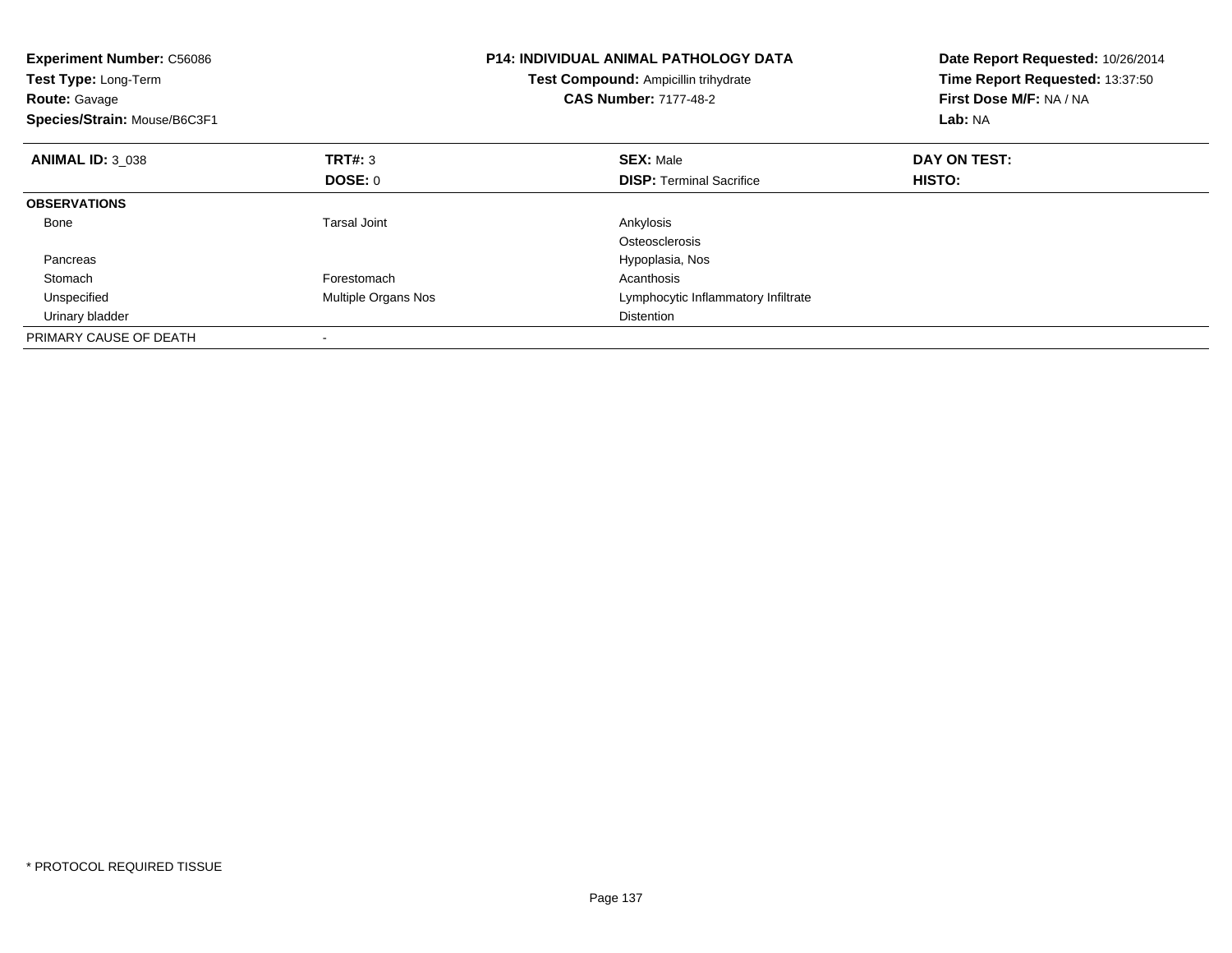**Test Type:** Long-Term**Route:** Gavage

**Species/Strain:** Mouse/B6C3F1

# **P14: INDIVIDUAL ANIMAL PATHOLOGY DATA**

**Test Compound:** Ampicillin trihydrate**CAS Number:** 7177-48-2

| <b>ANIMAL ID: 3 039</b> | TRT#: 3       | <b>SEX: Male</b>                    | DAY ON TEST: |  |
|-------------------------|---------------|-------------------------------------|--------------|--|
|                         | DOSE: 0       | <b>DISP: Terminal Sacrifice</b>     | HISTO:       |  |
| <b>OBSERVATIONS</b>     |               |                                     |              |  |
| Adrenal gland           | Capsule       | Hyperplasia, Focal                  |              |  |
| Kidney                  | Tubule        | Atrophy, Focal                      |              |  |
|                         |               | Lymphocytic Inflammatory Infiltrate |              |  |
| Liver                   | Periportal    | Cytoplasmic Change, Eosinophilic    |              |  |
|                         |               | Hepatocellular Adenoma              |              |  |
| Salivary gland          |               | Inflammation, Granulomatous Focal   |              |  |
|                         |               | Lymphocytic Inflammatory Infiltrate |              |  |
| Spleen                  | Red Pulp      | Hematopoiesis                       |              |  |
| Testis                  | Spermatogonia | Dysplasia, Nos                      |              |  |
| Urinary bladder         |               | <b>Distention</b>                   |              |  |
| PRIMARY CAUSE OF DEATH  |               |                                     |              |  |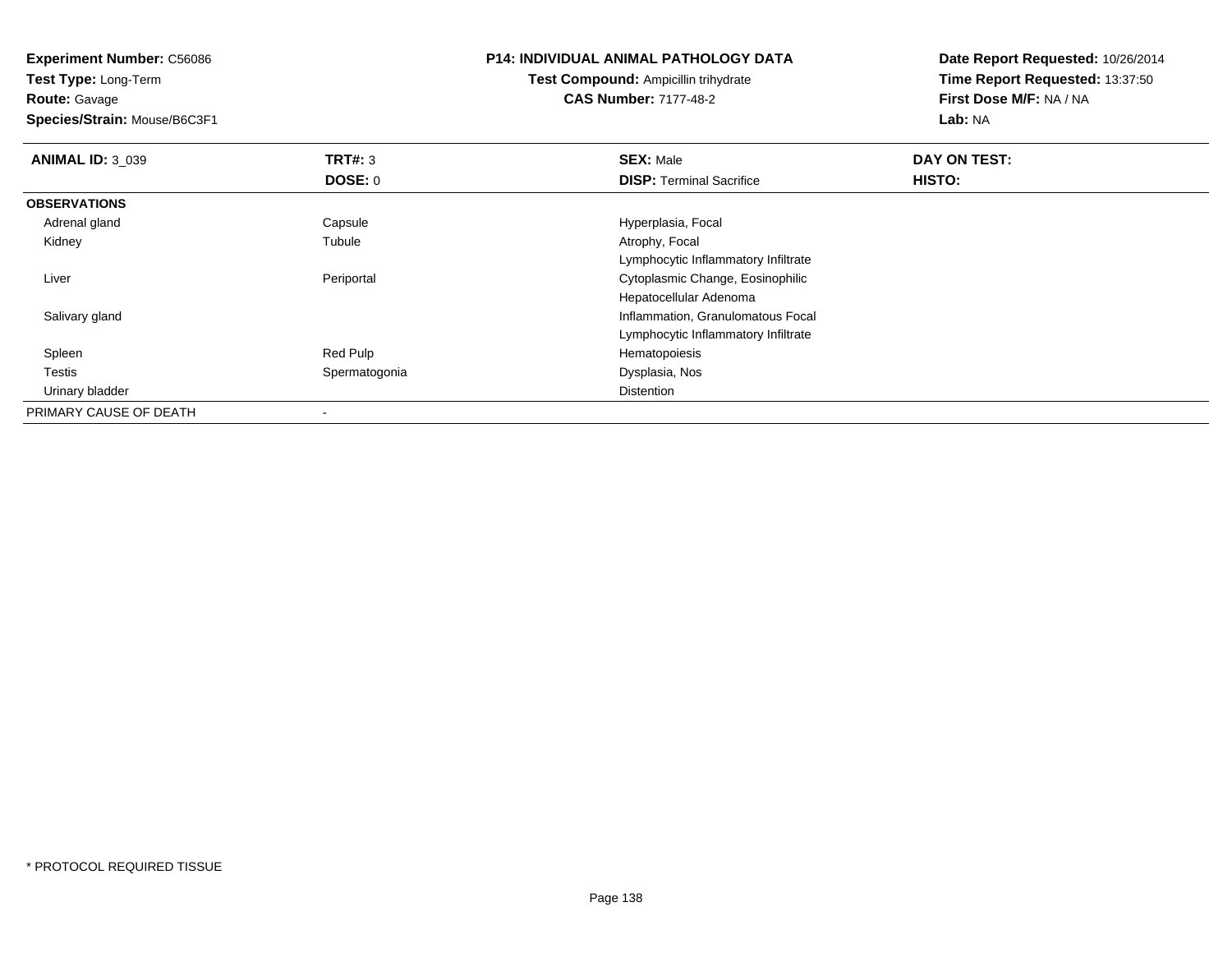**Experiment Number:** C56086**Test Type:** Long-Term**Route:** Gavage **Species/Strain:** Mouse/B6C3F1**P14: INDIVIDUAL ANIMAL PATHOLOGY DATATest Compound:** Ampicillin trihydrate**CAS Number:** 7177-48-2**Date Report Requested:** 10/26/2014**Time Report Requested:** 13:37:50**First Dose M/F:** NA / NA**Lab:** NA**ANIMAL ID: 3 040 C DAY ON TEST: TRT#:** 3 **SEX:** Male **SEX:** Male **DOSE:** 0**DISP:** Moribund Sacrifice **HISTO: OBSERVATIONS** Adrenal glandCapsule **Capsule Hyperplasia**, Focal Medulla Hyperplasia, Nos Kidney Lymphocytic Inflammatory Infiltrate Liver Necrosis, Coagulativen and the control of the control of the control of the control of the Depletion, Lymphoid SpleenRed Pulp Hematopoiesis StomachHyperkeratosis<br>Leukemoid Reaction UnspecifiedMultiple Organs Nos Rhabdomyosarcoma

PRIMARY CAUSE OF DEATH-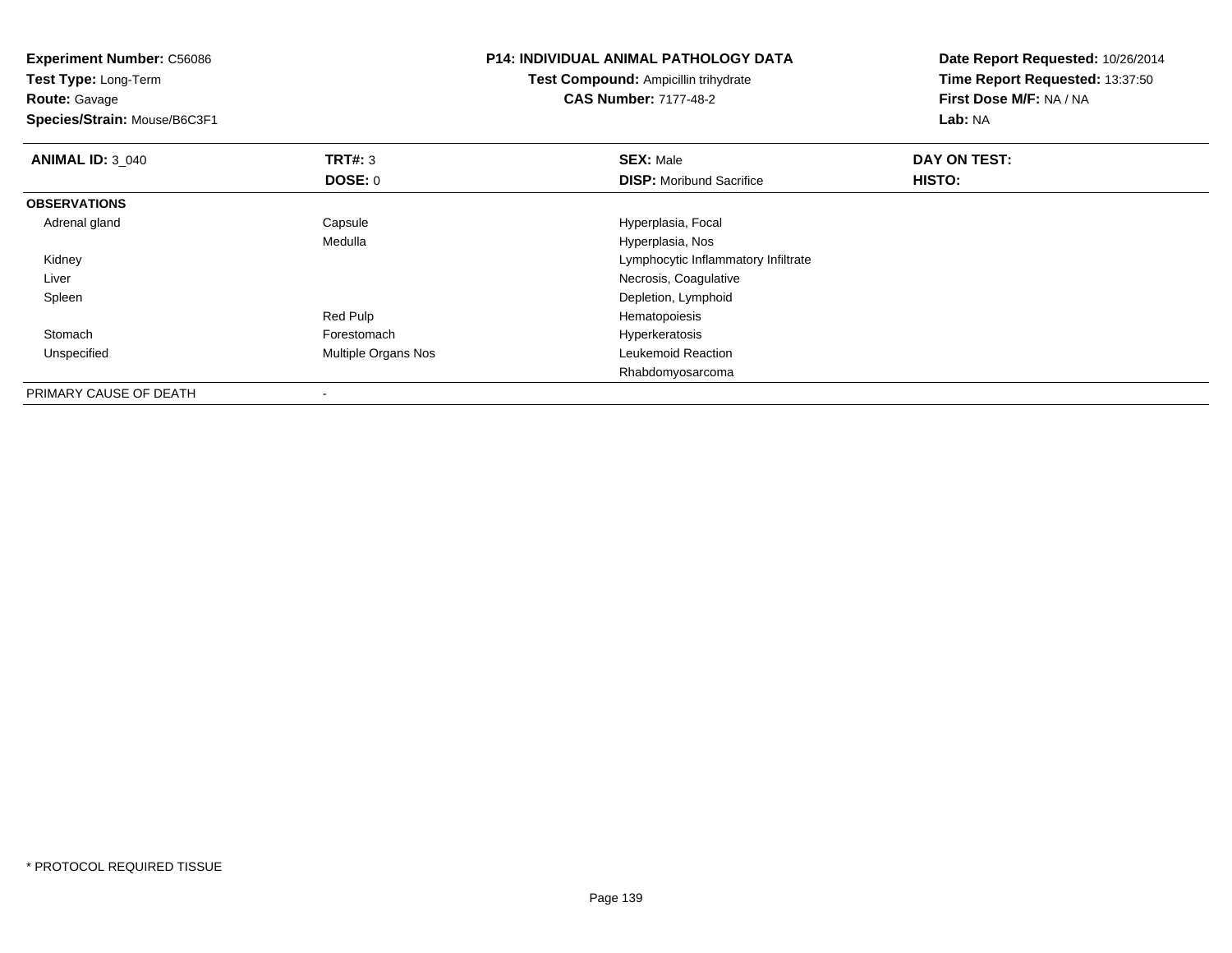| <b>Experiment Number: C56086</b><br><b>Test Type: Long-Term</b><br><b>Route: Gavage</b><br>Species/Strain: Mouse/B6C3F1 |         | <b>P14: INDIVIDUAL ANIMAL PATHOLOGY DATA</b><br><b>Test Compound: Ampicillin trihydrate</b><br><b>CAS Number: 7177-48-2</b> | Date Report Requested: 10/26/2014<br>Time Report Requested: 13:37:50<br>First Dose M/F: NA / NA<br>Lab: NA |
|-------------------------------------------------------------------------------------------------------------------------|---------|-----------------------------------------------------------------------------------------------------------------------------|------------------------------------------------------------------------------------------------------------|
| <b>ANIMAL ID: 3 041</b>                                                                                                 | TRT#: 3 | <b>SEX: Male</b>                                                                                                            | DAY ON TEST:                                                                                               |
|                                                                                                                         | DOSE: 0 | <b>DISP:</b> Terminal Sacrifice                                                                                             | <b>HISTO:</b>                                                                                              |
| <b>OBSERVATIONS</b>                                                                                                     |         |                                                                                                                             |                                                                                                            |
| <b>Brain</b>                                                                                                            |         | Mineralization                                                                                                              |                                                                                                            |
| Kidney                                                                                                                  | Tubule  | Atrophy, Focal                                                                                                              |                                                                                                            |
|                                                                                                                         |         | Lymphocytic Inflammatory Infiltrate                                                                                         |                                                                                                            |
| Pancreas                                                                                                                |         | Lymphocytic Inflammatory Infiltrate                                                                                         |                                                                                                            |
| Spleen                                                                                                                  |         | Hyperplasia, Lymphoid                                                                                                       |                                                                                                            |
| PRIMARY CAUSE OF DEATH                                                                                                  |         |                                                                                                                             |                                                                                                            |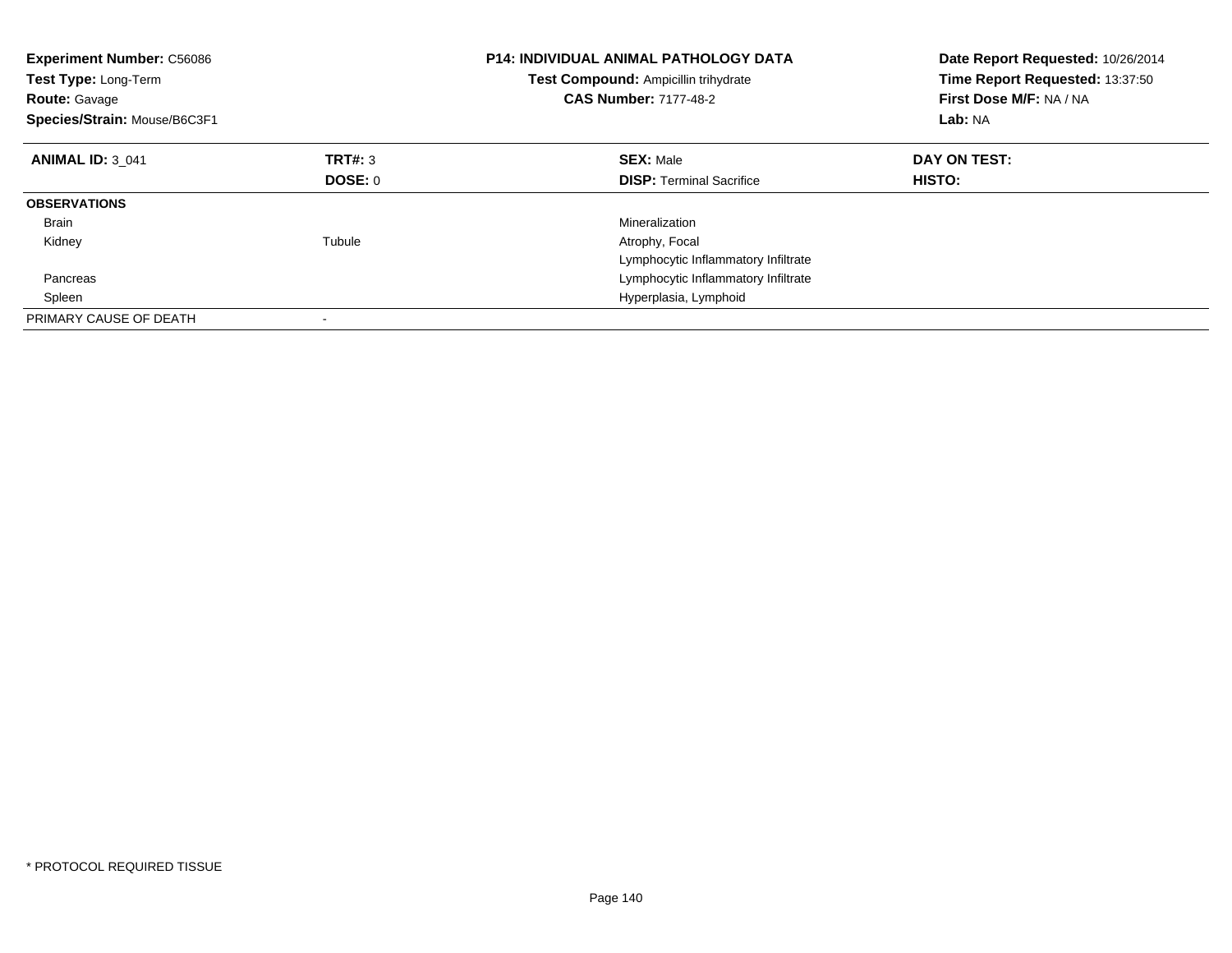| <b>Experiment Number: C56086</b><br>Test Type: Long-Term<br><b>Route: Gavage</b><br>Species/Strain: Mouse/B6C3F1 |                           | <b>P14: INDIVIDUAL ANIMAL PATHOLOGY DATA</b><br>Test Compound: Ampicillin trihydrate<br><b>CAS Number: 7177-48-2</b> | Date Report Requested: 10/26/2014<br>Time Report Requested: 13:37:50<br>First Dose M/F: NA / NA<br>Lab: NA |
|------------------------------------------------------------------------------------------------------------------|---------------------------|----------------------------------------------------------------------------------------------------------------------|------------------------------------------------------------------------------------------------------------|
| <b>ANIMAL ID: 3 042</b>                                                                                          | TRT#: 3<br><b>DOSE: 0</b> | <b>SEX: Male</b><br><b>DISP:</b> Moribund Sacrifice                                                                  | DAY ON TEST:<br>HISTO:                                                                                     |
| <b>OBSERVATIONS</b>                                                                                              |                           |                                                                                                                      |                                                                                                            |
| Adrenal gland                                                                                                    | Capsule                   | Hyperplasia, Focal                                                                                                   |                                                                                                            |
| Kidney                                                                                                           | Tubule                    | Dilatation, Nos                                                                                                      |                                                                                                            |
| Thymus                                                                                                           |                           | Necrosis, Diffuse                                                                                                    |                                                                                                            |
| Urinary bladder                                                                                                  |                           | Distention                                                                                                           |                                                                                                            |
| PRIMARY CAUSE OF DEATH                                                                                           |                           |                                                                                                                      |                                                                                                            |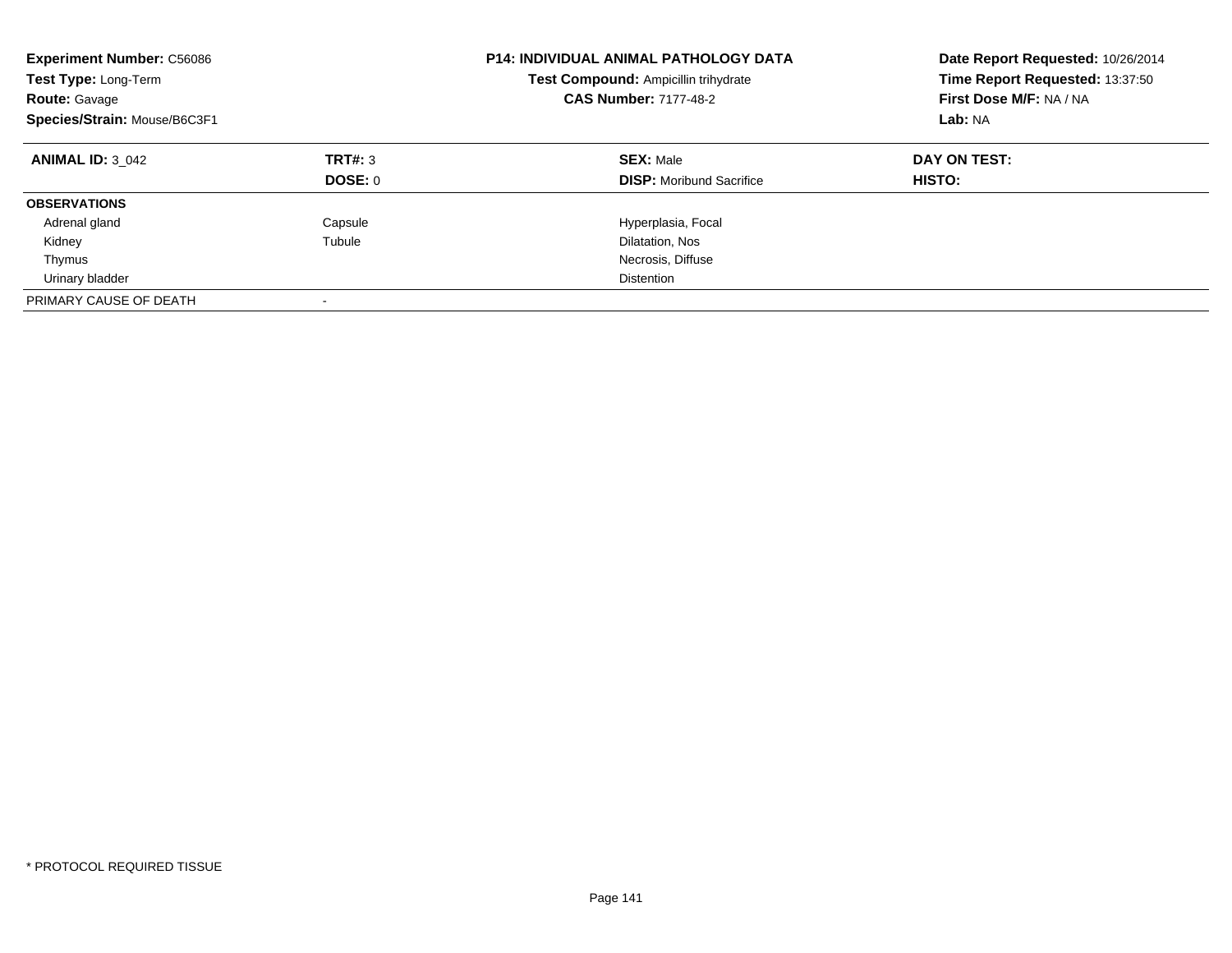| <b>Experiment Number: C56086</b><br>Test Type: Long-Term<br><b>Route: Gavage</b><br>Species/Strain: Mouse/B6C3F1 |         | <b>P14: INDIVIDUAL ANIMAL PATHOLOGY DATA</b><br>Test Compound: Ampicillin trihydrate<br><b>CAS Number: 7177-48-2</b> | Date Report Requested: 10/26/2014<br>Time Report Requested: 13:37:50<br>First Dose M/F: NA / NA<br>Lab: NA |
|------------------------------------------------------------------------------------------------------------------|---------|----------------------------------------------------------------------------------------------------------------------|------------------------------------------------------------------------------------------------------------|
| <b>ANIMAL ID: 3 043</b>                                                                                          | TRT#: 3 | <b>SEX: Male</b>                                                                                                     | DAY ON TEST:                                                                                               |
|                                                                                                                  | DOSE: 0 | <b>DISP:</b> Natural Death                                                                                           | HISTO:                                                                                                     |
| <b>OBSERVATIONS</b>                                                                                              |         |                                                                                                                      |                                                                                                            |
| Adrenal gland                                                                                                    | Capsule | Hyperplasia, Focal                                                                                                   |                                                                                                            |
| Bone marrow                                                                                                      |         | Hyperplasia, Granulocytic                                                                                            |                                                                                                            |
| Prostate                                                                                                         |         | Inflammation, Suppurative                                                                                            |                                                                                                            |
|                                                                                                                  |         | Spermatocele                                                                                                         |                                                                                                            |
| Thymus                                                                                                           |         | Depletion, Lymphoid                                                                                                  |                                                                                                            |
| PRIMARY CAUSE OF DEATH                                                                                           |         |                                                                                                                      |                                                                                                            |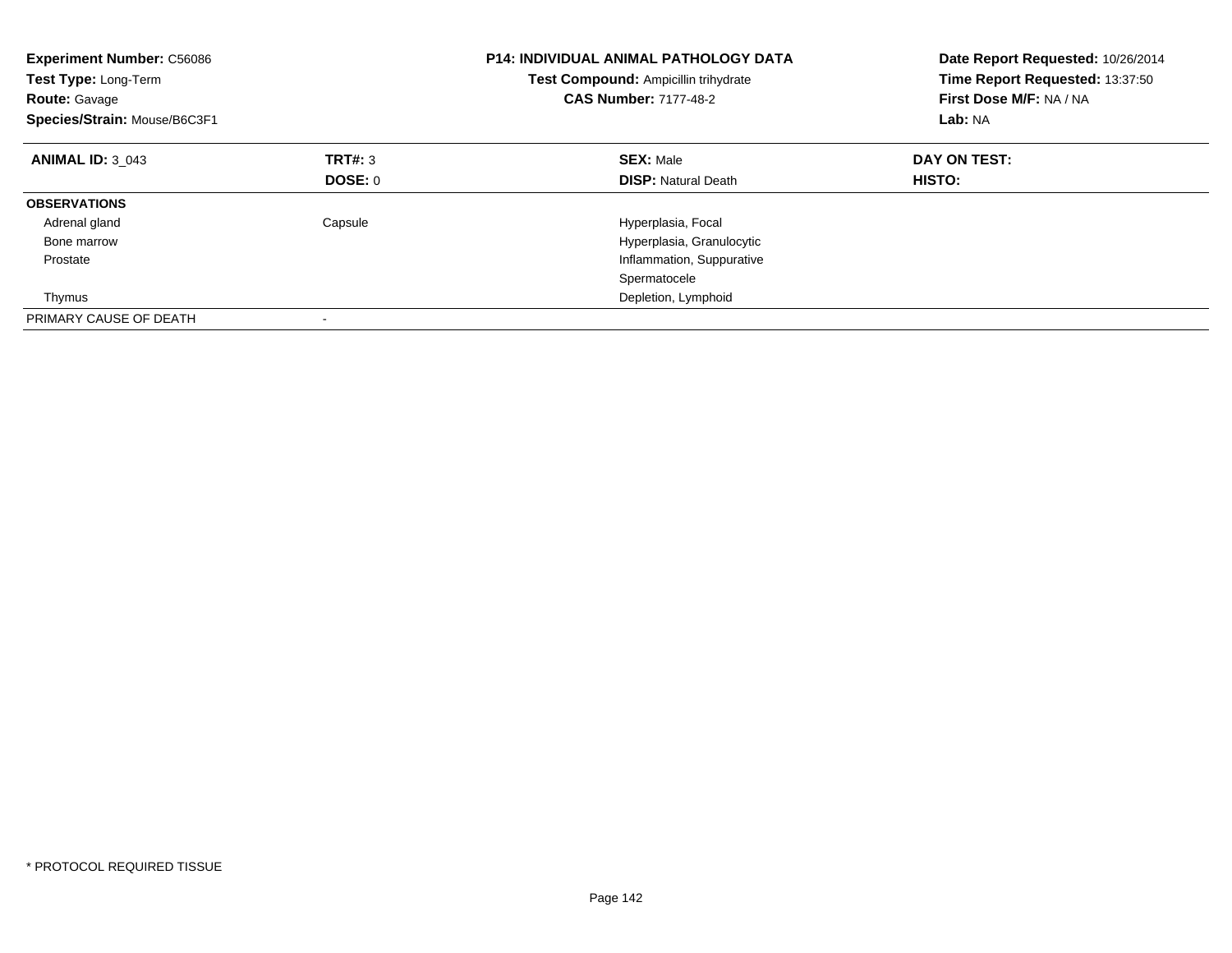| <b>Experiment Number: C56086</b><br><b>Test Type: Long-Term</b><br><b>Route: Gavage</b><br>Species/Strain: Mouse/B6C3F1 |                     | <b>P14: INDIVIDUAL ANIMAL PATHOLOGY DATA</b><br>Test Compound: Ampicillin trihydrate<br><b>CAS Number: 7177-48-2</b> | Date Report Requested: 10/26/2014<br>Time Report Requested: 13:37:50<br>First Dose M/F: NA / NA<br>Lab: NA |
|-------------------------------------------------------------------------------------------------------------------------|---------------------|----------------------------------------------------------------------------------------------------------------------|------------------------------------------------------------------------------------------------------------|
| <b>ANIMAL ID: 3 044</b>                                                                                                 | TRT#: 3<br>DOSE: 0  | <b>SEX: Male</b><br><b>DISP:</b> Terminal Sacrifice                                                                  | DAY ON TEST:<br>HISTO:                                                                                     |
| <b>OBSERVATIONS</b>                                                                                                     |                     |                                                                                                                      |                                                                                                            |
| Adrenal gland                                                                                                           | Capsule             | Hyperplasia, Focal                                                                                                   |                                                                                                            |
| Kidney                                                                                                                  |                     | Lymphocytic Inflammatory Infiltrate                                                                                  |                                                                                                            |
| Pancreas                                                                                                                |                     | Hyperplasia, Nos                                                                                                     |                                                                                                            |
| Unspecified                                                                                                             | Multiple Organs Nos | Hyperplasia, Lymphoid                                                                                                |                                                                                                            |
| PRIMARY CAUSE OF DEATH                                                                                                  |                     |                                                                                                                      |                                                                                                            |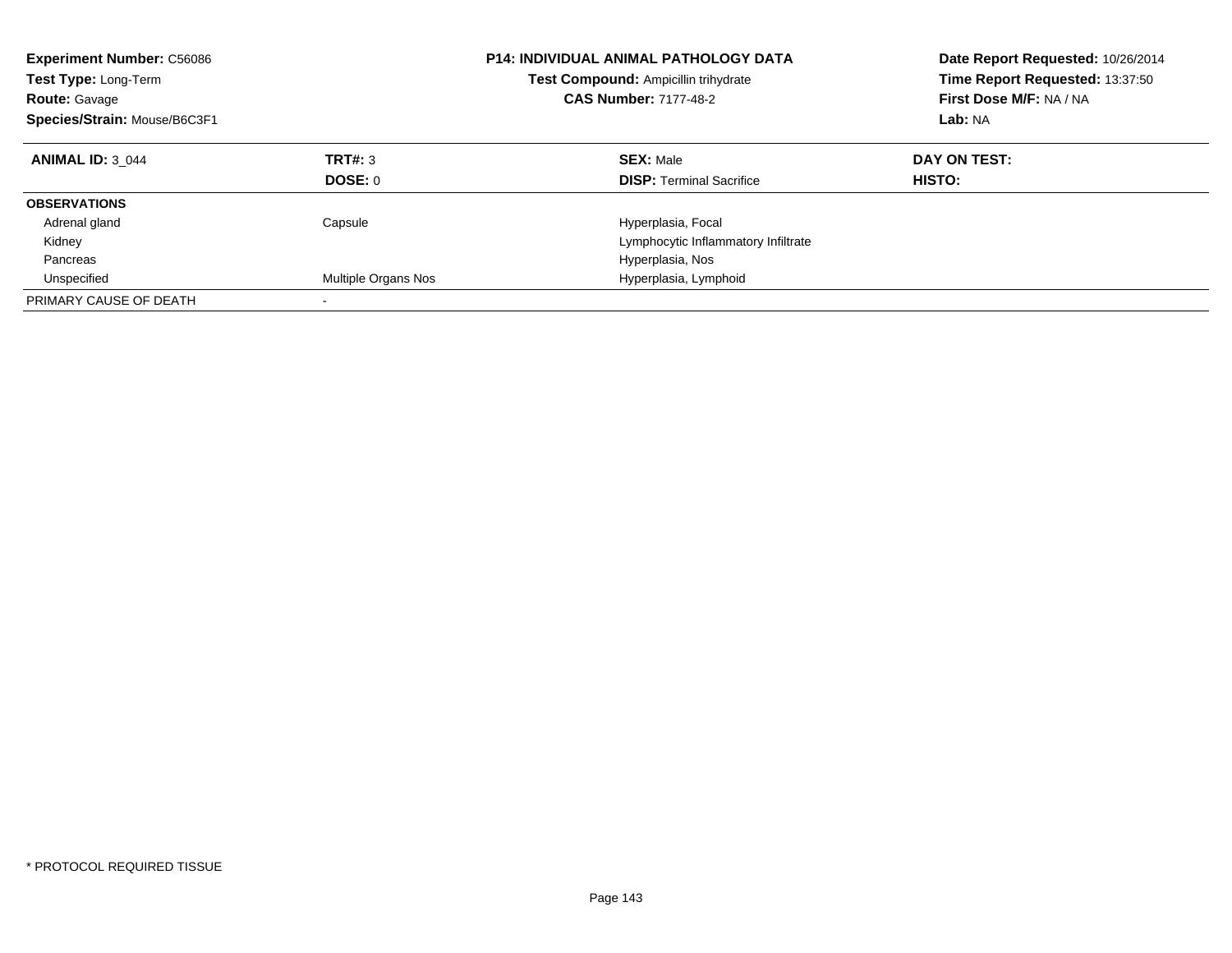| <b>Experiment Number: C56086</b><br>Test Type: Long-Term<br><b>Route: Gavage</b><br>Species/Strain: Mouse/B6C3F1 |                | P14: INDIVIDUAL ANIMAL PATHOLOGY DATA<br>Test Compound: Ampicillin trihydrate<br><b>CAS Number: 7177-48-2</b> | Date Report Requested: 10/26/2014<br>Time Report Requested: 13:37:50<br>First Dose M/F: NA / NA<br>Lab: NA |
|------------------------------------------------------------------------------------------------------------------|----------------|---------------------------------------------------------------------------------------------------------------|------------------------------------------------------------------------------------------------------------|
| <b>ANIMAL ID: 3 045</b>                                                                                          | TRT#: 3        | <b>SEX: Male</b>                                                                                              | DAY ON TEST:                                                                                               |
|                                                                                                                  | <b>DOSE: 0</b> | <b>DISP:</b> Natural Death                                                                                    | HISTO:                                                                                                     |
| <b>OBSERVATIONS</b>                                                                                              |                |                                                                                                               |                                                                                                            |
| Kidney                                                                                                           | Tubule         | Dilatation, Nos                                                                                               |                                                                                                            |
| Penis                                                                                                            | Prepuce Nos    | Inflammation, Suppurative                                                                                     |                                                                                                            |
| Urethra                                                                                                          |                | Obstruction, Nos                                                                                              |                                                                                                            |
| Urinary bladder                                                                                                  |                | Distention                                                                                                    |                                                                                                            |
| PRIMARY CAUSE OF DEATH                                                                                           |                |                                                                                                               |                                                                                                            |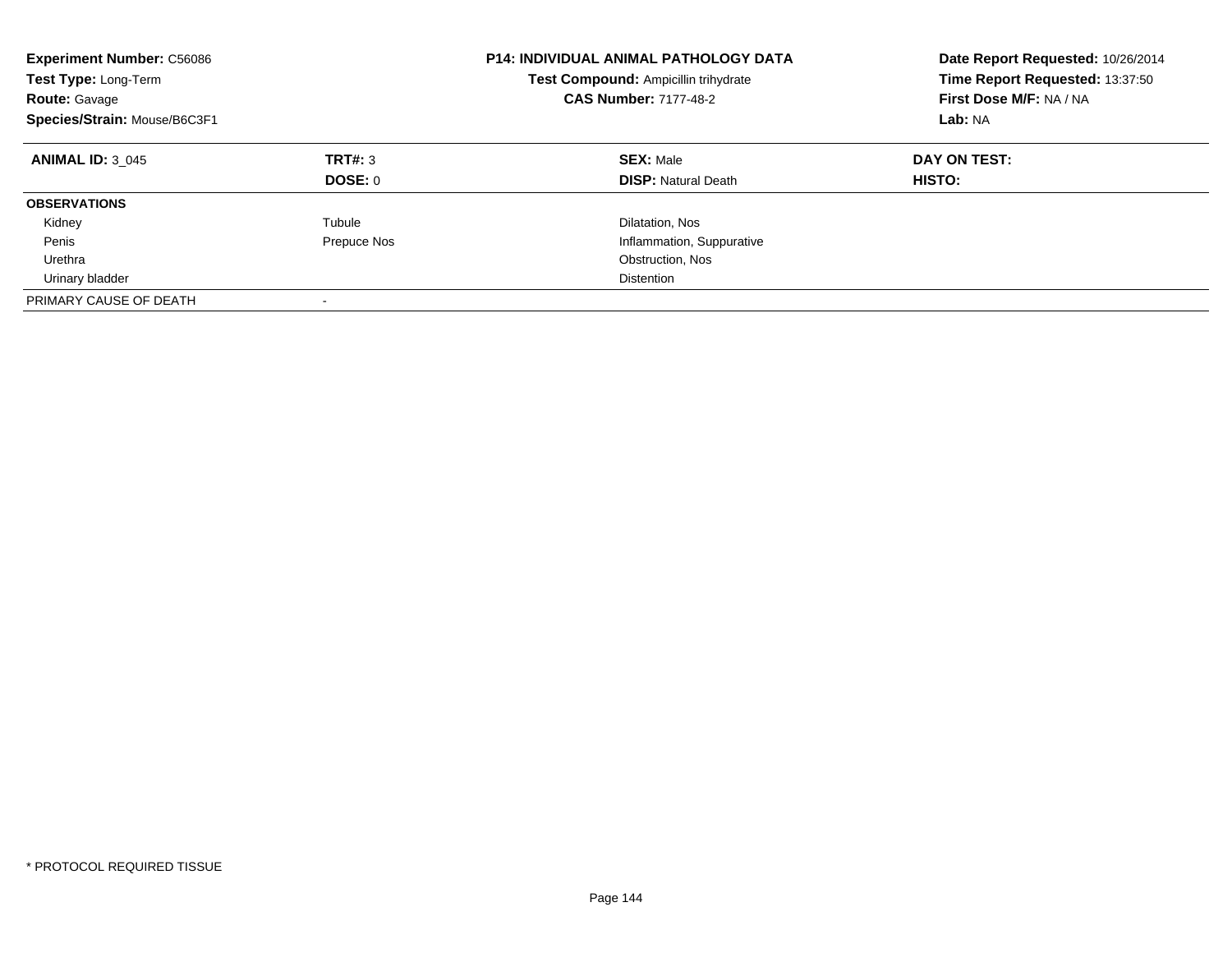**Experiment Number:** C56086**Test Type:** Long-Term

**Route:** Gavage

**Species/Strain:** Mouse/B6C3F1

## **P14: INDIVIDUAL ANIMAL PATHOLOGY DATA**

**Test Compound:** Ampicillin trihydrate**CAS Number:** 7177-48-2

**Date Report Requested:** 10/26/2014**Time Report Requested:** 13:37:50**First Dose M/F:** NA / NA**Lab:** NA

| <b>ANIMAL ID: 3 046</b> | TRT#: 3                    | <b>SEX: Male</b>                     | DAY ON TEST: |  |
|-------------------------|----------------------------|--------------------------------------|--------------|--|
|                         | <b>DOSE: 0</b>             | <b>DISP: Terminal Sacrifice</b>      | HISTO:       |  |
| <b>OBSERVATIONS</b>     |                            |                                      |              |  |
| Adrenal gland           | Capsule                    | Hyperplasia, Focal                   |              |  |
| Bone                    | <b>Tarsal Joint</b>        | Ankylosis                            |              |  |
| Intestine Small         | Jejunum                    | Lymphoma, Mixed-Malignant Type       |              |  |
|                         | Jejunum                    | Ulcer, Nos                           |              |  |
| Liver                   |                            | Cytoplasmic Vacuolization            |              |  |
| Skin                    |                            | Inflammation, Chronic                |              |  |
| Stomach                 | Forestomach                | Acanthosis                           |              |  |
|                         | Forestomach                | Hyperkeratosis                       |              |  |
| Thymus                  |                            | Lymphoma, Lymphocytic-Malignant Type |              |  |
| Unspecified             | <b>Multiple Organs Nos</b> | Lymphocytic Inflammatory Infiltrate  |              |  |
| PRIMARY CAUSE OF DEATH  |                            |                                      |              |  |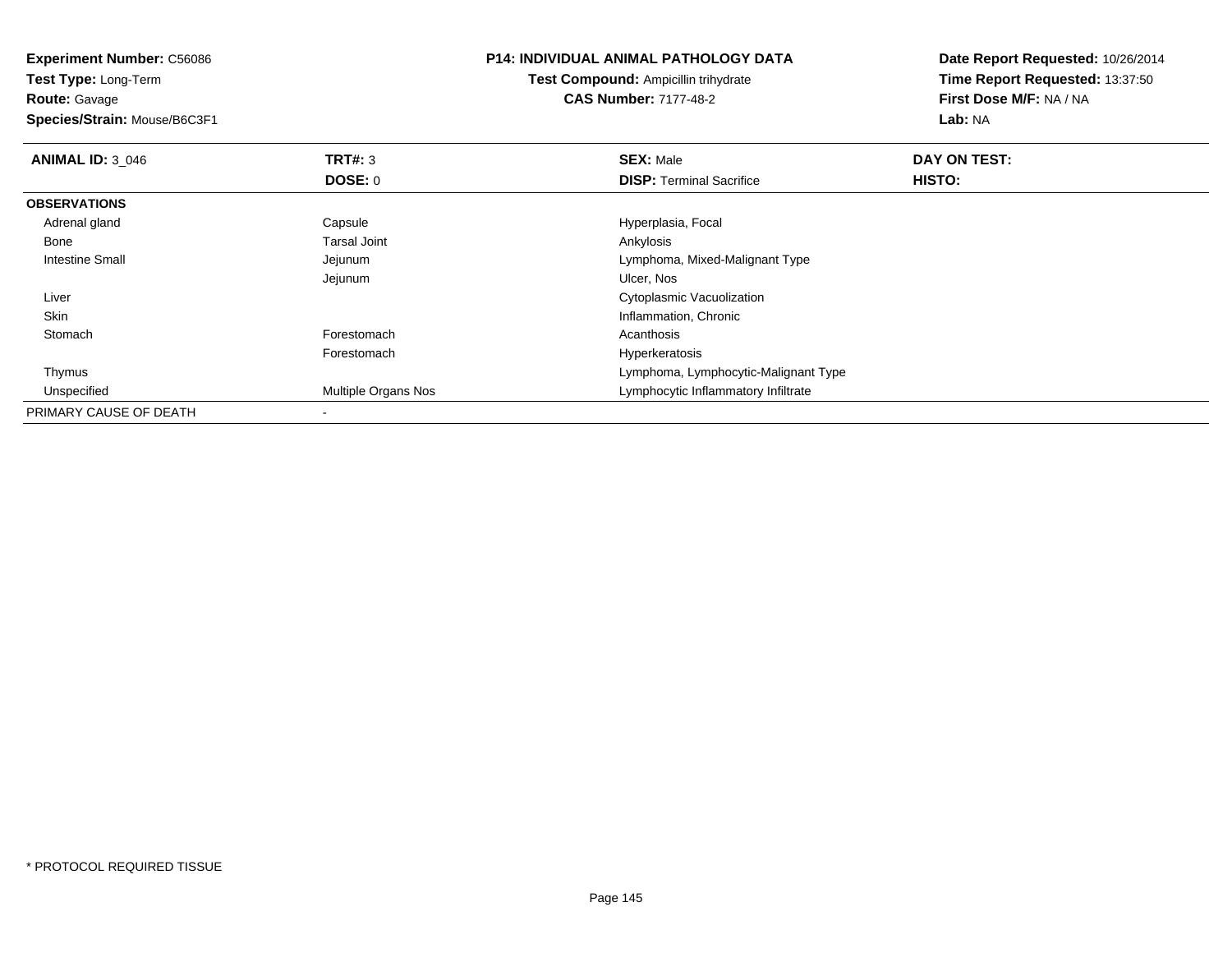**Experiment Number:** C56086

**Test Type:** Long-Term**Route:** Gavage

**Species/Strain:** Mouse/B6C3F1

## **P14: INDIVIDUAL ANIMAL PATHOLOGY DATA**

**Test Compound:** Ampicillin trihydrate**CAS Number:** 7177-48-2

**Date Report Requested:** 10/26/2014**Time Report Requested:** 13:37:50**First Dose M/F:** NA / NA**Lab:** NA

| <b>ANIMAL ID: 3 047</b> | <b>TRT#: 3</b>            | <b>SEX: Male</b>                    | DAY ON TEST: |  |
|-------------------------|---------------------------|-------------------------------------|--------------|--|
|                         | DOSE: 0                   | <b>DISP: Terminal Sacrifice</b>     | HISTO:       |  |
| <b>OBSERVATIONS</b>     |                           |                                     |              |  |
| Adrenal gland           | Capsule                   | Hyperplasia, Focal                  |              |  |
|                         | Medulla                   | Hyperplasia, Nos                    |              |  |
| Brain                   |                           | Mineralization                      |              |  |
| Kidney                  |                           | Lymphocytic Inflammatory Infiltrate |              |  |
| Liver                   |                           | Hepatocellular Carcinoma            |              |  |
| Lung                    |                           | Alveolar/Bronchiolar Carcinoma      |              |  |
| Pituitary gland         | <b>Anterior Pituitary</b> | Hyperplasia, Focal                  |              |  |
| Skin                    |                           | Hyperkeratosis                      |              |  |
| Spleen                  | Red Pulp                  | Hematopoiesis                       |              |  |
|                         |                           | Hyperplasia, Lymphoid               |              |  |
| PRIMARY CAUSE OF DEATH  | ۰                         |                                     |              |  |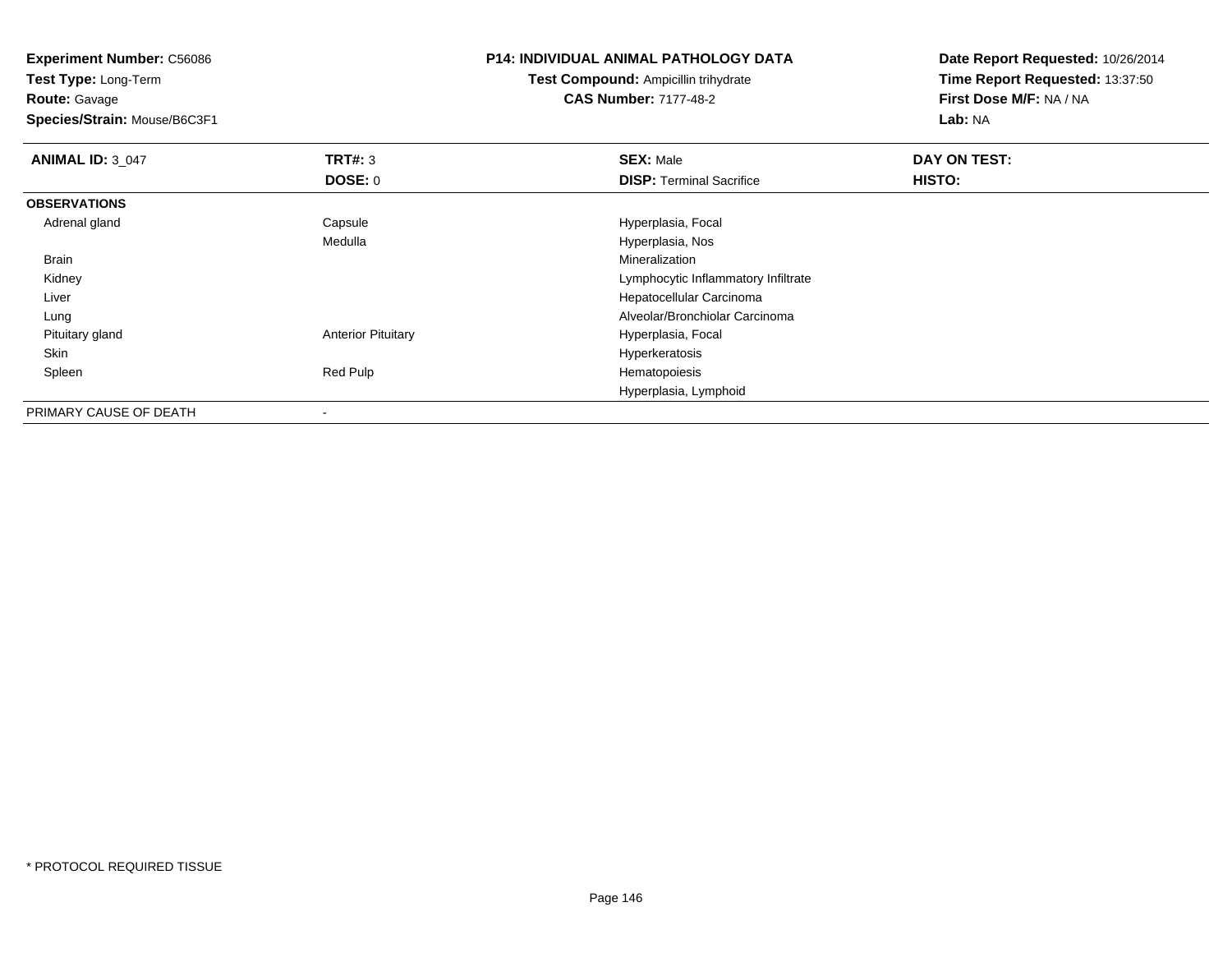| <b>Experiment Number: C56086</b><br>Test Type: Long-Term<br><b>Route: Gavage</b><br>Species/Strain: Mouse/B6C3F1 |                       | <b>P14: INDIVIDUAL ANIMAL PATHOLOGY DATA</b><br><b>Test Compound: Ampicillin trihydrate</b><br><b>CAS Number: 7177-48-2</b> | Date Report Requested: 10/26/2014<br>Time Report Requested: 13:37:50<br>First Dose M/F: NA / NA<br>Lab: NA |  |
|------------------------------------------------------------------------------------------------------------------|-----------------------|-----------------------------------------------------------------------------------------------------------------------------|------------------------------------------------------------------------------------------------------------|--|
| <b>ANIMAL ID: 3 048</b>                                                                                          | TRT#: 3               | <b>SEX: Male</b>                                                                                                            | DAY ON TEST:                                                                                               |  |
|                                                                                                                  | DOSE: 0               | <b>DISP:</b> Natural Death                                                                                                  | HISTO:                                                                                                     |  |
| <b>OBSERVATIONS</b>                                                                                              |                       |                                                                                                                             |                                                                                                            |  |
| Kidney                                                                                                           | Tubule                | Dilatation, Nos                                                                                                             |                                                                                                            |  |
| Lymph node                                                                                                       | Mesenteric Lymph Node | Hyperplasia, Lymphoid                                                                                                       |                                                                                                            |  |
| Prostate                                                                                                         |                       | Inflammation, Suppurative                                                                                                   |                                                                                                            |  |
| Urethra                                                                                                          |                       | Inflammation, Suppurative                                                                                                   |                                                                                                            |  |
| Urinary bladder                                                                                                  |                       | <b>Distention</b>                                                                                                           |                                                                                                            |  |
| PRIMARY CAUSE OF DEATH                                                                                           |                       |                                                                                                                             |                                                                                                            |  |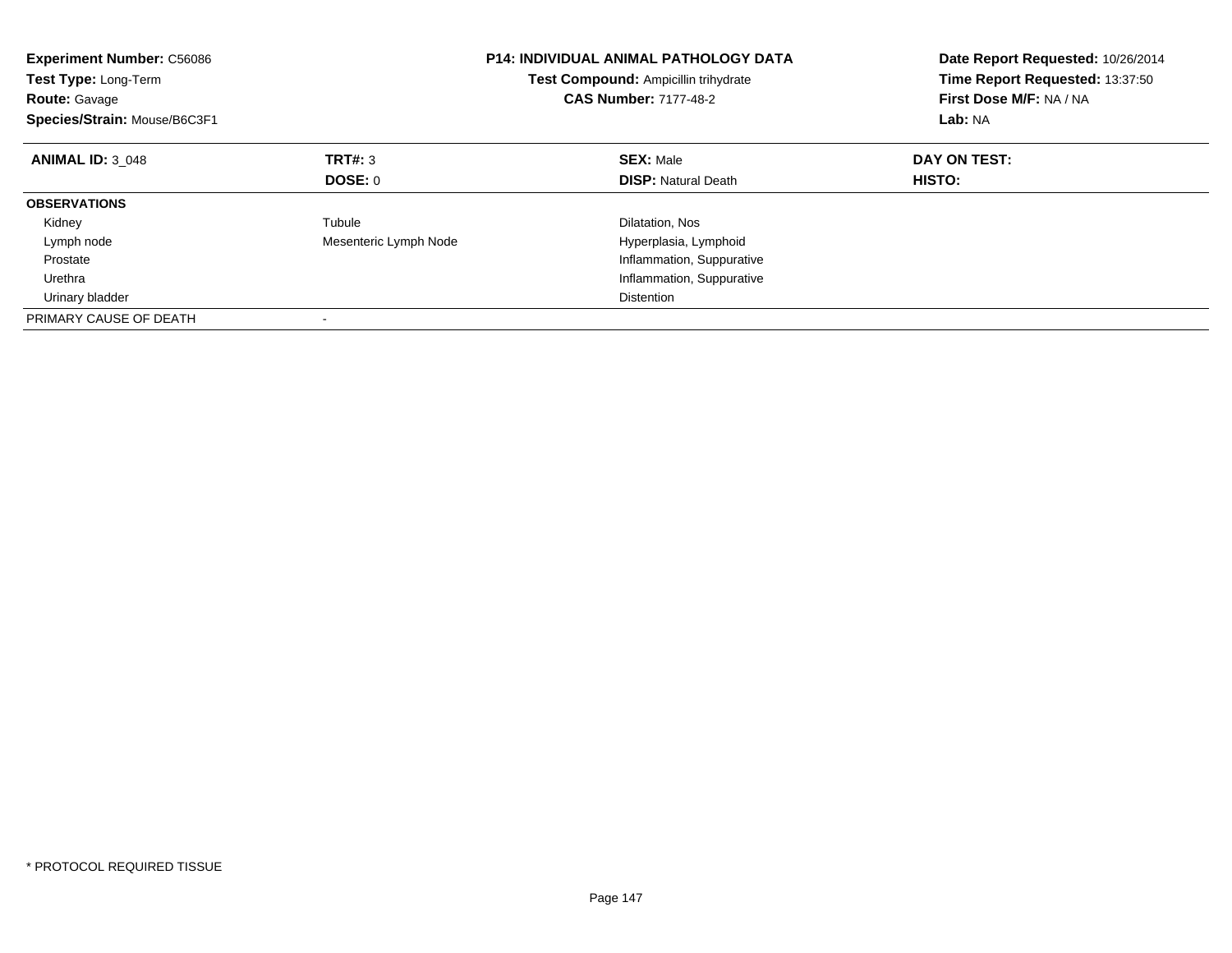| <b>Experiment Number: C56086</b><br>Test Type: Long-Term<br><b>Route: Gavage</b><br>Species/Strain: Mouse/B6C3F1 |                    | <b>P14: INDIVIDUAL ANIMAL PATHOLOGY DATA</b><br>Test Compound: Ampicillin trihydrate<br><b>CAS Number: 7177-48-2</b> | Date Report Requested: 10/26/2014<br>Time Report Requested: 13:37:50<br>First Dose M/F: NA / NA<br>Lab: NA |
|------------------------------------------------------------------------------------------------------------------|--------------------|----------------------------------------------------------------------------------------------------------------------|------------------------------------------------------------------------------------------------------------|
| <b>ANIMAL ID: 3 049</b>                                                                                          | TRT#: 3<br>DOSE: 0 | <b>SEX: Male</b><br><b>DISP:</b> Natural Death                                                                       | DAY ON TEST:<br>HISTO:                                                                                     |
| <b>OBSERVATIONS</b>                                                                                              |                    |                                                                                                                      |                                                                                                            |
| Salivary gland                                                                                                   |                    | Lymphocytic Inflammatory Infiltrate                                                                                  |                                                                                                            |
| PRIMARY CAUSE OF DEATH                                                                                           |                    |                                                                                                                      |                                                                                                            |